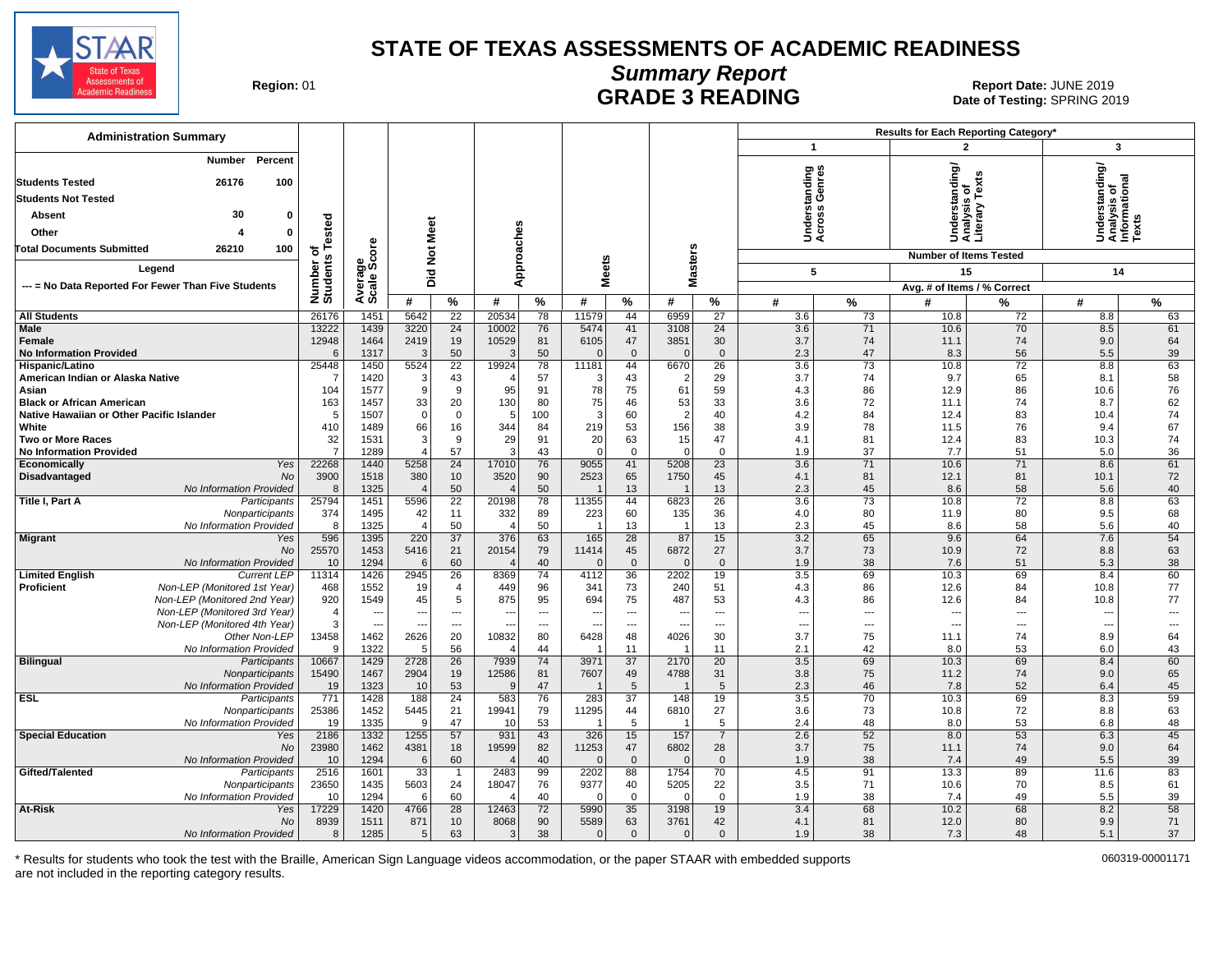

**Summary Report**

**GRADE 3 MATHEMATICS Date: JUNE 2019 Report Date: JUNE 2019 CRADE 3 MATHEMATICS Date of Testing: SPRING 20** Date of Testing: SPRING 2019

| <b>Administration Summary</b>                               |                     |                                |                 |                                 |                                  |                          |                         |            |                        |                      |                                                      |            |                |                                                | Results for Each Reporting Category* |                                 |                                |                                 |
|-------------------------------------------------------------|---------------------|--------------------------------|-----------------|---------------------------------|----------------------------------|--------------------------|-------------------------|------------|------------------------|----------------------|------------------------------------------------------|------------|----------------|------------------------------------------------|--------------------------------------|---------------------------------|--------------------------------|---------------------------------|
|                                                             |                     |                                |                 |                                 |                                  |                          |                         |            |                        |                      | $\mathbf{1}$                                         |            | $\overline{2}$ |                                                | 3                                    |                                 | $\overline{\mathbf{4}}$        |                                 |
| Percent<br>Number<br>28660<br>100<br><b>Students Tested</b> |                     |                                |                 |                                 |                                  |                          |                         |            |                        |                      | Numerical<br>Representations<br>and<br>Relationships |            |                | Computations<br>and Algebraic<br>Relationships | ರ<br>Ĕ                               | ā                               | Analysis<br>Personal<br>Incial |                                 |
| <b>Students Not Tested</b>                                  |                     |                                |                 |                                 |                                  |                          |                         |            |                        |                      |                                                      |            |                |                                                |                                      |                                 |                                |                                 |
| 20<br>Absent<br>0                                           |                     |                                |                 |                                 |                                  |                          |                         |            |                        |                      |                                                      |            |                |                                                | ieometry<br>leasurem                 |                                 |                                |                                 |
| Other<br>5<br>0                                             | ested               |                                |                 |                                 |                                  |                          |                         |            |                        |                      |                                                      |            |                |                                                |                                      |                                 | ata<br>ara<br>Fina             |                                 |
|                                                             |                     |                                |                 |                                 |                                  |                          |                         |            |                        |                      |                                                      |            |                |                                                | ΟΣ                                   |                                 |                                |                                 |
| 28685<br>100<br><b>Total Documents Submitted</b>            | ৳<br>s              | ore                            | <b>Not Meet</b> |                                 |                                  |                          |                         |            |                        |                      |                                                      |            |                |                                                | <b>Number of Items Tested</b>        |                                 |                                |                                 |
| Legend                                                      |                     | န္မွဳ့ဖိ                       |                 |                                 | Approaches                       |                          | <b>Meets</b>            |            | Masters                |                      | 8                                                    |            | 13             |                                                | $\overline{7}$                       |                                 | $\overline{\mathbf{4}}$        |                                 |
| --- = No Data Reported For Fewer Than Five Students         |                     | Avera<br>Scale                 | Did             |                                 |                                  |                          |                         |            |                        |                      |                                                      |            |                |                                                | Avg. # of Items / % Correct          |                                 |                                |                                 |
|                                                             | Number<br>Students  |                                | #               | %                               | #                                | %                        | #                       | $\%$       | #                      | %                    | #                                                    | %          | #              | %                                              | #                                    | %                               | #                              | %                               |
| <b>All Students</b>                                         | 28660               | 1488                           | 5121            | 18                              | 23539                            | 82                       | 14759                   | 51         | 7190                   | $\overline{25}$      | 5.6                                                  | 70         | 8.9            | 69                                             | 5.0                                  | $\overline{72}$                 | 3.0                            | 74                              |
| Male                                                        | 14454               | 1491                           | 2635            | 18                              | 11819                            | 82                       | 7543                    | 52         | 3764                   | 26                   | 5.6                                                  | 70         | 8.9            | 69                                             | 5.1                                  | 72                              | 3.0                            | 74                              |
| Female                                                      | 14200               | 1486                           | 2484            | 17                              | 11716                            | 83                       | 7214                    | 51         | 3426                   | 24                   | 5.6                                                  | 70         | 8.9            | 69                                             | 5.0                                  | 72                              | 3.0                            | 75                              |
| <b>No Information Provided</b>                              | <b>6</b>            | 1400                           |                 | 33                              | $\overline{4}$                   | 67                       |                         | 33         | $\Omega$               | $\overline{0}$       | 4.8                                                  | 60         | 7.5            | 58                                             | 4.3                                  | 62                              | 2.2                            | 54                              |
| Hispanic/Latino<br>American Indian or Alaska Native         | 27931               | 1487<br>1435                   | 5011<br>3       | 18<br>43                        | 22920                            | 82<br>57                 | 14333<br>$\overline{2}$ | 51<br>29   | 6931<br>$\overline{2}$ | 25<br>29             | 5.6<br>5.1                                           | 70<br>64   | 8.9<br>7.4     | 69<br>57                                       | 5.0<br>4.0                           | $\overline{72}$<br>57           | 3.0<br>2.9                     | 74<br>71                        |
| Asian                                                       | 104                 | 1647                           | $\overline{4}$  | $\overline{4}$                  | 100                              | 96                       | 87                      | 84         | 67                     | 64                   | 6.8                                                  | 85         | 11.2           | 86                                             | 6.2                                  | 88                              | 3.4                            | 86                              |
| <b>Black or African American</b>                            | 163                 | 1456                           | 44              | 27                              | 119                              | 73                       | 71                      | 44         | 32                     | 20                   | 5.4                                                  | 67         | 8.3            | 64                                             | 4.7                                  | 67                              | 2.7                            | 67                              |
| Native Hawaiian or Other Pacific Islander                   | 5                   | 1445                           | $\overline{1}$  | 20                              | $\overline{4}$                   | 80                       | $\overline{2}$          | 40         | $\mathbf 0$            | $\overline{0}$       | 5.2                                                  | 65         | 8.0            | 62                                             | 5.2                                  | 74                              | 2.8                            | 70                              |
| White                                                       | 411                 | 1527                           | 54              | 13                              | 357                              | 87                       | 242                     | 59         | 148                    | 36                   | 6.0                                                  | 75         | 9.5            | 73                                             | 5.3                                  | 76                              | 3.1                            | 78                              |
| <b>Two or More Races</b>                                    | 32                  | 1536                           | -1              | 3                               | 31                               | 97                       | 20                      | 63         | 10                     | 31                   | 6.2                                                  | 77         | 10.2           | 78                                             | 5.4                                  | 77                              | 3.0                            | 75                              |
| <b>No Information Provided</b><br>Economically<br>Yes       | 7<br>24683          | 1386<br>1478                   | 3<br>4780       | 43<br>19                        | $\overline{\mathbf{4}}$<br>19903 | 57<br>81                 | 2<br>12017              | 29<br>49   | $\Omega$<br>5575       | $\overline{0}$<br>23 | 4.3<br>5.5                                           | 54<br>69   | 7.4<br>8.8     | 57<br>67                                       | 4.1<br>5.0                           | 59<br>71                        | 2.3<br>2.9                     | 57<br>74                        |
| Disadvantaged<br><b>No</b>                                  | 3969                | 1551                           | 338             | 9                               | 3631                             | 91                       | 2739                    | 69         | 1614                   | 41                   | 6.2                                                  | 78         | 10.1           | 78                                             | 5.6                                  | 80                              | 3.2                            | 80                              |
| No Information Provided                                     | 8                   | 1433                           | ß               | 38                              | 5                                | 63                       | Э                       | 38         |                        | 13                   | 4.8                                                  | 59         | 8.1            | 63                                             | 4.5                                  | 64                              | 2.4                            | 59                              |
| Title I, Part A<br>Participants                             | 28272               | 1488                           | 5078            | 18                              | 23194                            | 82                       | 14518                   | 51         | 7053                   | 25                   | 5.6                                                  | 70         | 8.9            | 69                                             | 5.0                                  | $\overline{72}$                 | 3.0                            | 74                              |
| Nonparticipants                                             | 380                 | 1539                           | 40              | 11                              | 340                              | 89                       | 238                     | 63         | 136                    | 36                   | 6.1                                                  | 76         | 9.9            | 76                                             | 5.5                                  | 78                              | 3.1                            | 77                              |
| No Information Provided                                     | 8                   | 1433                           | 3               | 38                              | 5                                | 63                       | 3<br>272                | 38         | $\overline{1}$         | 13                   | 4.8                                                  | 59<br>65   | 8.1            | 63                                             | 4.5<br>4.7                           | 64                              | 2.4                            | 59<br>72                        |
| <b>Migrant</b><br>Yes<br>No                                 | 664<br>27982        | 1448<br>1489                   | 169<br>4944     | 25<br>18                        | 495<br>23038                     | 75<br>82                 | 14484                   | 41<br>52   | 99<br>7091             | 15<br>25             | 5.2<br>5.6                                           | 70         | 8.2<br>9.0     | 63<br>69                                       | 5.1                                  | 67<br>72                        | 2.9<br>3.0                     | 75                              |
| No Information Provided                                     | 14                  | 1357                           | 8               | 57                              | 6                                | 43                       | 3                       | 21         | $\Omega$               | $\overline{0}$       | 4.1                                                  | 51         | 6.3            | 48                                             | 3.7                                  | 53                              | 2.4                            | 59                              |
| <b>Limited English</b><br><b>Current LEP</b>                | 13780               | 1470                           | 2786            | 20                              | 10994                            | 80                       | 6415                    | 47         | 2793                   | 20                   | 5.4                                                  | 68         | 8.6            | 66                                             | 4.9                                  | 70                              | 2.9                            | 73                              |
| Proficient<br>Non-LEP (Monitored 1st Year)                  | 469                 | 1585                           | 21              | $\overline{4}$                  | 448                              | 96                       | 368                     | 78         | 228                    | 49                   | 6.5                                                  | 82         | 10.7           | 82                                             | 5.8                                  | 83                              | 3.4                            | 84                              |
| Non-LEP (Monitored 2nd Year)                                | 920                 | 1588                           | 39              | $\overline{4}$                  | 881                              | 96                       | 739                     | 80         | 476                    | 52                   | 6.5                                                  | 82         | 10.8           | 83                                             | 5.8                                  | 83                              | 3.3                            | 84                              |
| Non-LEP (Monitored 3rd Year)                                | $\overline{4}$<br>3 | $\overline{\phantom{a}}$<br>Ξ. |                 | $\overline{\phantom{a}}$<br>--- | $\overline{\phantom{a}}$         | $\overline{\phantom{a}}$ |                         | ---<br>--- | ---                    | ---<br>⊷             | $\overline{\phantom{a}}$                             | ---<br>--- | ---<br>---     | $\overline{\phantom{a}}$                       | $\overline{\phantom{a}}$             | $\overline{\phantom{a}}$<br>--- | $\overline{\phantom{a}}$<br>Ξ. | $\hspace{0.05cm} \ldots$<br>--- |
| Non-LEP (Monitored 4th Year)<br>Other Non-LEP               | 13475               | 1497                           | 2270            | 17                              | 11205                            | 83                       | 7232                    | 54         | 3690                   | 27                   | 5.7                                                  | 71         | 9.1            | 70                                             | 5.1                                  | 73                              | 3.0                            | 75                              |
| No Information Provided                                     | <sub>9</sub>        | 1401                           | 3               | 33                              | 6                                | 67                       | 2                       | 22         | $\Omega$               | $\mathbf 0$          | 4.4                                                  | 56         | 7.8            | 60                                             | 4.2                                  | 60                              | 2.6                            | 64                              |
| <b>Bilingual</b><br>Participants                            | 13131               | 1472                           | 2609            | 20                              | 10522                            | 80                       | 6189                    | 47         | 2728                   | 21                   | 5.4                                                  | 68         | 8.6            | 66                                             | 4.9                                  | 71                              | 2.9                            | 74                              |
| Nonparticipants                                             | 15510               | 1502                           | 2504            | 16                              | 13006                            | 84                       | 8565                    | 55         | 4460                   | 29                   | 5.8                                                  | 72         | 9.2            | 71                                             | 5.1                                  | 73                              | 3.0                            | 75                              |
| No Information Provided                                     | 19                  | 1393                           | 8               | 42                              | 11                               | 58                       | 5                       | 26         | $\mathcal{P}$          | 11                   | 4.4                                                  | 55         | 6.9            | 53                                             | 4.1                                  | 58                              | 2.7                            | 67                              |
| <b>ESL</b><br>Participants<br>Nonparticipants               | 777<br>27859        | 1471<br>1489                   | 158<br>4953     | 20<br>18                        | 619<br>22906                     | 80<br>82                 | 361<br>14392            | 46<br>52   | 148<br>7040            | 19<br>25             | 5.5<br>5.6                                           | 68<br>70   | 8.6<br>9.0     | 66<br>69                                       | 4.8<br>5.1                           | 69<br>72                        | 3.0<br>3.0                     | 75<br>74                        |
| No Information Provided                                     | 24                  | 1396                           | 10              | 42                              | 14                               | 58                       | 6                       | 25         | $\overline{2}$         | 8                    | 4.5                                                  | 56         | 6.9            | 53                                             | 4.4                                  | 63                              | 2.6                            | 65                              |
| <b>Special Education</b><br>Yes                             | 2340                | 1365                           | 1181            | 50                              | 1159                             | 50                       | 455                     | 19         | 177                    | 8                    | 4.2                                                  | 52         | 6.3            | 48                                             | 3.7                                  | 53                              | 2.4                            | 60                              |
| <b>No</b>                                                   | 26305               | 1499                           | 3933            | 15                              | 22372                            | 85                       | 14301                   | 54         | 7013                   | 27                   | 5.7                                                  | 72         | 9.2            | 71                                             | 5.2                                  | 74                              | 3.0                            | 76                              |
| No Information Provided                                     | 15                  | 1376                           | $\overline{7}$  | 47                              | 8                                | 53                       | 3                       | 20         | $\mathbf 0$            | $\overline{0}$       | 4.4                                                  | 55         | 6.4            | 49                                             | 4.3                                  | 61                              | 2.5                            | 62                              |
| Gifted/Talented<br>Participants                             | 2599                | 1649                           | 18              | $\overline{1}$                  | 2581                             | 99                       | 2385                    | 92         | 1769                   | 68                   | 7.0                                                  | 87         | 11.6           | 89                                             | 6.2                                  | 89                              | 3.5                            | 88                              |
| Nonparticipants<br>No Information Provided                  | 26046<br>15         | 1472<br>1376                   | 5096<br>-7      | 20<br>47                        | 20950<br>8                       | 80<br>53                 | 12371<br>3              | 47<br>20   | 5421<br>$\Omega$       | 21<br>$\mathbf 0$    | 5.5<br>4.4                                           | 68<br>55   | 8.7<br>6.4     | 67<br>49                                       | 4.9<br>4.3                           | 70<br>61                        | 2.9<br>2.5                     | 73<br>62                        |
| At-Risk<br>Yes                                              | 19696               | 1464                           | 4278            | 22                              | 15418                            | 78                       | 8840                    | 45         | 3782                   | 19                   | 5.4                                                  | 67         | 8.5            | 65                                             | 4.8                                  | 69                              | 2.9                            | 73                              |
| No                                                          | 8956                | 1541                           | 840             | $\boldsymbol{9}$                | 8116                             | 91                       | 5917                    | 66         | 3408                   | 38                   | 6.1                                                  | 76         | 10.0           | 77                                             | 5.5                                  | 78                              | 3.1                            | 79                              |
| No Information Provided                                     | 8                   | 1395                           | 3               | 38                              | 5                                | 63                       | 2                       | 25         | $\Omega$               | $\mathbf{0}$         | 4.5                                                  | 56         | 7.4            | 57                                             | 4.3                                  | 61                              | 2.5                            | 63                              |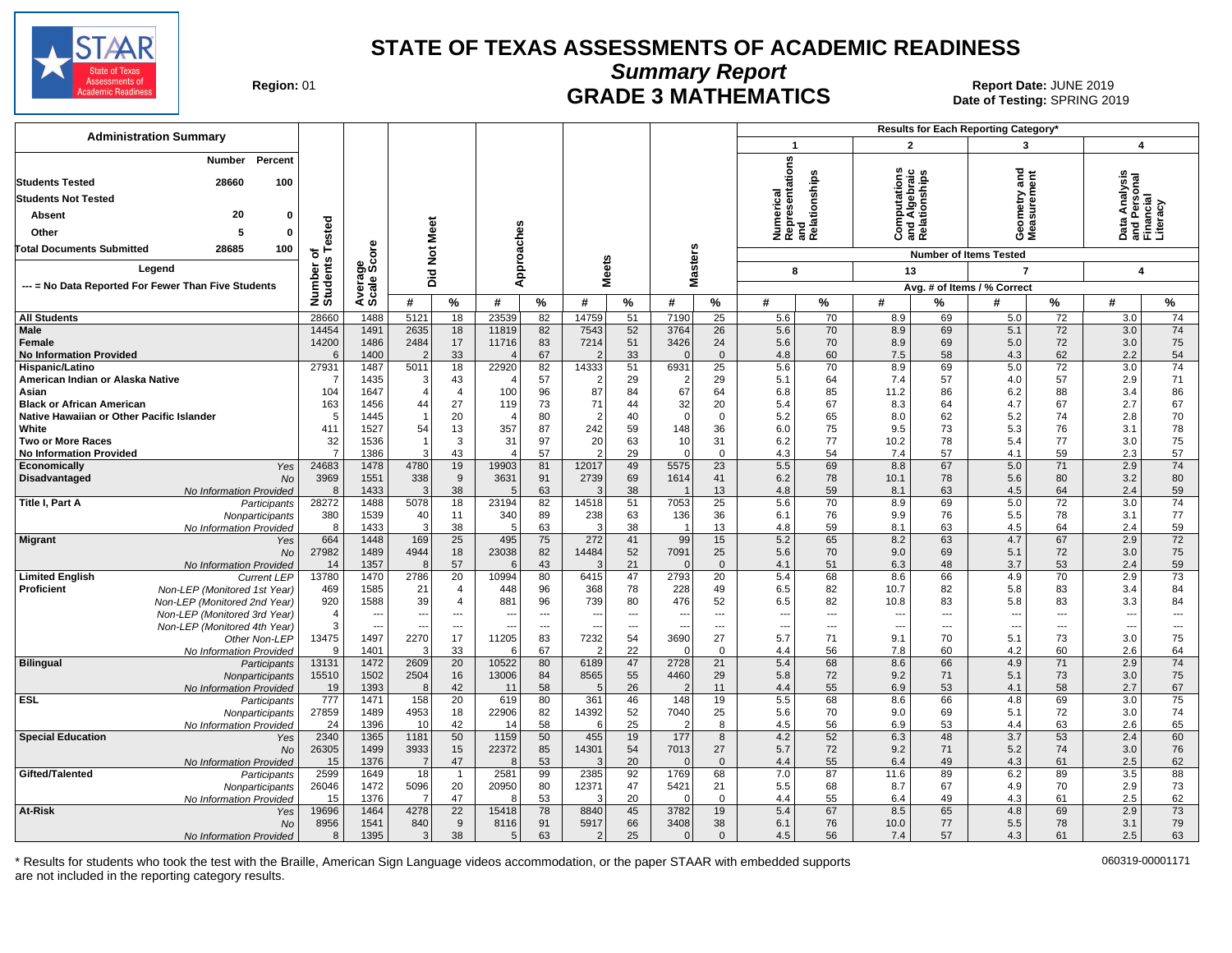

## **Summary Report** Region: 01 **Region: 01 CONTRIGGLATE 3 READING Report Date: JUNE 2019**<br>Date of Testing: SPRING 20

| <b>Administration Summary</b>                                     |                         |                                    |                                            |                                                      |                          |                                |                                                      |                                   |                                                      |                          |                                 |                                | <b>Results for Each Reporting Category</b> |                   |                                                         |                          |
|-------------------------------------------------------------------|-------------------------|------------------------------------|--------------------------------------------|------------------------------------------------------|--------------------------|--------------------------------|------------------------------------------------------|-----------------------------------|------------------------------------------------------|--------------------------|---------------------------------|--------------------------------|--------------------------------------------|-------------------|---------------------------------------------------------|--------------------------|
|                                                                   |                         |                                    |                                            |                                                      |                          |                                |                                                      |                                   |                                                      |                          | $\mathbf{1}$                    |                                | $\overline{2}$                             |                   | 3                                                       |                          |
| Percent<br><b>Number</b><br><b>Students Tested</b><br>2924<br>100 |                         |                                    |                                            |                                                      |                          |                                |                                                      |                                   |                                                      |                          | nding<br>enres                  |                                | tanding/                                   | Ŷ,                | Understanding/<br>Analysis of<br>Informational<br>Texts |                          |
| <b>Students Not Tested</b>                                        |                         |                                    |                                            |                                                      |                          |                                |                                                      |                                   |                                                      |                          |                                 |                                | ō                                          | Tex               |                                                         |                          |
| O                                                                 |                         |                                    |                                            |                                                      |                          |                                |                                                      |                                   |                                                      |                          | derstar<br>ross G               |                                | sis                                        | 5                 |                                                         |                          |
| <b>Absent</b><br>$\Omega$                                         | Tested                  |                                    |                                            |                                                      |                          |                                |                                                      |                                   |                                                      |                          |                                 |                                |                                            | Analys<br>Literar |                                                         |                          |
| Other<br>$\mathbf{0}$                                             |                         |                                    |                                            |                                                      |                          |                                |                                                      |                                   |                                                      |                          | इ ई                             |                                | 5                                          |                   |                                                         |                          |
| 2925<br>100<br><b>Total Documents Submitted</b>                   | đ                       | <b>ore</b>                         | <b>Not Meet</b>                            |                                                      | Approaches               |                                |                                                      |                                   |                                                      |                          |                                 |                                | <b>Number of Items Tested</b>              |                   |                                                         |                          |
| Legend                                                            |                         | န္တပ္ကိ                            |                                            |                                                      |                          |                                |                                                      | <b>Meets</b>                      | <b>Masters</b>                                       |                          | 5                               |                                | 15                                         |                   | 14                                                      |                          |
| --- = No Data Reported For Fewer Than Five Students               |                         |                                    | Did                                        |                                                      |                          |                                |                                                      |                                   |                                                      |                          |                                 |                                | Avg. # of Items / % Correct                |                   |                                                         |                          |
|                                                                   | Number of<br>Students   | Averare<br>Scale                   | #                                          | %                                                    | #                        | $\%$                           | #                                                    | %                                 | #                                                    | %                        | #                               | %                              | #                                          | %                 | #                                                       | %                        |
| <b>All Students</b>                                               | 2924                    | S-1417                             | 815                                        | 28                                                   | 2109                     | 72                             | 1212                                                 | 41                                | 659                                                  | 23                       | 3.3                             | 67                             | 10.3                                       | 68                | 7.7                                                     | 55                       |
| <b>Male</b>                                                       | 1441                    | $S-1410$                           | 440                                        | 31                                                   | 1001                     | 69                             | 567                                                  | 39                                | 309                                                  | 21                       | 3.3                             | 66                             | 9.9                                        | 66                | 7.7                                                     | 55                       |
| Female                                                            | 1483                    | S-1423                             | 375                                        | 25                                                   | 1108                     | 75                             | 645                                                  | 43                                | 350                                                  | 24                       | 3.4                             | 67                             | 10.6                                       | 71                | 7.6                                                     | 55                       |
| <b>No Information Provided</b>                                    | $\Omega$                |                                    |                                            | $\overline{\phantom{a}}$                             | --                       | $---$                          | $\overline{\phantom{a}}$                             | $\overline{a}$                    | $\overline{\phantom{a}}$                             | $\overline{a}$           | $---$                           | $---$                          |                                            | ---               | ---                                                     | $\overline{\phantom{a}}$ |
| Hispanic/Latino                                                   | 2917                    | $S-1417$                           | 813                                        | 28                                                   | 2104                     | 72                             | 1209                                                 | 41                                | 656                                                  | $\overline{22}$          | 3.3                             | 67                             | 10.3                                       | 68                | 7.7                                                     | 55                       |
| American Indian or Alaska Native<br>Asian                         | $\Omega$                | $\overline{\phantom{a}}$           | --<br>---                                  | $\overline{\phantom{a}}$<br>$\overline{\phantom{a}}$ | ---                      | $\sim$<br>---                  | $\overline{\phantom{a}}$<br>$\overline{\phantom{a}}$ | $---$<br>$\overline{\phantom{a}}$ | $\overline{\phantom{a}}$<br>$\overline{\phantom{a}}$ | $---$<br>$\overline{a}$  | $\sim$<br>$\sim$                | $---$<br>$---$                 | ---<br>$\overline{a}$                      | ---<br>---        | ---<br>---                                              | $\overline{a}$<br>---    |
| <b>Black or African American</b>                                  | $\Omega$                | $\overline{\phantom{a}}$           | ---                                        | $\hspace{0.05cm} \ldots$                             | ---                      | ---                            | --                                                   | ---                               | ---                                                  | $\overline{a}$           | $\ddotsc$                       | ---                            | ---                                        | ---               | −−                                                      | ---                      |
| Native Hawaiian or Other Pacific Islander                         | $\Omega$                |                                    |                                            | ---                                                  | --                       |                                | $\overline{\phantom{a}}$                             | $\overline{a}$                    | $\overline{\phantom{a}}$                             | $\overline{a}$           | $\overline{a}$                  | $\overline{\phantom{a}}$       | ---                                        | ---               | ---                                                     |                          |
| White                                                             | 6                       | S-1496                             | $\overline{1}$                             | 17                                                   | 5                        | 83                             | 3                                                    | 50                                | 3                                                    | 50                       | 3.8                             | 77                             | 11.2                                       | 74                | 9.0                                                     | 64                       |
| <b>Two or More Races</b>                                          | $\Omega$                |                                    |                                            | $\overline{\phantom{a}}$                             | ---                      | $\sim$                         | $\overline{\phantom{a}}$                             | $\overline{a}$                    | ---                                                  | $\overline{a}$           | $\sim$                          | $---$                          | ---                                        | $\overline{a}$    | ---                                                     | $\overline{a}$           |
| <b>No Information Provided</b>                                    | $\Omega$                | $\overline{\phantom{a}}$           | ---                                        | $\overline{\phantom{a}}$                             | $\overline{a}$           | $\overline{\phantom{a}}$       | ---                                                  | ---                               | ---                                                  | $\overline{a}$           | $\overline{\phantom{a}}$        | $---$                          | ---                                        | ---               | ---                                                     | $---$                    |
| Economically<br>Yes<br>Disadvantaged<br>No                        | 2827<br>95              | S-1416<br>S-1437                   | 792<br>23                                  | $\overline{28}$<br>24                                | 2035<br>72               | 72<br>76                       | 1169<br>41                                           | 41<br>43                          | 629<br>29                                            | $\overline{22}$<br>31    | 3.3<br>3.5                      | 66<br>69                       | 10.3<br>10.5                               | 68<br>70          | 7.6<br>8.0                                              | 55<br>57                 |
| No Information Provided                                           | 2                       |                                    |                                            | $\overline{\phantom{a}}$                             |                          | ---                            |                                                      | $\overline{a}$                    | $\cdots$                                             | $---$                    | $\overline{\phantom{a}}$        | ---                            |                                            | ---               | ---                                                     | $\hspace{0.05cm} \ldots$ |
| Title I, Part A<br>Participants                                   | 2912                    | S-1417                             | 813                                        | 28                                                   | 2099                     | 72                             | 1209                                                 | 42                                | 658                                                  | 23                       | 3.3                             | 66                             | 10.3                                       | 68                | 7.7                                                     | 55                       |
| Nonparticipants                                                   | 12                      | S-1393                             | $\overline{2}$                             | 17                                                   | 10                       | 83                             | 3                                                    | 25                                |                                                      | 8                        | 3.5                             | 70                             | 10.5                                       | 70                | 6.8                                                     | 49                       |
| No Information Provided                                           | $\mathbf 0$             |                                    | ---                                        | $\overline{a}$                                       | $\overline{\phantom{a}}$ | $\overline{\phantom{a}}$       | $\overline{a}$                                       | $\overline{a}$                    | $\overline{a}$                                       | ---                      | $\sim$                          | $\overline{a}$                 | $\overline{a}$                             | ---               | $\overline{a}$                                          | $\overline{\phantom{a}}$ |
| <b>Migrant</b><br>Yes<br><b>No</b>                                | 78<br>2838              | S-1366<br>S-1418                   | $\overline{31}$<br>780                     | 40<br>27                                             | 47                       | 60<br>73                       | 18<br>1192                                           | $\overline{23}$                   | 10<br>649                                            | 13<br>23                 | 2.9<br>3.3                      | 58                             | 9.6<br>10.3                                | 64<br>69          | 6.6<br>7.7                                              | 47<br>55                 |
| No Information Provided                                           | 8                       | S-1334                             | $\overline{4}$                             | 50                                                   | 2058<br>$\sqrt{2}$       | 50                             | $\overline{2}$                                       | 42<br>25                          | $\mathbf{0}$                                         | $\mathbf{0}$             | 2.8                             | 67<br>55                       | 8.8                                        | 58                | 6.1                                                     | 44                       |
| <b>Limited English</b><br><b>Current LEP</b>                      | 2908                    | S-1417                             | 808                                        | 28                                                   | 2100                     | 72                             | 1207                                                 | 42                                | 655                                                  | $\overline{23}$          | 3.3                             | 67                             | 10.3                                       | 69                | 7.7                                                     | 55                       |
| Proficient<br>Non-LEP (Monitored 1st Year)                        | $\mathbf 0$             |                                    | ---                                        | $\hspace{0.05cm} \ldots$                             | --                       | $---$                          | $\overline{\phantom{a}}$                             | $\overline{\phantom{a}}$          | ---                                                  | ---                      | $\overline{\phantom{a}}$        | $\overline{\phantom{a}}$       | $\overline{\phantom{a}}$                   | ---               | ---                                                     | $\overline{a}$           |
| Non-LEP (Monitored 2nd Year)                                      | $\Omega$                | $\overline{\phantom{a}}$           | ---                                        | $\overline{\phantom{a}}$                             | ---                      | $\overline{\phantom{a}}$       | $\overline{a}$                                       | ---                               | ---                                                  | ---                      | $\overline{\phantom{a}}$        | $\overline{\phantom{a}}$       | ---                                        | ---               | Ξ.                                                      | $\overline{a}$           |
| Non-LEP (Monitored 3rd Year)                                      | $\Omega$<br>$\mathbf 0$ | $\overline{\phantom{a}}$           | ---                                        | $\overline{\phantom{a}}$                             | ---                      | ---                            | $\overline{\phantom{a}}$                             | ---                               | $\overline{\phantom{a}}$                             | $\overline{a}$           | $\overline{\phantom{a}}$        | $---$                          | ---                                        | ---               | ---                                                     |                          |
| Non-LEP (Monitored 4th Year)<br>Other Non-LEP                     | 15                      | $\overline{\phantom{a}}$<br>S-1355 | $\overline{\phantom{a}}$<br>$\overline{7}$ | $\overline{a}$<br>47                                 | ---<br>8                 | $\overline{\phantom{a}}$<br>53 | $\overline{\phantom{a}}$<br>$\overline{4}$           | $\overline{a}$<br>27              | $\overline{\phantom{a}}$<br>$\overline{4}$           | $\overline{a}$<br>27     | $\overline{\phantom{a}}$<br>2.9 | $\overline{\phantom{a}}$<br>57 | $\overline{\phantom{a}}$<br>8.9            | ---<br>60         | ---<br>6.5                                              | $\overline{a}$<br>47     |
| No Information Provided                                           | $\mathbf{1}$            | $\sim$                             | ---                                        | $\cdots$                                             | ---                      | ---                            | $\overline{\phantom{a}}$                             | $\overline{\phantom{a}}$          | $\overline{\phantom{a}}$                             | ---                      | $\overline{\phantom{a}}$        | ---                            | ---                                        | ---               | ---                                                     | $---$                    |
| <b>Bilingual</b><br>Participants                                  | 2892                    | S-1417                             | 806                                        | $\overline{28}$                                      | 2086                     | 72                             | 1203                                                 | 42                                | 653                                                  | $\overline{23}$          | 3.3                             | 67                             | 10.3                                       | 69                | 7.7                                                     | 55                       |
| Nonparticipants                                                   | 31                      | S-1370                             | 9                                          | 29                                                   | 22                       | 71                             | 8                                                    | 26                                | 6                                                    | 19                       | 3.1                             | 61                             | 9.5                                        | 63                | 6.8                                                     | 48                       |
| No Information Provided                                           | $\overline{1}$          |                                    | 5                                          | $\overline{\phantom{a}}$                             | $\overline{\phantom{a}}$ | $\overline{\phantom{a}}$       | $\overline{\phantom{a}}$                             | $\overline{a}$                    | --                                                   | $\overline{\phantom{a}}$ | $\overline{\phantom{a}}$        | $\overline{a}$                 |                                            | ---               | $\overline{\phantom{a}}$                                | ---                      |
| <b>ESL</b><br>Participants<br>Nonparticipants                     | 20<br>2895              | S-1379<br>S-1417                   | 806                                        | 25<br>28                                             | 15<br>2089               | 75<br>72                       | 5<br>1205                                            | 25<br>42                          | 3<br>656                                             | 15<br>23                 | 3.2<br>3.3                      | 64<br>67                       | 9.6<br>10.3                                | 64<br>69          | 7.1<br>7.7                                              | 50<br>55                 |
| No Information Provided                                           | 9                       | S-1338                             | $\overline{4}$                             | 44                                                   | -5                       | 56                             | 2                                                    | 22                                | $\mathbf 0$                                          | $\mathbf 0$              | 2.9                             | 58                             | 8.8                                        | 59                | 6.2                                                     | 44                       |
| <b>Special Education</b><br>Yes                                   | 178                     | S-1289                             | 111                                        | 62                                                   | 67                       | 38                             | 20                                                   | 11                                | 10                                                   | 6                        | 2.6                             | 52                             | 7.1                                        | 47                | 5.5                                                     | 39                       |
| No                                                                | 2737                    | S-1425                             | 700                                        | 26                                                   | 2037                     | 74                             | 1190                                                 | 43                                | 649                                                  | 24                       | 3.4                             | 68                             | 10.5                                       | 70                | 7.8                                                     | 56                       |
| No Information Provided                                           | 9                       | S-1338                             | $\overline{4}$                             | 44                                                   | -5                       | 56                             | $\overline{2}$                                       | 22                                | $\mathbf{0}$                                         | $\Omega$                 | 2.9                             | 58                             | 8.8                                        | 59                | 6.2                                                     | 44                       |
| Gifted/Talented<br>Participants                                   | 83                      | S-1670                             | $\mathbf 0$                                | $\mathbf 0$                                          | 83                       | 100                            | 82                                                   | 99                                | 69                                                   | 83                       | 4.6<br>3.3                      | 92                             | 13.7                                       | 91                | 12.0                                                    | 86                       |
| Nonparticipants<br>No Information Provided                        | 2832<br>$\mathbf{Q}$    | S-1409<br>S-1338                   | 811<br>$\overline{4}$                      | 29<br>44                                             | 2021<br>F                | 71<br>56                       | 1128<br>$\overline{2}$                               | 40<br>22                          | 590<br>$\Omega$                                      | 21<br>$\mathbf 0$        | 2.9                             | 66<br>58                       | 10.2<br>8.8                                | 68<br>59          | 7.5<br>6.2                                              | 54<br>44                 |
| At-Risk<br>Yes                                                    | 2898                    | S-1417                             | 806                                        | 28                                                   | 2092                     | 72                             | 1202                                                 | 41                                | 652                                                  | $\overline{22}$          | 3.3                             | 67                             | 10.3                                       | 69                | 7.7                                                     | 55                       |
| No                                                                | 25                      | S-1371                             | 9                                          | 36                                                   | 16                       | 64                             | $\mathbf{q}$                                         | 36                                | $\overline{7}$                                       | 28                       | 2.9                             | 58                             | 9.4                                        | 62                | 7.1                                                     | 51                       |
| No Information Provided                                           | $\mathbf{1}$            | $\overline{\phantom{a}}$           | ---                                        | $\sim$                                               | $\overline{\phantom{a}}$ | $---$                          | $\overline{a}$                                       | $\overline{a}$                    | $\overline{a}$                                       | $\overline{a}$           | $\overline{\phantom{a}}$        | $---$                          | $\overline{a}$                             | ---               | $\overline{a}$                                          | $\overline{\phantom{a}}$ |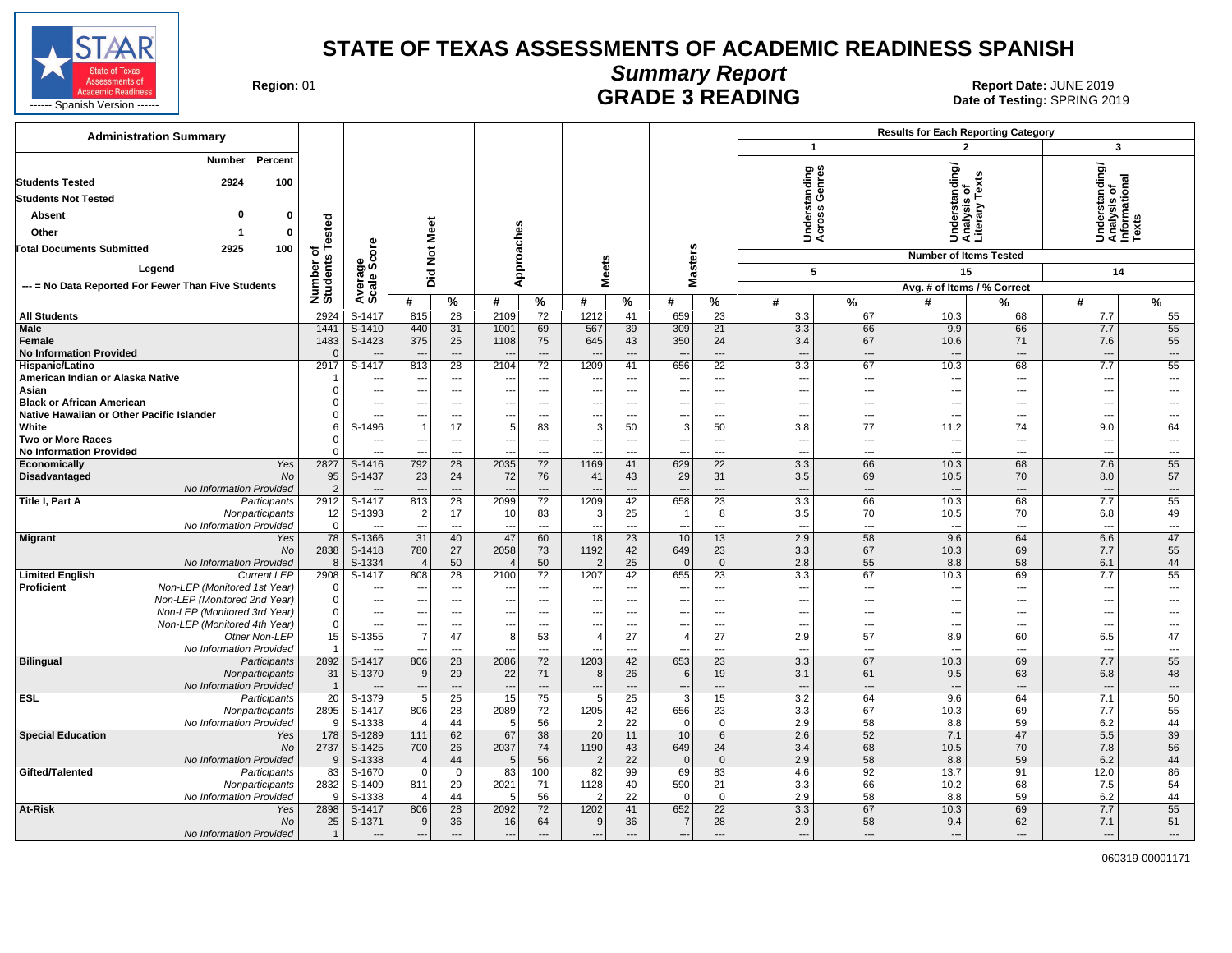

**Summary Report**

**GRADE 3 MATHEMATICS Date: JUNE 2019 Report Date: JUNE 2019 CRADE 3 MATHEMATICS Date of Testing: SPRING 20** 

| <b>Administration Summary</b>                                                              |                                |                                            |                                 |                                   |                                                      |                                 |                                   |                                            |                                            |                |                                                      |                                            |                                                       |                                            | <b>Results for Each Reporting Category</b> |                                   |                                                        |                                                    |
|--------------------------------------------------------------------------------------------|--------------------------------|--------------------------------------------|---------------------------------|-----------------------------------|------------------------------------------------------|---------------------------------|-----------------------------------|--------------------------------------------|--------------------------------------------|----------------|------------------------------------------------------|--------------------------------------------|-------------------------------------------------------|--------------------------------------------|--------------------------------------------|-----------------------------------|--------------------------------------------------------|----------------------------------------------------|
|                                                                                            |                                |                                            |                                 |                                   |                                                      |                                 |                                   |                                            |                                            |                | $\mathbf{1}$                                         |                                            | $\overline{2}$                                        |                                            | 3                                          |                                   | 4                                                      |                                                    |
| Percent<br><b>Number</b><br>450<br><b>Students Tested</b><br>100                           |                                |                                            |                                 |                                   |                                                      |                                 |                                   |                                            |                                            |                | Numerical<br>Representations<br>and<br>Relationships |                                            | <b>Computations</b><br>and Algebraic<br>Relationships |                                            | and<br>ieometry and<br>leasurement         |                                   | Data Analysis<br>and Personal<br>Financial<br>Literacy |                                                    |
| <b>Students Not Tested</b>                                                                 |                                |                                            |                                 |                                   |                                                      |                                 |                                   |                                            |                                            |                |                                                      |                                            |                                                       |                                            |                                            |                                   |                                                        |                                                    |
| Absent<br>0                                                                                |                                |                                            |                                 |                                   |                                                      |                                 |                                   |                                            |                                            |                |                                                      |                                            |                                                       |                                            |                                            |                                   |                                                        |                                                    |
| Other<br>$\mathbf 0$                                                                       | ested                          |                                            |                                 |                                   |                                                      |                                 |                                   |                                            |                                            |                |                                                      |                                            |                                                       |                                            |                                            |                                   |                                                        |                                                    |
|                                                                                            |                                |                                            |                                 |                                   |                                                      |                                 |                                   |                                            |                                            |                |                                                      |                                            |                                                       |                                            | ŏέ                                         |                                   |                                                        |                                                    |
| 450<br>100<br><b>Total Documents Submitted</b>                                             | ٥ť<br>s                        |                                            | <b>Not Meet</b>                 |                                   |                                                      |                                 |                                   |                                            |                                            |                |                                                      |                                            |                                                       |                                            | <b>Number of Items Tested</b>              |                                   |                                                        |                                                    |
| Legend                                                                                     | Number<br>Students             | Average<br>Scale Score                     |                                 |                                   | Approaches                                           |                                 | <b>Meets</b>                      |                                            | <b>Masters</b>                             |                | 8                                                    |                                            | 13                                                    |                                            | $\overline{7}$                             |                                   | 4                                                      |                                                    |
| --- = No Data Reported For Fewer Than Five Students                                        |                                |                                            | Did                             |                                   |                                                      |                                 |                                   |                                            |                                            |                |                                                      |                                            |                                                       |                                            | Avg. # of Items / % Correct                |                                   |                                                        |                                                    |
|                                                                                            |                                |                                            | #                               | %                                 | #                                                    | %                               | #                                 | %                                          | #                                          | $\%$           | #                                                    | $\%$                                       | #                                                     | %                                          | #                                          | $\%$                              | #                                                      | %                                                  |
| <b>All Students</b>                                                                        | 450                            | 1395                                       | 194                             | 43                                | 256                                                  | 57                              | 117                               | 26                                         | 45                                         | 10             | 4.5                                                  | 56                                         | 7.1                                                   | 55                                         | 4.2                                        | 59                                | 2.4                                                    | 61                                                 |
| <b>Male</b>                                                                                | 215                            | 1406                                       | 84                              | 39                                | 131                                                  | 61                              | 67                                | 31                                         | 24                                         | 11             | 4.6                                                  | 58                                         | 7.3                                                   | 56                                         | 4.2                                        | 61                                | 2.5                                                    | 64                                                 |
| Female                                                                                     | 235                            | 1384                                       | 110                             | 47                                | 125                                                  | 53                              | 50                                | 21                                         | 21                                         | 9              | 4.4                                                  | 55                                         | 6.9                                                   | 53                                         | 4.1                                        | 58                                | 2.3                                                    | 58                                                 |
| <b>No Information Provided</b>                                                             | $\Omega$                       |                                            |                                 | ---                               |                                                      | ---                             |                                   | $\overline{\phantom{a}}$                   | ---                                        | ---            | $\overline{\phantom{a}}$                             | $\overline{\phantom{a}}$                   | $\overline{\phantom{a}}$                              | ---                                        | ---                                        | $\overline{\phantom{a}}$          | $\overline{\phantom{a}}$                               | $\qquad \qquad \cdots$                             |
| Hispanic/Latino                                                                            | 444                            | 1395                                       | 191                             | 43                                | 253                                                  | 57                              | 115                               | 26                                         | 44                                         | 10             | 4.5                                                  | 56                                         | 7.1                                                   | 55                                         | 4.2                                        | 60                                | 2.4                                                    | 61                                                 |
| American Indian or Alaska Native<br>Asian                                                  |                                | ---<br>---                                 | --                              | ---<br>---                        | ---                                                  | ---                             | $- -$                             | ---                                        | ---                                        | ---            | $\overline{\phantom{a}}$                             | $\overline{\phantom{a}}$                   | $\overline{\phantom{a}}$<br>---                       | $---$                                      | ---                                        | $\overline{\phantom{a}}$          | ---                                                    | $---$<br>---                                       |
| <b>Black or African American</b>                                                           |                                | ---                                        | ---<br>---                      | $\overline{\phantom{a}}$          | ---<br>$\overline{\phantom{a}}$                      | ---<br>---                      | $\overline{\phantom{a}}$<br>$---$ | $---$<br>$---$                             | ---<br>---                                 | ---<br>---     | $\overline{\phantom{a}}$<br>$\sim$                   | $\hspace{0.05cm} \ldots$<br>$---$          | $\overline{\phantom{a}}$                              | ---<br>---                                 | ---<br>---                                 | $---$<br>$---$                    | ---<br>---                                             | $\overline{a}$                                     |
| Native Hawaiian or Other Pacific Islander                                                  | $\Omega$                       | $\overline{a}$                             |                                 | $\overline{a}$                    | ---                                                  | ---                             |                                   | $---$                                      | ---                                        | ---            | $\overline{\phantom{a}}$                             | $-$                                        | $\sim$                                                | $---$                                      | $\overline{a}$                             | $---$                             | $\overline{a}$                                         | $\overline{a}$                                     |
| White                                                                                      |                                | 1426                                       | $\overline{2}$                  | 40                                | 3                                                    | 60                              | $\overline{2}$                    | 40                                         | $\mathbf{1}$                               | 20             | 4.6                                                  | 58                                         | 8.2                                                   | 63                                         | 4.6                                        | 66                                | 2.0                                                    | 50                                                 |
| <b>Two or More Races</b>                                                                   |                                | $\overline{a}$                             | ---                             | ---                               | ---                                                  | ---                             | $\overline{\phantom{a}}$          | $\overline{a}$                             | ---                                        | ---            | ---                                                  | $\overline{\phantom{a}}$                   | ---                                                   | ---                                        | ---                                        | ---                               | --                                                     | ---                                                |
| <b>No Information Provided</b>                                                             | $\Omega$                       | $\overline{a}$                             |                                 | $\overline{a}$                    |                                                      | ---                             |                                   | $\overline{a}$                             | --                                         | ---            | $\overline{\phantom{a}}$                             | $\overline{\phantom{a}}$                   | $\overline{a}$                                        | $\overline{a}$                             | $\overline{a}$                             | $---$                             | --                                                     | ---                                                |
| Economically<br>Yes                                                                        | 422                            | 1392                                       | 183                             | 43                                | 239                                                  | 57                              | 107                               | 25                                         | 40                                         | 9              | 4.5                                                  | 56                                         | 7.1                                                   | 54                                         | 4.2                                        | 59                                | 2.4                                                    | 61                                                 |
| Disadvantaged<br><b>No</b>                                                                 | 26                             | 1441                                       | 9                               | 35                                | 17                                                   | 65<br>$\overline{a}$            | 10                                | 38                                         | 5 <sup>5</sup>                             | 19             | 5.2                                                  | 65                                         | 8.3                                                   | 64                                         | 4.1                                        | 58                                | 2.4                                                    | 60                                                 |
| No Information Provided<br>Title I, Part A<br>Participants                                 | $\overline{2}$<br>444          | 1395                                       | 192                             | ---<br>43                         | $\overline{\phantom{a}}$<br>252                      | 57                              | 115                               | $---$<br>26                                | ---<br>44                                  | ---<br>10      | $\overline{\phantom{a}}$<br>4.5                      | $\overline{\phantom{a}}$<br>56             | $---$<br>7.1                                          | $---$<br>55                                | $\overline{\phantom{a}}$<br>4.2            | $---$<br>60                       | $\overline{\phantom{a}}$<br>2.4                        | $\cdots$<br>61                                     |
| Nonparticipants                                                                            | 6                              | 1407                                       | 2                               | 33                                | $\overline{4}$                                       | 67                              | 2                                 | 33                                         | $\mathbf{1}$                               | 17             | 4.8                                                  | 60                                         | 7.7                                                   | 59                                         | 3.8                                        | 55                                | 2.5                                                    | 63                                                 |
| No Information Provided                                                                    | $\mathsf 0$                    |                                            |                                 | $\sim$                            | $\overline{\phantom{a}}$                             | $\sim$                          | $\overline{a}$                    | $\overline{a}$                             | $\overline{a}$                             | ---            | $\overline{a}$                                       | $\sim$                                     | $\overline{\phantom{a}}$                              | $\overline{a}$                             | $\overline{a}$                             | $---$                             | --                                                     | ---                                                |
| Migrant<br>Yes                                                                             | 9                              | 1328                                       | 6                               | 67                                | 3                                                    | 33                              | $\mathbf{0}$                      | $\mathbf{0}$                               | $\mathbf{0}$                               | $\mathbf{0}$   | 4.1                                                  | 51                                         | 4.6                                                   | 35                                         | 3.4                                        | 49                                | 2.8                                                    | 69                                                 |
| No                                                                                         | 437                            | 1397                                       | 185                             | 42                                | 252                                                  | 58                              | 116                               | 27                                         | 45                                         | 10             | 4.5                                                  | 56                                         | 7.2                                                   | 55                                         | 4.2                                        | 60                                | 2.4                                                    | 61                                                 |
| No Information Provided                                                                    | $\overline{4}$<br>445          | 1396                                       |                                 | $\overline{a}$<br>42              | $\overline{\phantom{a}}$<br>256                      | ---<br>58                       | 117                               | $\overline{a}$<br>$\overline{26}$          | 45                                         | ---<br>10      | $\overline{\phantom{a}}$                             | $\overline{\phantom{a}}$<br>56             | $\overline{a}$<br>7.2                                 | ---<br>55                                  | $\overline{a}$<br>4.2                      | $\overline{\phantom{a}}$<br>60    | $\overline{\phantom{a}}$<br>2.4                        | $\overline{\phantom{a}}$<br>61                     |
| <b>Limited English</b><br><b>Current LEP</b><br>Proficient<br>Non-LEP (Monitored 1st Year) | $\Omega$                       | ---                                        | 189<br>$\overline{\phantom{a}}$ | $\overline{a}$                    | $\overline{\phantom{a}}$                             | ---                             | $\overline{\phantom{a}}$          | $\overline{\phantom{a}}$                   | ---                                        | ---            | 4.5<br>---                                           | $---$                                      | $\overline{\phantom{a}}$                              | ---                                        | ---                                        | $---$                             | $\overline{\phantom{a}}$                               | $\overline{\phantom{a}}$                           |
| Non-LEP (Monitored 2nd Year)                                                               | $\Omega$                       | ---                                        | $\overline{a}$                  | $\overline{a}$                    | ---                                                  | ---                             | $\overline{a}$                    | $---$                                      | $\overline{a}$                             | ---            | $\sim$                                               | $-$                                        | $\sim$                                                | $\overline{a}$                             | ---                                        | $---$                             | ---                                                    | $\overline{a}$                                     |
| Non-LEP (Monitored 3rd Year)                                                               | $\mathbf 0$                    | $\overline{\phantom{a}}$                   | ---                             | $\cdots$                          | $\sim$                                               | ---                             | $- - -$                           | $---$                                      | ---                                        | ---            | $\overline{\phantom{a}}$                             | $-$                                        | ---                                                   | $---$                                      | ---                                        | $---$                             | ---                                                    | ---                                                |
| Non-LEP (Monitored 4th Year)                                                               | $\mathbf 0$                    | $\overline{\phantom{a}}$                   | $\overline{a}$                  | $---$                             | $\overline{\phantom{a}}$                             | ---                             | $- - -$                           | $---$                                      | ---                                        | ---            | $\overline{\phantom{a}}$                             | $-$                                        | ---                                                   | $\overline{a}$                             | ---                                        | $---$                             | ---                                                    | ---                                                |
| Other Non-LEP                                                                              | $\overline{4}$                 | $\overline{\phantom{a}}$                   |                                 | ---                               | $\overline{\phantom{a}}$                             | $\overline{\phantom{a}}$        |                                   | ---                                        | ---                                        | ---            | $\overline{\phantom{a}}$                             | $\overline{\phantom{a}}$                   | ---                                                   | $---$                                      | ---                                        | ---                               | --                                                     | ---                                                |
| No Information Provided                                                                    |                                | ---                                        |                                 | ---                               | ---                                                  | ---                             |                                   | $\overline{a}$                             | ---                                        | ---            | $\overline{\phantom{a}}$                             | ---                                        | ---                                                   | ---                                        | ---                                        | ---                               | --                                                     | ---                                                |
| <b>Bilingual</b><br>Participants                                                           | 430<br>19                      | 1395<br>1385                               | 185                             | 43<br>42                          | 245<br>11                                            | 57<br>58                        | 112                               | 26<br>26                                   | 44<br>$\mathbf{1}$                         | 10             | 4.5<br>4.4                                           | 56<br>55                                   | 7.1<br>7.2                                            | 55<br>55                                   | 4.2                                        | 60                                | 2.4                                                    | 61<br>62                                           |
| Nonparticipants<br>No Information Provided                                                 | $\overline{1}$                 | $\overline{\phantom{a}}$                   | 8<br>$\overline{\phantom{a}}$   | $\cdots$                          | $\overline{\phantom{a}}$                             | ---                             | 5<br>$---$                        | $\overline{\phantom{a}}$                   | ---                                        | 5<br>---       | $\overline{\phantom{a}}$                             | $\overline{\phantom{a}}$                   | $\overline{\phantom{a}}$                              | $\overline{a}$                             | 3.8<br>$\overline{\phantom{a}}$            | 55<br>$\overline{\phantom{a}}$    | 2.5<br>$\overline{\phantom{a}}$                        | $\hspace{0.05cm} \ldots$                           |
| <b>ESL</b><br>Participants                                                                 | 15                             | 1431                                       | 4                               | 27                                | 11                                                   | 73                              | 5                                 | 33                                         | $\overline{1}$                             | $\overline{7}$ | 4.9                                                  | 61                                         | 8.1                                                   | 62                                         | 4.6                                        | 66                                | 2.8                                                    | 70                                                 |
| Nonparticipants                                                                            | 431                            | 1394                                       | 187                             | 43                                | 244                                                  | 57                              | 111                               | 26                                         | 44                                         | 10             | 4.5                                                  | 56                                         | 7.1                                                   | 55                                         | 4.1                                        | 59                                | 2.4                                                    | 61                                                 |
| No Information Provided                                                                    | $\overline{4}$                 | $\overline{\phantom{a}}$                   | $\sim$                          | $\overline{a}$                    | $\overline{\phantom{a}}$                             | $\sim$                          | $\overline{a}$                    | $\overline{a}$                             | ---                                        | ---            | $\overline{\phantom{a}}$                             | $\overline{\phantom{a}}$                   | $\sim$                                                | $\overline{a}$                             | $\overline{a}$                             | $\overline{\phantom{a}}$          | ---                                                    | $\sim$                                             |
| <b>Special Education</b><br>Yes                                                            | 25                             | 1350                                       | 15                              | 60                                | 10                                                   | 40                              | 5                                 | 20                                         | $\mathbf{0}$                               | $\mathbf{0}$   | 3.9                                                  | 49                                         | 6.5                                                   | 50                                         | 3.8                                        | 54                                | 1.9                                                    | 47                                                 |
| No                                                                                         | 421                            | 1398                                       | 176                             | 42                                | 245                                                  | 58                              | 111                               | 26                                         | 45                                         | 11             | 4.5                                                  | 57                                         | 7.2                                                   | 55                                         | 4.2                                        | 60                                | 2.5                                                    | 62                                                 |
| No Information Provided<br>Gifted/Talented                                                 | $\overline{4}$<br>$\mathbf{1}$ | $\overline{a}$<br>$\overline{\phantom{a}}$ |                                 | $---$<br>$\overline{\phantom{a}}$ | $\overline{\phantom{a}}$<br>$\overline{\phantom{a}}$ | $\overline{\phantom{a}}$<br>--- | $\overline{\phantom{a}}$          | $\overline{a}$<br>$\overline{\phantom{a}}$ | $\overline{a}$<br>$\overline{\phantom{a}}$ | ---<br>---     | ---<br>$\overline{\phantom{a}}$                      | $\overline{a}$<br>$\overline{\phantom{a}}$ | $\sim$<br>$\overline{\phantom{a}}$                    | $\overline{a}$<br>$\overline{\phantom{a}}$ | $\overline{a}$<br>$\overline{\phantom{a}}$ | $---$<br>$\overline{\phantom{a}}$ | $\sim$<br>$\overline{\phantom{a}}$                     | $\qquad \qquad \cdots$<br>$\overline{\phantom{a}}$ |
| Participants<br>Nonparticipants                                                            | 445                            | 1395                                       | $\sim$<br>191                   | 43                                | 254                                                  | 57                              | 116                               | 26                                         | 45                                         | 10             | 4.5                                                  | 56                                         | 7.1                                                   | 55                                         | 4.2                                        | 59                                | 2.4                                                    | 61                                                 |
| No Information Provided                                                                    | $\boldsymbol{\varDelta}$       | $\sim$                                     | $\overline{\phantom{a}}$        | $---$                             | $\sim$                                               | $\overline{a}$                  | ---                               | $\overline{a}$                             | $\overline{a}$                             | ---            | $\sim$                                               | $-$                                        | $\sim$                                                | $\overline{a}$                             | $---$                                      | $---$                             | $\sim$                                                 | $\overline{\phantom{a}}$                           |
| At-Risk<br>Yes                                                                             | 437                            | 1398                                       | 184                             | 42                                | 253                                                  | 58                              | 117                               | 27                                         | 45                                         | 10             | 4.5                                                  | 57                                         | 7.2                                                   | 55                                         | 4.2                                        | 60                                | 2.5                                                    | 61                                                 |
| No                                                                                         | 12                             | 1280                                       | 9                               | 75                                | $\mathbf{3}$                                         | 25                              | $\mathbf 0$                       | $\mathbf 0$                                | $\overline{0}$                             | $\mathbf 0$    | 3.1                                                  | 39                                         | 5.0                                                   | 38                                         | 2.8                                        | 39                                | 1.5                                                    | 38                                                 |
| No Information Provided                                                                    | $\mathbf{1}$                   | $\overline{\phantom{a}}$                   | $\overline{a}$                  | $\overline{a}$                    | $\sim$                                               | ---                             | $\overline{a}$                    | $---$                                      | $\overline{a}$                             | ---            | ---                                                  | $---$                                      | $\overline{\phantom{a}}$                              | $\overline{a}$                             | $\overline{a}$                             | $---$                             | ---                                                    | ---                                                |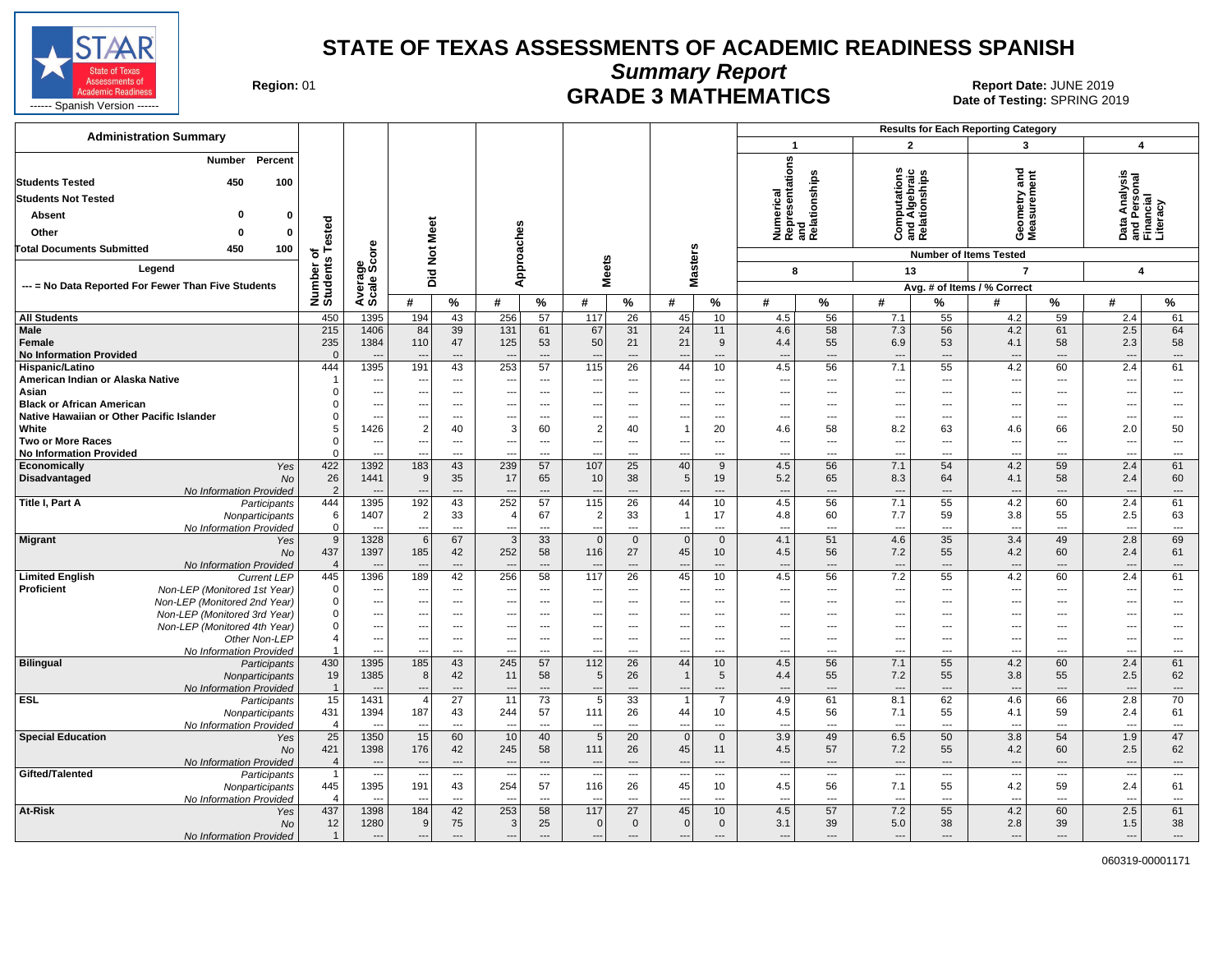

## **Summary Report** Region: 01 **Region: 01 CALL CONSISTS AND READING Report Date: JUNE 2019**<br>Date of Testing: SPRING 20

Date of Testing: SPRING 2019

| <b>Administration Summary</b>                                                 |                            |                |                |                                |                                 |                                |              |                 |                                |                                |                                             |                | Results for Each Reporting Category* |                      |                                                         |                                |
|-------------------------------------------------------------------------------|----------------------------|----------------|----------------|--------------------------------|---------------------------------|--------------------------------|--------------|-----------------|--------------------------------|--------------------------------|---------------------------------------------|----------------|--------------------------------------|----------------------|---------------------------------------------------------|--------------------------------|
|                                                                               |                            |                |                |                                |                                 |                                |              |                 |                                |                                | $\mathbf{1}$                                |                | $\overline{2}$                       |                      | 3                                                       |                                |
| Percent<br>Number                                                             |                            |                |                |                                |                                 |                                |              |                 |                                |                                | Understanding/<br>Analysis<br>Across Genres |                |                                      | Ÿ,                   | Understanding/<br>Analysis of<br>Informational<br>Texts |                                |
| 27747<br>100<br><b>Students Tested</b>                                        |                            |                |                |                                |                                 |                                |              |                 |                                |                                |                                             |                | rstanding/<br>৳                      | Tex                  |                                                         |                                |
| <b>Students Not Tested</b>                                                    |                            |                |                |                                |                                 |                                |              |                 |                                |                                |                                             | ம் ஒ           |                                      |                      |                                                         |                                |
| 22<br>$\mathbf{0}$<br>Absent                                                  |                            |                |                |                                |                                 |                                |              |                 |                                |                                |                                             |                |                                      | 5<br>슬름              |                                                         |                                |
| Other<br>5<br>$\mathbf{0}$                                                    | ested                      |                |                |                                |                                 |                                |              |                 |                                |                                |                                             |                | 횽                                    |                      |                                                         |                                |
| 100<br><b>Total Documents Submitted</b><br>27774                              | ۴                          | <b>ore</b>     |                |                                |                                 |                                |              |                 |                                |                                |                                             |                | そきき                                  |                      |                                                         |                                |
|                                                                               | ৳<br>Number of<br>Students | န္တပ္တိ        | Not Meet       |                                | Approaches                      |                                |              |                 | <b>Masters</b>                 |                                |                                             |                | <b>Number of Items Tested</b>        |                      |                                                         |                                |
| Legend                                                                        |                            |                | Did            |                                |                                 |                                | <b>Meets</b> |                 |                                |                                | 8                                           |                | 15                                   |                      | 13                                                      |                                |
| --- = No Data Reported For Fewer Than Five Students                           |                            | Avera<br>Scale |                |                                |                                 |                                |              |                 |                                |                                |                                             |                | Avg. # of Items / % Correct          |                      |                                                         |                                |
|                                                                               |                            |                | #              | %                              | #                               | %                              | #            | %               | #                              | %                              | #                                           | %              | #                                    | %                    | #                                                       | %                              |
| <b>All Students</b>                                                           | 27747                      | 1536           | 5539           | 20                             | 22208                           | 80                             | 13076        | 47              | 6348                           | 23                             | 5.9                                         | 74             | 10.1                                 | 67                   | 8.7                                                     | 67                             |
| <b>Male</b><br>Female                                                         | 14024<br>13720             | 1527<br>1545   | 3146<br>2393   | $\overline{22}$<br>17          | 10878<br>11327                  | 78<br>83                       | 6313<br>6762 | 45<br>49        | 2967<br>3381                   | 21<br>25                       | 5.8<br>6.0                                  | 73<br>74       | 9.8<br>10.4                          | 65<br>69             | 8.6<br>8.8                                              | 66<br>68                       |
| <b>No Information Provided</b>                                                | 3                          |                |                | $\qquad \qquad \cdots$         |                                 | $\overline{\phantom{a}}$       |              | ---             |                                | $\overline{a}$                 | $\sim$                                      | $\overline{a}$ |                                      | $\overline{a}$       | ---                                                     | $\hspace{1.5cm} \ldots$        |
| Hispanic/Latino                                                               | 26986                      | 1534           | 5416           | $\overline{20}$                | 21570                           | 80                             | 12628        | 47              | 6066                           | $\overline{22}$                | 5.9                                         | 74             | 10.1                                 | 67                   | 8.7                                                     | 67                             |
| American Indian or Alaska Native                                              | 9                          | 1450           | -6             | 67                             |                                 | 33                             |              | 22              | $\overline{2}$                 | 22                             | 5.3                                         | 67             | 7.9                                  | 53                   | 6.4                                                     | 50                             |
| Asian                                                                         | 121                        | 1659           | 10             | 8                              | 111                             | 92                             | 98           | 81              | 67                             | 55                             | 6.8                                         | 85             | 12.0                                 | 80                   | 10.8                                                    | 83                             |
| <b>Black or African American</b><br>Native Hawaiian or Other Pacific Islander | 195<br>$\overline{2}$      | 1504           | 52<br>---      | 27<br>$\overline{\phantom{a}}$ | 143<br>$\overline{\phantom{a}}$ | 73<br>$\overline{\phantom{a}}$ | 76           | 39<br>---       | 44<br>$\overline{\phantom{a}}$ | 23<br>$\overline{\phantom{a}}$ | 5.3<br>$\overline{\phantom{a}}$             | 66<br>---      | 9.7<br>$\overline{a}$                | 65<br>---            | 8.1<br>$\overline{\phantom{a}}$                         | 62<br>$\qquad \qquad \cdots$   |
| White                                                                         | 393                        | 1597           | 46             | 12                             | 347                             | 88                             | 247          | 63              | 154                            | 39                             | 6.4                                         | 80             | 11.1                                 | 74                   | 9.8                                                     | 75                             |
| <b>Two or More Races</b>                                                      | 37                         | 1565           | 8              | 22                             | 29                              | 78                             | 22           | 59              | 13                             | 35                             | 5.9                                         | 74             | 10.6                                 | 71                   | 9.1                                                     | 70                             |
| <b>No Information Provided</b>                                                | $\overline{4}$             |                |                | $\overline{a}$                 |                                 | $---$                          | --           | ---             | $\overline{\phantom{a}}$       | $---$                          | $\overline{\phantom{a}}$                    | ---            |                                      | ---                  | $\overline{\phantom{a}}$                                | ---                            |
| Yes<br>Economically                                                           | 23635                      | 1524           | 5160           | $\overline{22}$                | 18475                           | 78                             | 10306        | 44              | 4686                           | 20                             | 5.8                                         | 72             | 9.9                                  | 66                   | 8.5                                                     | 66                             |
| Disadvantaged<br>No<br>No Information Provided                                | 4108<br>$\overline{4}$     | 1601           | 379            | 9<br>$\overline{a}$            | 3729                            | 91<br>$\overline{\phantom{a}}$ | 2768         | 67<br>---       | 1661                           | 40<br>---                      | 6.5<br>$\overline{\phantom{a}}$             | 82<br>---      | 11.4                                 | 76<br>$\overline{a}$ | 9.9                                                     | 76<br>$\overline{\phantom{a}}$ |
| Title I, Part A<br>Participants                                               | 27337                      | 1535           | 5492           | 20                             | 21845                           | 80                             | 12804        | 47              | 6178                           | 23                             | 5.9                                         | 74             | 10.1                                 | 67                   | 8.7                                                     | 67                             |
| Nonparticipants                                                               | 406                        | 1600           | 47             | 12                             | 359                             | 88                             | 270          | 67              | 169                            | 42                             | 6.5                                         | 81             | 11.2                                 | 75                   | 9.9                                                     | 76                             |
| No Information Provided                                                       | $\overline{4}$             |                |                | $\overline{a}$                 |                                 | $\overline{a}$                 |              | ---             | $\overline{a}$                 | ---                            | $\sim$                                      | $\overline{a}$ |                                      | ---                  | ---                                                     | $\overline{a}$                 |
| <b>Migrant</b><br>Yes                                                         | 699                        | 1481           | 236            | 34                             | 463                             | 66                             | 220          | $\overline{31}$ | 84                             | 12                             | 5.4                                         | 67             | 8.9                                  | 59                   | 7.6                                                     | 59                             |
| No<br>No Information Provided                                                 | 27040<br>8                 | 1537<br>1524   | 5302           | 20<br>13                       | 21738                           | 80<br>88                       | 12851<br>5   | 48<br>63        | 6262<br>2                      | 23<br>25                       | 5.9<br>6.0                                  | 74<br>75       | 10.1<br>9.9                          | 67<br>66             | 8.8<br>8.4                                              | 67<br>64                       |
| <b>Limited English</b><br><b>Current LEP</b>                                  | 11049                      | 1506           | 2843           | $\overline{26}$                | 8206                            | 74                             | 4172         | 38              | 1699                           | 15                             | 5.6                                         | 70             | 9.5                                  | 63                   | 8.2                                                     | 63                             |
| Non-LEP (Monitored 1st Year)<br><b>Proficient</b>                             | 743                        | 1601           | 31             | $\overline{4}$                 | 712                             | 96                             | 508          | 68              | 280                            | 38                             | 6.5                                         | 81             | 11.5                                 | 77                   | 10.2                                                    | 78                             |
| Non-LEP (Monitored 2nd Year)                                                  | 840                        | 1600           | 40             | 5                              | 800                             | 95                             | 569          | 68              | 303                            | 36                             | 6.6                                         | 82             | 11.5                                 | 77                   | 10.0                                                    | 77                             |
| Non-LEP (Monitored 3rd Year)                                                  | 799<br>11                  | 1628           | 33             | 4<br>9                         | 766<br>10                       | 96<br>91                       | 611          | 76<br>64        | 381<br>$\epsilon$              | 48<br>45                       | 6.8<br>5.9                                  | 85<br>74       | 11.9                                 | 79<br>71             | 10.4<br>9.7                                             | 80<br>75                       |
| Non-LEP (Monitored 4th Year)<br>Other Non-LEP                                 | 14295                      | 1564<br>1546   | 2589           | 18                             | 11706                           | 82                             | 7204         | 50              | 3679                           | 26                             | 6.0                                         | 75             | 10.6<br>10.3                         | 69                   | 8.9                                                     | 69                             |
| No Information Provided                                                       | 10                         | 1491           | -2             | 20                             | ۶                               | 80                             | 5            | 50              |                                | 10                             | 5.6                                         | 70             | 8.9                                  | 59                   | 7.9                                                     | 61                             |
| <b>Bilingual</b><br>Participants                                              | 10346                      | 1510           | 2575           | $\overline{25}$                | 7771                            | 75                             | 4035         | 39              | 1692                           | 16                             | 5.7                                         | 71             | 9.6                                  | 64                   | 8.2                                                     | 63                             |
| Nonparticipants                                                               | 17386                      | 1551           | 2960           | 17                             | 14426                           | 83                             | 9036         | 52              | 4655                           | 27                             | 6.0                                         | 76             | 10.4                                 | 69                   | 9.0                                                     | 69                             |
| No Information Provided<br><b>ESL</b><br>Participants                         | 15<br>871                  | 1463<br>1511   | 230            | 27<br>26                       | 11<br>641                       | 73<br>74                       | 5<br>334     | 33<br>38        | $\overline{1}$<br>146          | $\overline{7}$<br>17           | 5.3<br>5.6                                  | 67<br>71       | 8.5<br>9.5                           | 57<br>63             | 7.0<br>8.2                                              | 54<br>63                       |
| Nonparticipants                                                               | 26863                      | 1536           | 5306           | 20                             | 21557                           | 80                             | 12737        | 47              | 6201                           | 23                             | 5.9                                         | 74             | 10.1                                 | 67                   | 8.7                                                     | 67                             |
| No Information Provided                                                       | 13                         | 1475           | 3              | 23                             | 10                              | 77                             | 5            | 38              | - 1                            | 8                              | 5.4                                         | 67             | 8.9                                  | 59                   | 7.2                                                     | 56                             |
| <b>Special Education</b><br>Yes                                               | 2353                       | 1405           | 1433           | 61                             | 920                             | 39                             | 317          | 13              | 112                            | 5                              | 4.3                                         | 54             | 6.9                                  | 46                   | 6.1                                                     | 47                             |
| No                                                                            | 25384                      | 1548           | 4105           | 16                             | 21279                           | 84                             | 12754        | 50              | 6235                           | 25                             | 6.0                                         | 76             | 10.4                                 | 69                   | 9.0                                                     | 69                             |
| No Information Provided<br>Gifted/Talented<br>Participants                    | 10<br>2977                 | 1511<br>1674   | 33             | 10<br>$\mathbf{1}$             | $\epsilon$<br>2944              | 90<br>99                       | 5<br>2612    | 50<br>88        | -1<br>1858                     | 10 <sup>1</sup><br>62          | 5.8<br>7.2                                  | 73<br>90       | 9.7<br>12.6                          | 65<br>84             | 8.2<br>11.0                                             | 63<br>85                       |
| Nonparticipants                                                               | 24760                      | 1519           | 5505           | 22                             | 19255                           | 78                             | 10459        | 42              | 4489                           | 18                             | 5.7                                         | 72             | 9.8                                  | 65                   | 8.4                                                     | 65                             |
| No Information Provided                                                       | 10                         | 1511           |                | 10                             | $\epsilon$                      | 90                             |              | 50              |                                | 10                             | 5.8                                         | 73             | 9.7                                  | 65                   | 8.2                                                     | 63                             |
| At-Risk<br>Yes                                                                | 15807                      | 1494           | 4604           | 29                             | 11203                           | 71                             | 5334         | 34              | 2110                           | 13                             | 5.5                                         | 68             | 9.2                                  | 61                   | 7.9                                                     | 61                             |
| No                                                                            | 11933                      | 1591           | 934            | 8                              | 10999                           | 92                             | 7739         | 65              | 4237                           | 36                             | 6.5                                         | 81             | 11.3                                 | 75                   | 9.8                                                     | 76                             |
| No Information Provided                                                       | $\overline{7}$             | 1497           | $\overline{1}$ | 14                             | 6                               | 86                             | 3            | 43              | $\overline{1}$                 | 14                             | 5.4                                         | 68             | 9.3                                  | 62                   | 7.9                                                     | 60                             |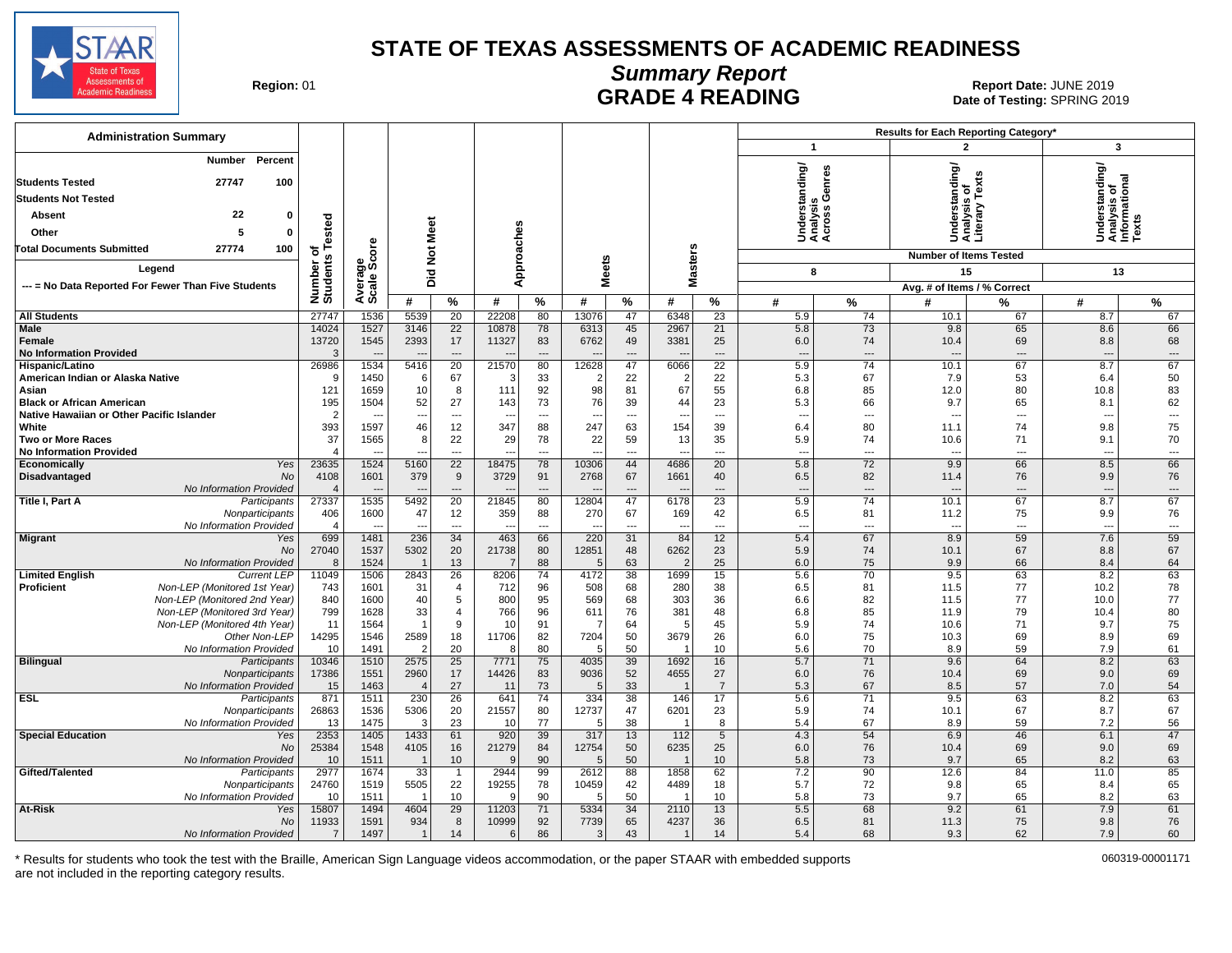

**Summary Report**

**GRADE 4 MATHEMATICS Date: JUNE 2019 Report Date: JUNE 2019 CRADE 4 MATHEMATICS** Date of Testing: SPRING 2019

| <b>Administration Summary</b>                               |                         |                          |                  |                          |                |                          |                         |                 |                          |                          |                                                      |                | Results for Each Reporting Category*           |                |                               |                |                               |                          |
|-------------------------------------------------------------|-------------------------|--------------------------|------------------|--------------------------|----------------|--------------------------|-------------------------|-----------------|--------------------------|--------------------------|------------------------------------------------------|----------------|------------------------------------------------|----------------|-------------------------------|----------------|-------------------------------|--------------------------|
|                                                             |                         |                          |                  |                          |                |                          |                         |                 |                          |                          | $\mathbf{1}$                                         |                | $\overline{2}$                                 |                | 3                             |                | $\overline{\mathbf{4}}$       |                          |
| Percent<br>Number<br><b>Students Tested</b><br>30098<br>100 |                         |                          |                  |                          |                |                          |                         |                 |                          |                          | Numerical<br>Representations<br>and<br>Relationships |                | Computations<br>and Algebraic<br>Relationships |                | ರ<br>Ĕ                        | ēπ             | rsonal<br>ial                 |                          |
| <b>Students Not Tested</b>                                  |                         |                          |                  |                          |                |                          |                         |                 |                          |                          |                                                      |                |                                                |                | eometry<br>leasurem           |                | Analysi                       |                          |
| 14<br>Absent<br>0                                           |                         |                          |                  |                          |                |                          |                         |                 |                          |                          |                                                      |                |                                                |                |                               |                | ڇ                             |                          |
| Other<br>0<br>O                                             | ested                   |                          | Meet             |                          |                |                          |                         |                 |                          |                          |                                                      |                |                                                |                |                               |                | $\overline{g}$ $\overline{g}$ |                          |
|                                                             |                         |                          |                  |                          |                |                          |                         |                 |                          |                          |                                                      |                |                                                |                | ΟΣ                            |                |                               |                          |
| <b>Total Documents Submitted</b><br>30112<br>100            | ৳<br>w                  | <b>ore</b>               | $\overline{5}$   |                          |                |                          |                         |                 |                          |                          |                                                      |                |                                                |                | <b>Number of Items Tested</b> |                |                               |                          |
| Legend                                                      |                         | န္တပ္တိ                  | pid              |                          | Approaches     |                          | <b>Meets</b>            |                 | Masters                  |                          | 9                                                    |                | 11                                             |                | 10                            |                | $\overline{\mathbf{4}}$       |                          |
| --- = No Data Reported For Fewer Than Five Students         |                         | Avera                    |                  |                          |                |                          |                         |                 |                          |                          |                                                      |                |                                                |                | Avg. # of Items / % Correct   |                |                               |                          |
|                                                             | Number<br>Students      |                          | #                | %                        | #              | %                        | #                       | %               | #                        | $\%$                     | #                                                    | %              | #                                              | %              | #                             | %              | #                             | $\frac{9}{6}$            |
| <b>All Students</b>                                         | 30098                   | 1587                     | 5991             | 20                       | 24107          | 80                       | 14844                   | 49              | 8175                     | 27                       | 6.7                                                  | 75             | 6.6                                            | 60             | 6.4                           | 64             | 2.9                           | 72                       |
| Male                                                        | 15221                   | 1589                     | 3165             | 21                       | 12056          | 79                       | 7654                    | 50              | 4334                     | 28                       | 6.7                                                  | 75             | 6.6                                            | 60             | 6.4                           | 64             | 2.9                           | 72                       |
| Female                                                      | 14873                   | 1584                     | 2826             | 19                       | 12047          | 81                       | 7189                    | 48              | 3840                     | 26                       | 6.7                                                  | 75             | 6.6                                            | 60             | 6.3                           | 63             | 2.9                           | 73                       |
| <b>No Information Provided</b>                              |                         | $\overline{\phantom{a}}$ |                  |                          |                |                          |                         |                 |                          | ---                      | $\overline{\phantom{a}}$                             | ---            | $\overline{\phantom{a}}$                       |                | $\overline{\phantom{a}}$      | $\overline{a}$ | $\overline{\phantom{a}}$      | $\cdots$                 |
| Hispanic/Latino<br>American Indian or Alaska Native         | 29331<br>10             | 1585<br>1500             | 5877<br>5        | 20<br>50                 | 23454<br>5     | 80<br>50                 | 14395<br>3              | 49<br>30        | 7872                     | $\overline{27}$<br>10    | 6.7<br>5.8                                           | 75<br>64       | 6.6<br>5.0                                     | 60<br>45       | 6.4<br>5.2                    | 64<br>52       | 2.9<br>2.0                    | 72<br>50                 |
| Asian                                                       | 121                     | 1762                     |                  | $\overline{1}$           | 120            | 99                       | 102                     | 84              | 85                       | 70                       | 8.1                                                  | 90             | 9.0                                            | 82             | 8.5                           | 85             | 3.5                           | 88                       |
| <b>Black or African American</b>                            | 195                     | 1559                     | 54               | 28                       | 141            | 72                       | 75                      | 38              | 40                       | 21                       | 6.5                                                  | 72             | 6.3                                            | 57             | 5.7                           | 57             | 2.6                           | 65                       |
| Native Hawaiian or Other Pacific Islander                   | $\overline{2}$          | $\overline{\phantom{a}}$ |                  | ---                      |                | $\overline{a}$           |                         | $\overline{a}$  | ---                      | $\overline{\phantom{a}}$ | $\overline{\phantom{a}}$                             | ---            | $\overline{\phantom{a}}$                       | $---$          | $\overline{\phantom{a}}$      | $---$          | $\overline{\phantom{a}}$      | $\sim$                   |
| White                                                       | 398                     | 1636                     | 46               | 12                       | 352            | 88                       | 243                     | 61              | 160                      | 40                       | 7.1                                                  | 78             | 7.5                                            | 68             | 7.1                           | 71             | 3.1                           | 77                       |
| <b>Two or More Races</b>                                    | 37                      | 1637                     |                  | 19                       | 30             | 81                       | 24                      | 65              | 15                       | 41                       | 7.2                                                  | 80             | 7.2                                            | 66             | 7.1                           | 71             | 2.9                           | 72                       |
| <b>No Information Provided</b>                              | $\overline{4}$          |                          |                  | $\overline{a}$           |                | $\overline{a}$           |                         | ---             | $\overline{a}$           | ---                      | $\overline{a}$                                       | ---            | $\overline{a}$                                 | ---            | $\overline{a}$                | ---            | $\overline{a}$                | $\overline{\phantom{a}}$ |
| Economically<br>Yes<br>Disadvantaged<br>No                  | 25930<br>4164           | 1576<br>1651             | 5596<br>395      | 22<br>9                  | 20334<br>3769  | 78<br>91                 | 12041<br>2802           | 46<br>67        | 6375<br>1799             | 25<br>43                 | 6.7<br>7.3                                           | 74<br>81       | 6.4<br>7.5                                     | 58<br>69       | 6.2<br>7.4                    | 62<br>74       | 2.8<br>3.2                    | 71<br>81                 |
| No Information Provided                                     | $\Delta$                | $\overline{a}$           |                  | $\overline{\phantom{a}}$ |                | $\overline{\phantom{a}}$ |                         | $\overline{a}$  |                          | ---                      | $\overline{\phantom{a}}$                             | $\overline{a}$ | $\overline{\phantom{a}}$                       | $---$          | $\overline{\phantom{a}}$      | $---$          | $\overline{\phantom{a}}$      | $\cdots$                 |
| Title I, Part A<br>Participants                             | 29684                   | 1586                     | 5954             | 20                       | 23730          | 80                       | 14552                   | 49              | 7971                     | $\overline{27}$          | 6.7                                                  | 75             | 6.6                                            | 60             | 6.4                           | 64             | 2.9                           | 72                       |
| Nonparticipants                                             | 410                     | 1670                     | 37               | 9                        | 373            | 91                       | 291                     | 71              | 203                      | 50                       | 7.4                                                  | 83             | 7.8                                            | 71             | 7.6                           | 76             | 3.2                           | 81                       |
| No Information Provided                                     | $\overline{4}$          |                          |                  | $\overline{a}$           |                | $\overline{a}$           |                         | ---             |                          | $\overline{a}$           |                                                      | ---            | $\overline{\phantom{a}}$                       | $\overline{a}$ | $\overline{a}$                | $\overline{a}$ | $\overline{\phantom{a}}$      | $\overline{\phantom{a}}$ |
| <b>Migrant</b><br>Yes                                       | 781                     | 1540                     | 219              | $\overline{28}$          | 562<br>23538   | 72                       | 290                     | $\overline{37}$ | $\overline{132}$<br>8041 | 17                       | 6.3                                                  | 70<br>75       | 5.8                                            | 52             | 5.8<br>6.4                    | 58<br>64       | 2.6                           | 66                       |
| No<br>No Information Provided                               | 29309<br>8              | 1588<br>1589             | 5771             | 20<br>13                 | 7              | 80<br>88                 | 14550<br>$\overline{4}$ | 50<br>50        | 2                        | 27<br>25                 | 6.8<br>7.4                                           | 82             | 6.6<br>5.9                                     | 60<br>53       | 6.4                           | 64             | 2.9<br>3.1                    | 73<br>78                 |
| <b>Limited English</b><br><b>Current LEP</b>                | 13378                   | 1565                     | 3196             | 24                       | 10182          | 76                       | 5814                    | 43              | 2913                     | $\overline{22}$          | 6.6                                                  | 73             | 6.2                                            | 57             | 6.1                           | 61             | 2.7                           | 69                       |
| Proficient<br>Non-LEP (Monitored 1st Year)                  | 746                     | 1664                     | 41               | 5                        | 705            | 95                       | 535                     | 72              | 359                      | 48                       | 7.5                                                  | 83             | 7.9                                            | 71             | 7.5                           | 75             | 3.4                           | 85                       |
| Non-LEP (Monitored 2nd Year)                                | 840                     | 1663                     | 48               | 6                        | 792            | 94                       | 603                     | 72              | 386                      | 46                       | 7.3                                                  | 82             | 7.8                                            | 71             | 7.5                           | 75             | 3.4                           | 84                       |
| Non-LEP (Monitored 3rd Year)                                | 799                     | 1690                     | 39               | 5                        | 760            | 95                       | 633                     | 79              | 436                      | 55                       | 7.5                                                  | 83             | 8.2                                            | 75             | 7.9                           | 79             | 3.5                           | 87                       |
| Non-LEP (Monitored 4th Year)                                | 11                      | 1553                     | 3                | 27                       | 8              | 73                       | 5                       | 45              | $\overline{2}$           | 18                       | 6.3                                                  | 70             | 6.4                                            | 58             | 5.4                           | 54             | 3.2                           | 80                       |
| Other Non-LEP<br>No Information Provided                    | 14314<br>10             | 1593<br>1556             | 2662<br>2        | 19<br>20                 | 11652<br>8     | 81<br>80                 | 7251<br>3               | 51<br>30        | 4077<br>2                | 28<br>20                 | 6.8<br>7.2                                           | 75<br>80       | 6.7<br>5.3                                     | 61<br>48       | 6.5<br>6.0                    | 65<br>60       | 2.9<br>2.6                    | 74<br>65                 |
| <b>Bilingual</b><br>Participants                            | 12683                   | 1569                     | 2958             | 23                       | 9725           | 77                       | 5645                    | 45              | 2884                     | 23                       | 6.6                                                  | 73             | 6.3                                            | 57             | 6.1                           | 61             | 2.8                           | 69                       |
| Nonparticipants                                             | 17400                   | 1600                     | 3028             | 17                       | 14372          | 83                       | 9195                    | 53              | 5288                     | 30                       | 6.8                                                  | 76             | 6.8                                            | 62             | 6.6                           | 66             | 3.0                           | 75                       |
| No Information Provided                                     | 15                      | 1526                     | 5                | 33                       | 10             | 67                       | 4                       | 27              | 3                        | 20                       | 6.3                                                  | 70             | 5.1                                            | 46             | 5.7                           | 57             | 2.5                           | 62                       |
| <b>ESL</b><br>Participants                                  | 877                     | 1570                     | 209              | 24                       | 668            | 76                       | 373                     | 43              | 196                      | $\overline{22}$          | 6.5                                                  | 73             | 6.2                                            | 57             | 6.2                           | 62             | 2.8                           | 69                       |
| Nonparticipants                                             | 29208                   | 1587                     | 5778             | 20                       | 23430<br>9     | 80                       | 14467                   | 50              | 7976                     | 27                       | 6.7                                                  | 75             | 6.6                                            | 60             | 6.4                           | 64<br>57       | 2.9                           | 72                       |
| No Information Provided<br><b>Special Education</b><br>Yes  | 13<br>2503              | 1536<br>1464             | $\angle$<br>1377 | 31<br>55                 | 1126           | 69<br>45                 | 447                     | 31<br>18        | 3<br>187                 | 23<br>$\overline{7}$     | 6.5<br>5.3                                           | 72<br>59       | 5.2<br>4.7                                     | 47<br>42       | 5.7<br>4.2                    | 42             | 2.7<br>2.1                    | 67<br>52                 |
| No                                                          | 27585                   | 1598                     | 4611             | 17                       | 22974          | 83                       | 14394                   | 52              | 7986                     | 29                       | 6.9                                                  | 76             | 6.8                                            | 61             | 6.6                           | 66             | 3.0                           | 74                       |
| No Information Provided                                     | 10                      | 1539                     | 3                | 30                       | $\overline{7}$ | 70                       | З                       | 30              | $\overline{2}$           | 20                       | 6.7                                                  | 74             | 5.0                                            | 45             | 5.5                           | 55             | 2.8                           | 70                       |
| Gifted/Talented<br>Participants                             | 3114                    | 1742                     | 50               | 2                        | 3064           | 98                       | 2782                    | 89              | 2173                     | 70                       | 7.9                                                  | 88             | 8.8                                            | 80             | 8.5                           | 85             | 3.6                           | 90                       |
| Nonparticipants                                             | 26974                   | 1569                     | 5938             | 22                       | 21036          | 78                       | 12059                   | 45              | 6000                     | 22                       | 6.6                                                  | 73             | 6.3                                            | 57             | 6.1                           | 61             | 2.8                           | 70                       |
| No Information Provided                                     | 10                      | 1539                     | 3                | 30                       | 7              | 70                       |                         | 30              |                          | 20                       | 6.7                                                  | 74             | 5.0                                            | 45             | 5.5                           | 55             | 2.8                           | 70                       |
| At-Risk<br>Yes                                              | 18147                   | 1552                     | 4922             | 27<br>9                  | 13225          | 73                       | 7116                    | 39<br>65        | 3501                     | 19<br>39                 | 6.4                                                  | 71             | 6.0                                            | 55             | 5.8                           | 58<br>72       | 2.7                           | 67                       |
| <b>No</b><br>No Information Provided                        | 11944<br>$\overline{7}$ | 1640<br>1529             | 1067<br>2        | 29                       | 10877<br>5     | 91<br>71                 | 7726<br>$\overline{2}$  | 29              | 4673                     | 14                       | 7.2<br>6.9                                           | 80<br>76       | 7.4<br>4.9                                     | 67<br>44       | 7.2<br>5.1                    | 51             | 3.2<br>2.6                    | 80<br>64                 |
|                                                             |                         |                          |                  |                          |                |                          |                         |                 |                          |                          |                                                      |                |                                                |                |                               |                |                               |                          |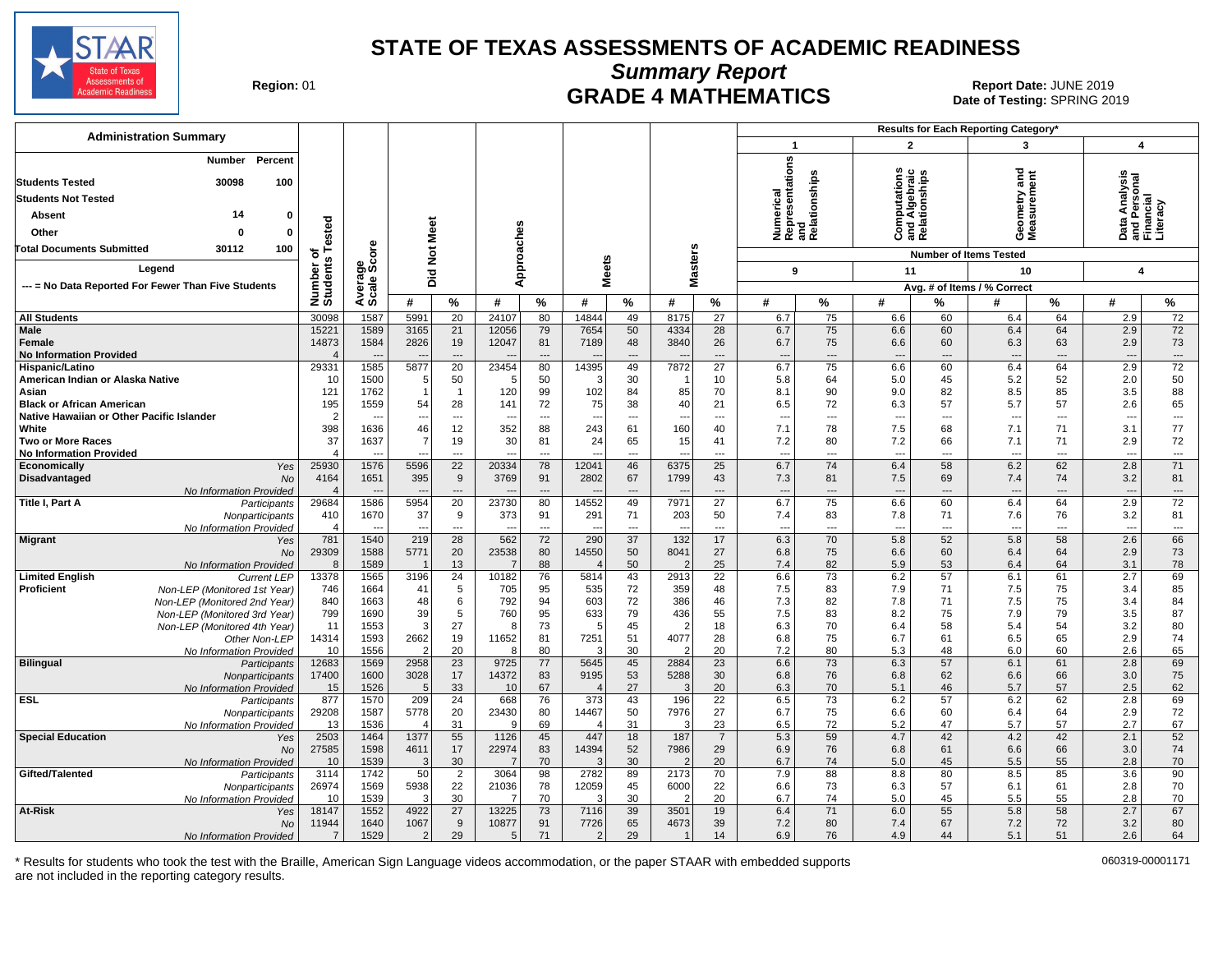

# **Summary Report**

Region: 01 **Region: 01 CALL CONSISTS OF A SET OF A REPORT DATE: JUNE 2019**<br>Date of Testing: SPRING 2019 Date of Testing: SPRING 2019

| <b>Administration Summary</b>                                                 |                         |                          |                         |                                |                |                          |                |                          |                          |                                            |                                 |                                  | Results for Each Reporting Category' |                                |                                  |                          |  |
|-------------------------------------------------------------------------------|-------------------------|--------------------------|-------------------------|--------------------------------|----------------|--------------------------|----------------|--------------------------|--------------------------|--------------------------------------------|---------------------------------|----------------------------------|--------------------------------------|--------------------------------|----------------------------------|--------------------------|--|
|                                                                               |                         |                          |                         |                                |                |                          |                |                          |                          |                                            |                                 | $\mathbf{1}$                     |                                      | $\overline{2}$                 | $\mathbf{3}$                     |                          |  |
| Percent<br>Number                                                             |                         |                          |                         |                                |                |                          |                |                          |                          |                                            |                                 |                                  |                                      |                                |                                  |                          |  |
| <b>Students Tested</b><br>27690<br>100                                        |                         |                          |                         |                                |                |                          |                |                          |                          |                                            |                                 |                                  |                                      |                                |                                  |                          |  |
| <b>Students Not Tested</b>                                                    |                         |                          |                         |                                |                |                          |                |                          |                          |                                            |                                 | osition                          |                                      |                                |                                  |                          |  |
| 35<br><b>Absent</b><br>$\Omega$                                               |                         |                          |                         |                                |                |                          |                |                          |                          |                                            |                                 | Ê                                |                                      | Revision                       | Editing                          |                          |  |
| Other<br>0                                                                    | ested                   |                          | Meet                    |                                |                |                          |                |                          |                          |                                            |                                 | δ                                |                                      |                                |                                  |                          |  |
| 27729                                                                         |                         |                          |                         |                                |                |                          |                |                          |                          |                                            |                                 |                                  |                                      |                                |                                  |                          |  |
| 100<br>Total Documents Submitted                                              | ৳                       | ge<br>Score              | $\frac{5}{2}$           |                                |                |                          | S              |                          |                          |                                            |                                 | <b>Number of Points Possible</b> |                                      |                                | <b>Number of Items Tested</b>    |                          |  |
| Legend                                                                        | Number o<br>Students    |                          | 으                       |                                |                | Approaches               | ē              |                          | Masters                  |                                            |                                 | 8                                |                                      | 8                              | 16                               |                          |  |
| --- = No Data Reported For Fewer Than Five Students                           |                         | Averas<br>Scale:         | ه                       |                                |                |                          | Σ              |                          |                          |                                            |                                 | Avg. # of Points / % Scored      |                                      |                                | Avg. # of Items / % Correct      |                          |  |
|                                                                               |                         |                          | #                       | %                              | #              | $\%$                     | #              | $\%$                     | #                        | %                                          | #                               | $\frac{9}{6}$                    | #                                    | $\frac{9}{6}$                  | #                                | $\frac{9}{6}$            |  |
| <b>All Students</b>                                                           | 27690                   | 3806                     | 7632                    | $\overline{28}$                | 20058          | $\overline{72}$          | 10512          | $\overline{38}$          | 3041                     | 11                                         | 3.8                             | 47                               | 5.0                                  | 63                             | 11.5                             | 72                       |  |
| Male<br><b>Female</b>                                                         | 13996<br>13694          | 3739<br>3874             | 4367<br>3265            | 31<br>24                       | 9629<br>10429  | 69<br>76                 | 4744<br>5768   | 34<br>42                 | 1241<br>1800             | 9<br>13                                    | 3.5<br>4.0                      | 44<br>50                         | 4.9<br>5.1                           | 61<br>64                       | 11.2<br>11.8                     | 70<br>74                 |  |
| <b>No Information Provided</b>                                                | $\Omega$                |                          |                         | $---$                          |                | $\overline{\phantom{a}}$ |                | $\overline{a}$           |                          | $\overline{\phantom{a}}$                   | $\overline{\phantom{a}}$        | $---$                            | $---$                                | $\overline{\phantom{a}}$       | $\overline{a}$                   | $---$                    |  |
| Hispanic/Latino                                                               | 26928                   | 3800                     | 7470                    | $\overline{28}$                | 19458          | 72                       | 10133          | $\overline{38}$          | 2891                     | 11                                         | $\overline{3.8}$                | 47                               | 5.0                                  | 62                             | 11.5                             | 72                       |  |
| American Indian or Alaska Native                                              | <b>q</b>                | 3520                     | 3                       | 33                             |                | 67                       | $\Omega$       | $\mathbf 0$              | $\Omega$                 | $\mathbf 0$                                | 3.0                             | 38                               | 4.4                                  | 56                             | 10.3                             | 65                       |  |
| Asian                                                                         | 122                     | 4381                     | 11                      | 9                              | 111            | 91                       | 86             | 70                       | 54                       | 44                                         | 4.9                             | 61                               | 6.3                                  | 78                             | 13.3                             | 83                       |  |
| <b>Black or African American</b><br>Native Hawaiian or Other Pacific Islander | 196<br>$\overline{2}$   | 3731                     | 66                      | 34<br>---                      | 130            | 66<br>---                | 68             | 35<br>---                | 14                       | $\overline{7}$<br>$\overline{\phantom{a}}$ | 3.5<br>$\overline{\phantom{a}}$ | 44<br>---                        | 4.9<br>---                           | 61<br>---                      | 11.1<br>$\overline{\phantom{a}}$ | 69<br>---                |  |
| White                                                                         | 395                     | 4024                     | 75                      | 19                             | 320            | 81                       | 207            | 52                       | 75                       | 19                                         | 4.1                             | 51                               | 5.6                                  | 71                             | 12.2                             | 77                       |  |
| <b>Two or More Races</b>                                                      | 37                      | 3894                     | 6                       | 16                             | 31             | 84                       | 16             | 43                       | 5                        | 14                                         | 3.7                             | 47                               | 5.4                                  | 67                             | 12.1                             | 75                       |  |
| <b>No Information Provided</b>                                                |                         |                          |                         | $---$                          |                | ---                      |                | $---$                    |                          | $---$                                      | --                              | $---$                            | $\overline{a}$                       | $---$                          | $\overline{\phantom{a}}$         | $\overline{\phantom{a}}$ |  |
| Yes<br>Economically                                                           | 23577                   | 3757                     | 7063                    | 30                             | 16514          | 70                       | 8129           | 34                       | 2132                     | 9                                          | 3.7                             | 46                               | 4.9                                  | 61                             | 11.3                             | 70                       |  |
| No<br><b>Disadvantaged</b><br>No Information Provided                         | 4108<br>5               | 4088                     | 567<br>$\overline{2}$   | 14<br>40                       | 3541<br>3      | 86<br>60                 | 2382           | 58                       | 908                      | 22<br>20                                   | 4.3                             | 54                               | 5.7<br>4.2                           | 71<br>53                       | 12.7                             | 80                       |  |
| Title I, Part A<br>Participants                                               | 27284                   | 3668<br>3800             | 7578                    | 28                             | 19706          | 72                       | 10258          | 20<br>38                 | 2926                     | 11                                         | 3.6<br>3.8                      | 45<br>47                         | 5.0                                  | 62                             | 11.0<br>11.4                     | 69<br>72                 |  |
| Nonparticipants                                                               | 405                     | 4153                     | 54                      | 13                             | 351            | 87                       | 253            | 62                       | 114                      | 28                                         | 4.4                             | 55                               | 5.8                                  | 73                             | 12.8                             | 80                       |  |
| No Information Provided                                                       | $\overline{1}$          |                          |                         | $\overline{a}$                 |                | $\overline{a}$           |                | $\overline{\phantom{a}}$ |                          | $\overline{a}$                             | $\overline{a}$                  | ---                              | $\overline{a}$                       | $\overline{a}$                 | $\overline{\phantom{a}}$         | $\overline{a}$           |  |
| Yes<br><b>Migrant</b>                                                         | 720                     | 3543                     | 315                     | 44                             | 405            | 56                       | 136            | 19                       | 35                       | $5\phantom{.0}$                            | 3.2                             | 40                               | 4.4                                  | 55                             | 10.1                             | 63                       |  |
| <b>No</b>                                                                     | 26968                   | 3813                     | 7317                    | 27                             | 19651          | 73                       | 10375          | 38                       | 3005                     | 11                                         | 3.8                             | 47                               | 5.0                                  | 63                             | 11.5                             | 72                       |  |
| No Information Provided<br><b>Current LEP</b><br><b>Limited English</b>       | $\overline{2}$<br>10998 | 3674                     | 3866                    | $\overline{\phantom{a}}$<br>35 | 7132           | ---<br>65                | 3147           | ---<br>29                | 694                      | ---<br>6                                   | $\overline{\phantom{a}}$<br>3.5 | $\overline{a}$<br>44             | $\overline{a}$<br>4.7                | $\overline{\phantom{a}}$<br>59 | $\overline{\phantom{a}}$<br>10.8 | $\cdots$<br>68           |  |
| Non-LEP (Monitored 1st Year)<br>Proficient                                    | 740                     | 4112                     | 56                      | 8                              | 684            | 92                       | 439            | 59                       | 148                      | 20                                         | 4.4                             | 55                               | 5.8                                  | 72                             | 13.0                             | 81                       |  |
| Non-LEP (Monitored 2nd Year)                                                  | 841                     | 4136                     | 51                      | 6                              | 790            | 94                       | 531            | 63                       | 183                      | 22                                         | 4.5                             | 56                               | 5.7                                  | 71                             | 13.2                             | 82                       |  |
| Non-LEP (Monitored 3rd Year)                                                  | 798                     | 4248                     | 41                      | 5                              | 757            | 95                       | 574            | 72                       | 227                      | 28                                         | 4.6                             | 58                               | 6.0                                  | 74                             | 13.6                             | 85                       |  |
| Non-LEP (Monitored 4th Year)                                                  | 11                      | 3736                     | 3                       | 27                             | -8             | 73                       |                | 36                       | $\Omega$                 | $\mathbf 0$                                | 3.4                             | 42                               | 4.9                                  | 61                             | 11.7                             | 73                       |  |
| Other Non-LEP<br>No Information Provided                                      | 14297<br>5              | 3847<br>3672             | 3613<br>$\overline{2}$  | 25<br>40                       | 10684<br>3     | 75<br>60                 | 5816           | 41<br>20                 | 1788                     | 13<br>20                                   | 3.8<br>3.2                      | 48<br>40                         | 5.1<br>4.4                           | 64<br>55                       | 11.7<br>11.2                     | 73<br>70                 |  |
| <b>Bilingual</b><br>Participants                                              | 10290                   | 3694                     | 3485                    | 34                             | 6805           | 66                       | 3099           | 30                       | 708                      | $\overline{7}$                             | 3.6                             | 44                               | 4.7                                  | 59                             | 10.9                             | 68                       |  |
| Nonparticipants                                                               | 17390                   | 3872                     | 4141                    | 24                             | 13249          | 76                       | 7412           | 43                       | 2332                     | 13                                         | 3.9                             | 49                               | 5.2                                  | 65                             | 11.8                             | 74                       |  |
| No Information Provided                                                       | 10                      | 3459                     | $6 \mid$                | 60                             |                | 40                       |                | 10 <sup>°</sup>          |                          | 10                                         | 2.7                             | 34                               | 4.3                                  | 54                             | 9.9                              | 62                       |  |
| <b>ESL</b><br>Participants                                                    | 875                     | 3675                     | 308                     | 35                             | 567            | 65                       | 240            | 27                       | 63                       | $\overline{7}$                             | 3.4                             | 43                               | 4.7                                  | 59                             | 10.9                             | 68                       |  |
| Nonparticipants<br>No Information Provided                                    | 26807                   | 3810                     | 7319<br>$5\overline{)}$ | 27<br>63                       | 19488<br>3     | 73<br>38                 | 10271          | 38<br>13                 | 2977<br>$\overline{1}$   | 11<br>13                                   | 3.8<br>2.9                      | 47<br>36                         | 5.0                                  | 63<br>52                       | 11.5<br>10.6                     | 72                       |  |
| <b>Special Education</b><br>Yes                                               | 8<br>2357               | 3522<br>3171             | 1724                    | $\overline{73}$                | 633            | $\overline{27}$          | 196            | $\overline{8}$           | $\overline{22}$          | $\overline{1}$                             | 2.2                             | $\overline{27}$                  | 4.1<br>3.6                           | 45                             | 7.8                              | 66<br>49                 |  |
| <b>No</b>                                                                     | 25328                   | 3865                     | 5907                    | 23                             | 19421          | 77                       | 10315          | 41                       | 3018                     | 12                                         | 3.9                             | 49                               | 5.1                                  | 64                             | 11.8                             | 74                       |  |
| No Information Provided                                                       | 5                       | 3867                     | $\overline{1}$          | 20                             | $\overline{4}$ | 80                       |                | 20                       |                          | 20                                         | 4.0                             | 50                               | 5.2                                  | 65                             | 12.0                             | 75                       |  |
| Gifted/Talented<br>Participants                                               | 2966                    | 4425                     | 68                      | $\overline{2}$                 | 2898           | 98                       | 2434           | 82                       | 1199                     | 40                                         | 4.9                             | 61                               | 6.4                                  | 80                             | 14.1                             | 88                       |  |
| Nonparticipants                                                               | 24719                   | 3731                     | 7563                    | 31                             | 17156          | 69                       | 8077           | 33                       | 1841                     | $\overline{7}$                             | 3.6                             | 45                               | 4.8                                  | 60                             | 11.2                             | 70                       |  |
| No Information Provided<br>At-Risk<br>Yes                                     | .5<br>15762             | 3867<br>3623             | 6115                    | 20<br>39                       | 9647           | 80<br>61                 | 4010           | 20<br>25                 | 840                      | 20<br>5                                    | 4.0<br>3.4                      | 50<br>43                         | 5.2<br>4.6                           | 65<br>57                       | 12.0<br>10.6                     | 75<br>66                 |  |
| No                                                                            | 11925                   | 4047                     | 1516                    | 13                             | 10409          | 87                       | 6501           | 55                       | 2200                     | 18                                         | 4.2                             | 53                               | 5.6                                  | 70                             | 12.7                             | 79                       |  |
| No Information Provided                                                       | 3                       | $\overline{\phantom{a}}$ | $---$                   | $\overline{\phantom{a}}$       |                | $\overline{a}$           | $\overline{a}$ | $\overline{a}$           | $\overline{\phantom{a}}$ | $\overline{\phantom{a}}$                   | ---                             | ---                              | $\sim$                               | $---$                          | $\overline{\phantom{a}}$         | $\overline{a}$           |  |
|                                                                               |                         |                          |                         |                                |                |                          |                |                          |                          |                                            |                                 |                                  |                                      |                                |                                  |                          |  |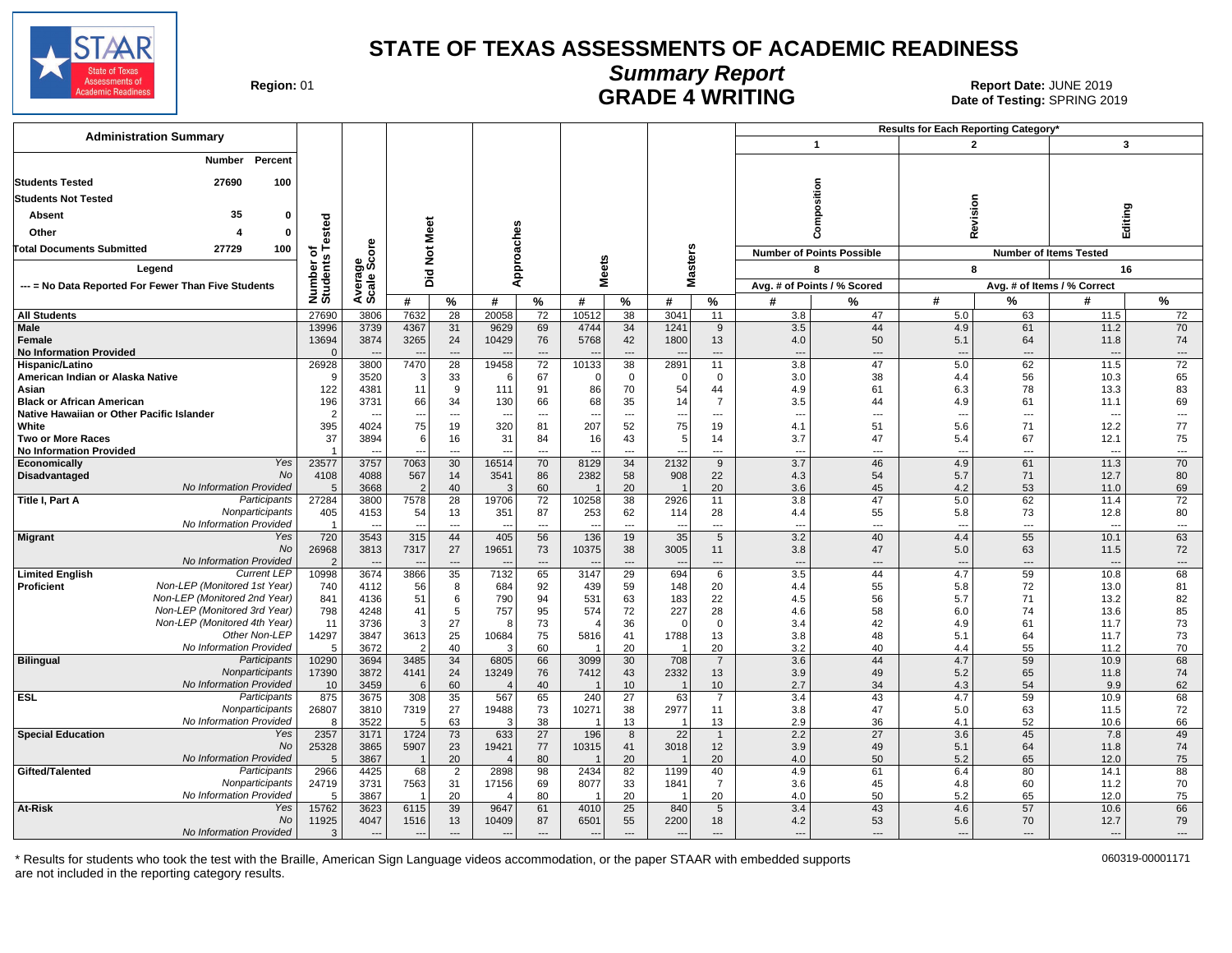

## **STATE OF TEXAS ASSESSMENTS OF ACADEMIC READINESS Constructed Responses Summary Report GRADE 4 WRITING** Report Date: JUNE 2019

**Region: 01** 



\* Results for students who took the test with the Braille, American Sign Language videos accommodation, or the paper STAAR with embedded supports are not included in this report.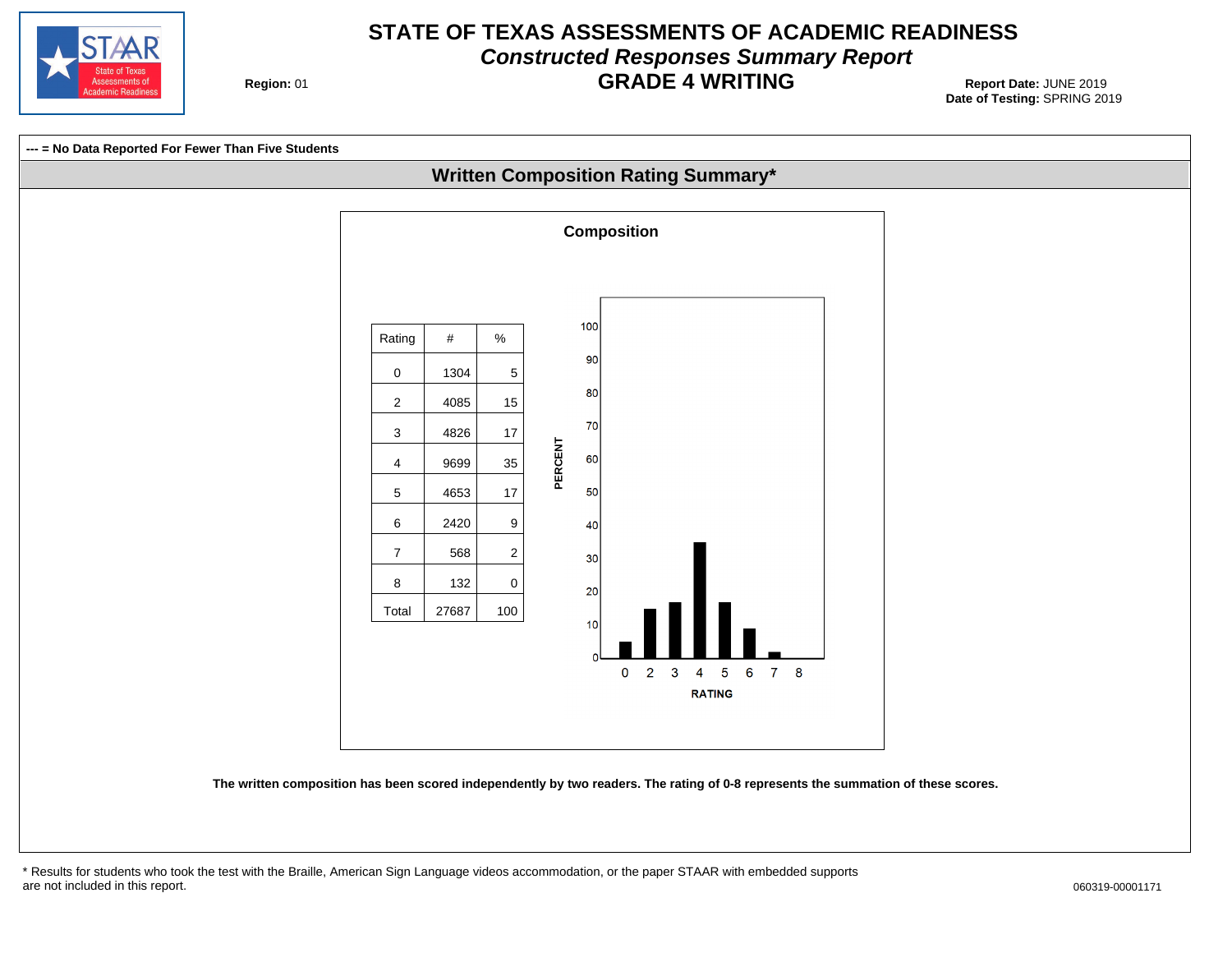

**Summary Report**

Region: 01 **Region: 01 CALL CONSISTS AND READING Report Date: JUNE 2019**<br>Date of Testing: SPRING 20

| <b>Administration Summary</b>                              |                    |                          |                                 |                                |                                  |                                |                                 |                          |                                            |                                |                                             |                                | <b>Results for Each Reporting Category</b> |                      |                                                       |                          |
|------------------------------------------------------------|--------------------|--------------------------|---------------------------------|--------------------------------|----------------------------------|--------------------------------|---------------------------------|--------------------------|--------------------------------------------|--------------------------------|---------------------------------------------|--------------------------------|--------------------------------------------|----------------------|-------------------------------------------------------|--------------------------|
|                                                            |                    |                          |                                 |                                |                                  |                                |                                 |                          |                                            |                                | $\overline{1}$                              |                                | $\overline{2}$                             |                      | $\mathbf{3}$                                          |                          |
| Percent<br>Number<br>100<br><b>Students Tested</b><br>2809 |                    |                          |                                 |                                |                                  |                                |                                 |                          |                                            |                                | Understanding/<br>Analysis<br>Across Genres |                                | rrstanding/<br>/sis of<br>ary Texts        |                      | Inderstanding/<br>Inalysis of<br>Iformational<br>exts |                          |
|                                                            |                    |                          |                                 |                                |                                  |                                |                                 |                          |                                            |                                |                                             |                                |                                            |                      |                                                       |                          |
| <b>Students Not Tested</b>                                 |                    |                          |                                 |                                |                                  |                                |                                 |                          |                                            |                                |                                             |                                |                                            |                      |                                                       |                          |
| O<br><b>Absent</b><br>$\Omega$                             | ested              |                          |                                 |                                |                                  |                                |                                 |                          |                                            |                                |                                             |                                | Under<br>Analys<br>Literal                 |                      |                                                       |                          |
| Other<br>$\Omega$<br>$\bf{0}$                              |                    |                          |                                 |                                |                                  |                                |                                 |                          |                                            |                                |                                             |                                |                                            |                      | @≚≨                                                   |                          |
| <b>Total Documents Submitted</b><br>2809<br>100            | ㅎr<br>S            | ge<br>Score              | Not Meet                        |                                | pproaches                        |                                |                                 |                          | <b>Masters</b>                             |                                |                                             |                                | <b>Number of Items Tested</b>              |                      |                                                       |                          |
| Legend                                                     |                    |                          |                                 |                                |                                  |                                | <b>Meets</b>                    |                          |                                            |                                | 8                                           |                                | 15                                         |                      | 13                                                    |                          |
| --- = No Data Reported For Fewer Than Five Students        |                    |                          | Did                             |                                | ⋖                                |                                |                                 |                          |                                            |                                |                                             |                                | Avg. # of Items / % Correct                |                      |                                                       |                          |
|                                                            | Number<br>Students | Avera                    | #                               | %                              | #                                | %                              | #                               | %                        | #                                          | %                              | #                                           | %                              | #                                          | %                    | #                                                     | $\%$                     |
| <b>All Students</b>                                        | 2809               | S-1477                   | 990                             | 35                             | 1819                             | 65                             | 932                             | 33                       | 413                                        | 15                             | 4.8                                         | 61                             | 9.5                                        | 64                   | 8.0                                                   | 62                       |
| Male                                                       | 1438               | S-1467                   | 542                             | 38                             | 896                              | 62                             | 446                             | 31                       | 186                                        | 13                             | 4.8                                         | 60                             | 9.3                                        | 62                   | 7.9                                                   | 61                       |
| <b>Female</b>                                              | 1370               | S-1488                   | 447                             | 33                             | 923                              | 67                             | 486                             | 35                       | 227                                        | 17                             | 4.9                                         | 62                             | 9.8                                        | 66                   | 8.2                                                   | 63                       |
| <b>No Information Provided</b>                             | 2797               | $S-1477$                 | 986                             | $\overline{a}$<br>35           | 1811                             | ---<br>65                      | 926                             | ---<br>$\overline{33}$   | $\overline{\phantom{a}}$<br>410            | $\overline{\phantom{a}}$<br>15 | ---<br>4.8                                  | $\qquad \qquad \cdots$<br>61   | $\overline{\phantom{a}}$<br>9.5            | ---<br>64            | ---<br>8.0                                            | ---<br>62                |
| Hispanic/Latino<br>American Indian or Alaska Native        |                    | ---                      | $\sim$                          | $\cdots$                       | --                               | $---$                          | $\overline{a}$                  | $\overline{a}$           | $\overline{\phantom{a}}$                   | $---$                          | $\overline{\phantom{a}}$                    | $\overline{\phantom{a}}$       | $\overline{\phantom{a}}$                   | $---$                | $\overline{\phantom{a}}$                              | $\overline{a}$           |
| Asian                                                      |                    | $\overline{a}$           | $\overline{\phantom{a}}$        | $---$                          |                                  | ---                            | $\overline{a}$                  | ---                      | $\overline{\phantom{a}}$                   | $---$                          | $\overline{a}$                              | $---$                          | $\overline{a}$                             | $---$                | ---                                                   |                          |
| <b>Black or African American</b>                           |                    | ---                      | --                              | ---                            | ---                              | ---                            | ---                             | ---                      | ---                                        | $\overline{\phantom{a}}$       | ---                                         | $\overline{\phantom{a}}$       | $\overline{a}$                             | ---                  | ---                                                   |                          |
| Native Hawaiian or Other Pacific Islander                  |                    | ---                      |                                 | ---                            |                                  | ---                            | $\overline{a}$                  | ---                      | ---                                        | $\overline{a}$                 | ---                                         | $\overline{a}$                 | $\overline{a}$                             | ---                  | ---                                                   |                          |
| White                                                      | 11                 | S-1491                   | 4                               | 36                             | $\overline{7}$                   | 64                             | 6                               | 55                       | 3                                          | 27                             | 5.0                                         | 63                             | 9.7                                        | 65                   | 8.5                                                   | 66                       |
| Two or More Races                                          |                    | ---                      |                                 | $\overline{a}$                 |                                  | $\overline{a}$                 | ---                             | ---                      | $\overline{\phantom{a}}$                   | $\overline{a}$                 | $\overline{\phantom{a}}$                    | $\overline{\phantom{a}}$       | $\overline{\phantom{a}}$                   | ---                  | $\overline{a}$                                        | ---                      |
| <b>No Information Provided</b><br>Economically<br>Yes      | 2714               | ---<br>S-1476            | $\sim$ $\sim$<br>964            | $\overline{\phantom{a}}$<br>36 | $\overline{a}$<br>1750           | ---<br>64                      | $\sim$<br>889                   | ---<br>33                | $\overline{\phantom{a}}$<br>392            | $\overline{\phantom{a}}$<br>14 | ---<br>4.8                                  | $\overline{\phantom{a}}$<br>60 | $\sim$<br>9.5                              | $\overline{a}$<br>63 | $---$<br>8.0                                          | ---<br>62                |
| Disadvantaged<br><b>No</b>                                 | 95                 | S-1511                   | 26                              | 27                             | 69                               | 73                             | 43                              | 45                       | 21                                         | 22                             | 5.3                                         | 67                             | 10.1                                       | 68                   | 8.4                                                   | 64                       |
| No Information Provided                                    | $\Omega$           |                          |                                 | ---                            |                                  | $\overline{\phantom{a}}$       |                                 | ---                      | $\overline{\phantom{a}}$                   | $\overline{\phantom{a}}$       | $\overline{\phantom{a}}$                    | $\cdots$                       |                                            | $---$                |                                                       | ---                      |
| Title I, Part A<br>Participants                            | 2801               | S-1477                   | 990                             | 35                             | 1811                             | 65                             | 927                             | 33                       | 411                                        | 15                             | 4.8                                         | 61                             | 9.5                                        | 63                   | 8.0                                                   | 62                       |
| Nonparticipants                                            | 8                  | S-1589                   | $\mathbf 0$                     | $\mathbf 0$                    | 8                                | 100                            | 5                               | 63                       | $\overline{2}$                             | 25                             | 5.5                                         | 69                             | 12.1                                       | 81                   | 10.1                                                  | 78                       |
| No Information Provided                                    | $\Omega$           |                          |                                 | $\overline{a}$                 |                                  | $\overline{\phantom{a}}$       | $\overline{a}$                  | ---                      | ---                                        | $\overline{a}$                 | $\overline{a}$                              | $\overline{a}$                 | $\overline{a}$                             | $\overline{a}$       | $\overline{a}$                                        | $\overline{a}$           |
| <b>Migrant</b><br>Yes<br><b>No</b>                         | 92<br>2715         | S-1475<br>S-1477         | 31<br>958                       | 34<br>35                       | 61<br>1757                       | 66<br>65                       | $\overline{31}$<br>901          | 34<br>33                 | 13<br>400                                  | 14<br>15                       | 4.6<br>4.9                                  | 58<br>61                       | 9.6<br>9.5                                 | 64<br>64             | 8.3<br>8.0                                            | 63<br>62                 |
| No Information Provided                                    | $\overline{2}$     |                          | $\sim$                          | $---$                          |                                  | $\overline{a}$                 |                                 | $\overline{\phantom{a}}$ | $\overline{\phantom{a}}$                   | $---$                          | $\overline{\phantom{a}}$                    | $\cdots$                       | $\overline{\phantom{a}}$                   | $---$                | ---                                                   | ---                      |
| <b>Limited English</b><br><b>Current LEP</b>               | 2788               | S-1477                   | 981                             | $\overline{35}$                | 1807                             | 65                             | 924                             | 33                       | 408                                        | 15                             | 4.8                                         | 60                             | 9.5                                        | 64                   | 8.0                                                   | 62                       |
| Non-LEP (Monitored 1st Year)<br><b>Proficient</b>          | 6                  | S-1462                   | 3                               | 50                             | 3                                | 50                             | -1                              | 17                       | $\overline{1}$                             | 17                             | 5.3                                         | 67                             | 8.2                                        | 54                   | 7.7                                                   | 59                       |
| Non-LEP (Monitored 2nd Year)                               |                    | ---                      | $\sim$                          | $\overline{\phantom{a}}$       |                                  | $\overline{\phantom{a}}$       | ---                             | ---                      | $\overline{\phantom{a}}$                   | $---$                          | ---                                         | $\overline{\phantom{a}}$       | $\overline{\phantom{a}}$                   | ---                  | ---                                                   | ---                      |
| Non-LEP (Monitored 3rd Year)                               |                    | ---                      | ---                             | $---$                          | $---$                            | ---                            | ---                             | ---                      | $\qquad \qquad \cdots$                     | $---$                          | ---                                         | $\overline{\phantom{a}}$       | ---                                        | $---$                | ---                                                   | ---                      |
| Non-LEP (Monitored 4th Year)<br>Other Non-LEP              | 15                 | $\overline{a}$<br>S-1497 | $\sim$<br>$6 \mid$              | $---$<br>40                    | $---$<br>9                       | $\sim$<br>60                   | ---<br>$\overline{7}$           | $---$<br>47              | $\overline{\phantom{a}}$<br>$\overline{4}$ | $---$<br>27                    | $\sim$<br>5.3                               | $\overline{a}$<br>66           | $\sim$<br>9.5                              | $---$<br>64          | $\overline{a}$<br>8.7                                 | $\overline{a}$<br>67     |
| No Information Provided                                    |                    |                          |                                 | $\overline{a}$                 |                                  | $\overline{a}$                 |                                 | $\overline{a}$           | $\overline{a}$                             | $\overline{a}$                 | $\overline{a}$                              | $\overline{a}$                 | $\sim$                                     | $\overline{a}$       | $\overline{a}$                                        | $\overline{a}$           |
| <b>Bilingual</b><br>Participants                           | 2791               | S-1477                   | 983                             | 35                             | 1808                             | 65                             | 926                             | 33                       | 409                                        | 15                             | 4.8                                         | 61                             | 9.5                                        | 64                   | 8.0                                                   | 62                       |
| Nonparticipants                                            | 18                 | S-1479                   | $\overline{7}$                  | 39                             | 11                               | 61                             | 6                               | 33                       | $\overline{4}$                             | 22                             | 4.8                                         | 60                             | 9.4                                        | 63                   | 7.8                                                   | 60                       |
| No Information Provided                                    | $\Omega$           |                          |                                 | $\overline{a}$                 | $\overline{\phantom{a}}$         | ---                            |                                 | $\overline{a}$           | $\overline{\phantom{a}}$                   | $\overline{a}$                 | ---                                         | $\qquad \qquad \cdots$         | $\overline{\phantom{a}}$                   | ---                  | $\overline{\phantom{a}}$                              | ---                      |
| <b>ESL</b><br>Participants                                 | 13                 | S-1468                   | 5                               | 38                             | 8                                | 62                             | $\overline{4}$                  | 31                       | $\overline{2}$                             | 15                             | 4.5                                         | 56                             | 9.0                                        | 60                   | 8.2                                                   | 63                       |
| Nonparticipants<br>No Information Provided                 | 2794               | S-1477                   | 984<br>$\overline{\phantom{a}}$ | 35<br>$\overline{a}$           | 1810<br>$\overline{\phantom{a}}$ | 65<br>$\overline{\phantom{a}}$ | 928<br>$\overline{\phantom{a}}$ | 33<br>---                | 411<br>$\overline{\phantom{a}}$            | 15<br>$\overline{a}$           | 4.8<br>$\overline{\phantom{a}}$             | 61<br>$\overline{\phantom{a}}$ | 9.5<br>$\overline{a}$                      | 64<br>$\overline{a}$ | 8.0<br>$\overline{\phantom{a}}$                       | 62<br>---                |
| <b>Special Education</b><br>Yes                            | 169                | S-1370                   | 112                             | 66                             | 57                               | 34                             | 20                              | 12                       | 6                                          | $\overline{4}$                 | 3.9                                         | 48                             | 7.0                                        | 47                   | 6.1                                                   | 47                       |
| No                                                         | 2638               | S-1484                   | 877                             | 33                             | 1761                             | 67                             | 912                             | 35                       | 407                                        | 15                             | 4.9                                         | 61                             | 9.7                                        | 65                   | 8.1                                                   | 63                       |
| No Information Provided                                    | 2                  |                          | $\sim$                          | $\qquad \qquad \cdots$         |                                  | $\overline{\phantom{a}}$       |                                 | ---                      | $\overline{\phantom{a}}$                   | $\qquad \qquad \cdots$         | $\sim$                                      | $\qquad \qquad \cdots$         | ч.                                         | ---                  | $\overline{\phantom{a}}$                              | ---                      |
| Gifted/Talented<br>Participants                            | 140                | S-1687                   | $\overline{3}$                  | $\overline{2}$                 | 137                              | 98                             | 124                             | 89                       | 84                                         | 60                             | 6.6                                         | 82                             | 13.0                                       | 87                   | 11.2                                                  | 86                       |
| Nonparticipants                                            | 2667               | S-1466                   | 986                             | 37                             | 1681                             | 63                             | 808                             | 30                       | 329                                        | 12                             | 4.8                                         | 59                             | 9.4                                        | 62                   | 7.8                                                   | 60                       |
| No Information Provided                                    |                    |                          | $\sim$                          | $\overline{a}$                 | $\overline{a}$                   | $\overline{\phantom{a}}$       | $\overline{a}$                  | $\overline{a}$           | $\overline{\phantom{a}}$                   | $\overline{a}$                 | $\sim$                                      | $\overline{a}$                 | $\overline{a}$                             | ---                  | $\overline{\phantom{a}}$                              | $\overline{\phantom{a}}$ |
| At-Risk<br>Yes<br>No                                       | 2773<br>36         | S-1477<br>S-1460         | 974<br>16                       | 35<br>44                       | 1799<br>20                       | 65<br>56                       | 921<br>11                       | 33<br>31                 | 406<br>$\overline{7}$                      | 15<br>19                       | 4.8<br>5.0                                  | 61<br>63                       | 9.5<br>8.7                                 | 64<br>58             | 8.0<br>7.8                                            | 62<br>60                 |
| No Information Provided                                    | $\Omega$           |                          |                                 | ---                            | $\overline{\phantom{a}}$         | ---                            | $\hspace{1.5cm} \ldots$         | $\overline{a}$           | $\overline{a}$                             | $\overline{a}$                 | $\overline{\phantom{a}}$                    | $\overline{\phantom{a}}$       |                                            | ---                  | $\overline{\phantom{a}}$                              | ---                      |
|                                                            |                    |                          |                                 |                                |                                  |                                |                                 |                          |                                            |                                |                                             |                                |                                            |                      |                                                       |                          |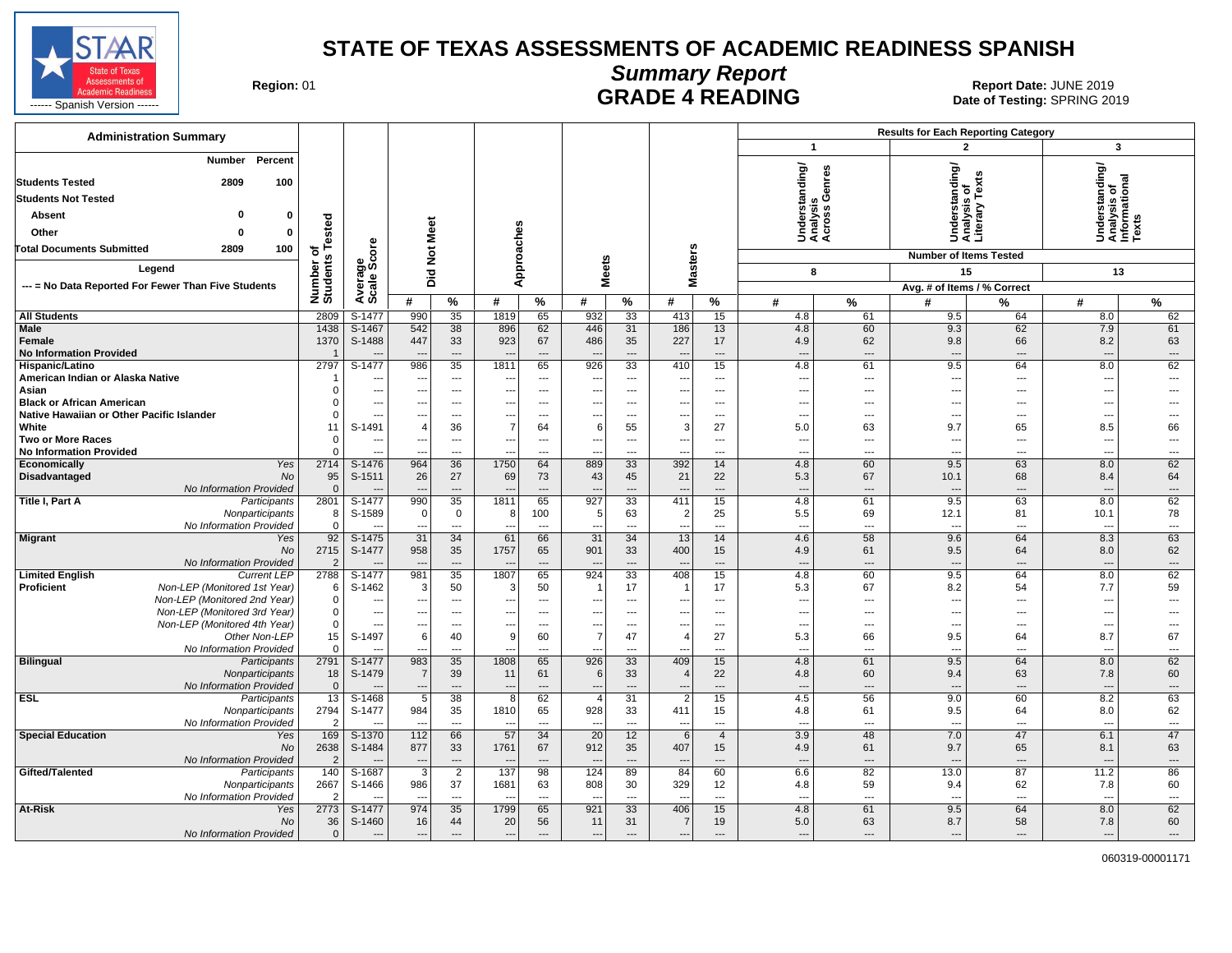

**Summary Report**

**GRADE 4 MATHEMATICS Date: JUNE 2019 Report Date: JUNE 2019 CRADE 4 MATHEMATICS** 

| <b>Administration Summary</b>                                                              |                       |                          |                                 |                          |                                 |                      |                                            |                              |                                          |                          |                                 |                                                      |                                                       |                          | <b>Results for Each Reporting Category</b> |                                 |                                                        |                                |
|--------------------------------------------------------------------------------------------|-----------------------|--------------------------|---------------------------------|--------------------------|---------------------------------|----------------------|--------------------------------------------|------------------------------|------------------------------------------|--------------------------|---------------------------------|------------------------------------------------------|-------------------------------------------------------|--------------------------|--------------------------------------------|---------------------------------|--------------------------------------------------------|--------------------------------|
|                                                                                            |                       |                          |                                 |                          |                                 |                      |                                            |                              |                                          |                          | $\mathbf{1}$                    |                                                      | $\overline{2}$                                        |                          | 3                                          |                                 | $\overline{\mathbf{4}}$                                |                                |
| Percent<br>Number                                                                          |                       |                          |                                 |                          |                                 |                      |                                            |                              |                                          |                          |                                 | Numerical<br>Representations<br>and<br>Relationships | w                                                     |                          |                                            |                                 |                                                        |                                |
| <b>Students Tested</b><br>472<br>100                                                       |                       |                          |                                 |                          |                                 |                      |                                            |                              |                                          |                          |                                 |                                                      | <b>Computations</b><br>and Algebraic<br>Relationships |                          | Geometry and<br>Measurement                |                                 | Data Analysis<br>and Personal<br>Financial<br>Literacy |                                |
| <b>Students Not Tested</b>                                                                 |                       |                          |                                 |                          |                                 |                      |                                            |                              |                                          |                          |                                 |                                                      |                                                       |                          |                                            |                                 |                                                        |                                |
| ŋ<br>Absent<br>0                                                                           |                       |                          |                                 |                          |                                 |                      |                                            |                              |                                          |                          |                                 |                                                      |                                                       |                          |                                            |                                 |                                                        |                                |
| Other<br>0<br>n                                                                            |                       |                          |                                 |                          |                                 |                      |                                            |                              |                                          |                          |                                 |                                                      |                                                       |                          |                                            |                                 |                                                        |                                |
|                                                                                            | ested                 |                          |                                 |                          |                                 |                      |                                            |                              |                                          |                          |                                 |                                                      |                                                       |                          |                                            |                                 |                                                        |                                |
| 472<br>100<br><b>Total Documents Submitted</b>                                             | ⊢<br>৳                | ore                      | Not Meet                        |                          |                                 |                      |                                            |                              |                                          |                          |                                 |                                                      |                                                       |                          | <b>Number of Items Tested</b>              |                                 |                                                        |                                |
| Legend                                                                                     | Number of<br>Students | verage<br>cale Sco       |                                 |                          | Approaches                      |                      | <b>Meets</b>                               |                              | Masters                                  |                          | 9                               |                                                      | 11                                                    |                          | 10                                         |                                 | 4                                                      |                                |
| --- = No Data Reported For Fewer Than Five Students                                        |                       |                          | Did                             |                          |                                 |                      |                                            |                              |                                          |                          |                                 |                                                      |                                                       |                          | Avg. # of Items / % Correct                |                                 |                                                        |                                |
|                                                                                            |                       | ∢ທັ                      | #                               | %                        | #                               | %                    | #                                          | %                            | #                                        | %                        | #                               | $\%$                                                 | #                                                     | %                        | #                                          | ℅                               | #                                                      | %                              |
| <b>All Students</b>                                                                        | 472                   | 1509                     | 197                             | 42                       | 275                             | 58                   | 134                                        | 28                           | 55                                       | 12                       | 5.7                             | 63                                                   | 5.6                                                   | 50                       | 5.1                                        | 51                              | 2.5                                                    | 62                             |
| Male                                                                                       | 247                   | 1511                     | 105                             | 43                       | 142                             | 57                   | 78                                         | 32                           | 33                                       | 13                       | 5.6                             | 62                                                   | 5.6                                                   | 51                       | 5.2                                        | 52                              | 2.4                                                    | 60                             |
| Female                                                                                     | 225                   | 1507                     | 92                              | 41                       | 133                             | 59                   | 56                                         | 25                           | 22                                       | 10                       | 5.7                             | 64                                                   | 5.5                                                   | 50                       | 4.9                                        | 49                              | 2.6                                                    | 64                             |
| <b>No Information Provided</b><br>Hispanic/Latino                                          | $\Omega$<br>466       | 1508                     | 195                             | ---<br>42                | $\overline{\phantom{a}}$<br>271 | ---<br>58            | 131                                        | $\qquad \qquad \cdots$<br>28 | $\overline{\phantom{a}}$<br>53           | $\overline{a}$<br>11     | $\overline{\phantom{a}}$<br>5.7 | 63                                                   | ---<br>5.5                                            | ---<br>50                | $\overline{\phantom{a}}$<br>5.0            | ---<br>50                       | $\overline{\phantom{a}}$<br>2.5                        | ---<br>62                      |
| American Indian or Alaska Native                                                           | $\Omega$              | ---                      | $\sim$                          | ---                      | $\overline{\phantom{a}}$        | ---                  | $\overline{\phantom{a}}$                   | $\overline{\phantom{a}}$     | ---                                      | ---                      | $\overline{\phantom{a}}$        | $\hspace{0.05cm} \cdots$                             | ---                                                   | ---                      | ---                                        | ---                             | $\overline{\phantom{a}}$                               | ---                            |
| Asian                                                                                      | $\Omega$              | ---                      | $\overline{\phantom{a}}$        | $\overline{\phantom{a}}$ | ---                             | ---                  | $---$                                      | $\overline{\phantom{a}}$     | ---                                      | $\overline{\phantom{a}}$ | ---                             | $---$                                                | ---                                                   | ---                      | ---                                        | ---                             | $\ddotsc$                                              | ---                            |
| <b>Black or African American</b>                                                           | $\Omega$              | ---                      | ---                             | $\cdots$                 | $\overline{\phantom{a}}$        | ---                  | $---$                                      | $---$                        | ---                                      | ---                      | $\ddotsc$                       | $\sim$                                               | ---                                                   | $\overline{\phantom{a}}$ | ---                                        | ---                             | ---                                                    | $\overline{\phantom{a}}$       |
| Native Hawaiian or Other Pacific Islander                                                  | $\Omega$              | ---                      |                                 | $---$                    | ---                             | $\overline{a}$       | ---                                        | $---$                        | $\overline{a}$                           | ---                      | $\overline{a}$                  | $-$                                                  | ---                                                   | $---$                    | $\overline{a}$                             | $---$                           | $\overline{\phantom{a}}$                               | $\overline{a}$                 |
| White                                                                                      | 6<br>$\Omega$         | 1541                     | $\overline{2}$                  | 33                       | $\overline{4}$                  | 67                   | 3                                          | 50                           | $\overline{2}$                           | 33                       | 6.2                             | 69                                                   | 6.0                                                   | 55                       | 5.8                                        | 58                              | 2.7                                                    | 67                             |
| Two or More Races<br><b>No Information Provided</b>                                        | $\Omega$              | ---<br>---               | ---                             | $---$<br>---             | $\overline{\phantom{a}}$        | ---<br>---           | ---<br>$\overline{a}$                      | $---$<br>$\overline{a}$      | ---<br>$\overline{\phantom{a}}$          | ---<br>---               | ---<br>$\sim$                   | ---<br>$\overline{\phantom{a}}$                      | ---<br>---                                            | ---<br>---               | $\overline{a}$<br>$\overline{a}$           | $\overline{\phantom{a}}$<br>--- | ---<br>$\overline{a}$                                  | ---<br>---                     |
| Economically<br>Yes                                                                        | 431                   | 1509                     | 178                             | 41                       | 253                             | 59                   | 122                                        | 28                           | 49                                       | 11                       | 5.7                             | 63                                                   | 5.5                                                   | 50                       | 5.1                                        | 51                              | 2.5                                                    | 62                             |
| Disadvantaged<br><b>No</b>                                                                 | 41                    | 1505                     | 19                              | 46                       | 22                              | 54                   | 12                                         | 29                           | 6                                        | 15                       | 5.1                             | 57                                                   | 5.8                                                   | 53                       | 5.0                                        | 50                              | 2.4                                                    | 61                             |
| No Information Provided                                                                    | $\Omega$              |                          |                                 | ---                      | $\overline{\phantom{a}}$        | ---                  |                                            | $---$                        | $\overline{\phantom{a}}$                 | $---$                    | --                              | $\overline{\phantom{a}}$                             | ---                                                   | ---                      | $---$                                      | ---                             | $\overline{\phantom{a}}$                               | $\cdots$                       |
| Title I, Part A<br>Participants                                                            | 468<br>$\overline{4}$ | 1509<br>$\overline{a}$   | 196<br>$\sim$                   | 42<br>$---$              | 272<br>$\overline{\phantom{a}}$ | 58<br>$\overline{a}$ | 132<br>---                                 | 28<br>$\overline{a}$         | 55<br>$\overline{\phantom{a}}$           | 12<br>---                | 5.7<br>$\sim$                   | 63<br>$\sim$                                         | 5.5<br>$\overline{\phantom{a}}$                       | 50<br>$\overline{a}$     | 5.0<br>$\overline{a}$                      | 50<br>$\overline{a}$            | 2.5<br>$\overline{\phantom{a}}$                        | 62<br>$\overline{a}$           |
| Nonparticipants<br>No Information Provided                                                 | $\mathbf 0$           | ---                      | $\overline{a}$                  | $\overline{a}$           | $\overline{\phantom{a}}$        | $\overline{a}$       | $\overline{a}$                             | $\overline{a}$               | $\overline{a}$                           | $\overline{a}$           | $\overline{\phantom{a}}$        | $---$                                                | ---                                                   | $\overline{a}$           | $\overline{a}$                             | $\overline{a}$                  | $\overline{a}$                                         | $\overline{a}$                 |
| <b>Migrant</b><br>Yes                                                                      | 10                    | 1542                     | 3                               | 30                       | $\overline{7}$                  | 70                   | 6                                          | 60                           | $\overline{1}$                           | 10                       | 6.1                             | 68                                                   | 6.4                                                   | 58                       | 5.8                                        | 58                              | 2.3                                                    | 58                             |
| <b>No</b>                                                                                  | 460                   | 1508                     | 194                             | 42                       | 266                             | 58                   | 127                                        | 28                           | 54                                       | 12 <sup>2</sup>          | 5.6                             | 63                                                   | 5.5                                                   | 50                       | 5.0                                        | 50                              | 2.5                                                    | 62                             |
| No Information Provided                                                                    | $\overline{2}$        |                          |                                 | ---                      |                                 | $\overline{a}$       |                                            | $\overline{\phantom{a}}$     | $\overline{\phantom{a}}$                 | ---                      |                                 | $\overline{\phantom{a}}$                             | $\overline{a}$                                        | ---                      | $\overline{a}$                             | ---                             | $\overline{\phantom{a}}$                               | ---                            |
| <b>Limited English</b><br><b>Current LEP</b><br>Proficient<br>Non-LEP (Monitored 1st Year) | 468<br>3              | 1509<br>---              | 195<br>$\overline{\phantom{a}}$ | 42<br>$\cdots$           | 273<br>$\overline{\phantom{a}}$ | 58<br>---            | 132<br>$\overline{\phantom{a}}$            | $\overline{28}$<br>$---$     | 54<br>---                                | 12<br>---                | 5.7<br>---                      | 63<br>$\overline{\phantom{a}}$                       | 5.5<br>---                                            | 50<br>$---$              | 5.1<br>$\ddotsc$                           | 51<br>---                       | 2.5<br>$\overline{\phantom{a}}$                        | 62<br>---                      |
| Non-LEP (Monitored 2nd Year)                                                               | $\Omega$              | ---                      | $\sim$                          | $---$                    | ---                             | ---                  | $\sim$                                     | $---$                        | ---                                      | $---$                    | $\sim$                          | $-$                                                  | ---                                                   | $---$                    | $\overline{a}$                             | ---                             | $\overline{\phantom{a}}$                               | $\overline{a}$                 |
| Non-LEP (Monitored 3rd Year)                                                               | $\Omega$              | ---                      | ---                             | $---$                    | $\overline{\phantom{a}}$        | $\overline{a}$       | $---$                                      | $---$                        | $\overline{\phantom{a}}$                 | $---$                    | $\overline{a}$                  | $\overline{\phantom{a}}$                             | ---                                                   | $---$                    | $---$                                      | ---                             | $\overline{\phantom{a}}$                               | $---$                          |
| Non-LEP (Monitored 4th Year)                                                               | $\mathbf 0$           | ---                      | $\overline{\phantom{a}}$        | $---$                    | $\overline{\phantom{a}}$        | ---                  | $\overline{\phantom{a}}$                   | $---$                        | $\overline{\phantom{a}}$                 | $\overline{a}$           | $\overline{\phantom{a}}$        | $---$                                                | ---                                                   | ---                      | $\overline{a}$                             | ---                             | ---                                                    | $\overline{a}$                 |
| Other Non-LEP                                                                              |                       | ---                      |                                 | $---$                    | $\overline{\phantom{a}}$        | ---                  | ---                                        | $\overline{\phantom{a}}$     | $\overline{\phantom{a}}$                 | ---                      | ---                             | $---$                                                | ---                                                   | ---                      | ---                                        | ---                             | ---                                                    | ---                            |
| No Information Provided<br><b>Bilingual</b><br>Participants                                | $\mathbf 0$<br>463    | …<br>1509                | 194                             | ---<br>42                | 269                             | ---<br>58            | 131                                        | ---<br>28                    | ---<br>55                                | ---<br>12                | ---<br>5.7                      | ---<br>63                                            | ---<br>5.6                                            | ---<br>50                | 5.0                                        | ---<br>50                       | ---<br>2.5                                             | ---<br>62                      |
| Nonparticipants                                                                            | 9                     | 1508                     | $\lceil 3 \rceil$               | 33                       | 6                               | 67                   | 3                                          | 33                           | $\mathbf 0$                              | $\mathbf 0$              | 6.0                             | 67                                                   | 5.6                                                   | 51                       | 5.2                                        | 52                              | 2.2                                                    | 56                             |
| No Information Provided                                                                    | $\mathbf 0$           | $\overline{\phantom{a}}$ | $\overline{\phantom{a}}$        | $\overline{\phantom{a}}$ | $\overline{\phantom{a}}$        | $\overline{a}$       | $---$                                      | $\hspace{1.5cm} \dots$       | $\cdots$                                 | ---                      | $\overline{\phantom{a}}$        | $---$                                                | ---                                                   | $\overline{\phantom{a}}$ | $\overline{\phantom{a}}$                   | $\overline{\phantom{a}}$        | $\overline{\phantom{a}}$                               | $\cdots$                       |
| <b>ESL</b><br>Participants                                                                 | $\overline{7}$        | 1522                     | 2 <sup>2</sup>                  | 29                       | 5                               | 71                   | 3                                          | 43                           | $\mathbf 0$                              | $\mathbf 0$              | 6.3                             | 70                                                   | 5.3                                                   | 48                       | 6.0                                        | 60                              | 2.3                                                    | 57                             |
| Nonparticipants                                                                            | 463                   | 1508                     | 195                             | 42                       | 268                             | 58                   | 130                                        | 28                           | 55                                       | 12                       | 5.6                             | 63                                                   | 5.5                                                   | 50                       | 5.0                                        | 50                              | 2.5                                                    | 62                             |
| No Information Provided<br><b>Special Education</b>                                        | $\overline{2}$<br>20  | $\overline{a}$<br>1445   | $\overline{a}$<br>11            | $\overline{a}$<br>55     | $\overline{\phantom{a}}$<br>9   | $\overline{a}$<br>45 | $\overline{\phantom{a}}$<br>$\overline{4}$ | $\overline{a}$<br>20         | $\overline{\phantom{a}}$<br>$\mathbf{1}$ | $\overline{a}$<br>5      | $\overline{a}$<br>4.9           | $\sim$<br>54                                         | ---<br>4.7                                            | $\overline{a}$<br>42     | $\overline{a}$<br>4.0                      | $\overline{a}$<br>40            | ---                                                    | $\overline{\phantom{a}}$<br>46 |
| Yes<br><b>No</b>                                                                           | 450                   | 1511                     | 186                             | 41                       | 264                             | 59                   | 129                                        | 29                           | 54                                       | 12                       | 5.7                             | 63                                                   | 5.6                                                   | 51                       | 5.1                                        | 51                              | 1.9<br>2.5                                             | 63                             |
| No Information Provided                                                                    | $\overline{2}$        | $\overline{a}$           | ---                             | ---                      | $\sim$                          | $\overline{a}$       |                                            | $---$                        | $\overline{\phantom{a}}$                 | $\overline{a}$           | ---                             | $---$                                                | $\overline{a}$                                        | $\overline{a}$           | $\overline{a}$                             | $\overline{\phantom{a}}$        | $\overline{a}$                                         | ---                            |
| Gifted/Talented<br>Participants                                                            | 3                     | $\overline{\phantom{a}}$ | $\sim$                          | ---                      | $\overline{\phantom{a}}$        | ---                  | $---$                                      | $\overline{\phantom{a}}$     | ---                                      | ---                      | $\overline{\phantom{a}}$        | $\hspace{0.05cm} \cdots$                             | $\overline{\phantom{a}}$                              | $\overline{\phantom{a}}$ | $\overline{\phantom{a}}$                   | $\overline{\phantom{a}}$        | ---                                                    | $\overline{\phantom{a}}$       |
| Nonparticipants                                                                            | 467                   | 1507                     | 197                             | 42                       | 270                             | 58                   | 130                                        | 28                           | 54                                       | 12                       | 5.7                             | 63                                                   | 5.5                                                   | 50                       | 5.0                                        | 50                              | 2.5                                                    | 62                             |
| No Information Provided<br>At-Risk                                                         | 446                   | ---<br>1510              | $\sim$<br>184                   | $---$<br>41              | $\sim$<br>262                   | $\overline{a}$<br>59 | $---$<br>128                               | $---$<br>29                  | $\sim$                                   | $\sim$<br>12             | ---<br>5.7                      | $\sim$<br>63                                         | $\overline{a}$                                        | $---$<br>51              | $---$<br>5.1                               | $---$<br>51                     | $\overline{\phantom{a}}$<br>2.5                        | $\hspace{0.05cm} \ldots$<br>62 |
| Yes<br>No                                                                                  | 26                    | 1482                     | 13                              | 50                       | 13                              | 50                   | 6                                          | 23                           | 53<br>$\overline{2}$                     | 8                        | 5.2                             | 58                                                   | 5.6<br>5.3                                            | 48                       | 4.5                                        | 45                              | 2.4                                                    | 60                             |
| No Information Provided                                                                    | $\mathbf{0}$          | $\overline{\phantom{a}}$ | $\overline{\phantom{a}}$        | $\overline{a}$           | $\sim$                          | ---                  | $\qquad \qquad \cdots$                     | $---$                        | $\overline{a}$                           | ---                      | $\overline{\phantom{a}}$        | $\overline{a}$                                       | $\overline{\phantom{a}}$                              | ---                      | $\overline{a}$                             | $---$                           | $\overline{a}$                                         | $\cdots$                       |
|                                                                                            |                       |                          |                                 |                          |                                 |                      |                                            |                              |                                          |                          |                                 |                                                      |                                                       |                          |                                            |                                 |                                                        |                                |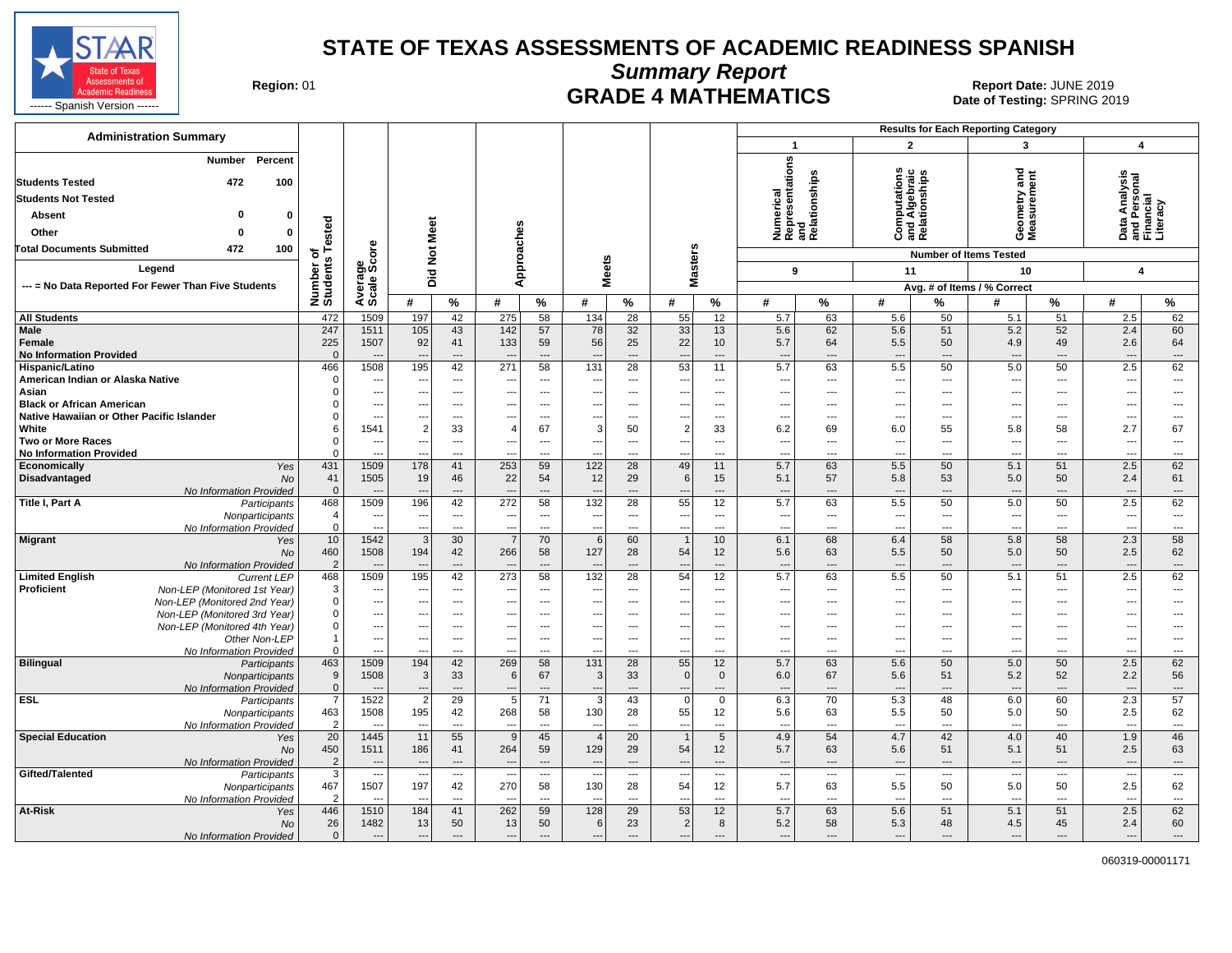![](_page_10_Picture_0.jpeg)

## **Summary Report** Region: 01 **Region: 01 CALL CONSISTS OF A SET OF A REPORT DATE: JUNE 2019**<br>Date of Testing: SPRING 2019

| <b>Administration Summary</b>                                |                              |                                            |                                 |                                 |                          |                                |                                  |                                                      |                          |                                            |                                                      |                                  | <b>Results for Each Reporting Category</b> |                               |                                  |                                |
|--------------------------------------------------------------|------------------------------|--------------------------------------------|---------------------------------|---------------------------------|--------------------------|--------------------------------|----------------------------------|------------------------------------------------------|--------------------------|--------------------------------------------|------------------------------------------------------|----------------------------------|--------------------------------------------|-------------------------------|----------------------------------|--------------------------------|
|                                                              |                              |                                            |                                 |                                 |                          |                                |                                  |                                                      |                          |                                            |                                                      | $\overline{1}$                   | $\overline{2}$                             |                               | $\overline{\mathbf{3}}$          |                                |
| Percent<br>Number                                            |                              |                                            |                                 |                                 |                          |                                |                                  |                                                      |                          |                                            |                                                      |                                  |                                            |                               |                                  |                                |
| <b>Students Tested</b><br>2879                               | 100                          |                                            |                                 |                                 |                          |                                |                                  |                                                      |                          |                                            |                                                      |                                  |                                            |                               |                                  |                                |
| <b>Students Not Tested</b>                                   |                              |                                            |                                 |                                 |                          |                                |                                  |                                                      |                          |                                            |                                                      | osition                          |                                            |                               |                                  |                                |
| Absent                                                       | 0                            |                                            |                                 |                                 |                          |                                |                                  |                                                      |                          |                                            |                                                      |                                  | Revision                                   |                               |                                  | ත                              |
| Other                                                        | ested<br>$\mathbf 0$         |                                            | eet                             |                                 |                          |                                |                                  |                                                      |                          |                                            |                                                      | Ě                                |                                            |                               | Editing                          |                                |
|                                                              |                              |                                            | ż                               |                                 |                          |                                |                                  |                                                      |                          |                                            |                                                      | රි                               |                                            |                               |                                  |                                |
| <b>Total Documents Submitted</b><br>2880                     | 100<br>৳                     | ge<br>Score                                | $\frac{5}{2}$                   |                                 |                          |                                | S                                |                                                      |                          |                                            |                                                      | <b>Number of Points Possible</b> |                                            |                               | <b>Number of Items Tested</b>    |                                |
| Legend                                                       | Number o<br>Students         |                                            | Did                             |                                 |                          | Approaches                     | ē                                |                                                      | <b>Masters</b>           |                                            |                                                      | 8                                | 8                                          |                               | 16                               |                                |
| --- = No Data Reported For Fewer Than Five Students          |                              | Avera                                      |                                 |                                 |                          |                                | ż                                |                                                      |                          |                                            |                                                      | Avg. # of Points / % Scored      |                                            |                               | Avg. # of Items / % Correct      |                                |
|                                                              |                              |                                            | #                               | %                               | #                        | %                              | #                                | %                                                    | #                        | ℅                                          | #                                                    | %                                | #                                          | $\frac{9}{6}$                 | #                                | %                              |
| <b>All Students</b>                                          | 2879                         | 3957                                       | 749                             | 26                              | 2130                     | 74                             | 1390                             | 48                                                   | 566                      | 20                                         | 3.8                                                  | 47                               | 5.0                                        | 63                            | 11.4                             | 71                             |
| Male<br><b>Female</b>                                        | 1480<br>1399                 | 3847<br>4074                               | 465<br>284                      | 31<br>20                        | 1015<br>1115             | 69<br>80                       | 611<br>779                       | 41<br>56                                             | 225<br>341               | 15<br>24                                   | 3.5<br>4.1                                           | 44<br>51                         | 4.9<br>5.2                                 | 61<br>65                      | 10.9<br>11.9                     | 68<br>75                       |
| <b>No Information Provided</b>                               | $\mathbf{0}$                 |                                            |                                 | $\overline{\phantom{a}}$        |                          | $---$                          |                                  | ---                                                  |                          | $\overline{\phantom{a}}$                   | $\overline{\phantom{a}}$                             | $\overline{a}$                   | $\overline{a}$                             | ---                           | $\overline{\phantom{a}}$         | $\overline{\phantom{a}}$       |
| Hispanic/Latino                                              | 2868                         | 3957                                       | 745                             | 26                              | 2123                     | 74                             | 1384                             | 48                                                   | 563                      | 20                                         | 3.8                                                  | 47                               | 5.0                                        | 63                            | 11.4                             | 71                             |
| American Indian or Alaska Native<br>Asian                    | $\Omega$                     | $\overline{\phantom{a}}$<br>$\ldots$       | $-$<br>$\sim$                   | $\overline{\phantom{a}}$<br>--- | $\overline{\phantom{a}}$ | $---$<br>---                   | $\overline{\phantom{a}}$         | $\overline{\phantom{a}}$<br>$\overline{\phantom{a}}$ | $\sim$                   | $\overline{\phantom{a}}$<br>$---$          | $\overline{\phantom{a}}$<br>$\overline{\phantom{a}}$ | ---<br>---                       | $\overline{\phantom{a}}$<br>$\overline{a}$ | $\qquad \qquad \cdots$<br>--- | ---<br>---                       | $---$                          |
| <b>Black or African American</b>                             | $\Omega$                     | $\overline{\phantom{a}}$                   |                                 | $---$                           |                          | ---                            |                                  | $\overline{a}$                                       |                          | ---                                        | $\overline{\phantom{a}}$                             | ---                              | $\overline{\phantom{a}}$                   | ---                           | ---                              |                                |
| Native Hawaiian or Other Pacific Islander                    | $\Omega$                     | ---                                        | $\overline{\phantom{a}}$        | ---                             |                          | ---                            | $\overline{a}$                   | ---                                                  |                          | ---                                        | $\overline{\phantom{a}}$                             | ---                              | ---                                        | ---                           | ---                              |                                |
| White                                                        | 10                           | 4153                                       | $\mathcal{R}$                   | 30                              | $\overline{7}$           | 70                             | 6                                | 60                                                   | $\mathcal{R}$            | 30                                         | 3.9                                                  | 49                               | 4.9                                        | 61                            | 12.2                             | 76                             |
| <b>Two or More Races</b><br><b>No Information Provided</b>   | $\Omega$<br>$\Omega$         | $\overline{\phantom{a}}$<br>$\overline{a}$ |                                 | ---<br>$\overline{a}$           |                          | ---<br>$\overline{a}$          |                                  | ---<br>$\overline{a}$                                |                          | ---<br>---                                 | $\overline{\phantom{a}}$<br>$\overline{\phantom{a}}$ | ---<br>---                       | $\overline{a}$<br>$\sim$                   | ---<br>---                    | ---<br>$\overline{\phantom{a}}$  | $\overline{a}$<br>$\cdots$     |
| Economically                                                 | Yes<br>2783                  | 3955                                       | 725                             | 26                              | 2058                     | 74                             | 1340                             | 48                                                   | 540                      | 19                                         | 3.8                                                  | 47                               | 5.0                                        | 63                            | 11.4                             | 71                             |
| Disadvantaged                                                | 96<br>No                     | 4017                                       | 24                              | 25                              | 72                       | 75                             | 50                               | 52                                                   | 26                       | 27                                         | 3.8                                                  | 47                               | 5.3                                        | 66                            | 11.6                             | 72                             |
| No Information Provided                                      | $\overline{0}$               |                                            |                                 | $\overline{a}$                  |                          | $\overline{a}$                 |                                  | $\overline{a}$                                       |                          | $\overline{a}$                             | $\overline{\phantom{a}}$                             | $\overline{a}$                   | $-$                                        | $\overline{a}$                | ---                              | $\overline{\phantom{a}}$       |
| Title I, Part A<br>Participants<br>Nonparticipants           | 2873<br>6                    | 3956<br>4471                               | 748                             | 26<br>17                        | 2125                     | 74<br>83                       | 1386<br>4                        | 48<br>67                                             | 563<br>3                 | 20<br>50                                   | 3.8<br>4.0                                           | 47<br>50                         | 5.0<br>6.2                                 | 63<br>77                      | 11.4<br>13.8                     | 71<br>86                       |
| No Information Provided                                      | $\mathbf 0$                  |                                            |                                 | $---$                           |                          | $---$                          |                                  | $---$                                                |                          | $\sim$                                     | $\overline{\phantom{a}}$                             | ---                              | $\overline{a}$                             | ---                           | $\overline{\phantom{a}}$         | $\overline{\phantom{a}}$       |
| <b>Migrant</b>                                               | 97<br>Yes                    | 4002                                       | $\overline{21}$                 | $\overline{22}$                 | 76                       | 78                             | 49                               | 51                                                   | 18                       | 19                                         | 4.0                                                  | 50                               | 5.4                                        | 67                            | 11.4                             | 72                             |
| No Information Provided                                      | <b>No</b><br>2780<br>2       | 3956<br>$\overline{\phantom{a}}$           | 728<br>$\overline{\phantom{a}}$ | 26<br>$---$                     | 2052                     | 74<br>$---$                    | 1339<br>$\overline{\phantom{a}}$ | 48<br>$---$                                          | 548<br>$\sim$            | 20<br>$---$                                | 3.8<br>$\overline{\phantom{a}}$                      | 47<br>---                        | 5.0<br>$---$                               | 63<br>---                     | 11.4<br>----                     | 71<br>$\cdots$                 |
| <b>Limited English</b><br><b>Current LEP</b>                 | 2852                         | 3957                                       | 742                             | 26                              | 2110                     | 74                             | 1378                             | 48                                                   | 560                      | 20                                         | 3.8                                                  | 47                               | 5.0                                        | 63                            | 11.4                             | 71                             |
| Non-LEP (Monitored 1st Year)<br>Proficient                   | 9                            | 4038                                       | $\overline{2}$                  | 22                              |                          | 78                             | 5                                | 56                                                   | $\overline{2}$           | 22                                         | 3.7                                                  | 46                               | 5.4                                        | 68                            | 11.7                             | 73                             |
| Non-LEP (Monitored 2nd Year)                                 | $\mathbf 0$                  | ---                                        | $\overline{\phantom{a}}$        | $\ldots$                        |                          | $\overline{\phantom{a}}$       | ---                              | $\hspace{0.05cm} \ldots$                             |                          | $\cdots$                                   | $\overline{\phantom{a}}$                             | ---                              | $\scriptstyle\cdots$                       | ---                           | ---                              | $\overline{a}$                 |
| Non-LEP (Monitored 3rd Year)<br>Non-LEP (Monitored 4th Year) | $\Omega$<br>$\mathbf{0}$     | ---<br>$\qquad \qquad \cdots$              | $\sim$                          | ---<br>$\overline{\phantom{a}}$ | $\sim$                   | $\overline{a}$<br>$---$        | $\qquad \qquad \cdots$           | ---<br>$\overline{\phantom{a}}$                      | $\overline{\phantom{a}}$ | $\overline{\phantom{a}}$<br>---            | $\overline{\phantom{a}}$<br>$\overline{\phantom{a}}$ | ---<br>---                       | $\overline{a}$<br>$\overline{\phantom{a}}$ | ---<br>---                    | ---<br>---                       | $\overline{\phantom{a}}$       |
| Other Non-LEP                                                | 18                           | 3935                                       | 5                               | 28                              | 13                       | 72                             | $\overline{7}$                   | 39                                                   | $\overline{4}$           | 22                                         | 3.4                                                  | 43                               | 4.6                                        | 58                            | 12.0                             | 75                             |
| No Information Provided                                      | $\mathbf 0$                  | $\overline{a}$                             |                                 | $---$                           |                          | ---                            |                                  | $\overline{a}$                                       |                          | ---                                        | $\overline{\phantom{a}}$                             | ---                              | $\overline{a}$                             | ---                           | $\overline{\phantom{a}}$         | $\overline{\phantom{a}}$       |
| <b>Bilingual</b><br>Participants<br>Nonparticipants          | 2862                         | 3957                                       | 743                             | 26                              | 2119                     | 74                             | 1381                             | 48                                                   | 561                      | 20                                         | 3.8                                                  | 47                               | 5.0                                        | 63                            | 11.4                             | 71                             |
| No Information Provided                                      | 17<br>$\mathbf 0$            | 3945                                       | 6                               | 35<br>---                       | 11                       | 65<br>$---$                    | 9                                | 53<br>---                                            | 5                        | 29<br>$\overline{\phantom{a}}$             | 3.7<br>$\overline{\phantom{a}}$                      | 46<br>$\overline{a}$             | 5.2<br>$\overline{a}$                      | 65<br>---                     | 10.5<br>$\overline{\phantom{a}}$ | 66<br>$\overline{\phantom{a}}$ |
| <b>ESL</b><br>Participants                                   | 10                           | 3788                                       | $\overline{4}$                  | 40                              | 6                        | 60                             | $\overline{4}$                   | 40                                                   | $\overline{2}$           | 20                                         | 3.6                                                  | 45                               | 4.8                                        | 60                            | 9.4                              | 59                             |
| Nonparticipants                                              | 2867                         | 3958                                       | 745                             | 26                              | 2122                     | 74                             | 1384                             | 48                                                   | 564                      | 20                                         | 3.8                                                  | 47                               | 5.0                                        | 63                            | 11.4                             | 71                             |
| No Information Provided<br><b>Special Education</b>          | $\overline{2}$<br>Yes<br>167 | 3298                                       | 115                             | $\overline{\phantom{a}}$<br>69  | 52                       | $\overline{\phantom{a}}$<br>31 | $\overline{24}$                  | $\overline{\phantom{a}}$<br>14                       | 6                        | $\overline{\phantom{a}}$<br>$\overline{4}$ | $\overline{\phantom{a}}$<br>2.3                      | $\overline{a}$<br>29             | $\overline{a}$<br>3.7                      | ---<br>46                     | $\overline{\phantom{a}}$<br>7.8  | $\overline{\phantom{a}}$<br>49 |
|                                                              | <b>No</b><br>2710            | 3998                                       | 634                             | 23                              | 2076                     | 77                             | 1364                             | 50                                                   | 560                      | 21                                         | 3.9                                                  | 48                               | 5.1                                        | 64                            | 11.6                             | 73                             |
| No Information Provided                                      | 2                            | $\overline{a}$                             | $\sim$                          | $---$                           |                          | $---$                          |                                  | $\overline{\phantom{a}}$                             |                          | $---$                                      | $\overline{\phantom{a}}$                             | $\overline{\phantom{a}}$         | $-$                                        | ---                           | ----                             | $---$                          |
| Gifted/Talented<br>Participants                              | 148                          | 4823                                       |                                 | $\mathbf{1}$                    | 147                      | 99                             | 140                              | 95                                                   | 100                      | 68                                         | 5.3                                                  | 66                               | 6.7                                        | 83                            | 14.5                             | 91                             |
| Nonparticipants<br>No Information Provided                   | 2729<br>$\overline{2}$       | 3910<br>$\overline{\phantom{a}}$           | 748                             | 27<br>---                       | 1981                     | 73<br>---                      | 1248                             | 46<br>---                                            | 466                      | 17<br>---                                  | 3.7<br>$\overline{\phantom{a}}$                      | 46<br>---                        | 5.0<br>$\overline{a}$                      | 62<br>---                     | 11.2<br>---                      | 70<br>$\overline{\phantom{a}}$ |
| At-Risk                                                      | 2844<br>Yes                  | 3959                                       | 735                             | 26                              | 2109                     | 74                             | 1377                             | 48                                                   | 558                      | 20                                         | 3.8                                                  | 47                               | 5.0                                        | 63                            | 11.4                             | 71                             |
|                                                              | 35<br>No                     | 3833                                       | 14                              | 40                              | 21                       | 60                             | 13                               | 37                                                   | 8                        | 23                                         | 3.3                                                  | 41                               | 4.8                                        | 60                            | 10.7                             | 67                             |
| No Information Provided                                      | $\mathbf{0}$                 | $\qquad \qquad \cdots$                     | $\overline{\phantom{a}}$        | $\overline{\phantom{a}}$        | $\overline{\phantom{a}}$ | $\overline{a}$                 | $\overline{a}$                   | $\overline{\phantom{a}}$                             | ---                      | $\overline{\phantom{a}}$                   | $\overline{\phantom{a}}$                             | ---                              | $\overline{a}$                             | $\overline{\phantom{a}}$      | $\overline{\phantom{a}}$         | $\cdots$                       |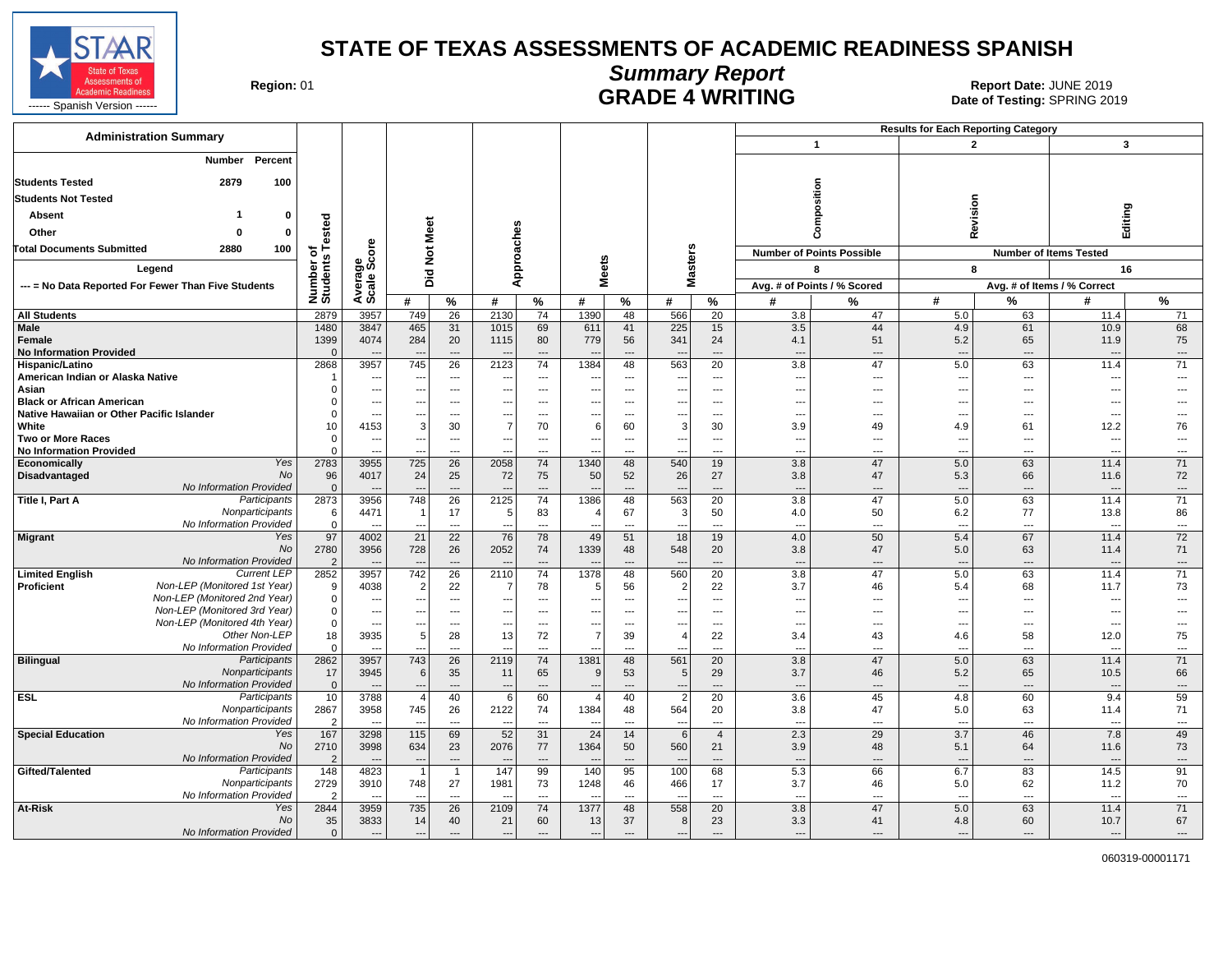![](_page_11_Picture_0.jpeg)

## **STATE OF TEXAS ASSESSMENTS OF ACADEMIC READINESS SPANISH Constructed Responses Summary Report GRADE 4 WRITING** Report Date: JUNE 2019

**Region: 01** 

![](_page_11_Figure_3.jpeg)

**The written composition has been scored independently by two readers. The rating of 0-8 represents the summation of these scores.**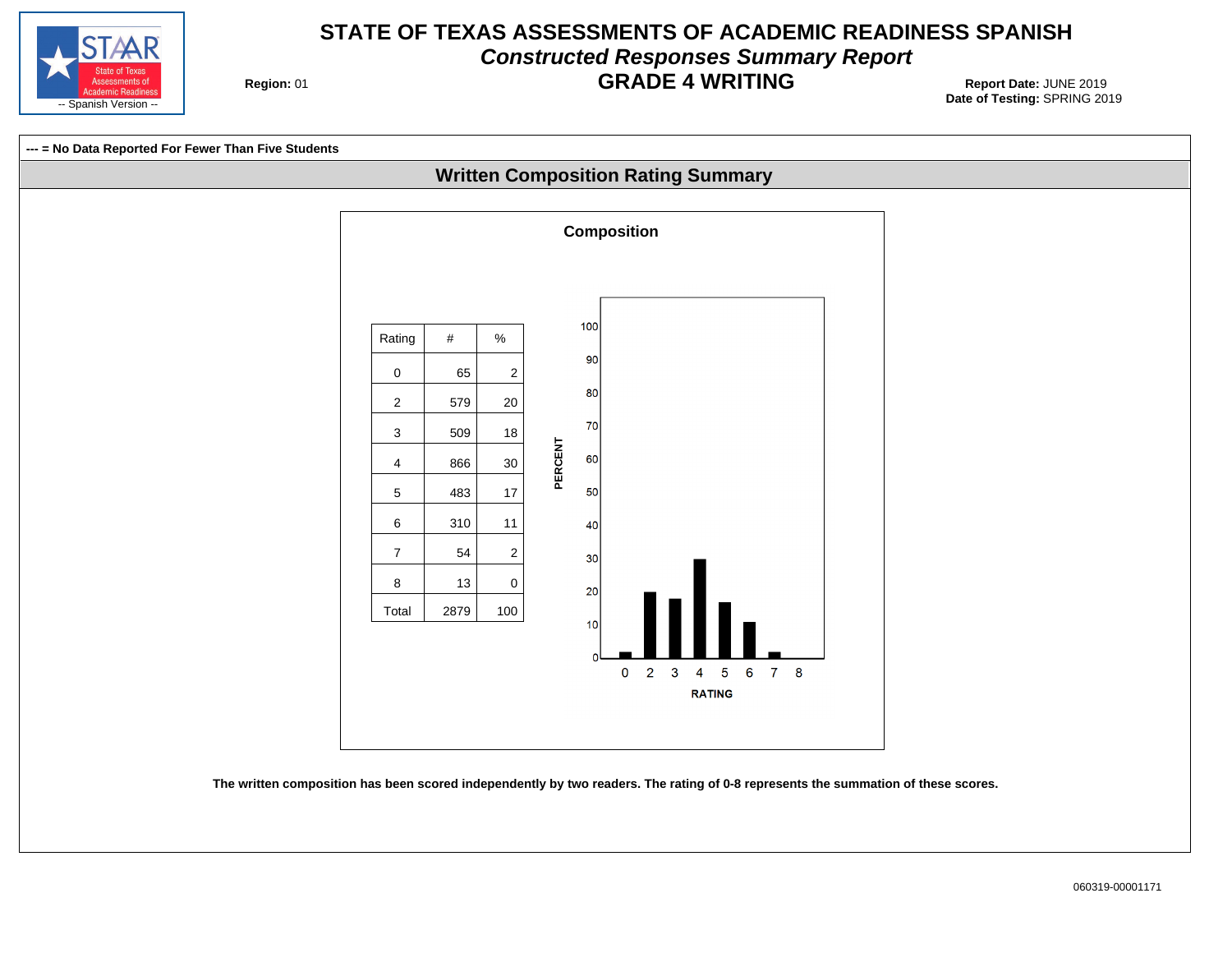![](_page_12_Picture_0.jpeg)

Date of Testing: MAY 2019

| Region: 01 |  |
|------------|--|
|------------|--|

## **Summary Report GRADE 5 SCIENCE Date: JUNE 2019**<br>Date of Testing: MAY 2019

| <b>Administration Summary</b>                                                 |                      |              |                        |                                   |                        |                |                      |                 |                                |                       |                          |                          |                          |                 | <b>Results for Each Reporting Category'</b> |                          |                               |                          |
|-------------------------------------------------------------------------------|----------------------|--------------|------------------------|-----------------------------------|------------------------|----------------|----------------------|-----------------|--------------------------------|-----------------------|--------------------------|--------------------------|--------------------------|-----------------|---------------------------------------------|--------------------------|-------------------------------|--------------------------|
|                                                                               |                      |              |                        |                                   |                        |                |                      |                 |                                |                       | $\mathbf{1}$             |                          |                          | $\mathbf{2}$    | 3                                           |                          | 4                             |                          |
| Percent<br>Number<br><b>Students Tested</b><br>29850<br>100                   |                      |              |                        |                                   |                        |                |                      |                 |                                |                       |                          |                          | Motion                   |                 | <b>Space</b>                                |                          | Organisms and<br>Environments |                          |
| <b>Students Not Tested</b>                                                    |                      |              |                        |                                   |                        |                |                      |                 |                                |                       | and                      |                          |                          | ergy            | and                                         |                          |                               |                          |
| 40                                                                            |                      |              |                        |                                   |                        |                |                      |                 |                                |                       |                          |                          |                          | ᄻ               |                                             |                          |                               |                          |
| Absent                                                                        | ested                |              |                        |                                   |                        |                |                      |                 |                                |                       | Matter<br>Energy         |                          |                          |                 | Earth                                       |                          |                               |                          |
| Other<br>8<br>$\Omega$                                                        |                      |              | Meet                   |                                   |                        |                |                      |                 |                                |                       |                          |                          |                          | 는<br>이 드<br>Sid |                                             |                          |                               |                          |
| <b>Total Documents Submitted</b><br>29898<br>100                              | 하                    | δ            | $\overline{5}$         |                                   | Approaches             |                |                      |                 | Masters                        |                       |                          |                          |                          |                 | <b>Number of Items Tested</b>               |                          |                               |                          |
| Legend                                                                        | s                    | န္တပ္တိ      |                        |                                   |                        |                | <b>Meets</b>         |                 |                                |                       | 6                        |                          | 8                        |                 | 10                                          |                          | 12                            |                          |
| --- = No Data Reported For Fewer Than Five Students                           |                      | vera<br>cale | Did                    |                                   |                        |                |                      |                 |                                |                       |                          |                          |                          |                 | Avg. # of Items / % Correct                 |                          |                               |                          |
|                                                                               | Number<br>Students   | ∢ທັ          | #                      | %                                 | #                      | %              | #                    | $\%$            | #                              | %                     | #                        | %                        | #                        | $\%$            | #                                           | %                        | #                             | %                        |
| <b>All Students</b>                                                           | 29850                | 4004         | 5764                   | 19                                | 24086                  | 81             | 16505                | 55              | 8065                           |                       | 4.4                      | 74                       |                          | 72              | 7.4                                         | 74                       | 9.3                           | 77                       |
| Male                                                                          | 15153                | 4024         | 2944                   | 19                                | 12209                  | 81             | 8673                 | 57              | 4465                           | 27<br>29              | 4.4                      | 73                       | 5.8<br>5.9               | 74              | 7.4                                         | 74                       | 9.3                           | 77                       |
| <b>Female</b>                                                                 | 14692                | 3984         | 2819                   | 19                                | 11873                  | 81             | 7829                 | 53              | 3598                           | 24                    | 4.5                      | 75                       | 5.7                      | 71              | 7.4                                         | 74                       | 9.2                           | 77                       |
| <b>No Information Provided</b>                                                | 5                    | 4043         |                        | 20                                | $\overline{4}$         | 80             | 3                    | 60              | 2                              | 40                    | 4.6                      | 77                       | 5.8                      | 73              | 8.0                                         | 80                       | 9.4                           | 78                       |
| Hispanic/Latino                                                               | 29116                | 3999         | 5668                   | 19                                | 23448                  | 81             | 15995                | 55              | 7766                           | $\overline{27}$       | 4.4                      | 74                       | 5.8                      | 72              | 7.4                                         | 74                       | 9.3                           | $\overline{77}$          |
| American Indian or Alaska Native                                              | 10                   | 3874         | 3                      | 30                                | -7                     | 70             | 5                    | 50              | 3                              | 30                    | 4.9                      | 82                       | 6.1                      | 76              | 6.1                                         | 61                       | 8.0                           | 67                       |
| Asian                                                                         | 127                  | 4356         | $\overline{7}$         | 6                                 | 120                    | 94             | 102                  | 80              | 65                             | 51                    | 4.9                      | 82                       | 6.7                      | 83              | 8.5                                         | 85                       | 10.4                          | 87                       |
| <b>Black or African American</b><br>Native Hawaiian or Other Pacific Islander | 135<br>-5            | 3947<br>3747 | 30<br>2                | 22<br>40                          | 105<br>3               | 78<br>60       | 73<br>$\overline{2}$ | 54<br>40        | 30<br>$\overline{1}$           | 22<br>20              | 4.4<br>4.0               | 73<br>67                 | 5.8<br>5.4               | 72<br>68        | 7.2<br>5.8                                  | 72<br>58                 | 9.0<br>7.0                    | 75<br>58                 |
| White                                                                         | 424                  | 4261         | 46                     | 11                                | 378                    | 89             | 309                  | 73              | 188                            | 44                    | 4.8                      | 79                       | 6.3                      | 79              | 8.1                                         | 81                       | 10.2                          | 85                       |
| <b>Two or More Races</b>                                                      | 30                   | 4129         |                        | 23                                | 23                     | 77             | 17                   | 57              | 11                             | 37                    | 4.4                      | 73                       | 5.8                      | 73              | 7.8                                         | 78                       | 9.5                           | 79                       |
| <b>No Information Provided</b>                                                | 3                    |              | ---                    | $\overline{a}$                    |                        | $\overline{a}$ |                      | ---             |                                | $\overline{a}$        | $\overline{\phantom{a}}$ | $\overline{\phantom{a}}$ | $\overline{\phantom{a}}$ | $\overline{a}$  | $\overline{a}$                              | $\overline{\phantom{a}}$ | $\overline{a}$                | ---                      |
| Economically<br>Yes                                                           | 25417                | 3964         | 5378                   | 21                                | 20039                  | 79             | 13317                | 52              | 6195                           | 24                    | 4.4                      | 73                       | 5.7                      | 71              | 7.3                                         | 73                       | 9.1                           | 76                       |
| Disadvantaged<br><b>No</b>                                                    | 4429                 | 4235         | 385                    | 9                                 | 4044                   | 91             | 3185                 | 72              | 1868                           | 42                    | 4.8                      | 81                       | 6.3                      | 79              | 8.1                                         | 81                       | 10.1                          | 84                       |
| No Information Provided                                                       |                      |              |                        | $\overline{a}$                    |                        | $\overline{a}$ |                      | $\overline{a}$  |                                | ---                   | $\overline{\phantom{a}}$ | $\overline{\phantom{a}}$ | $\sim$                   | $\overline{a}$  | $\overline{a}$                              | $\overline{a}$           | $\sim$                        | $\overline{\phantom{a}}$ |
| Title I, Part A<br>Participants<br>Nonparticipants                            | 29495<br>350         | 4002<br>4199 | 5713<br>50             | 19<br>14                          | 23782<br>300           | 81<br>86       | 16258<br>243         | 55<br>69        | 7919<br>143                    | $\overline{27}$<br>41 | 4.4<br>4.8               | 74<br>80                 | 5.8<br>6.1               | 72<br>76        | 7.4<br>7.8                                  | 74<br>78                 | 9.3<br>10.1                   | 77<br>84                 |
| No Information Provided                                                       | 5                    | 4146         |                        | 20                                | $\overline{4}$         | 80             |                      | 80              | 3                              | 60                    | 4.8                      | 80                       | 6.6                      | 83              | 8.0                                         | 80                       | 9.4                           | 78                       |
| <b>Migrant</b><br>Yes                                                         | 804                  | 3778         | 260                    | 32                                | 544                    | 68             | 302                  | 38              | 121                            | 15                    | 4.1                      | 68                       | 5.2                      | 65              | 6.5                                         | 65                       | 8.3                           | 70                       |
| <b>No</b>                                                                     | 29036                | 4011         | 5499                   | 19                                | 23537                  | 81             | 16199                | 56              | 7941                           | 27                    | 4.5                      | 74                       | 5.8                      | 72              | 7.4                                         | 74                       | 9.3                           | 77                       |
| No Information Provided                                                       | 10                   | 3768         | 5                      | 50                                | 5                      | 50             |                      | 40              | 3                              | 30                    | 3.8                      | 63                       | 5.2                      | 65              | 6.6                                         | 66                       | 7.7                           | 64                       |
| <b>Limited English</b><br><b>Current LEP</b>                                  | 12125                | 3862         | 3220                   | 27                                | 8905                   | 73             | 5445                 | 45              | 2215                           | 18                    | 4.2                      | 70                       | 5.4                      | 68              | 7.0                                         | 70                       | 8.7                           | 72                       |
| Proficient<br>Non-LEP (Monitored 1st Year)                                    | 868<br>1233          | 4196<br>4251 | 59<br>77               | $\overline{7}$<br>$6\phantom{1}6$ | 809<br>1156            | 93<br>94       | 623<br>914           | 72<br>74        | 321<br>531                     | 37<br>43              | 4.8<br>4.9               | 81<br>82                 | 6.1<br>6.3               | 77<br>79        | 8.2<br>8.2                                  | 82<br>82                 | 10.1<br>10.3                  | 85<br>86                 |
| Non-LEP (Monitored 2nd Year)<br>Non-LEP (Monitored 3rd Year)                  | 793                  | 4231         | 48                     | 6                                 | 745                    | 94             | 584                  | 74              | 328                            | 41                    | 5.0                      | 83                       | 6.2                      | 77              | 8.2                                         | 82                       | 10.2                          | 85                       |
| Non-LEP (Monitored 4th Year)                                                  | 660                  | 4366         | 20                     | 3                                 | 640                    | 97             | 539                  | 82              | 322                            | 49                    | 5.1                      | 85                       | 6.4                      | 80              | 8.6                                         | 86                       | 10.6                          | 88                       |
| Other Non-LEP                                                                 | 14166                | 4064         | 2338                   | 17                                | 11828                  | 83             | 8398                 | 59              | 4347                           | 31                    | 4.5                      | 76                       | 5.9                      | 74              | 7.5                                         | 75                       | 9.5                           | 79                       |
| No Information Provided                                                       | 5                    | 3693         | $\overline{2}$         | 40                                | 3                      | 60             | 2                    | 40              | $\overline{\mathbf{1}}$        | 20                    | 3.2                      | 53                       | 5.2                      | 65              | 6.4                                         | 64                       | 8.0                           | 67                       |
| <b>Bilingual</b><br>Participants                                              | 11071                | 3885         | 2780                   | 25                                | 8291                   | 75             | 5181                 | 47              | 2158                           | 19                    | 4.2                      | 71                       | 5.5                      | 69              | 7.0                                         | 70                       | 8.8                           | 73                       |
| Nonparticipants                                                               | 18770                | 4075         | 2980                   | 16                                | 15790                  | 84             | 11321                | 60              | 5906                           | 31                    | 4.6                      | 76                       | 5.9                      | 74              | 7.6                                         | 76                       | 9.6                           | 80                       |
| No Information Provided<br><b>ESL</b>                                         | $\mathbf{q}$<br>1348 | 3559<br>3839 | $\overline{4}$<br>376  | 44<br>28                          | $5\overline{5}$<br>972 | 56<br>72       | З<br>570             | 33<br>42        | $\overline{\mathbf{1}}$<br>232 | 11<br>17              | 3.7<br>4.1               | 61<br>69                 | 4.3<br>5.3               | 54<br>67        | 5.6<br>6.9                                  | 56<br>69                 | 7.4<br>8.6                    | 62<br>72                 |
| Participants<br>Nonparticipants                                               | 28488                | 4013         | 5380                   | 19                                | 23108                  | 81             | 15932                | 56              | 7832                           | 27                    | 4.5                      | 74                       | 5.8                      | 72              | 7.4                                         | 74                       | 9.3                           | 78                       |
| No Information Provided                                                       | 14                   | 3425         | 8                      | 57                                | 6                      | 43             | 3                    | 21              | -1                             | $\overline{7}$        | 3.3                      | 55                       | 3.9                      | 48              | 5.4                                         | 54                       | 6.6                           | 55                       |
| <b>Special Education</b><br>Yes                                               | 2597                 | 3493         | 1441                   | 55                                | 1156                   | 45             | 521                  | $\overline{20}$ | 153                            | 6                     | 3.3                      | 55                       | 4.4                      | 54              | 5.5                                         | 55                       | 7.0                           | 58                       |
| <b>No</b>                                                                     | 27245                | 4053         | 4319                   | 16                                | 22926                  | 84             | 15982                | 59              | 7911                           | 29                    | 4.6                      | 76                       | 5.9                      | 74              | 7.6                                         | 76                       | 9.5                           | 79                       |
| No Information Provided                                                       | 8                    | 3553         | $\overline{4}$         | 50                                |                        | 50             | 2                    | 25              | $\overline{\mathbf{1}}$        | 13                    | 3.4                      | 56                       | 4.3                      | 53              | 6.5                                         | 65                       | 7.0                           | 58                       |
| Gifted/Talented<br>Participants                                               | 3445                 | 4531         | 34                     | $\mathbf{1}$                      | 3411                   | 99             | 3141                 | 91              | 2254                           | 65                    | 5.3                      | 88                       | 6.9                      | 86              | 8.9                                         | 89                       | 11.0                          | 91                       |
| Nonparticipants                                                               | 26397<br>8           | 3936<br>3553 | 5726<br>$\overline{4}$ | 22<br>50                          | 20671                  | 78<br>50       | 13362<br>2           | 51<br>25        | 5810<br>-1                     | 22<br>13              | 4.3<br>3.4               | 72<br>56                 | 5.6<br>4.3               | 70<br>53        | 7.2<br>6.5                                  | 72<br>65                 | 9.0<br>7.0                    | 75<br>58                 |
| No Information Provided<br>At-Risk<br>Yes                                     | 18201                | 3830         | 5161                   | $\overline{28}$                   | 13040                  | 72             | 7568                 | 42              | 2937                           | 16                    | 4.1                      | 69                       | 5.4                      | 67              | 6.8                                         | 68                       | 8.6                           | 71                       |
| No                                                                            | 11644                | 4277         | 602                    | $\sqrt{5}$                        | 11042                  | 95             | 8935                 | 77              | 5127                           | 44                    | 5.0                      | 83                       | 6.4                      | 80              | 8.2                                         | 82                       | 10.4                          | 86                       |
| No Information Provided                                                       | 5                    | 3860         |                        | 20                                | $\overline{4}$         | 80             | $\overline{2}$       | 40              | $\overline{\mathbf{1}}$        | 20                    | 3.6                      | 60                       | 5.2                      | 65              | 7.8                                         | 78                       | 9.0                           | 75                       |
|                                                                               |                      |              |                        |                                   |                        |                |                      |                 |                                |                       |                          |                          |                          |                 |                                             |                          |                               |                          |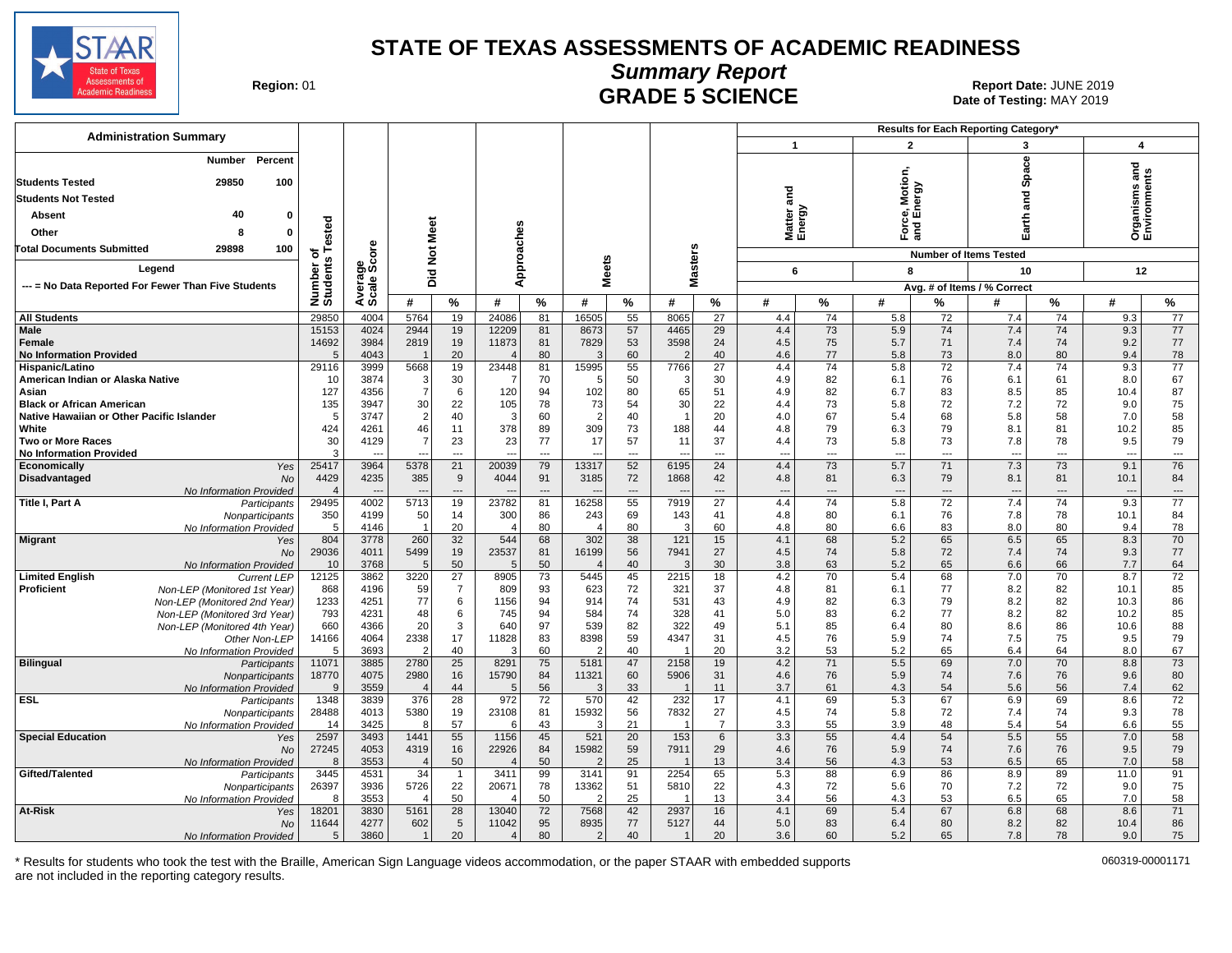![](_page_13_Picture_0.jpeg)

## **Summary Report**

**GRADE 5 SCIENCE Date: JUNE 2019**<br>Date of Testing: MAY 2019

| <b>Administration Summary</b>                         |                       |                                            |                                 |                                                      |                                 |                                |                               |                          |                                            |                                                      |                                 |                                | <b>Results for Each Reporting Category</b> |            |                                 |                      |                                 |                                |
|-------------------------------------------------------|-----------------------|--------------------------------------------|---------------------------------|------------------------------------------------------|---------------------------------|--------------------------------|-------------------------------|--------------------------|--------------------------------------------|------------------------------------------------------|---------------------------------|--------------------------------|--------------------------------------------|------------|---------------------------------|----------------------|---------------------------------|--------------------------------|
|                                                       |                       |                                            |                                 |                                                      |                                 |                                |                               |                          |                                            |                                                      | $\overline{1}$                  |                                | $\overline{2}$                             |            | 3                               |                      | $\overline{\mathbf{4}}$         |                                |
| Percent<br><b>Number</b>                              |                       |                                            |                                 |                                                      |                                 |                                |                               |                          |                                            |                                                      |                                 |                                |                                            |            | <b>Space</b>                    |                      |                                 |                                |
| 779<br><b>Students Tested</b><br>100                  |                       |                                            |                                 |                                                      |                                 |                                |                               |                          |                                            |                                                      |                                 |                                | Motion,<br>ergy                            |            |                                 |                      | Organisms and<br>Environments   |                                |
| <b>Students Not Tested</b>                            |                       |                                            |                                 |                                                      |                                 |                                |                               |                          |                                            |                                                      | and                             |                                |                                            |            | ng<br>ang                       |                      |                                 |                                |
| $\mathbf 0$<br>Absent                                 |                       |                                            |                                 |                                                      |                                 |                                |                               |                          |                                            |                                                      | Matter a<br>Energy              |                                | த்த                                        |            |                                 |                      |                                 |                                |
| $\mathbf{0}$<br>Other<br>ŋ                            | Tested                |                                            |                                 |                                                      |                                 |                                |                               |                          |                                            |                                                      |                                 |                                | 군<br>이                                     |            | Earth                           |                      |                                 |                                |
|                                                       |                       |                                            |                                 |                                                      |                                 |                                |                               |                          |                                            |                                                      |                                 |                                |                                            |            |                                 |                      |                                 |                                |
| 100<br><b>Total Documents Submitted</b><br>780        | ৳                     | <b>ore</b><br>ن                            | Not Meet                        |                                                      |                                 |                                |                               |                          |                                            |                                                      |                                 |                                |                                            |            | <b>Number of Items Tested</b>   |                      |                                 |                                |
| Legend                                                | Number or<br>Students | Average<br>Scale Sc                        | Did                             |                                                      | Approaches                      |                                | <b>Meets</b>                  |                          | <b>Masters</b>                             |                                                      | 6                               |                                | 8                                          |            | 10                              |                      | 12                              |                                |
| --- = No Data Reported For Fewer Than Five Students   |                       |                                            |                                 |                                                      |                                 |                                |                               |                          |                                            |                                                      |                                 |                                |                                            |            | Avg. # of Items / % Correct     |                      |                                 |                                |
|                                                       |                       |                                            | #                               | $\%$                                                 | #                               | %                              | #                             | %                        | #                                          | %                                                    | #                               | %                              | #                                          | %          | #                               | %                    | #                               | %                              |
| <b>All Students</b>                                   | 779                   | 3636                                       | 325                             | 42                                                   | 454                             | 58                             | 207                           | $\overline{27}$          | 67                                         | 9                                                    | 3.9                             | 64                             | 5.0                                        | 63         | 5.9                             | 59                   | 7.6                             | 64                             |
| Male                                                  | 414                   | 3639                                       | 171                             | 41                                                   | 243                             | 59                             | 113                           | 27                       | 40                                         | 10                                                   | 3.8                             | 63                             | 5.2                                        | 64         | 5.8                             | 58                   | 7.6                             | 63                             |
| Female                                                | 365                   | 3633                                       | 154                             | 42                                                   | 211                             | 58                             | 94                            | 26                       | 27                                         | $\overline{7}$                                       | 3.9                             | 65                             | 4.9                                        | 61         | 5.9                             | 59                   | 7.7                             | 64                             |
| <b>No Information Provided</b><br>Hispanic/Latino     | $\Omega$<br>774       | 3635                                       | 325                             | $\cdots$<br>42                                       | $\overline{\phantom{a}}$<br>449 | $\overline{a}$<br>58           | 204                           | $\overline{a}$<br>26     | $\overline{\phantom{a}}$<br>67             | $\overline{\phantom{a}}$<br>9                        | $\overline{\phantom{a}}$<br>3.8 | $\overline{\phantom{a}}$<br>64 | ---<br>5.0                                 | ---<br>63  | $\overline{\phantom{a}}$<br>5.9 | $\overline{a}$<br>59 | $\overline{\phantom{a}}$<br>7.6 | ---<br>64                      |
| American Indian or Alaska Native                      | $\Omega$              | $\overline{a}$                             | $\overline{\phantom{a}}$        | $\overline{\phantom{a}}$                             | ---                             | ---                            | $\overline{\phantom{a}}$      | ---                      | $\qquad \qquad \cdots$                     | ---                                                  | $\overline{\phantom{a}}$        | $\overline{\phantom{a}}$       | $\overline{\phantom{a}}$                   | ---        | ---                             | ---                  | ---                             | ---                            |
| Asian                                                 | 0                     | $\overline{\phantom{a}}$                   | $\overline{\phantom{a}}$        | $\overline{\phantom{a}}$                             | ---                             | ---                            | $\overline{\phantom{a}}$      | $\overline{a}$           | $\overline{\phantom{a}}$                   | $\overline{\phantom{a}}$                             | $\overline{a}$                  | ---                            | ---                                        | ---        | ---                             | $\overline{a}$       | $\overline{\phantom{a}}$        | $\overline{a}$                 |
| <b>Black or African American</b>                      | 0                     | $\overline{\phantom{a}}$                   | $\overline{\phantom{a}}$        | $\cdots$                                             | ---                             | $\overline{a}$                 | $\overline{\phantom{a}}$      | $\overline{a}$           | $\overline{\phantom{a}}$                   | $\sim$                                               | $\overline{a}$                  | $-$                            | ---                                        | ---        | ---                             | $\overline{a}$       | $\overline{\phantom{a}}$        | ---                            |
| Native Hawaiian or Other Pacific Islander             | $\Omega$              | $\overline{a}$                             | ---                             | $---$                                                | ---                             | ---                            | ---                           | $---$                    | ---                                        | $\overline{\phantom{a}}$                             | ---                             | $-$                            | ---                                        | ---        | ---                             | $---$                | $\ddotsc$                       | ---                            |
| White                                                 | 5                     | 3877                                       | $\Omega$                        | $\mathbf 0$                                          | 5                               | 100                            | 3                             | 60                       | $\Omega$                                   | $\Omega$                                             | 5.0                             | 83                             | 6.0                                        | 75         | 5.6                             | 56                   | 9.8                             | 82                             |
| <b>Two or More Races</b>                              | $\Omega$<br>$\Omega$  | $\overline{\phantom{a}}$                   | $\hspace{0.05cm} \cdots$        | $\overline{\phantom{a}}$                             | ---                             | ---                            | ---                           | $\overline{\phantom{a}}$ | $\hspace{0.05cm} \cdots$                   | $\overline{\phantom{a}}$                             | $\overline{\phantom{a}}$        | $\overline{a}$                 | $\overline{\phantom{a}}$                   | ---        | $\overline{a}$                  | $---$                | ---                             | $\cdots$                       |
| <b>No Information Provided</b><br>Yes<br>Economically | 738                   | $\sim$<br>3635                             | 310                             | $\overline{a}$<br>42                                 | $\overline{\phantom{a}}$<br>428 | $\overline{a}$<br>58           | $\overline{a}$<br>194         | $\overline{a}$<br>26     | $\overline{a}$<br>61                       | $\overline{a}$<br>8                                  | $\overline{a}$<br>3.8           | $\overline{a}$<br>64           | $-$ --<br>5.0                              | ---<br>63  | $\overline{a}$<br>5.9           | $\overline{a}$<br>59 | $\overline{a}$<br>7.6           | $\overline{a}$<br>64           |
| Disadvantaged<br><b>No</b>                            | 40                    | 3692                                       | 14                              | 35                                                   | 26                              | 65                             | 13                            | 33                       | $6\phantom{1}6$                            | 15                                                   | 4.0                             | 67                             | 5.0                                        | 63         | 5.9                             | 59                   | 8.1                             | 67                             |
| No Information Provided                               | $\overline{1}$        |                                            |                                 | $\qquad \qquad \cdots$                               |                                 | $\overline{a}$                 |                               | $\overline{a}$           | $\overline{\phantom{a}}$                   | $\overline{\phantom{a}}$                             |                                 |                                | ---                                        | ---        | $\overline{\phantom{a}}$        | $\overline{a}$       | $\overline{\phantom{a}}$        | ---                            |
| Title I, Part A<br>Participants                       | 768                   | 3637                                       | 320                             | 42                                                   | 448                             | 58                             | 205                           | $\overline{27}$          | 66                                         | 9                                                    | 3.9                             | 64                             | 5.0                                        | 63         | 5.9                             | 59                   | 7.6                             | 64                             |
| Nonparticipants                                       | 9                     | 3740                                       | 3                               | 33                                                   | 6                               | 67                             | $\overline{2}$                | 22                       | $\overline{1}$                             | 11                                                   | 4.6                             | 76                             | 5.3                                        | 67         | 6.0                             | 60                   | 8.2                             | 69                             |
| No Information Provided                               | $\overline{2}$        |                                            | $\overline{\phantom{a}}$        | $\overline{a}$                                       | ---                             | $\overline{a}$                 | $\overline{a}$                | $\overline{a}$<br>18     | $\sim$                                     | $\overline{\phantom{a}}$                             | ---                             | $\overline{\phantom{a}}$       | ---                                        | ---<br>49  | $\overline{a}$                  | $\overline{a}$<br>47 | $\overline{a}$                  | $\overline{a}$<br>53           |
| <b>Migrant</b><br>Yes<br>No                           | 11<br>765             | 3407<br>3643                               | 6<br>316                        | 55<br>41                                             | 5<br>449                        | 45<br>59                       | $\overline{2}$<br>205         | 27                       | $\overline{1}$<br>66                       | 9<br>9                                               | 3.2<br>3.9                      | 53<br>65                       | 3.9<br>5.1                                 | 63         | 4.7<br>5.9                      | 59                   | 6.4<br>7.7                      | 64                             |
| No Information Provided                               | $\mathbf{3}$          |                                            | $\sim$                          | $---$                                                | $---$                           | $\overline{a}$                 | ---                           | $\overline{a}$           | $\overline{\phantom{a}}$                   | $---$                                                | ---                             | $---$                          | $\overline{\phantom{a}}$                   | ---        | $\overline{a}$                  | $---$                | $\overline{a}$                  | $\overline{\phantom{a}}$       |
| <b>Limited English</b><br><b>Current LEP</b>          | 775                   | 3640                                       | 322                             | 42                                                   | 453                             | 58                             | 207                           | 27                       | 67                                         | 9                                                    | 3.9                             | 64                             | 5.0                                        | 63         | 5.9                             | 59                   | 7.7                             | 64                             |
| Proficient<br>Non-LEP (Monitored 1st Year)            | -1                    | $\overline{\phantom{a}}$                   | ---                             | $\cdots$                                             | ---                             | ---                            | $\overline{\phantom{a}}$      | ---                      | $\overline{\phantom{a}}$                   | $\overline{\phantom{a}}$                             | ---                             | $\overline{\phantom{a}}$       | $\overline{\phantom{a}}$                   | ---        | ---                             | ---                  | ---                             | ---                            |
| Non-LEP (Monitored 2nd Year)                          | 0                     | --                                         | ---                             | $\overline{\phantom{a}}$                             | ---                             | ---                            |                               | $\overline{a}$           | ---                                        | $\hspace{0.05cm} \ldots$                             | ---                             | ---                            | ---                                        | ---        | ---                             | ---                  | $\overline{\phantom{a}}$        | ---                            |
| Non-LEP (Monitored 3rd Year)                          | $\mathbf{0}$<br>0     | $\overline{a}$<br>$\overline{\phantom{a}}$ | ---<br>$\overline{\phantom{a}}$ | $\overline{\phantom{a}}$<br>$\overline{\phantom{a}}$ | ---<br>---                      | ---<br>---                     | ---<br>$\qquad \qquad \cdots$ | ---<br>---               | ---<br>$\qquad \qquad \cdots$              | $\overline{\phantom{a}}$<br>$\overline{\phantom{a}}$ | ⊷<br>---                        | ---<br>---                     | -−∙<br>$\overline{\phantom{a}}$            | ---<br>--- | ---                             | ---<br>---           | ---<br>---                      | ---<br>---                     |
| Non-LEP (Monitored 4th Year)<br>Other Non-LEP         | $\overline{2}$        | $\sim$                                     | ---                             | $\cdots$                                             | ---                             | $---$                          | $\overline{\phantom{a}}$      | $\hspace{0.05cm} \ldots$ | $\sim$                                     | $\overline{\phantom{a}}$                             | $---$                           | $\overline{\phantom{a}}$       | $\overline{\phantom{a}}$                   | ---        | ---                             | ---                  | $\overline{\phantom{a}}$        | $\overline{a}$                 |
| No Information Provided                               | $\mathbf{1}$          | $\overline{a}$                             |                                 | $---$                                                | ---                             | $\overline{a}$                 | $\overline{a}$                | $---$                    | $-$                                        | $\overline{\phantom{a}}$                             | ---                             | $\overline{a}$                 | $\overline{a}$                             | ---        | $\overline{a}$                  | $\overline{a}$       | $\overline{\phantom{a}}$        | $\overline{a}$                 |
| <b>Bilingual</b><br>Participants                      | 718                   | 3656                                       | 287                             | 40                                                   | 431                             | 60                             | 197                           | 27                       | 65                                         | 9                                                    | 3.9                             | 65                             | 5.1                                        | 64         | 5.9                             | 59                   | 7.7                             | 65                             |
| Nonparticipants                                       | 58                    | 3438                                       | 35                              | 60                                                   | 23                              | 40                             | 10                            | 17                       | $\overline{2}$                             | 3                                                    | 3.2                             | 53                             | 4.4                                        | 55         | 5.3                             | 53                   | 6.5                             | 54                             |
| No Information Provided<br><b>ESL</b>                 | $\mathbf{3}$<br>56    | 3445                                       | ---<br>34                       | $\overline{a}$<br>61                                 | ---<br>22                       | $\overline{a}$<br>39           | 10                            | $\overline{a}$<br>18     | $\overline{\phantom{a}}$<br>$\overline{2}$ | $\overline{a}$                                       | $\overline{\phantom{a}}$<br>3.2 | $---$<br>53                    | ---<br>4.4                                 | ---        | $\overline{\phantom{a}}$<br>5.3 | $\overline{a}$       | $\overline{\phantom{a}}$        | ---<br>55                      |
| Participants<br>Nonparticipants                       | 719                   | 3657                                       | 287                             | 40                                                   | 432                             | 60                             | 197                           | 27                       | 65                                         | 4<br>9                                               | 3.9                             | 65                             | 5.1                                        | 55<br>64   | 5.9                             | 53<br>59             | 6.6<br>7.7                      | 65                             |
| No Information Provided                               | $\overline{4}$        | $\overline{a}$                             | $\overline{\phantom{a}}$        | $\cdots$                                             | $\overline{\phantom{a}}$        | $\scriptstyle\cdots$           | ---                           | $\hspace{0.05cm} \ldots$ | $\sim$                                     | $\hspace{0.05cm} \ldots$                             | $\overline{\phantom{a}}$        | $\overline{\phantom{a}}$       | $\overline{\phantom{a}}$                   | ---        | $\overline{\phantom{a}}$        | $\overline{a}$       | $\overline{\phantom{a}}$        | $\cdots$                       |
| <b>Special Education</b><br>Yes                       | $\overline{30}$       | 3174                                       | $\overline{24}$                 | 80                                                   | 6                               | $\overline{20}$                | $\overline{2}$                | $\overline{7}$           | $\overline{1}$                             | 3                                                    | 2.7                             | 44                             | 3.4                                        | 42         | 3.9                             | 39                   | 5.2                             | 44                             |
| No                                                    | 748                   | 3656                                       | 300                             | 40                                                   | 448                             | 60                             | 205                           | 27                       | 66                                         | 9                                                    | 3.9                             | 65                             | 5.1                                        | 64         | 5.9                             | 59                   | 7.7                             | 65                             |
| No Information Provided                               | $\overline{1}$        | $\overline{a}$                             | $\overline{\phantom{a}}$        | $\overline{a}$                                       | $\overline{\phantom{a}}$        | $\overline{a}$                 | $\overline{\phantom{a}}$      | $\overline{a}$           | $\overline{\phantom{a}}$                   | ---                                                  | $\sim$                          | $\overline{\phantom{a}}$       | ---                                        | ---        | $\overline{a}$                  | $\overline{a}$       | $\overline{\phantom{a}}$        | $\cdots$                       |
| Gifted/Talented<br>Participants                       | 20                    | 4277                                       | $\overline{0}$                  | $\mathbf 0$                                          | 20                              | 100                            | 14                            | 70                       | 11                                         | 55                                                   | 5.1                             | 85                             | 6.6                                        | 82         | 8.2                             | 82                   | 10.6                            | 88                             |
| Nonparticipants<br>No Information Provided            | 757<br>$\overline{2}$ | 3623                                       | 323<br>$\sim$                   | 43<br>$---$                                          | 434<br>$\sim$                   | 57<br>$\overline{\phantom{a}}$ | 193<br>$\sim$                 | 25<br>$\overline{a}$     | 56<br>$\overline{a}$                       | $\overline{7}$<br>$\sim$                             | 3.8<br>$\sim$                   | 64<br>$\overline{a}$           | 5.0<br>---                                 | 63<br>---  | 5.8<br>$\overline{a}$           | 58<br>$---$          | 7.6<br>$\overline{\phantom{a}}$ | 63<br>$\overline{\phantom{a}}$ |
| At-Risk<br>Yes                                        | 761                   | 3650                                       | 310                             | 41                                                   | 451                             | 59                             | 207                           | 27                       | 67                                         | 9                                                    | 3.9                             | 65                             | 5.1                                        | 63         | 5.9                             | 59                   | 7.7                             | 64                             |
| <b>No</b>                                             | 17                    | 3084                                       | 14                              | 82                                                   | $\overline{3}$                  | 18                             | $\Omega$                      | $\mathbf 0$              | $\mathbf 0$                                | $\mathbf{0}$                                         | 2.5                             | 42                             | 3.4                                        | 42         | 3.4                             | 34                   | 4.8                             | 40                             |
| No Information Provided                               | $\overline{1}$        | $\overline{\phantom{a}}$                   | $\cdots$                        | $\cdots$                                             | ---                             | ---                            | $\hspace{1.5cm} \ldots$       | $\overline{\phantom{a}}$ | $\overline{\phantom{a}}$                   | ---                                                  | $\overline{\phantom{a}}$        | $\overline{\phantom{a}}$       | ---                                        | ---        | $\overline{a}$                  | $\cdots$             | $\overline{\phantom{a}}$        | ---                            |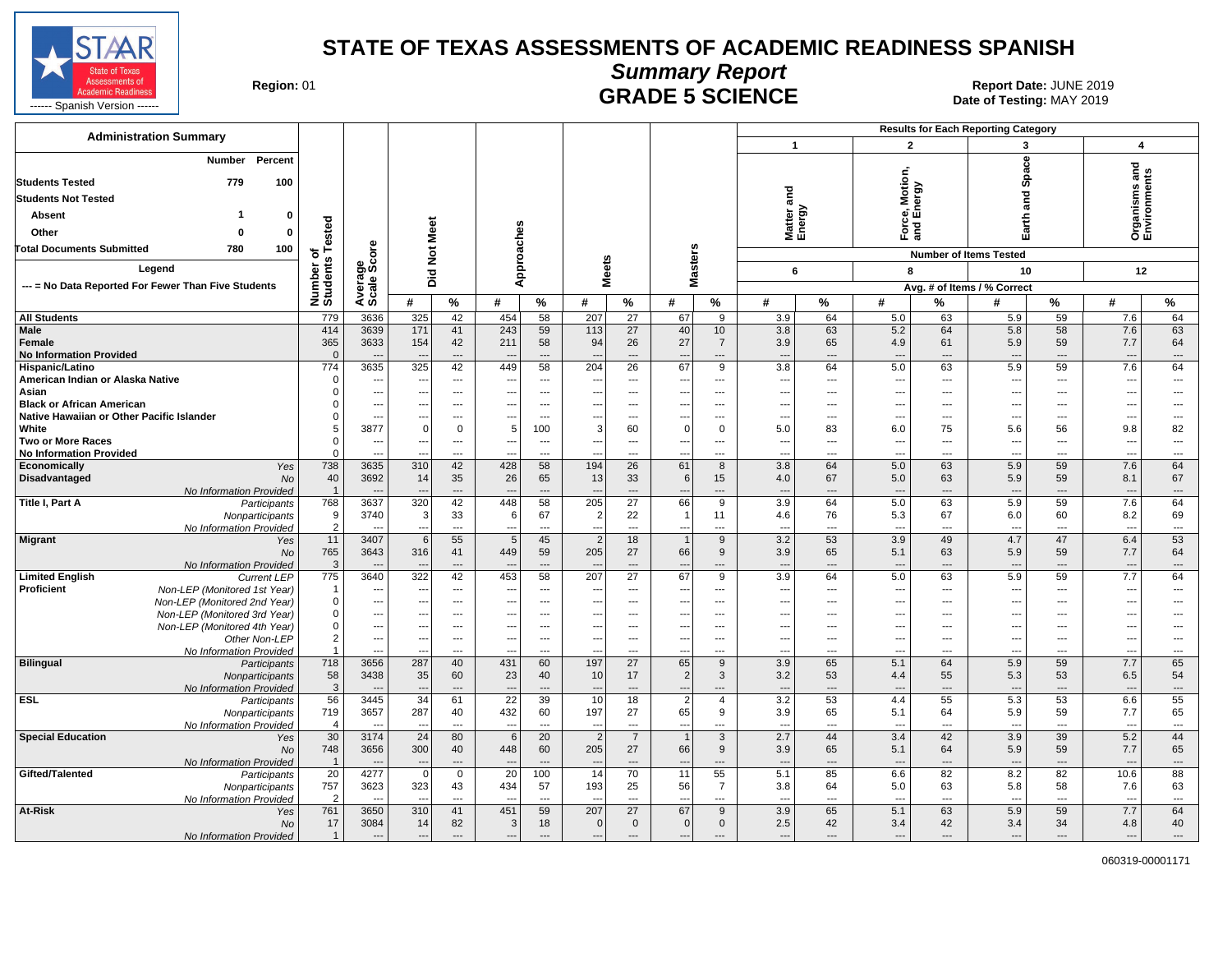![](_page_14_Picture_0.jpeg)

### **Summary Report** Region: 01 **Region: 01 CALL CONSISTS CONSISTENCE**<br>Date of Testing: SPRING 2019

Date of Testing: SPRING 2019

| <b>Administration Summary</b>                                              |                       |                      |                          |                      |                          |          |                        |                       |                        |                          |                          |          | Results for Each Reporting Category*       |                |                                                         |                          |  |
|----------------------------------------------------------------------------|-----------------------|----------------------|--------------------------|----------------------|--------------------------|----------|------------------------|-----------------------|------------------------|--------------------------|--------------------------|----------|--------------------------------------------|----------------|---------------------------------------------------------|--------------------------|--|
|                                                                            |                       |                      |                          |                      |                          |          |                        |                       |                        |                          | $\mathbf{1}$             |          | $\overline{2}$                             |                |                                                         | 3                        |  |
| Percent<br>Number                                                          |                       |                      |                          |                      |                          |          |                        |                       |                        |                          |                          |          | <b>erstanding/</b><br>ysis of<br>ary Texts |                | Understanding/<br>Analysis of<br>Informational<br>Texts |                          |  |
| 31878<br>100<br><b>Students Tested</b>                                     |                       |                      |                          |                      |                          |          |                        |                       |                        |                          | rstanding/               | Genres   |                                            |                |                                                         |                          |  |
| <b>Students Not Tested</b>                                                 |                       |                      |                          |                      |                          |          |                        |                       |                        |                          |                          |          |                                            |                |                                                         |                          |  |
| 51<br>$\mathbf 0$<br>Absent                                                |                       |                      |                          |                      |                          |          |                        |                       |                        |                          | derst<br>alysis<br>ross  |          |                                            |                |                                                         |                          |  |
| 19<br>$\Omega$<br>Other                                                    |                       |                      |                          |                      |                          |          |                        |                       |                        |                          | šää                      |          | Under<br>Analys<br>Literar                 |                |                                                         |                          |  |
| 100<br><b>Total Documents Submitted</b><br>31948                           | of<br>STested         | ö                    |                          |                      |                          |          |                        |                       |                        |                          |                          |          |                                            |                |                                                         |                          |  |
|                                                                            | Number o'<br>Students |                      | Did Not Meet             |                      | Approaches               |          |                        |                       | Masters                |                          |                          |          | <b>Number of Items Tested</b>              |                |                                                         |                          |  |
| Legend                                                                     |                       |                      |                          |                      |                          |          | <b>Meets</b>           |                       |                        |                          | 8                        |          | 17                                         |                |                                                         | 15                       |  |
| --- = No Data Reported For Fewer Than Five Students                        |                       | Average<br>Scale Scc |                          |                      |                          |          |                        |                       |                        |                          |                          |          | Avg. # of Items / % Correct                |                |                                                         |                          |  |
|                                                                            |                       |                      | #                        | %                    | #                        | %        | #                      | %                     | #                      | %                        | #                        | %        | #                                          | %              | #                                                       | %                        |  |
| <b>All Students</b><br>Male                                                | 31878<br>16092        | 1559<br>1543         | 11812<br>6716            | 37                   | 20066<br>9376            | 63<br>58 | 9865<br>4366           | 31<br>27              | 4366<br>1794           | 14<br>11                 | 5.4<br>5.3               | 68<br>66 | 10.2<br>9.6                                | 60<br>56       | 9.3<br>9.1                                              | 62<br>60                 |  |
| Female                                                                     | 15777                 | 1576                 | 5091                     | 42<br>32             | 10686                    | 68       | 5497                   | 35                    | 2572                   | 16                       | 5.6                      | 69       | 10.9                                       | 64             | 9.5                                                     | 64                       |  |
| <b>No Information Provided</b>                                             | 9                     | 1466                 | -5                       | 56                   | $\Delta$                 | 44       |                        | 22                    | $\Omega$               | $\mathbf{0}$             | 4.0                      | 50       | 8.6                                        | 50             | 6.6                                                     | 44                       |  |
| Hispanic/Latino                                                            | 30827                 | 1557                 | 11577                    | $\overline{38}$      | 19250                    | 62       | 9343                   | 30                    | 4093                   | 13                       | 5.4                      | 67       | 10.2                                       | 60             | 9.3                                                     | 62                       |  |
| American Indian or Alaska Native                                           | 13                    | 1592                 |                          | 31                   | - c                      | 69       |                        | 38                    | $\overline{4}$         | 31                       | 5.8                      | 72       | 11.0                                       | 65             | 9.8                                                     | 65                       |  |
| Asian<br><b>Black or African American</b>                                  | 141<br>249            | 1710<br>1597         | 10<br>66                 | $\overline{7}$<br>27 | 131<br>183               | 93<br>73 | 108<br>102             | 77<br>41              | 69<br>47               | 49<br>19                 | 7.1<br>5.8               | 89<br>73 | 13.6<br>11.6                               | 80<br>68       | 12.1<br>10.0                                            | 81<br>67                 |  |
| Native Hawaiian or Other Pacific Islander                                  | 3                     |                      | $\overline{\phantom{a}}$ | $\overline{a}$       | $\overline{\phantom{a}}$ | ---      | ---                    | $\overline{a}$        | ---                    | $\overline{\phantom{a}}$ | $\overline{\phantom{a}}$ | $---$    | $\sim$                                     | $\overline{a}$ | ---                                                     | $\hspace{0.05cm} \ldots$ |  |
| White                                                                      | 574                   | 1606                 | 141                      | 25                   | 433                      | 75       | 266                    | 46                    | 131                    | 23                       | 6.0                      | 75       | 11.4                                       | 67             | 10.4                                                    | 69                       |  |
| <b>Two or More Races</b>                                                   | 65                    | 1642                 | 10                       | 15                   | 55                       | 85       | 38                     | 58                    | 20                     | 31                       | 6.6                      | 83       | 12.3                                       | 72             | 11.0                                                    | 74                       |  |
| <b>No Information Provided</b><br>Yes<br>Economically                      | 6<br>27131            | 1538<br>1547         | -3<br>10975              | 50<br>40             | -3<br>16156              | 50<br>60 | $\overline{2}$<br>7394 | 33<br>$\overline{27}$ | $\overline{2}$<br>3045 | 33<br>11                 | 5.3<br>5.3               | 67<br>66 | 9.5<br>9.9                                 | 56<br>58       | 8.3<br>9.0                                              | 56<br>60                 |  |
| Disadvantaged<br>No                                                        | 4737                  | 1631                 | 829                      | 18                   | 3908                     | 82       | 2471                   | 52                    | 1321                   | 28                       | 6.4                      | 80       | 12.0                                       | 71             | 10.9                                                    | 73                       |  |
| No Information Provided                                                    | 10                    | 1407                 | -8                       | 80                   |                          | 20       | $\Omega$               | $\mathbf{0}$          | $\overline{0}$         | $\Omega$                 | 3.2                      | 40       | 6.1                                        | 36             | 5.3                                                     | 35                       |  |
| Title I, Part A<br>Participants                                            | 31439                 | 1560                 | 11633                    | 37                   | 19806                    | 63       | 9731                   | 31                    | 4301                   | 14                       | 5.4                      | 68       | 10.2                                       | 60             | 9.3                                                     | 62                       |  |
| Nonparticipants                                                            | 432                   | 1551                 | 174<br>-5                | 40                   | 258<br>-2                | 60       | 134<br>$\Omega$        | 31<br>$\mathbf 0$     | 65<br>$\Omega$         | 15                       | 5.2                      | 65       | 10.1                                       | 59<br>40       | 9.0                                                     | 60                       |  |
| No Information Provided<br><b>Migrant</b><br>Yes                           | $\overline{7}$<br>837 | 1423<br>1508         | 441                      | 71<br>53             | 396                      | 29<br>47 | 159                    | 19                    | 64                     | 0<br>8                   | 3.4<br>4.6               | 43<br>57 | 6.9<br>9.0                                 | 53             | 5.4<br>8.0                                              | 36<br>54                 |  |
| <b>No</b>                                                                  | 31019                 | 1561                 | 11355                    | 37                   | 19664                    | 63       | 9703                   | 31                    | 4301                   | 14                       | 5.4                      | 68       | 10.3                                       | 60             | 9.3                                                     | 62                       |  |
| No Information Provided                                                    | 22                    | 1451                 | 16                       | 73                   | -6                       | 27       | -3                     | 14                    |                        | 5                        | 4.1                      | 52       | 7.1                                        | 42             | 6.2                                                     | 42                       |  |
| <b>Limited English</b><br><b>Current LEP</b>                               | 12270                 | 1503                 | 6734                     | 55                   | 5536                     | 45       | 1872                   | 15                    | 642                    | $\overline{5}$           | 4.6                      | 57       | 8.7                                        | 51             | 8.0                                                     | 53                       |  |
| Non-LEP (Monitored 1st Year)<br>Proficient<br>Non-LEP (Monitored 2nd Year) | 1100<br>1362          | 1588<br>1609         | 275<br>225               | 25<br>17             | 825<br>1137              | 75<br>83 | 393<br>581             | 36<br>43              | 161<br>247             | 15<br>18                 | 5.9<br>6.2               | 74<br>78 | 11.0<br>11.6                               | 65<br>68       | 10.1<br>10.7                                            | 67<br>71                 |  |
| Non-LEP (Monitored 3rd Year)                                               | 1196                  | 1632                 | 159                      | 13                   | 1037                     | 87       | 618                    | 52                    | 289                    | 24                       | 6.5                      | 82       | 12.2                                       | 72             | 11.0                                                    | 73                       |  |
| Non-LEP (Monitored 4th Year)                                               | 550                   | 1641                 | 68                       | 12                   | 482                      | 88       | 327                    | 59                    | 143                    | 26                       | 6.6                      | 82       | 12.3                                       | 72             | 11.3                                                    | 76                       |  |
| Other Non-LEP                                                              | 15384                 | 1590                 | 4340                     | 28                   | 11044                    | 72       | 6071                   | 39                    | 2882                   | 19                       | 5.9                      | 73       | 11.0                                       | 65             | 9.9                                                     | 66                       |  |
| No Information Provided<br><b>Bilingual</b><br>Participants                | 16<br>521             | 1489<br>1579         | 11<br>158                | 69<br>30             | -5<br>363                | 31<br>70 | 3<br>187               | 19<br>36              | $\overline{2}$<br>79   | 13<br>15                 | 3.8<br>5.8               | 48<br>72 | 8.2<br>10.7                                | 48<br>63       | 7.6<br>9.8                                              | 50<br>66                 |  |
| Nonparticipants                                                            | 31328                 | 1559                 | 11633                    | 37                   | 19695                    | 63       | 9674                   | 31                    | 4285                   | 14                       | 5.4                      | 68       | 10.2                                       | 60             | 9.3                                                     | 62                       |  |
| No Information Provided                                                    | 29                    | 1460                 | 21                       | 72                   | 8                        | 28       |                        | 14                    | $\tilde{z}$            | $\overline{7}$           | 4.1                      | 51       | 7.4                                        | 44             | 6.6                                                     | 44                       |  |
| <b>ESL</b><br>Participants                                                 | 11772                 | 1502                 | 6479                     | 55                   | 5293                     | 45       | 1784                   | 15                    | 606                    | 5                        | 4.6                      | 57       | 8.7                                        | 51             | 8.0                                                     | 53                       |  |
| Nonparticipants<br>No Information Provided                                 | 20086<br>20           | 1593<br>1487         | 5320<br>13               | 26<br>65             | 14766                    | 74<br>35 | 8078<br>3              | 40<br>15              | 3758<br>$\overline{2}$ | 19<br>10                 | 5.9<br>4.2               | 74<br>53 | 11.1<br>8.2                                | 65<br>48       | 10.1<br>7.5                                             | 67<br>50                 |  |
| <b>Special Education</b><br>Yes                                            | 2723                  | 1423                 | 2257                     | 83                   | 466                      | 17       | 99                     | $\overline{4}$        | 31                     | $\mathbf{1}$             | 3.4                      | 42       | 6.4                                        | 38             | 5.8                                                     | 39                       |  |
| No                                                                         | 29136                 | 1572                 | 9541                     | 33                   | 19595                    | 67       | 9763                   | 34                    | 4334                   | 15                       | 5.6                      | 70       | 10.6                                       | 62             | 9.6                                                     | 64                       |  |
| No Information Provided                                                    | 19                    | 1458                 | 14                       | 74                   | -5                       | 26       | 3                      | 16                    |                        | 5                        | 3.9                      | 49       | 7.6                                        | 45             | 6.4                                                     | 42                       |  |
| Gifted/Talented<br>Participants<br>Nonparticipants                         | 3523<br>28334         | 1696<br>1543         | 153<br>11642             | $\overline{4}$<br>41 | 3370<br>16692            | 96<br>59 | 2604<br>7259           | 74<br>26              | 1556<br>2810           | 44<br>10                 | 7.1<br>5.2               | 89<br>65 | 13.5<br>9.8                                | 80<br>58       | 12.2<br>8.9                                             | 82<br>60                 |  |
| No Information Provided                                                    | 21                    | 1424                 | 17                       | 81                   | $\overline{4}$           | 19       | 2                      | 10                    | $\Omega$               | $\mathbf 0$              | 3.7                      | 46       | 6.4                                        | 38             | 5.6                                                     | 37                       |  |
| At-Risk<br>Yes                                                             | 18063                 | 1502                 | 9972                     | 55                   | 8091                     | 45       | 2607                   | 14                    | 856                    | $5\phantom{.0}$          | 4.6                      | 58       | 8.7                                        | 51             | 8.0                                                     | 53                       |  |
| No                                                                         | 13804                 | 1634                 | 1833                     | 13                   | 11971                    | 87       | 7256                   | 53                    | 3509                   | 25                       | 6.5                      | 81       | 12.2                                       | 72             | 11.0                                                    | 74                       |  |
| No Information Provided                                                    | 11                    | 1477                 | $\overline{7}$           | 64                   |                          | 36       |                        | 18                    |                        | 9                        | 4.0                      | 50       | 8.4                                        | 49             | 6.8                                                     | 45                       |  |
| Career/Technical<br>Participants<br><b>Education</b><br>Nonparticipants    | 1858<br>29996         | 1587<br>1558         | 529<br>11266             | 28<br>38             | 1329<br>18730            | 72<br>62 | 687<br>9173            | $\overline{37}$<br>31 | 338<br>4026            | 18<br>13                 | 5.8<br>5.4               | 73<br>67 | 10.9<br>10.2                               | 64<br>60       | 10.0<br>9.3                                             | 67<br>62                 |  |
| No Information Provided                                                    | 24                    | 1462                 | 17                       | 71                   | $\overline{7}$           | 29       | 5                      | 21                    | $\overline{2}$         | 8                        | 4.0                      | 50       | 7.6                                        | 45             | 6.4                                                     | 43                       |  |
|                                                                            |                       |                      |                          |                      |                          |          |                        |                       |                        |                          |                          |          |                                            |                |                                                         |                          |  |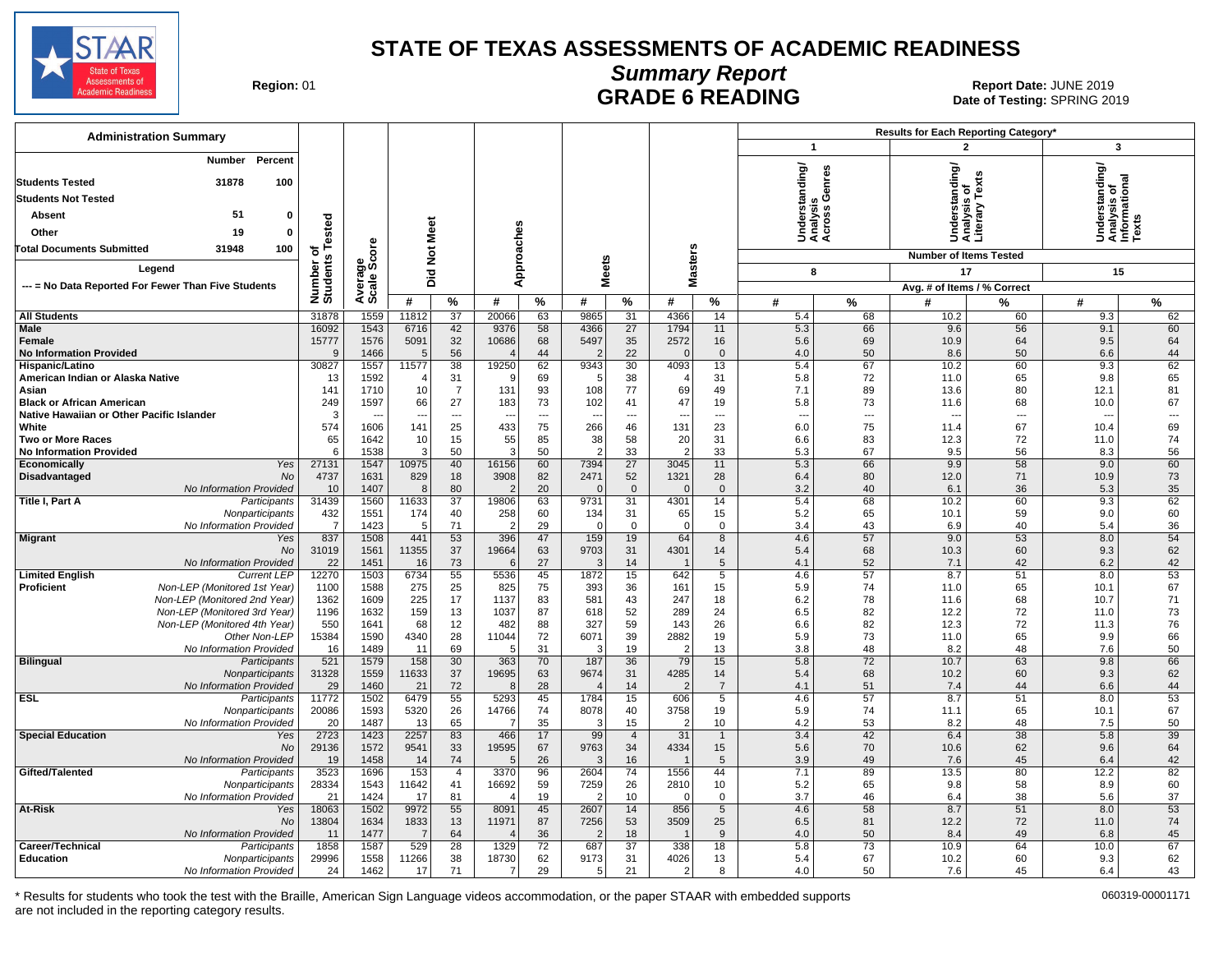![](_page_15_Picture_0.jpeg)

**Summary Report**

**GRADE 6 MATHEMATICS Date: JUNE 2019 Report Date: JUNE 2019 CRADE 6 MATHEMATICS Date of Testing: SPRING 20** Date of Testing: SPRING 2019

| <b>Administration Summary</b>                                                 |                       |                                  |                    |                       |                                 |                                |               |                    |                                |                                |                              | Results for Each Reporting Category* |                                 |           |                               |                                |                                  |                |
|-------------------------------------------------------------------------------|-----------------------|----------------------------------|--------------------|-----------------------|---------------------------------|--------------------------------|---------------|--------------------|--------------------------------|--------------------------------|------------------------------|--------------------------------------|---------------------------------|-----------|-------------------------------|--------------------------------|----------------------------------|----------------|
|                                                                               |                       |                                  |                    |                       |                                 |                                |               |                    |                                |                                | $\mathbf{1}$                 |                                      | $\overline{2}$                  |           | 3                             |                                | $\overline{\mathbf{4}}$          |                |
| Percent<br>Number<br>30630<br>96<br><b>Students Tested</b>                    |                       |                                  |                    |                       |                                 |                                |               |                    |                                |                                | Numerical<br>Representations | and<br>Relationships                 | <b>S</b><br>ء<br>آ<br>흄         | nships    | ᠊ᠣ<br>Ĕ                       | ã                              | a Analysis<br>Personal<br>ancial |                |
| <b>Students Not Tested</b>                                                    |                       |                                  |                    |                       |                                 |                                |               |                    |                                |                                |                              |                                      | Computa<br>and Algr<br>Relation |           | metry and                     |                                |                                  |                |
| 53<br>Absent<br>0                                                             |                       |                                  |                    |                       |                                 |                                |               |                    |                                |                                |                              |                                      |                                 |           |                               |                                | nd Pr<br>Than                    | .iteracy       |
| Other<br>1189<br>4                                                            | ested                 |                                  |                    |                       |                                 |                                |               |                    |                                |                                |                              |                                      |                                 |           | esa<br>Sea                    |                                | Data                             | ᅙᄔ             |
| 100<br>Total Documents Submitted<br>31872                                     | ⊢<br>৳                | ზ<br>ნ                           | <b>Not Meet</b>    |                       | Approaches                      |                                |               |                    |                                |                                |                              |                                      |                                 |           | <b>Number of Items Tested</b> |                                |                                  |                |
| Legend                                                                        |                       | န္တပ္ကိ                          |                    |                       |                                 |                                | <b>Meets</b>  |                    | <b>Masters</b>                 |                                |                              |                                      |                                 |           | 6                             |                                |                                  |                |
| --- = No Data Reported For Fewer Than Five Students                           |                       | cale;                            | Did                |                       |                                 |                                |               |                    |                                |                                | 10                           |                                      | 15                              |           |                               |                                |                                  | $\overline{7}$ |
|                                                                               | Number of<br>Students |                                  |                    |                       |                                 |                                |               |                    |                                |                                |                              |                                      |                                 |           | Avg. # of Items / % Correct   |                                |                                  |                |
|                                                                               |                       | ⋖め                               | #                  | %                     | #                               | %                              | #             | %                  | #                              | %                              | #                            | %                                    | #                               | %         | #                             | %                              | #                                | $\%$           |
| <b>All Students</b><br><b>Male</b>                                            | 30630                 | 1636<br>1631                     | 6291<br>3458       | 21<br>$\overline{22}$ | 24339<br>12046                  | 79                             | 12978<br>6368 | 42<br>41           | 4846<br>2426                   | 16                             | 5.5                          | 55                                   | 8.1<br>8.0                      | 54        | 3.4<br>3.4                    | 56                             | 3.8<br>3.8                       | 54<br>54       |
| Female                                                                        | 15504<br>15117        | 1640                             | 2829               | 19                    | 12288                           | 78<br>81                       | 6609          | 44                 | 2420                           | 16<br>16                       | 5.4<br>5.5                   | 54<br>55                             | 8.3                             | 53<br>55  | 3.4                           | 56<br>57                       | 3.9                              | 55             |
| <b>No Information Provided</b>                                                | $\mathbf{q}$          | 1542                             |                    | 44                    | 5                               | 56                             |               | 11                 | $\mathcal{C}$                  | $\mathbf{0}$                   | 3.9                          | 39                                   | 5.6                             | 37        | 2.2                           | 37                             | 3.2                              | 46             |
| Hispanic/Latino                                                               | 29654                 | 1634                             | 6135               | 21                    | 23519                           | 79                             | 12437         | 42                 | 4576                           | 15                             | 5.5                          | 55                                   | 8.1                             | 54        | 3.4                           | 56                             | 3.8                              | 54             |
| American Indian or Alaska Native                                              | 11                    | 1644                             | $\overline{2}$     | 18                    | ۰q                              | 82                             | -5            | 45                 | $\overline{2}$                 | 18                             | 5.4                          | 54                                   | 9.2                             | 61        | 3.3                           | 55                             | 3.7                              | 53             |
| Asian                                                                         | 118                   | 1832                             | 2                  | $\overline{2}$        | 116                             | 98                             | 104           | 88                 | 79                             | 67                             | 7.7                          | 77                                   | 12.3                            | 82        | 4.8                           | 80                             | 5.7                              | 82             |
| <b>Black or African American</b><br>Native Hawaiian or Other Pacific Islander | 247<br>-3             | 1637<br>$\overline{\phantom{a}}$ | 56                 | 23<br>---             | 191<br>$\overline{\phantom{a}}$ | 77<br>$\overline{\phantom{a}}$ | 107           | 43<br>---          | 46<br>---                      | 19<br>$\overline{\phantom{a}}$ | 5.3<br>$\sim$                | 53<br>$\overline{\phantom{a}}$       | 8.2<br>$\overline{\phantom{a}}$ | 55<br>--- | 3.3<br>$\overline{a}$         | 54<br>$\overline{\phantom{a}}$ | 3.9<br>---                       | 56<br>$\ldots$ |
| White                                                                         | 532                   | 1673                             | 87                 | 16                    | 445                             | 84                             | 290           | 55                 | 126                            | 24                             | 5.9                          | 59                                   | 9.0                             | 60        | 3.7                           | 62                             | 4.2                              | 60             |
| <b>Two or More Races</b>                                                      | 60                    | 1701                             | 6                  | 10                    | 54                              | 90                             | 33            | 55                 | 15                             | 25                             | 6.0                          | 60                                   | 9.9                             | 66        | 4.0                           | 66                             | 4.5                              | 64             |
| <b>No Information Provided</b>                                                | 5                     | 1591                             | $\overline{2}$     | 40                    | 3                               | 60                             |               | 20                 | $\overline{1}$                 | 20                             | 4.6                          | 46                                   | 6.8                             | 45        | 2.4                           | 40                             | 3.8                              | 54             |
| Economically<br>Yes                                                           | 26308                 | 1625                             | 5886               | 22                    | 20422                           | 78                             | 10294         | 39                 | 3627                           | 14                             | 5.3                          | 53                                   | 7.9                             | 53        | 3.3                           | 55                             | 3.7                              | 53             |
| Disadvantaged<br><b>No</b>                                                    | 4312                  | 1697                             | 398                | 9                     | 3914                            | 91                             | 2684          | 62                 | 1219                           | 28                             | 6.4                          | 64                                   | 9.6                             | 64        | 4.0                           | 66                             | 4.5                              | 64             |
| No Information Provided<br>Title I, Part A                                    | 10<br>30233           | 1472<br>1636                     | 7<br>6167          | 70<br>$\overline{20}$ | 3<br>24066                      | 30<br>80                       | 12826         | $\mathbf{0}$<br>42 | $\Omega$<br>4796               | $\overline{0}$<br>16           | 2.9<br>5.5                   | 29<br>55                             | 4.6<br>8.1                      | 31<br>54  | 1.4<br>3.4                    | 23<br>$\overline{57}$          | 1.8<br>3.8                       | 26<br>54       |
| Participants<br>Nonparticipants                                               | 390                   | 1610                             | 120                | 31                    | 270                             | 69                             | 152           | 39                 | 50                             | 13                             | 4.9                          | 49                                   | 7.5                             | 50        | 3.3                           | 54                             | 3.6                              | 51             |
| No Information Provided                                                       | $\overline{7}$        | 1505                             |                    | 57                    | 3                               | 43                             | $\Omega$      | $\mathbf 0$        | $\mathbf 0$                    | $\mathbf 0$                    | 3.4                          | 34                                   | 4.9                             | 32        | 2.0                           | 33                             | 2.4                              | 35             |
| <b>Migrant</b><br>Yes                                                         | 816                   | 1585                             | 264                | 32                    | 552                             | 68                             | 205           | 25                 | 62                             | 8                              | 4.7                          | 47                                   | 6.9                             | 46        | 2.9                           | 48                             | 3.2                              | 46             |
| No                                                                            | 29792                 | 1637                             | 6014               | 20                    | 23778                           | 80                             | 12771         | 43                 | 4783                           | 16                             | 5.5                          | 55                                   | 8.2                             | 54        | 3.4                           | 57                             | 3.8                              | 55             |
| No Information Provided<br><b>Limited English</b>                             | 22<br>11972           | 1523<br>1596                     | 13<br>3499         | 59<br>29              | q<br>8473                       | 41<br>71                       |               | 9<br>30            | $\overline{1}$<br>1022         | 5<br>9                         | 3.6<br>5.0                   | 36<br>50                             | 5.2                             | 35<br>48  | 2.3<br>3.0                    | 38<br>50                       | 2.7<br>3.3                       | 38<br>47       |
| <b>Current LEP</b><br><b>Proficient</b><br>Non-LEP (Monitored 1st Year)       | 1071                  | 1666                             | 121                | 11                    | 950                             | 89                             | 3565<br>553   | 52                 | 205                            | 19                             | 5.9                          | 59                                   | 7.2<br>8.9                      | 59        | 3.7                           | 61                             | 4.2                              | 60             |
| Non-LEP (Monitored 2nd Year)                                                  | 1309                  | 1683                             | 104                | 8                     | 1205                            | 92                             | 752           | 57                 | 309                            | 24                             | 6.2                          | 62                                   | 9.4                             | 63        | 3.8                           | 64                             | 4.4                              | 63             |
| Non-LEP (Monitored 3rd Year)                                                  | 1111                  | 1708                             | 70                 | 6                     | 1041                            | 94                             | 726           | 65                 | 333                            | 30                             | 6.5                          | 65                                   | 9.9                             | 66        | 4.1                           | 68                             | 4.6                              | 66             |
| Non-LEP (Monitored 4th Year)                                                  | 523                   | 1719                             | 32                 | 6                     | 491                             | 94                             | 363           | 69                 | 185                            | 35                             | 6.7                          | 67                                   | 10.1                            | 68        | 4.1                           | 69                             | 4.8                              | 68             |
| Other Non-LEP                                                                 | 14628                 | 1653                             | 2456               | 17                    | 12172                           | 83                             | 7017          | 48                 | 2791                           | 19                             | 5.7                          | 57                                   | 8.5                             | 57        | 3.6                           | 59                             | 4.1                              | 58             |
| No Information Provided<br><b>Bilingual</b><br>Participants                   | 16<br>510             | 1534<br>1665                     | <sub>9</sub><br>74 | 56<br>15              | $\overline{7}$<br>436           | 44<br>85                       | 264           | 13<br>52           | $\overline{\mathbf{1}}$<br>107 | 6<br>21                        | 3.7<br>6.1                   | 37<br>61                             | 5.9<br>8.6                      | 39<br>58  | 2.2<br>3.7                    | 36<br>61                       | 2.7<br>4.2                       | 38<br>59       |
| Nonparticipants                                                               | 30091                 | 1635                             | 6201               | 21                    | 23890                           | 79                             | 12712         | 42                 | 4737                           | 16                             | 5.5                          | 55                                   | 8.1                             | 54        | 3.4                           | 56                             | 3.8                              | 54             |
| No Information Provided                                                       | 29                    | 1536                             | 16                 | 55                    | 13                              | 45                             | 2             | $\overline{7}$     | 2                              | $\overline{7}$                 | 3.8                          | 38                                   | 5.7                             | 38        | 2.3                           | 39                             | 2.7                              | 39             |
| ESL<br>Participants                                                           | 11483                 | 1595                             | 3360               | 29                    | 8123                            | 71                             | 3395          | 30                 | 982                            | 9                              | 5.0                          | 50                                   | 7.1                             | 48        | 3.0                           | 50                             | 3.3                              | 47             |
| Nonparticipants                                                               | 19127                 | 1660                             | 2922               | 15                    | 16205                           | 85                             | 9581          | 50                 | 3862                           | 20                             | 5.8                          | 58                                   | 8.7                             | 58        | 3.6                           | 60                             | 4.1                              | 59             |
| No Information Provided<br><b>Special Education</b>                           | 20<br>2714            | 1556<br>1521                     | 9<br>1558          | 45<br>57              | 11<br>1156                      | 55<br>43                       | 2<br>263      | 10<br>10           | $\overline{2}$<br>62           | 10<br>$\overline{2}$           | 4.1<br>4.0                   | 41<br>40                             | 6.5                             | 43<br>34  | 2.3<br>2.4                    | 38<br>40                       | 2.9<br>2.3                       | 41<br>32       |
| Yes<br><b>No</b>                                                              | 27897                 | 1647                             | 4721               | 17                    | 23176                           | 83                             | 12714         | 46                 | 4783                           | 17                             | 5.6                          | 56                                   | 5.1<br>8.4                      | 56        | 3.5                           | 58                             | 4.0                              | 57             |
| No Information Provided                                                       | 19                    | 1520                             | 12                 | 63                    | -7                              | 37                             |               | 5                  | -1                             | 5                              | 3.5                          | 35                                   | 5.1                             | 34        | 2.3                           | 38                             | 2.7                              | 38             |
| Gifted/Talented<br>Participants                                               | 3048                  | 1779                             | 36                 | $\mathbf{1}$          | 3012                            | 99                             | 2624          | 86                 | 1553                           | 51                             | 7.4                          | 74                                   | 11.4                            | 76        | 4.6                           | 77                             | 5.4                              | 77             |
| Nonparticipants                                                               | 27561                 | 1620                             | 6240               | 23                    | 21321                           | 77                             | 10354         | 38                 | 3293                           | 12                             | 5.3                          | 53                                   | 7.8                             | 52        | 3.3                           | 54                             | 3.6                              | 52             |
| No Information Provided                                                       | 21                    | 1491                             | 15                 | 71                    | -6                              | 29                             | $\Omega$      | $\mathbf 0$        | $\Omega$                       | $\mathbf 0$                    | 3.2                          | 32                                   | 4.4                             | 30        | 2.0                           | 33                             | 2.2                              | 31             |
| At-Risk<br>Yes<br><b>No</b>                                                   | 17711<br>12908        | 1590<br>1698                     | 5351<br>934        | 30<br>$\overline{7}$  | 12360<br>11974                  | 70<br>93                       | 4852<br>8125  | 27<br>63           | 1312<br>3533                   | $\overline{7}$<br>27           | 4.9<br>6.3                   | 49<br>63                             | 7.0<br>9.7                      | 47<br>65  | 3.0<br>4.0                    | 50<br>66                       | 3.3<br>4.6                       | 46<br>65       |
| No Information Provideo                                                       | 11                    | 1540                             | 6                  | 55                    | 5                               | 45                             |               | 9                  | $\overline{1}$                 | 9                              | 3.5                          | 35                                   | 6.2                             | 41        | 2.3                           | 38                             | 2.7                              | 39             |
| Career/Technical<br>Participants                                              | 1791                  | 1655                             | 270                | 15                    | 1521                            | 85                             | 863           | 48                 | 328                            | 18                             | 5.8                          | 58                                   | 8.7                             | 58        | 3.5                           | 59                             | 4.1                              | 58             |
| <b>Education</b><br>Nonparticipants                                           | 28815                 | 1634                             | 6006               | 21                    | 22809                           | 79                             | 12112         | 42                 | 4515                           | 16                             | 5.5                          | 55                                   | 8.1                             | 54        | 3.4                           | 56                             | 3.8                              | 54             |
| No Information Provided                                                       | 24                    | 1538                             | 15                 | 63                    | 9                               | 38                             | 3             | 13                 | 3                              | 13                             | 3.6                          | 36                                   | 5.6                             | 37        | 2.5                           | 42                             | 2.7                              | 39             |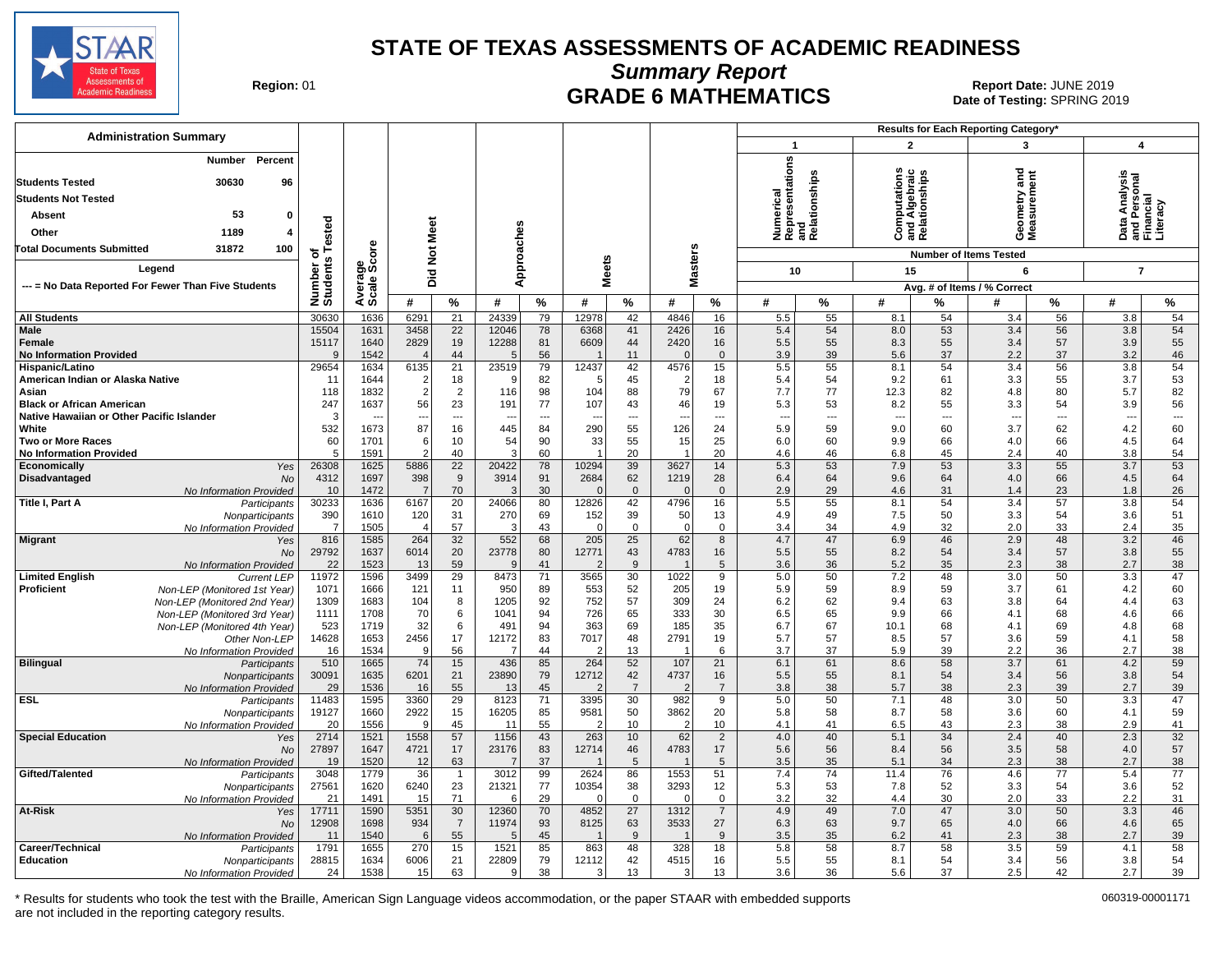![](_page_16_Picture_0.jpeg)

## **Summary Report**

Region: 01 **Region: 01 CALL CONSISTS THE POST OF READING Report Date: JUNE 2019**<br>Date of Testing: SPRING 20 Date of Testing: SPRING 2019

| <b>Administration Summary</b>                                                                                                       |                              |                        |                          |                                      |                  |                                      |                      |          |                                          |                            |                                        |                            | Results for Each Reporting Category*                             |                 |                                                                |                 |  |
|-------------------------------------------------------------------------------------------------------------------------------------|------------------------------|------------------------|--------------------------|--------------------------------------|------------------|--------------------------------------|----------------------|----------|------------------------------------------|----------------------------|----------------------------------------|----------------------------|------------------------------------------------------------------|-----------------|----------------------------------------------------------------|-----------------|--|
|                                                                                                                                     |                              |                        |                          |                                      |                  |                                      |                      |          |                                          |                            | $\overline{1}$                         |                            | $\overline{2}$                                                   |                 | 3                                                              |                 |  |
| Percent<br>Number<br><b>Students Tested</b><br>31448<br>96<br><b>Students Not Tested</b><br>74<br>0<br>Absent<br>1135<br>3<br>Other | Number of<br>Students Tested |                        | <b>Not Meet</b>          |                                      |                  | Approaches                           |                      |          |                                          |                            | rstanding/<br>흉슬형<br>šää               | Genres<br><u>:ო</u>        | rrstanding/<br>ysis of<br>ary Texts<br>Under<br>Anaix<br>Literal |                 | ing/<br>Understanding<br>Analysis of<br>Informational<br>Texts |                 |  |
| 32657<br>100<br><b>Total Documents Submitted</b>                                                                                    |                              |                        |                          |                                      |                  |                                      |                      |          |                                          |                            |                                        |                            | <b>Number of Items Tested</b>                                    |                 |                                                                |                 |  |
| Legend                                                                                                                              |                              |                        | Did                      |                                      |                  |                                      | <b>Meets</b>         |          | <b>Masters</b>                           |                            | 8                                      |                            | 18                                                               |                 | 16                                                             |                 |  |
| --- = No Data Reported For Fewer Than Five Students                                                                                 |                              | Average<br>Scale Score |                          |                                      |                  |                                      |                      |          |                                          |                            |                                        |                            | Avg. # of Items / % Correct                                      |                 |                                                                |                 |  |
|                                                                                                                                     |                              |                        | #                        | %                                    | #                | %                                    | #                    | %        | #                                        | %                          | #                                      | $\%$                       | #                                                                | %               | #                                                              | %               |  |
| <b>All Students</b>                                                                                                                 | 31448                        | 1640                   | 8842                     | 28                                   | 22606            | 72                                   | 13654                | 43       | 7651                                     | 24                         | 5.6                                    | 69                         | 11.8                                                             | 66              | 10.0                                                           | 63              |  |
| Male<br>Female<br><b>No Information Provided</b>                                                                                    | 15997<br>15450               | 1623<br>1657           | 5364<br>3478             | 34<br>23<br>$\overline{\phantom{a}}$ | 10633<br>11972   | 66<br>77<br>$\overline{\phantom{a}}$ | 6292<br>7361         | 39<br>48 | 3479<br>4172<br>$\overline{\phantom{a}}$ | 22<br>27<br>$\overline{a}$ | 5.3<br>5.8<br>$\overline{\phantom{a}}$ | 66<br>72<br>$\overline{a}$ | 11.2<br>12.5                                                     | 62<br>69<br>--- | 9.8<br>10.3<br>---                                             | 61<br>64<br>--- |  |
| Hispanic/Latino                                                                                                                     | 30530                        | 1638                   | 8681                     | $\overline{28}$                      | 21849            | $\overline{72}$                      | 13102                | 43       | 7303                                     | $\overline{24}$            | 5.5                                    | 69                         | 11.8                                                             | 65              | 10.0                                                           | 62              |  |
| American Indian or Alaska Native                                                                                                    | 8                            | 1626                   | 2<br>$\overline{4}$      | 25                                   |                  | 75                                   |                      | 25       | $\overline{2}$                           | 25                         | 5.3                                    | 66                         | 11.4                                                             | 63              | 10.3                                                           | 64              |  |
| Asian<br><b>Black or African American</b>                                                                                           | 127<br>168                   | 1794<br>1657           | 43                       | 3<br>26                              | 123<br>125       | 97<br>74                             | 106<br>77            | 83<br>46 | 80<br>45                                 | 63<br>27                   | 7.1<br>5.6                             | 89<br>71                   | 15.2<br>12.4                                                     | 85<br>69        | 12.9<br>10.3                                                   | 81<br>65        |  |
| Native Hawaiian or Other Pacific Islander                                                                                           | $\overline{7}$               | 1679                   |                          | 14                                   | 6                | 86                                   | 5                    | 71       | -2                                       | 29                         | 6.3                                    | 79                         | 13.7                                                             | 76              | 10.7                                                           | 67              |  |
| White                                                                                                                               | 567                          | 1689                   | 102                      | 18                                   | 465              | 82                                   | 337                  | 59       | 204                                      | 36                         | 6.1                                    | 76                         | 13.0                                                             | 72              | 11.2                                                           | 70              |  |
| <b>Two or More Races</b>                                                                                                            | 36                           | 1702                   | 5                        | 14                                   | 31               | 86                                   | 24                   | 67       | 15                                       | 42                         | 6.2                                    | 78                         | 13.5                                                             | 75              | 11.3                                                           | 71              |  |
| <b>No Information Provided</b><br>Yes<br>Economically                                                                               | 5<br>26820                   | 1500<br>1627           | $\Delta$<br>8286         | 80<br>31                             | 18534            | 20<br>69                             | -1<br>10593          | 20<br>39 | $\Omega$<br>5598                         | $\mathbf 0$<br>21          | 3.6<br>5.4                             | 45<br>68                   | 8.4<br>11.5                                                      | 47<br>64        | 5.6<br>9.7                                                     | 35<br>61        |  |
| Disadvantaged<br>No                                                                                                                 | 4620                         | 1716                   | 550                      | 12                                   | 4070             | 88                                   | 3059                 | 66       | 2052                                     | 44                         | 6.4                                    | 80                         | 13.7                                                             | 76              | 11.7                                                           | 73              |  |
| No Information Provided                                                                                                             | 8                            | 1492                   | 6                        | 75                                   |                  | 25                                   |                      | 25       | $\overline{1}$                           | 13                         | 2.8                                    | 34                         | 8.1                                                              | 45              | 5.9                                                            | 37              |  |
| Title I, Part A<br>Participants                                                                                                     | 31354                        | 1640                   | 8779                     | 28                                   | 22575            | 72                                   | 13637                | 43       | 7641                                     | 24                         | 5.6                                    | 69                         | 11.8                                                             | 66              | 10.0                                                           | 63              |  |
| Nonparticipants                                                                                                                     | 88                           | 1530                   | 59                       | 67                                   | 29               | 33                                   | 15                   | 17       | -9                                       | 10                         | 3.9                                    | 49                         | 8.7                                                              | 49              | 7.3                                                            | 45              |  |
| No Information Provided<br><b>Migrant</b><br>Yes                                                                                    | 6<br>864                     | 1519<br>1582           | $\overline{4}$<br>391    | 67<br>45                             | -2<br>473        | 33<br>55                             | $\mathcal{P}$<br>240 | 33<br>28 | -1<br>100                                | 17<br>12                   | 3.3<br>4.8                             | 42<br>60                   | 9.0<br>10.3                                                      | 50<br>57        | 6.3<br>8.6                                                     | 40<br>54        |  |
| <b>No</b>                                                                                                                           | 30569                        | 1641                   | 8440                     | 28                                   | 22129            | 72                                   | 13411                | 44       | 7549                                     | 25                         | 5.6                                    | 70                         | 11.9                                                             | 66              | 10.0                                                           | 63              |  |
| No Information Provided                                                                                                             | 15                           | 1534                   | 11                       | 73                                   |                  | 27                                   | 3                    | 20       | -2                                       | 13                         | 3.5                                    | 43                         | 8.8                                                              | 49              | 7.5                                                            | 47              |  |
| <b>Limited English</b><br><b>Current LEP</b>                                                                                        | 10954                        | 1564                   | 5371                     | 49                                   | 5583             | 51                                   | 2208                 | 20       | 851                                      | 8                          | 4.6                                    | 58                         | 9.7                                                              | 54              | 8.2                                                            | 51              |  |
| Non-LEP (Monitored 1st Year)<br>Proficient<br>Non-LEP (Monitored 2nd Year)                                                          | 1091                         | 1691                   | 89                       | 8                                    | 1002             | 92                                   | 662<br>979           | 61       | 345                                      | 32                         | 6.3                                    | 79                         | 13.3                                                             | 74              | 11.4                                                           | 71              |  |
| Non-LEP (Monitored 3rd Year)                                                                                                        | 1717<br>1364                 | 1683<br>1695           | 203<br>119               | 12<br>9                              | 1514<br>1245     | 88<br>91                             | 845                  | 57<br>62 | 538<br>440                               | 31<br>32                   | 6.2<br>6.4                             | 77<br>80                   | 13.1<br>13.3                                                     | 73<br>74        | 11.2<br>11.5                                                   | 70<br>72        |  |
| Non-LEP (Monitored 4th Year)                                                                                                        | 1170                         | 1724                   | 80                       | $\overline{7}$                       | 1090             | 93                                   | 825                  | 71       | 536                                      | 46                         | 6.6                                    | 83                         | 14.0                                                             | 78              | 12.0                                                           | 75              |  |
| Other Non-LEP                                                                                                                       | 15147                        | 1674                   | 2977                     | 20                                   | 12170            | 80                                   | 8133                 | 54       | 4940                                     | 33                         | 6.0                                    | 74                         | 12.8                                                             | 71              | 10.8                                                           | 67              |  |
| No Information Provided                                                                                                             | 5                            | 1551                   | 3                        | 60                                   |                  | 40                                   |                      | 40       |                                          | 20                         | 3.8                                    | 48                         | 10.2                                                             | 57              | 6.8                                                            | 43              |  |
| <b>Bilingual</b><br>Participants                                                                                                    | 345                          | 1693                   | 46                       | 13                                   | 299              | 87                                   | 208                  | 60       | 124                                      | 36                         | 6.3                                    | 79                         | 13.1                                                             | 73              | 11.3                                                           | 71              |  |
| Nonparticipants<br>No Information Provided                                                                                          | 31085<br>18                  | 1639<br>1529           | 8783<br>13               | 28<br>72                             | 22302<br>$\cdot$ | 72<br>28                             | 13443                | 43<br>17 | 7525<br>- 2                              | 24<br>11                   | 5.5<br>3.3                             | 69<br>42                   | 11.8<br>8.8                                                      | 66<br>49        | 10.0<br>7.3                                                    | 62<br>45        |  |
| <b>ESL</b><br>Participants                                                                                                          | 10740                        | 1565                   | 5251                     | 49                                   | 5489             | 51                                   | 2181                 | 20       | 841                                      | 8                          | 4.6                                    | 58                         | 9.7                                                              | 54              | 8.2                                                            | 51              |  |
| Nonparticipants                                                                                                                     | 20700                        | 1679                   | 3585                     | 17                                   | 17115            | 83                                   | 11471                | 55       | 6809                                     | 33                         | 6.0                                    | 76                         | 12.9                                                             | 72              | 10.9                                                           | 68              |  |
| No Information Provided                                                                                                             | 8                            | 1524                   | 6                        | 75                                   | -2               | 25                                   |                      | 25       | $\overline{1}$                           | 13                         | 3.0                                    | 38                         | 9.4                                                              | 52              | 6.6                                                            | 41              |  |
| <b>Special Education</b><br>Yes<br><b>No</b>                                                                                        | 2584<br>28850                | 1497<br>1653           | 1971<br>6862             | 76<br>24                             | 613<br>21988     | 24<br>76                             | 199<br>13452         | 8<br>47  | 75<br>7574                               | 3<br>26                    | 3.5<br>5.7                             | 44<br>72                   | 7.7<br>12.2                                                      | 43<br>68        | 6.4<br>10.3                                                    | 40<br>65        |  |
| No Information Provided                                                                                                             | 14                           | 1550                   | 9                        | 64                                   |                  | 36                                   | 3                    | 21       | $\tilde{ }$                              | 14                         | 3.9                                    | 49                         | 9.2                                                              | 51              | 7.8                                                            | 49              |  |
| Gifted/Talented<br>Participants                                                                                                     | 3657                         | 1780                   | 62                       | $\overline{2}$                       | 3595             | 98                                   | 3170                 | 87       | 2404                                     | 66                         | 7.1                                    | 89                         | 15.1                                                             | 84              | 13.1                                                           | 82              |  |
| Nonparticipants                                                                                                                     | 27777                        | 1621                   | 8771                     | 32                                   | 19006            | 68                                   | 10481                | 38       | 5245                                     | 19                         | 5.4                                    | 67                         | 11.4                                                             | 63              | 9.6                                                            | 60              |  |
| No Information Provided                                                                                                             | 14                           | 1550                   | $\mathbf{q}$             | 64                                   | F                | 36                                   | З                    | 21       | $\tilde{\phantom{a}}$                    | 14                         | 3.9                                    | 49                         | 9.2                                                              | 51              | 7.8                                                            | 49              |  |
| At-Risk<br>Yes<br>No                                                                                                                | 18783<br>12659               | 1579<br>1731           | 8151<br>687              | 43<br>5                              | 10632<br>11972   | 57<br>95                             | 4339<br>9313         | 23<br>74 | 1700<br>5950                             | 9<br>47                    | 4.8<br>6.6                             | 60<br>83                   | 10.2<br>14.2                                                     | 57<br>79        | 8.5<br>12.2                                                    | 53<br>76        |  |
| No Information Provided                                                                                                             | 6                            | 1522                   | $\overline{\mathcal{L}}$ | 67                                   | -2               | 33                                   |                      | 33       | $\overline{\phantom{0}}$                 | 17                         | 3.3                                    | 42                         | 9.2                                                              | 51              | 6.3                                                            | 40              |  |
| Career/Technical<br>Participants                                                                                                    | 2776                         | 1647                   | 732                      | 26                                   | 2044             | 74                                   | 1292                 | 47       | 718                                      | $\overline{26}$            | 5.6                                    | 70                         | 12.0                                                             | 67              | 10.2                                                           | 64              |  |
| <b>Education</b><br>Nonparticipants                                                                                                 | 28660                        | 1639                   | 8103                     | 28                                   | 20557            | 72                                   | 12359                | 43       | 6931                                     | 24                         | 5.5                                    | 69                         | 11.8                                                             | 65              | 10.0                                                           | 62              |  |
| No Information Provided                                                                                                             | 12                           | 1571                   | $\overline{7}$           | 58                                   | 5                | 42                                   | 3                    | 25       | $\overline{2}$                           | 17                         | 4.5                                    | 56                         | 9.3                                                              | 51              | 8.7                                                            | 54              |  |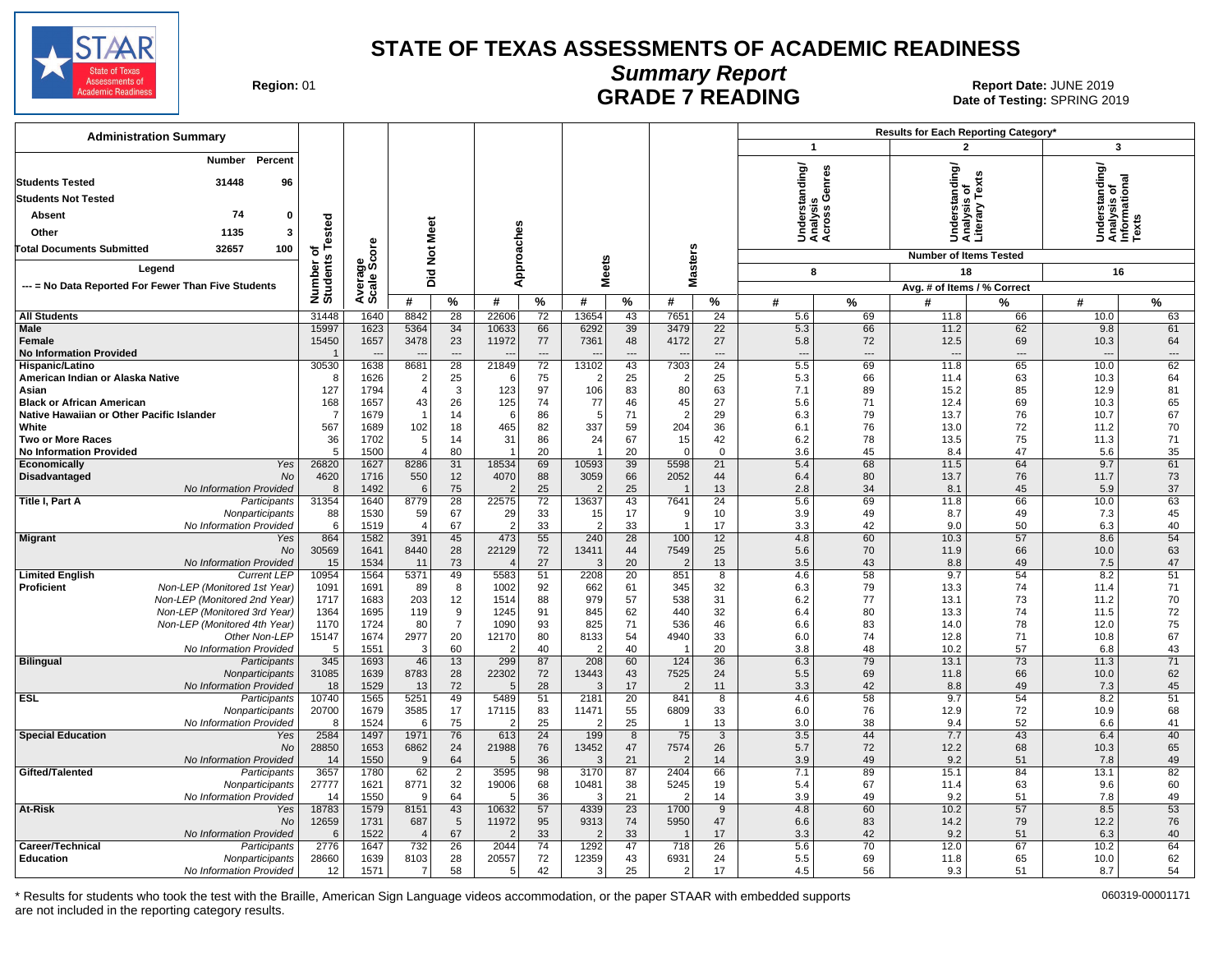![](_page_17_Picture_0.jpeg)

**Summary Report**

**GRADE 7 MATHEMATICS Date: JUNE 2019 Report Date: JUNE 2019 CRADE 7 MATHEMATICS** Date of Testing: SPRING 2019

| <b>Administration Summary</b>                                                                                                       |                       |                    |                 |                 |                |                      |                      |           |                        |                   |                                                 | Results for Each Reporting Category* |                                 |                                |                                     |                 |                                         |                                |
|-------------------------------------------------------------------------------------------------------------------------------------|-----------------------|--------------------|-----------------|-----------------|----------------|----------------------|----------------------|-----------|------------------------|-------------------|-------------------------------------------------|--------------------------------------|---------------------------------|--------------------------------|-------------------------------------|-----------------|-----------------------------------------|--------------------------------|
|                                                                                                                                     |                       |                    |                 |                 |                |                      |                      |           |                        |                   | $\mathbf 1$                                     |                                      | $\overline{2}$                  |                                | 3                                   |                 | $\overline{\mathbf{4}}$                 |                                |
| Percent<br>Number<br>30723<br>94<br><b>Students Tested</b><br><b>Students Not Tested</b><br>64<br>Absent<br>0<br>1855<br>Other<br>6 | ested                 |                    | <b>Not Meet</b> |                 | Approaches     |                      |                      |           |                        |                   | Probability and<br>Numerical<br>Representations |                                      | <b>S</b><br>ء<br>آ<br>흄<br>o    | nships<br>and Alge<br>Relation | ರ<br>Ĕ<br>metry and<br>esas<br>Seas | ã               | Analysis<br>هٔ<br>nd Pr<br>Than<br>Data | <u>ទី ឝ</u><br>.iteracy<br>ᅙᄔ  |
| 100<br>Total Documents Submitted<br>32642                                                                                           | ৳                     | ទី                 |                 |                 |                |                      |                      |           |                        |                   |                                                 |                                      |                                 |                                | <b>Number of Items Tested</b>       |                 |                                         |                                |
| Legend                                                                                                                              |                       |                    |                 |                 |                |                      | <b>Meets</b>         |           | <b>Masters</b>         |                   | 6                                               |                                      | 15                              |                                | 12                                  |                 |                                         | $\overline{7}$                 |
| --- = No Data Reported For Fewer Than Five Students                                                                                 |                       | verage<br>cale Sco | Did             |                 |                |                      |                      |           |                        |                   |                                                 |                                      |                                 |                                | Avg. # of Items / % Correct         |                 |                                         |                                |
|                                                                                                                                     | Number of<br>Students | ⋖ທ                 | #               | %               | #              | %                    | #                    | %         | #                      | ℅                 | #                                               | %                                    | #                               | %                              | #                                   | %               | #                                       | $\%$                           |
| <b>All Students</b>                                                                                                                 | 30723                 | 1670               | 7427            | 24              | 23296          | 76                   | 13451                | 44        | 5259                   | 17                | 3.4                                             | 57                                   | 8.7                             | 58                             | 6.8                                 | 57              | 4.0                                     | 57                             |
| Male                                                                                                                                | 15620                 | 1665               | 4122            | $\overline{26}$ | 11498          | 74                   | 6699                 | 43        | 2655                   | 17                | 3.4                                             | 56                                   | 8.5                             | 57                             | 6.7                                 | 56              | 4.0                                     | 57                             |
| Female                                                                                                                              | 15100                 | 1675               | 3305            | 22              | 11795          | 78                   | 6751                 | 45        | 2604                   | 17                | 3.5                                             | 58                                   | 8.8                             | 59                             | 7.0                                 | 58              | 4.0                                     | 57                             |
| <b>No Information Provided</b>                                                                                                      | 3                     | 1669               | 7278            | ---<br>24       | 22612          | $\overline{a}$<br>76 |                      | ---<br>43 | 5020                   | ---<br>17         | $\overline{\phantom{a}}$                        | $\overline{\phantom{a}}$<br>57       | $\overline{\phantom{a}}$<br>8.6 | $---$<br>58                    | 6.8                                 | $---$<br>57     | $\overline{\phantom{a}}$                | $\hspace{0.05cm} \ldots$<br>57 |
| Hispanic/Latino<br>American Indian or Alaska Native                                                                                 | 29890<br>9            | 1758               | -1              | 11              | 8              | 89                   | 12984                | 44        | 3                      | 33                | 3.4<br>4.1                                      | 69                                   | 9.4                             | 63                             | 8.0                                 | 67              | 4.0<br>4.4                              | 63                             |
| Asian                                                                                                                               | 86                    | 1879               | 3               | 3               | 83             | 97                   | 74                   | 86        | 60                     | 70                | 5.1                                             | 86                                   | 12.5                            | 83                             | 10.1                                | 84              | 5.9                                     | 85                             |
| <b>Black or African American</b>                                                                                                    | 156                   | 1649               | 40              | 26              | 116            | 74                   | 61                   | 39        | 17                     | 11                | 3.3                                             | 54                                   | 8.1                             | 54                             | 6.4                                 | 53              | 3.9                                     | 56                             |
| Native Hawaiian or Other Pacific Islander                                                                                           | 7                     | 1691               | -1              | 14              | 6              | 86                   | 5                    | 71        | -1                     | 14                | 3.6                                             | 60                                   | 9.3                             | 62                             | 7.0                                 | 58              | 5.1                                     | 73                             |
| White                                                                                                                               | 531                   | 1708               | 97              | 18              | 434            | 82                   | 293                  | 55        | 141                    | 27                | 3.7                                             | 62                                   | 9.5                             | 63                             | 7.4                                 | 62              | 4.5                                     | 65                             |
| Two or More Races                                                                                                                   | 36<br>8               | 1779<br>1579       | 4<br>3          | 11<br>38        | 32<br>5        | 89<br>63             | 28<br>$\overline{2}$ | 78<br>25  | 17<br>$\Omega$         | 47<br>$\mathbf 0$ | 4.7<br>2.5                                      | 78<br>42                             | 11.1<br>5.9                     | 74<br>39                       | 8.4<br>5.9                          | 70<br>49        | 4.8<br>2.5                              | 68                             |
| <b>No Information Provided</b><br>Economically<br>Yes                                                                               | 26349                 | 1658               | 6933            | 26              | 19416          | 74                   | 10657                | 40        | 3828                   | 15                | 3.3                                             | 55                                   | 8.4                             | 56                             | 6.6                                 | 55              | 3.9                                     | 36<br>55                       |
| Disadvantaged<br><b>No</b>                                                                                                          | 4364                  | 1740               | 489             | 11              | 3875           | 89                   | 2793                 | 64        | 1431                   | 33                | 4.2                                             | 69                                   | 10.1                            | 68                             | 8.1                                 | 67              | 4.8                                     | 69                             |
| No Information Provided                                                                                                             | 10                    | 1565               | 5               | 50              | 5              | 50                   |                      | 10        | $\Omega$               | $\overline{0}$    | 2.2                                             | 37                                   | 5.7                             | 38                             | 5.2                                 | 43              | 2.7                                     | 39                             |
| Title I, Part A<br>Participants                                                                                                     | 30585                 | 1670               | 7365            | $\overline{24}$ | 23220          | 76                   | 13400                | 44        | 5232                   | $\overline{17}$   | 3.4                                             | 57                                   | 8.7                             | 58                             | 6.8                                 | $\overline{57}$ | 4.0                                     | $\overline{57}$                |
| Nonparticipants                                                                                                                     | 130                   | 1649               | 59              | 45              | 71             | 55                   | 50                   | 38        | 27                     | 21                | 3.1                                             | 52                                   | 7.5                             | 50                             | 6.1                                 | 51              | 3.8                                     | 54                             |
| No Information Provided                                                                                                             | 8<br>859              | 1583               | 3<br>330        | 38<br>38        | 5<br>529       | 63<br>62             | 248                  | 13<br>29  | $\mathbf 0$<br>66      | $\mathbf{0}$<br>8 | 2.6<br>2.8                                      | 44<br>46                             | 6.0                             | 40<br>49                       | 5.8<br>5.9                          | 48<br>49        | 2.8<br>3.3                              | 39<br>47                       |
| <b>Migrant</b><br>Yes<br>No                                                                                                         | 29847                 | 1613<br>1672       | 7090            | 24              | 22757          | 76                   | 13199                | 44        | 5191                   | 17                | 3.4                                             | 57                                   | 7.3<br>8.7                      | 58                             | 6.9                                 | 57              | 4.0                                     | 57                             |
| No Information Provided                                                                                                             | 17                    | 1608               | $\overline{7}$  | 41              | 10             | 59                   |                      | 24        | $\overline{2}$         | 12                | 2.8                                             | 47                                   | 6.5                             | 44                             | 6.1                                 | 50              | 3.3                                     | 47                             |
| <b>Limited English</b><br><b>Current LEP</b>                                                                                        | 10979                 | 1618               | 4097            | 37              | 6882           | 63                   | 2997                 | 27        | 849                    | 8                 | 2.8                                             | 47                                   | 7.5                             | 50                             | 5.9                                 | 49              | 3.3                                     | 47                             |
| <b>Proficient</b><br>Non-LEP (Monitored 1st Year)                                                                                   | 1047                  | 1715               | 93              | 9               | 954            | 91                   | 620                  | 59        | 226                    | 22                | 3.9                                             | 65                                   | 9.9                             | 66                             | 7.7                                 | 64              | 4.6                                     | 65                             |
| Non-LEP (Monitored 2nd Year)                                                                                                        | 1640                  | 1708               | 199             | 12              | 1441           | 88                   | 936                  | 57        | 366                    | 22                | 3.8                                             | 64                                   | 9.7                             | 65                             | 7.5                                 | 63              | 4.5                                     | 65                             |
| Non-LEP (Monitored 3rd Year)                                                                                                        | 1390<br>1100          | 1721<br>1748       | 136<br>88       | 10<br>8         | 1254<br>1012   | 90<br>92             | 842<br>757           | 61<br>69  | 348<br>368             | 25<br>33          | 4.0<br>4.3                                      | 67<br>71                             | 10.0<br>10.5                    | 67<br>70                       | 7.8<br>8.2                          | 65<br>69        | 4.7<br>4.9                              | 66<br>70                       |
| Non-LEP (Monitored 4th Year)<br>Other Non-LEP                                                                                       | 14560                 | 1691               | 2811            | 19              | 11749          | 81                   | 7298                 | 50        | 3102                   | 21                | 3.7                                             | 61                                   | 9.1                             | 61                             | 7.2                                 | 60              | 4.3                                     | 61                             |
| No Information Provided                                                                                                             | $\overline{7}$        | 1575               | 3               | 43              | $\overline{4}$ | 57                   |                      | 14        | $\Omega$               | $\overline{0}$    | 2.4                                             | 40                                   | 5.9                             | 39                             | 5.6                                 | 46              | 2.7                                     | 39                             |
| <b>Bilingual</b><br>Participants                                                                                                    | 355                   | 1739               | 41              | 12              | 314            | 88                   | 239                  | 67        | 110                    | 31                | 4.1                                             | 68                                   | 10.2                            | 68                             | 8.1                                 | 67              | 4.9                                     | 70                             |
| Nonparticipants                                                                                                                     | 30348                 | 1669               | 7377            | 24              | 22971          | 76                   | 13207                | 44        | 5147                   | 17                | 3.4                                             | 57                                   | 8.6                             | 58                             | 6.8                                 | 57              | 4.0                                     | 57                             |
| No Information Provided                                                                                                             | 20                    | 1596               | 9               | 45<br>37        | 11<br>6759     | 55                   | 5                    | 25<br>27  | $\overline{2}$         | 10                | 2.8<br>2.8                                      | 47<br>47                             | 6.4                             | 42                             | 5.6                                 | 47<br>49        | 3.2                                     | 46                             |
| <b>ESL</b><br>Participants<br>Nonparticipants                                                                                       | 10763<br>19950        | 1618<br>1698       | 4004<br>3419    | 17              | 16531          | 63<br>83             | 2950<br>10499        | 53        | 832<br>4427            | 8<br>22           | 3.7                                             | 62                                   | 7.5<br>9.3                      | 50<br>62                       | 5.9<br>7.3                          | 61              | 3.3<br>4.4                              | 48<br>62                       |
| No Information Provided                                                                                                             | 10                    | 1571               | $\Delta$        | 40              | 6              | 60                   | 2                    | 20        | 0                      | $\mathbf 0$       | 2.6                                             | 43                                   | 5.9                             | 39                             | 5.3                                 | 44              | 2.6                                     | 37                             |
| <b>Special Education</b><br>Yes                                                                                                     | 2577                  | 1555               | 1582            | 61              | 995            | 39                   | 255                  | 10        | 68                     | 3                 | 2.1                                             | 34                                   | 5.8                             | 39                             | 4.6                                 | 39              | 2.6                                     | 36                             |
| No                                                                                                                                  | 28130                 | 1680               | 5838            | 21              | 22292          | 79                   | 13192                | 47        | 5189                   | 18                | 3.5                                             | 59                                   | 8.9                             | 60                             | 7.0                                 | 59              | 4.1                                     | 59                             |
| No Information Provided                                                                                                             | 16                    | 1611               | 7               | 44              | q              | 56                   |                      | 25        | $\mathcal{D}$          | 13                | 2.8                                             | 47                                   | 6.7                             | 45                             | 5.9                                 | 49              | 3.4                                     | 49                             |
| Gifted/Talented<br>Participants                                                                                                     | 3362                  | 1820               | 52              | 2               | 3310           | 98                   | 2903                 | 86        | 1807                   | 54                | 4.9                                             | 82                                   | 11.8                            | 79                             | 9.5                                 | 79              | 5.6                                     | 80                             |
| Nonparticipants<br>No Information Provided                                                                                          | 27345<br>16           | 1651<br>1611       | 7368<br>-7      | 27<br>44        | 19977<br>9     | 73<br>56             | 10544<br>4           | 39<br>25  | 3450<br>$\overline{2}$ | 13<br>13          | 3.2<br>2.8                                      | 54<br>47                             | 8.3<br>6.7                      | 55<br>45                       | 6.5<br>5.9                          | 54<br>49        | 3.8<br>3.4                              | 54<br>49                       |
| At-Risk<br>Yes                                                                                                                      | 18650                 | 1617               | 6679            | 36              | 11971          | 64                   | 4917                 | 26        | 1262                   | $\overline{7}$    | 2.8                                             | 47                                   | 7.4                             | 50                             | 5.8                                 | 49              | 3.4                                     | 48                             |
| <b>No</b>                                                                                                                           | 12065                 | 1752               | 745             | 6               | 11320          | 94                   | 8533                 | 71        | 3997                   | 33                | 4.3                                             | 72                                   | 10.6                            | 70                             | 8.3                                 | 70              | 5.0                                     | 71                             |
| No Information Provided                                                                                                             | 8                     | 1585               | 3               | 38              | 5              | 63                   |                      | 13        | $\Omega$               | $\overline{0}$    | 2.4                                             | 40                                   | 6.3                             | 42                             | 5.8                                 | 48              | 2.9                                     | 41                             |
| Career/Technical<br>Participants                                                                                                    | 2689                  | 1671               | 603             | $\overline{22}$ | 2086           | 78                   | 1211                 | 45        | 415                    | 15                | 3.5                                             | 58                                   | 8.8                             | 58                             | 6.8                                 | $\overline{57}$ | 4.1                                     | 58                             |
| Education<br>Nonparticipants                                                                                                        | 28019                 | 1670               | 6819            | 24<br>33        | 21200<br>10    | 76                   | 12235<br>5           | 44<br>33  | 4840<br>$\overline{4}$ | 17<br>27          | 3.4<br>3.1                                      | 57<br>51                             | 8.7<br>7.9                      | 58<br>52                       | 6.8<br>6.9                          | 57<br>57        | 4.0<br>4.0                              | 57<br>57                       |
| No Information Provided                                                                                                             | 15                    | 1656               | 5               |                 |                | 67                   |                      |           |                        |                   |                                                 |                                      |                                 |                                |                                     |                 |                                         |                                |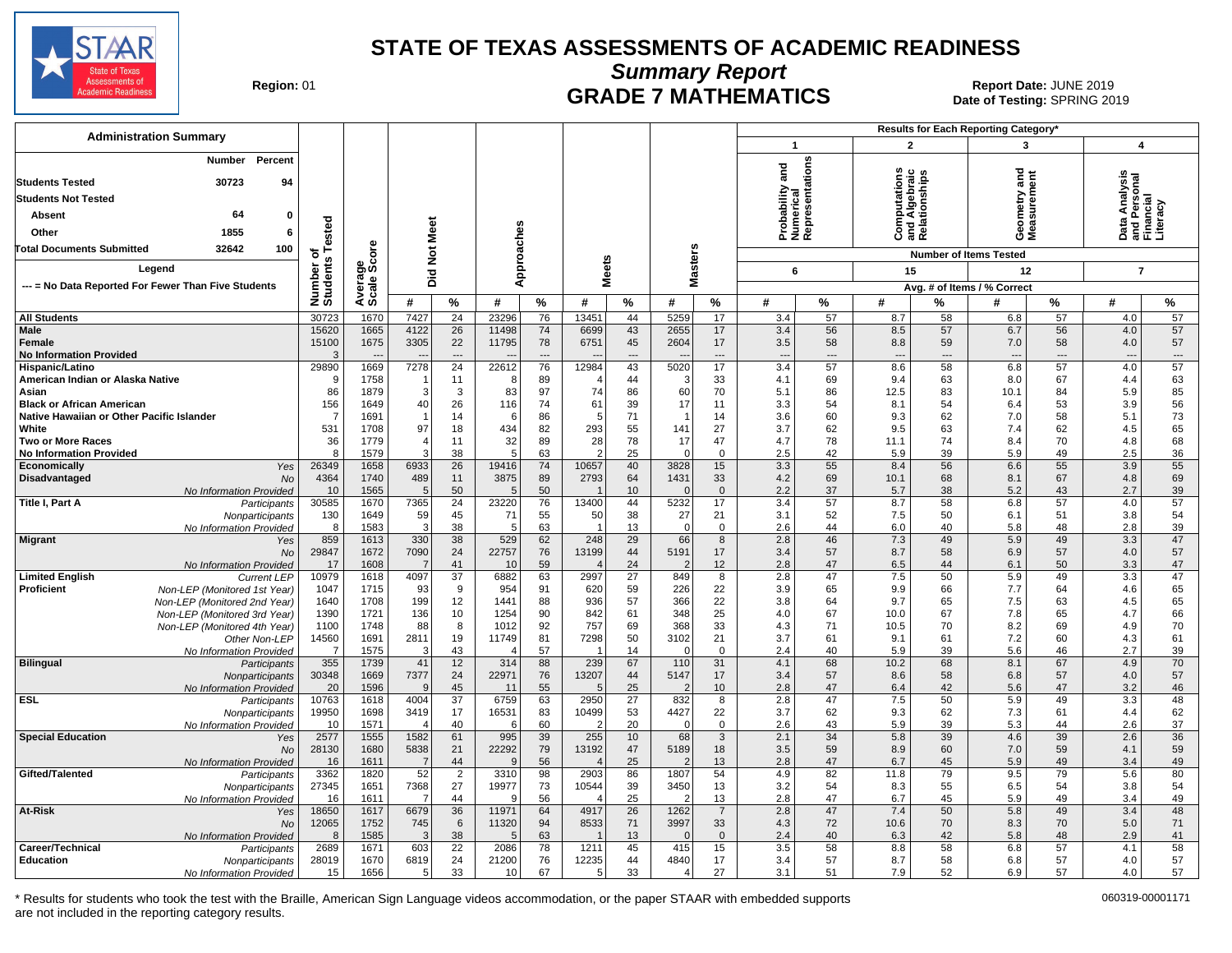![](_page_18_Picture_0.jpeg)

## **Summary Report**

Region: 01 **Region: 01 CALL CONSISTS OF A REGION CONSISTENCE 2019 Report Date: JUNE 2019**<br>Date of Testing: SPRING 20 Date of Testing: SPRING 2019

| <b>Administration Summary</b>                                  |                              |                                  |                          |                      |                        |                                |                          |                          |                  |                          |                          |                                  | <b>Results for Each Reporting Category</b> |                                |                                  |                             |
|----------------------------------------------------------------|------------------------------|----------------------------------|--------------------------|----------------------|------------------------|--------------------------------|--------------------------|--------------------------|------------------|--------------------------|--------------------------|----------------------------------|--------------------------------------------|--------------------------------|----------------------------------|-----------------------------|
|                                                                |                              |                                  |                          |                      |                        |                                |                          |                          |                  |                          |                          | $\mathbf{1}$                     | $\mathbf{2}$                               |                                | 3                                |                             |
| Number<br>Percent                                              |                              |                                  |                          |                      |                        |                                |                          |                          |                  |                          |                          |                                  |                                            |                                |                                  |                             |
| 100<br><b>Students Tested</b><br>31460                         |                              |                                  |                          |                      |                        |                                |                          |                          |                  |                          |                          |                                  |                                            |                                |                                  |                             |
| <b>Students Not Tested</b>                                     |                              |                                  |                          |                      |                        |                                |                          |                          |                  |                          |                          | mposition                        |                                            |                                |                                  |                             |
| 78<br>Absent<br>$\Omega$                                       |                              |                                  |                          |                      |                        |                                |                          |                          |                  |                          |                          |                                  | Revision                                   |                                | Editing                          |                             |
| 5<br>$\Omega$                                                  |                              |                                  |                          |                      |                        |                                |                          |                          |                  |                          |                          |                                  |                                            |                                |                                  |                             |
| Other                                                          |                              |                                  |                          |                      |                        |                                |                          |                          |                  |                          |                          | δ                                |                                            |                                |                                  |                             |
| 31543<br>100<br><b>Total Documents Submitted</b>               |                              | å                                | Not Meet                 |                      |                        |                                |                          |                          |                  |                          |                          | <b>Number of Points Possible</b> |                                            |                                | <b>Number of Items Tested</b>    |                             |
| Legend                                                         | Number of<br>Students Tested | န္တပ္တ                           |                          |                      |                        | Approaches                     | <b>Meets</b>             |                          | <b>Masters</b>   |                          |                          | 16                               | 13                                         |                                | 17                               |                             |
| --- = No Data Reported For Fewer Than Five Students            |                              | Avera                            | Did                      |                      |                        |                                |                          |                          |                  |                          |                          | Avg. # of Points / % Scored      |                                            |                                | Avg. # of Items / % Correct      |                             |
|                                                                |                              |                                  | #                        | %                    | #                      | $\%$                           | #                        | %                        | #                | %                        | #                        | %                                | #                                          | %                              | #                                | %                           |
| <b>All Students</b>                                            | 31460                        | 3867                             | 9467                     | 30                   | 21993                  | 70                             | 12736                    | 40                       | 5164             | 16                       | 8.3                      | 52                               | 8.4                                        | 65                             | 12.5                             | 73                          |
| Male                                                           | 16007                        | 3726                             | 6084                     | 38                   | 9923                   | 62                             | 5183                     | 32                       | 1790             | 11                       | 7.6                      | 47                               | 8.1                                        | 62                             | 11.7                             | 69                          |
| Female                                                         | 15453                        | 4012                             | 3383                     | 22                   | 12070                  | 78                             | 7553                     | 49                       | 3374             | 22                       | 9.0                      | 56                               | 8.8                                        | 68                             | 13.3                             | 78                          |
| <b>No Information Provided</b>                                 | $\Omega$<br>30544            | $\overline{\phantom{a}}$<br>3858 | $\overline{\phantom{a}}$ | $\overline{a}$<br>30 | 21255                  | $\overline{\phantom{a}}$<br>70 |                          | ---                      | 4875             | $\overline{\phantom{a}}$ | $\overline{\phantom{a}}$ | $\overline{\phantom{a}}$         | $\overline{\phantom{a}}$<br>8.4            | $\overline{\phantom{a}}$<br>65 | $\overline{\phantom{a}}$<br>12.4 | $\cdots$<br>$\overline{73}$ |
| Hispanic/Latino<br>American Indian or Alaska Native            | -8                           | 3898                             | 9289<br>$\overline{2}$   | 25                   | 6                      | 75                             | 12218<br>3               | 40<br>38                 |                  | 16<br>13                 | 8.2<br>9.3               | 51<br>58                         | 8.3                                        | 63                             | 12.4                             | 73                          |
| Asian                                                          | 127                          | 4784                             | $\overline{4}$           | 3                    | 123                    | 97                             | 110                      | 87                       | 83               | 65                       | 11.6                     | 73                               | 10.7                                       | 82                             | 15.6                             | 92                          |
| <b>Black or African American</b>                               | 168                          | 3902                             | 43                       | 26                   | 125                    | 74                             | 70                       | 42                       | 24               | 14                       | 8.5                      | 53                               | 8.7                                        | 67                             | 12.8                             | 76                          |
| Native Hawaiian or Other Pacific Islander                      |                              | 3870                             |                          | 14                   | 6                      | 86                             | 3                        | 43                       |                  | 14                       | 8.0                      | 50                               | 9.6                                        | 74                             | 12.7                             | 75                          |
| White                                                          | 566                          | 4129                             | 118                      | 21                   | 448                    | 79                             | 307                      | 54                       | 164              | 29                       | 9.2                      | 57                               | 9.4                                        | 72                             | 13.4                             | 79                          |
| <b>Two or More Races</b>                                       | 37                           | 4291                             | 7                        | 19                   | 30                     | 81                             | 25                       | 68                       | 16               | 43                       | 9.7                      | 61                               | 9.7                                        | 75                             | 13.9                             | 82                          |
| <b>No Information Provided</b>                                 | $\mathbf{3}$                 |                                  | $\overline{a}$           | $\overline{a}$       |                        | $\overline{\phantom{a}}$       | $\overline{a}$           | $\overline{\phantom{a}}$ |                  | $\overline{a}$           | $\overline{a}$           | $\overline{a}$                   | $\overline{a}$                             | $\overline{a}$                 | $\overline{a}$                   | $\overline{\phantom{a}}$    |
| Yes<br>Economically<br>No                                      | 26847                        | 3802                             | 8844                     | 33                   | 18003                  | 67                             | 9815                     | 37                       | 3610             | 13                       | 8.0                      | 50                               | 8.2                                        | 63<br>75                       | 12.2                             | 72                          |
| Disadvantaged<br>No Information Provided                       | 4607<br>6                    | 4247<br>2770                     | 617<br>6                 | 13<br>100            | 3990<br>$\Omega$       | 87<br>$\overline{0}$           | 2921<br>$\Omega$         | 63<br>$\Omega$           | 1554<br>$\Omega$ | 34<br>$\mathbf{0}$       | 9.6<br>2.7               | 60<br>17                         | 9.8<br>3.3                                 | 26                             | 14.1<br>6.3                      | 83<br>37                    |
| Title I, Part A<br>Participants                                | 31361                        | 3868                             | 9403                     | 30                   | 21958                  | 70                             | 12725                    | 41                       | 5159             | 16                       | 8.3                      | 52                               | 8.4                                        | 65                             | 12.5                             | 73                          |
| Nonparticipants                                                | 95                           | 3384                             | 60                       | 63                   | 35                     | 37                             | 11                       | 12                       | 5                | 5                        | 6.0                      | 38                               | 6.9                                        | 53                             | 9.6                              | 57                          |
| No Information Provided                                        | $\overline{4}$               | $\overline{\phantom{a}}$         | $\overline{\phantom{a}}$ | $\overline{a}$       | $\overline{a}$         | $\overline{a}$                 | $\overline{\phantom{a}}$ | $\overline{\phantom{a}}$ | ---              | $\overline{a}$           | ---                      | $\overline{\phantom{a}}$         | $\overline{a}$                             | $\overline{\phantom{a}}$       | $\overline{\phantom{a}}$         | $\overline{a}$              |
| Yes<br><b>Migrant</b>                                          | 885                          | 3584                             | 421                      | 48                   | 464                    | 52                             | 203                      | $\overline{23}$          | 63               | $\overline{7}$           | 7.3                      | 46                               | 7.3                                        | 56                             | 10.9                             | 64                          |
| No<br>No Information Provided                                  | 30562                        | 3875                             | 9036                     | 30                   | 21526<br>$\mathcal{R}$ | 70<br>23                       | 12532                    | 41<br>$\mathsf{R}$       | 5100             | 17                       | 8.3                      | 52<br>29                         | 8.5<br>5.2                                 | 65                             | 12.5                             | 74                          |
| <b>Current LEP</b><br><b>Limited English</b>                   | 13<br>10979                  | 3149<br>3513                     | 10<br>5617               | 77<br>51             | 5362                   | 49                             | 1978                     | 18                       | 495              | 8<br>5                   | 4.6<br>6.9               | 43                               | 7.0                                        | 40<br>54                       | 8.4<br>10.6                      | 49<br>62                    |
| Non-LEP (Monitored 1st Year)<br><b>Proficient</b>              | 1088                         | 4084                             | 112                      | 10                   | 976                    | 90                             | 601                      | 55                       | 208              | 19                       | 9.1                      | 57                               | 9.5                                        | 73                             | 14.0                             | 82                          |
| Non-LEP (Monitored 2nd Year)                                   | 1711                         | 4049                             | 240                      | 14                   | 1471                   | 86                             | 887                      | 52                       | 307              | 18                       | 8.9                      | 55                               | 9.4                                        | 72                             | 13.8                             | 81                          |
| Non-LEP (Monitored 3rd Year)                                   | 1362                         | 4111                             | 133                      | 10                   | 1229                   | 90                             | 784                      | 58                       | 281              | 21                       | 9.1                      | 57                               | 9.6                                        | 74                             | 14.2                             | 83                          |
| Non-LEP (Monitored 4th Year)                                   | 1172                         | 4280                             | 85                       | $\overline{7}$       | 1087                   | 93                             | 808                      | 69                       | 396              | 34                       | 9.7                      | 61                               | 10.0                                       | 77                             | 14.7                             | 86                          |
| Other Non-LEP                                                  | 15145                        | 4034                             | 3277                     | 22                   | 11868                  | 78                             | 7678                     | 51                       | 3477             | 23                       | 8.9                      | 56                               | 9.1                                        | 70                             | 13.2                             | 78                          |
| No Information Provided                                        | 3                            |                                  |                          | $\overline{a}$       |                        | ---                            |                          | $\overline{a}$           |                  | $\overline{a}$           | --                       | $\overline{a}$                   | $\overline{a}$                             | $---$                          | $\overline{a}$                   | $\overline{a}$              |
| <b>Bilingual</b><br>Participants<br>Nonparticipants            | 343<br>31101                 | 4073<br>3865                     | 66<br>9388               | 19<br>30             | 277<br>21713           | 81<br>70                       | 187<br>12548             | 55<br>40                 | 76<br>5087       | 22<br>16                 | 8.7<br>8.3               | 54<br>52                         | 9.4<br>8.4                                 | 72<br>65                       | 13.7<br>12.5                     | 80<br>73                    |
| No Information Provided                                        | 16                           | 3177                             | 13                       | 81                   | 3                      | 19                             |                          | 6                        |                  | 6                        | 5.1                      | 32                               | 5.6                                        | 43                             | 8.2                              | 48                          |
| ESL<br>Participants                                            | 10766                        | 3515                             | 5478                     | 51                   | 5288                   | 49                             | 1959                     | 18                       | 491              | 5                        | 6.9                      | 43                               | 7.0                                        | 54                             | 10.6                             | 63                          |
| Nonparticipants                                                | 20688                        | 4050                             | 3983                     | 19                   | 16705                  | 81                             | 10777                    | 52                       | 4673             | 23                       | 9.0                      | 56                               | 9.2                                        | 71                             | 13.4                             | 79                          |
| No Information Provided                                        | 6                            | 3030                             | $6 \mid$                 | 100                  | $\mathbf 0$            | $\mathbf 0$                    | $\Omega$                 | $\mathbf 0$              | $\Omega$         | $\mathbf 0$              | 5.3                      | 33                               | 5.3                                        | 41                             | 6.7                              | 39                          |
| <b>Special Education</b><br>Yes                                | 2597                         | 3137                             | 2114                     | 81                   | 483                    | 19                             | 121                      | 5                        | 31               | $\mathbf{1}$             | 5.0                      | $\overline{31}$                  | 5.5                                        | 42                             | 7.9                              | 46                          |
| <b>No</b><br>No Information Provided                           | 28851                        | 3933<br>3259                     | 7344<br>9                | 25<br>75             | 21507<br>3             | 75<br>25                       | 12614                    | 44<br>8                  | 5132             | 18<br>8                  | 8.6<br>5.2               | 53<br>32                         | 8.7                                        | 67<br>44                       | 12.9<br>9.1                      | 76<br>53                    |
| Gifted/Talented<br>Participants                                | 12<br>3651                   | 4561                             | 74                       | $\overline{2}$       | 3577                   | 98                             | 3092                     | 85                       | 1815             | 50                       | 10.5                     | 66                               | 5.7<br>10.9                                | 84                             | 15.6                             | 92                          |
| Nonparticipants                                                | 27796                        | 3776                             | 9383                     | 34                   | 18413                  | 66                             | 9643                     | 35                       | 3348             | 12                       | 8.0                      | 50                               | 8.1                                        | 62                             | 12.1                             | 71                          |
| No Information Provided                                        | 13                           | 3271                             | 10                       | 77                   | 3                      | 23                             |                          | 8                        |                  | 8                        | 5.4                      | 34                               | 6.0                                        | 46                             | 8.8                              | 52                          |
| <b>At-Risk</b><br>Yes                                          | 18822                        | 3573                             | 8644                     | 46                   | 10178                  | 54                             | 3835                     | 20                       | 938              | $5\phantom{.0}$          | 7.2                      | 45                               | 7.3                                        | 56                             | 11.0                             | 65                          |
| <b>No</b>                                                      | 12634                        | 4304                             | 819                      | $\,6$                | 11815                  | 94                             | 8901                     | 70                       | 4226             | 33                       | 9.8                      | 61                               | 10.1                                       | 78                             | 14.7                             | 86                          |
| No Information Provided                                        |                              |                                  |                          | ---                  |                        |                                |                          | $\overline{a}$           |                  | $\overline{\phantom{a}}$ | $\overline{\phantom{a}}$ | $\overline{a}$                   |                                            | $\overline{\phantom{a}}$       |                                  | $---$                       |
| Participants<br>Career/Technical                               | 2784                         | 3880                             | 805                      | 29                   | 1979                   | 71                             | 1152                     | 41                       | 470              | 17                       | 8.2                      | 51                               | 8.6                                        | 66                             | 12.6                             | 74                          |
| <b>Education</b><br>Nonparticipants<br>No Information Provided | 28665<br>11                  | 3866<br>3391                     | 8654<br>8 <sup>1</sup>   | 30<br>73             | 20011<br>3             | 70<br>27                       | 11581<br>3               | 40<br>27                 | 4693             | 16<br>9                  | 8.3<br>5.5               | 52<br>34                         | 8.4<br>6.3                                 | 65<br>48                       | 12.5<br>9.8                      | 73<br>58                    |
|                                                                |                              |                                  |                          |                      |                        |                                |                          |                          |                  |                          |                          |                                  |                                            |                                |                                  |                             |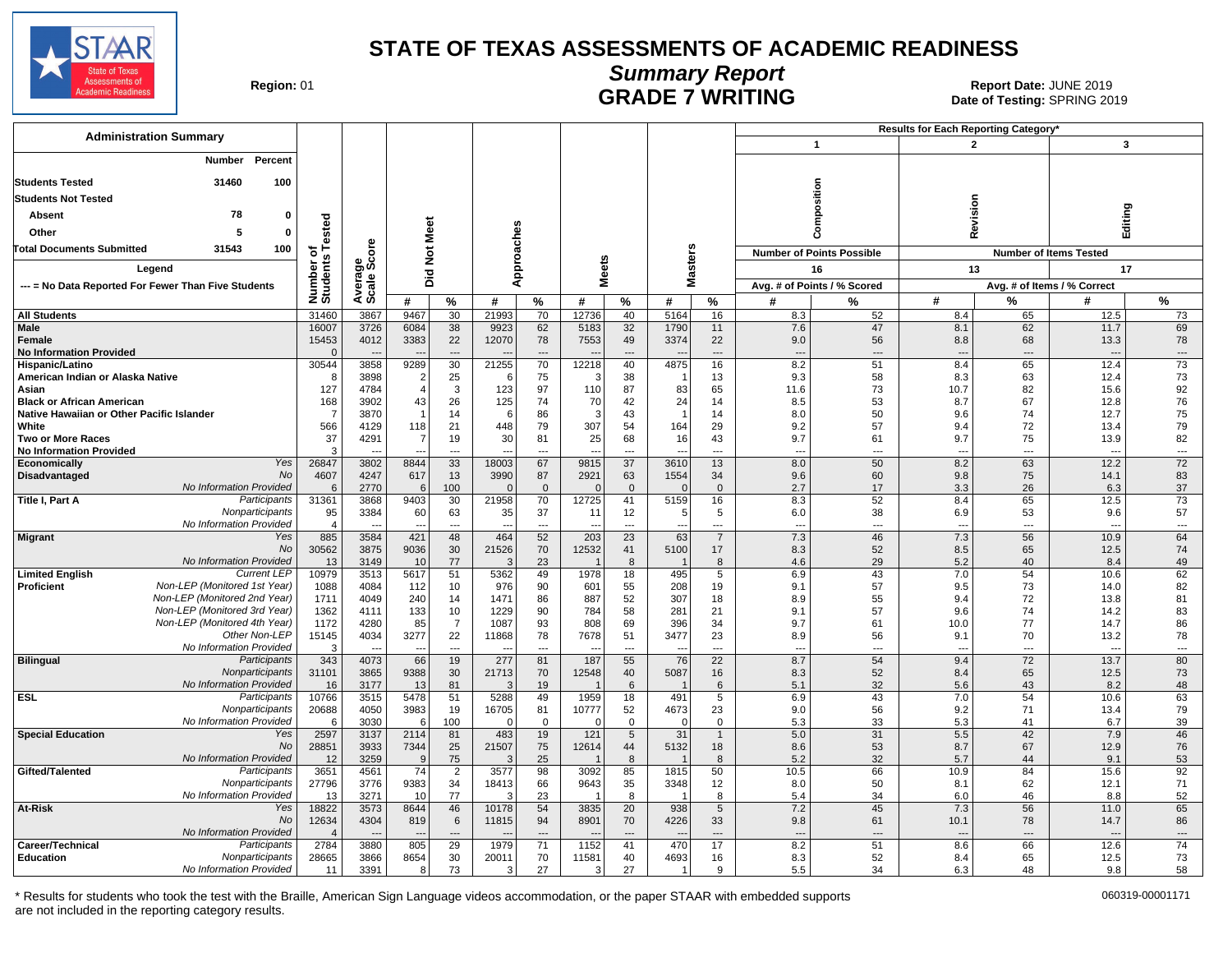![](_page_19_Picture_0.jpeg)

## **STATE OF TEXAS ASSESSMENTS OF ACADEMIC READINESS Constructed Responses Summary Report GRADE 7 WRITING** Report Date: JUNE 2019

**Region: 01** 

![](_page_19_Figure_3.jpeg)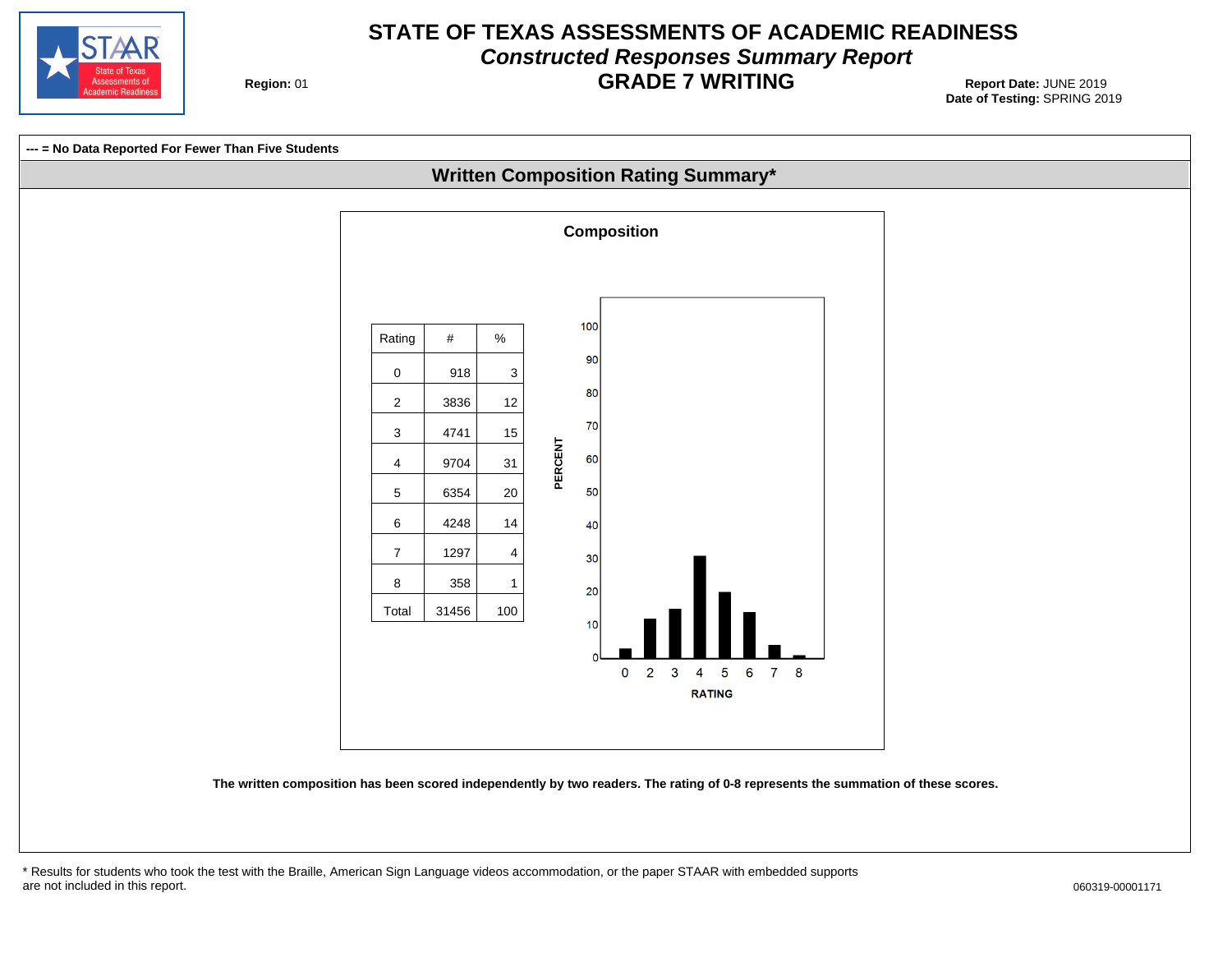![](_page_20_Picture_0.jpeg)

**Summary Report**

Region: 01 **Begion: 01 CRADE 8 SOCIAL STUDIES Report Date: JUNE 2019 Report Date: JUNE 2019** Date of Testing: MAY 2019

| <b>Administration Summary</b>                                  |                    |                |                 |          |                         |                      |                         |                      |                        |                                  |                                 |                 |                          |                      | Results for Each Reporting Category' |                 |                                                    |          |
|----------------------------------------------------------------|--------------------|----------------|-----------------|----------|-------------------------|----------------------|-------------------------|----------------------|------------------------|----------------------------------|---------------------------------|-----------------|--------------------------|----------------------|--------------------------------------|-----------------|----------------------------------------------------|----------|
|                                                                |                    |                |                 |          |                         |                      |                         |                      |                        |                                  | $\mathbf{1}$                    |                 | $\overline{2}$           |                      | 3                                    |                 | $\boldsymbol{4}$                                   |          |
| Number Percent<br>31362<br>99<br><b>Students Tested</b>        |                    |                |                 |          |                         |                      |                         |                      |                        |                                  |                                 |                 | 2ng                      |                      | $\overline{a}$                       |                 | Economics,<br>Science,<br>Technology, ¿<br>Society | and      |
| <b>Students Not Tested</b>                                     |                    |                |                 |          |                         |                      |                         |                      |                        |                                  |                                 |                 | ieography :<br>:ulture   |                      | iovernmer<br>itizenship              |                 |                                                    |          |
| 190<br>Absent                                                  |                    |                |                 |          |                         |                      |                         |                      |                        |                                  | History                         |                 |                          |                      |                                      |                 |                                                    |          |
| Other<br>14<br>0                                               | ested              |                |                 |          |                         |                      |                         |                      |                        |                                  |                                 |                 | Θō                       |                      | తర                                   |                 |                                                    |          |
| 31566<br>Total Documents Submitted<br>100                      | 하                  | δe             | <b>Not Meet</b> |          |                         |                      |                         |                      |                        |                                  |                                 |                 |                          |                      |                                      |                 |                                                    |          |
| Legend                                                         |                    | န္တပ္တိ        |                 |          | Approaches              |                      | eets                    |                      | lasters                |                                  | 17                              |                 | 10                       |                      | <b>Number of Items Tested</b><br>10  |                 | $\overline{7}$                                     |          |
| --- = No Data Reported For Fewer Than Five Students            |                    |                | 흐.<br>ه         |          |                         |                      | ź                       |                      | ż                      |                                  |                                 |                 |                          |                      | Avg. # of Items / % Correct          |                 |                                                    |          |
|                                                                | Number<br>Students | Avera<br>Scale | #               | %        | #                       | $\%$                 | #                       | %                    | #                      | %                                | #                               | %               | #                        | %                    | #                                    | %               | #                                                  | %        |
| <b>All Students</b>                                            | 31362              | 3775           | 10206           | 33       | 21156                   | 67                   | 11120                   | 35                   | 6111                   | 19                               | 9.8                             | 58              | 6.3                      | 63                   | 6.0                                  | 60              | 3.9                                                | 56       |
| <b>Male</b>                                                    | 15942              | 3766           | 5425            | 34       | 10517                   | 66                   | 5674                    | 36                   | 3139                   | 20                               | 9.8                             | 58              | 6.2                      | 62                   | 5.9                                  | 59              | 3.9                                                | 56       |
| <b>Female</b>                                                  | 15418              | 3785           | 4780            | 31       | 10638                   | 69                   | 5446                    | 35                   | 2972                   | 19                               | 9.8                             | 58              | 6.3                      | 63                   | 6.2                                  | 62              | 3.9                                                | 56       |
| <b>No Information Provided</b>                                 |                    | 3767           |                 | ---      |                         | $\overline{a}$<br>67 |                         | ---                  | 5774                   | ---                              | $\overline{\phantom{a}}$<br>9.8 | ---<br>57       | $\overline{\phantom{a}}$ | $\overline{a}$<br>63 | $\overline{\phantom{a}}$<br>6.0      | ---<br>60       | $\overline{\phantom{a}}$                           | $\cdots$ |
| Hispanic/Latino<br>American Indian or Alaska Native            | 30516<br>11        | 4035           | 10066<br>2      | 33<br>18 | 20450<br>9              | 82                   | 10623<br>-6             | 35<br>55             | $\overline{4}$         | 19<br>36                         | 11.8                            | 70              | 6.3<br>7.2               | 72                   | 7.0                                  | 70              | 3.9<br>4.3                                         | 56<br>61 |
| Asian                                                          | 147                | 4436           | $\overline{4}$  | 3        | 143                     | 97                   | 124                     | 84                   | 101                    | 69                               | 14.0                            | 82              | 8.1                      | 81                   | 8.4                                  | 84              | 5.4                                                | 77       |
| <b>Black or African American</b>                               | 150                | 3942           | 27              | 18       | 123                     | 82                   | 66                      | 44                   | 36                     | 24                               | 10.9                            | 64              | 6.9                      | 69                   | 6.8                                  | 68              | 4.4                                                | 63       |
| Native Hawaiian or Other Pacific Islander                      | 7                  | 4302           | $\Omega$        | $\Omega$ | $\overline{7}$          | 100                  | 5                       | 71                   | $\overline{4}$         | 57                               | 12.9                            | 76              | 8.1                      | 81                   | 7.3                                  | 73              | 5.7                                                | 82       |
| White<br>Two or More Races                                     | 484<br>38          | 3999<br>4130   | 93<br>8         | 19<br>21 | 391<br>30               | 81<br>79             | 268<br>26               | 55<br>68             | 171<br>20              | 35<br>53                         | 11.3<br>11.7                    | 67<br>69        | 7.1<br>7.5               | 71<br>75             | 6.8<br>7.3                           | 68<br>73        | 4.5<br>4.9                                         | 65<br>70 |
| <b>No Information Provided</b>                                 | $\mathbf{Q}$       | 3383           | 6               | 67       | 3                       | 33                   | $\overline{2}$          | 22                   | $\overline{1}$         | 11                               | 7.3                             | 43              | 4.4                      | 44                   | 4.6                                  | 46              | 2.7                                                | 38       |
| Economically<br>Yes                                            | 26482              | 3728           | 9418            | 36       | 17064                   | 64                   | 8357                    | 32                   | 4379                   | 17                               | 9.5                             | 56              | 6.1                      | 61                   | 5.9                                  | 59              | 3.8                                                | 54       |
| Disadvantaged<br>No                                            | 4870               | 4034           | 780             | 16       | 4090                    | 84                   | 2763                    | 57                   | 1732                   | 36                               | 11.6                            | 69              | 7.2                      | 72                   | 7.0                                  | 70              | 4.5                                                | 65       |
| No Information Provided<br>Title I, Part A<br>Participants     | 10<br>31147        | 3243<br>3777   | 8<br>10100      | 80<br>32 | 21047                   | 20<br>68             | $\Omega$<br>11059       | $\Omega$<br>36       | $\mathbf 0$<br>6088    | $\mathbf 0$<br>$\overline{20}$   | 6.1<br>9.8                      | 36<br>58        | 3.6<br>6.3               | 36<br>63             | 4.3<br>6.0                           | 43<br>60        | 2.4<br>3.9                                         | 34<br>56 |
| Nonparticipants                                                | 206                | 3604           | 98              | 48       | 108                     | 52                   | 61                      | 30                   | 23                     | 11                               | 8.5                             | 50              | 5.7                      | 57                   | 5.2                                  | 52              | 3.5                                                | 50       |
| No Information Provided                                        | q                  | 3143           | 8               | 89       | -1                      | 11                   | $\Omega$                | $\mathsf 0$          | $\mathbf 0$            | $\mathsf 0$                      | 5.4                             | 32              | 3.1                      | 31                   | 3.7                                  | 37              | 2.2                                                | 32       |
| <b>Migrant</b><br>Yes                                          | 921                | 3556           | 476             | 52       | 445                     | 48                   | 207                     | 22                   | 94                     | 10                               | 8.2                             | 48              | 5.5                      | 55                   | 5.2                                  | 52              | 3.3                                                | 47       |
| No<br>No Information Provided                                  | 30420<br>21        | 3782<br>3431   | 9717<br>13      | 32<br>62 | 20703<br>8              | 68<br>38             | 10911<br>$\overline{2}$ | 36<br>10             | 6016<br>$\overline{1}$ | 20<br>5                          | 9.9<br>7.3                      | 58<br>43        | 6.3<br>4.9               | 63<br>49             | 6.1<br>4.9                           | 61<br>49        | 3.9<br>2.8                                         | 56<br>40 |
| <b>Limited English</b><br><b>Current LEP</b>                   | 9648               | 3500           | 5318            | 55       | 4330                    | 45                   | 1421                    | 15                   | 592                    | 6                                | 7.8                             | 46              | 5.2                      | 52                   | 5.0                                  | 50              | 3.2                                                | 46       |
| <b>Proficient</b><br>Non-LEP (Monitored 1st Year)              | 1105               | 3802           | 334             | 30       | 771                     | 70                   | 394                     | 36                   | 225                    | 20                               | 10.0                            | 59              | 6.3                      | 63                   | 6.2                                  | 62              | 4.0                                                | 57       |
| Non-LEP (Monitored 2nd Year)                                   | 1752               | 3925           | 281             | 16       | 1471                    | 84                   | 766                     | 44<br>44             | 395                    | 23                               | 11.0                            | 65              | 6.9                      | 69                   | 6.7                                  | 67              | 4.3                                                | 62       |
| Non-LEP (Monitored 3rd Year)<br>Non-LEP (Monitored 4th Year)   | 1471<br>1156       | 3910<br>3964   | 274<br>188      | 19<br>16 | 1197<br>968             | 81<br>84             | 652<br>592              | 51                   | 357<br>332             | 24<br>29                         | 10.9<br>11.3                    | 64<br>66        | 6.9<br>7.1               | 69<br>71             | 6.5<br>6.7                           | 65<br>67        | 4.3<br>4.4                                         | 61<br>63 |
| Other Non-LEP                                                  | 16216              | 3896           | 3802            | 23       | 12414                   | 77                   | 7293                    | 45                   | 4209                   | 26                               | 10.7                            | 63              | 6.8                      | 68                   | 6.5                                  | 65              | 4.2                                                | 60       |
| No Information Provided                                        | 14                 | 3425           | <sub>9</sub>    | 64       | 5                       | 36                   | 2                       | 14                   | $\overline{1}$         | $\overline{7}$                   | 7.5                             | 44              | 4.6                      | 46                   | 4.7                                  | 47              | 3.0                                                | 43       |
| <b>Bilingual</b><br>Participants                               | 324                | 3987           | 48              | 15       | 276                     | 85                   | 165                     | 51                   | 93                     | 29                               | 11.3                            | 66              | 7.0                      | 70                   | 6.8                                  | 68              | 4.5                                                | 65       |
| Nonparticipants<br>No Information Provided                     | 31012<br>26        | 3773<br>3457   | 10141<br>17     | 33<br>65 | 20871<br>9              | 67<br>35             | 10952<br>3              | 35<br>12             | 6017                   | 19<br>$\overline{4}$             | 9.8<br>7.6                      | 58<br>45        | 6.3<br>5.0               | 63<br>50             | 6.0<br>4.7                           | 60<br>47        | 3.9<br>3.1                                         | 56<br>44 |
| <b>ESL</b><br>Participants                                     | 9741               | 3495           | 5420            | 56       | 4321                    | 44                   | 1398                    | 14                   | 584                    | 6                                | 7.8                             | 46              | 5.2                      | 52                   | 5.0                                  | 50              | 3.2                                                | 45       |
| Nonparticipants                                                | 21604              | 3902           | 4777            | 22       | 16827                   | 78                   | 9719                    | 45                   | 5526                   | 26                               | 10.7                            | 63              | 6.8                      | 68                   | 6.5                                  | 65              | 4.2                                                | 61       |
| No Information Provided                                        | 17                 | 3523           | 9               | 53       | 8                       | 47                   | 3                       | 18                   |                        | 6                                | 8.2                             | 48              | 5.2                      | 52                   | 5.0                                  | 50              | 3.2                                                | 46       |
| <b>Special Education</b><br>Yes<br><b>No</b>                   | 2611<br>28728      | 3344<br>3815   | 1871<br>8320    | 72<br>29 | 740<br>20408            | 28<br>71             | 226<br>10892            | 9<br>38              | 99<br>6011             | $\overline{4}$<br>21             | 6.6<br>10.1                     | 39<br>59        | 4.5<br>6.5               | 45<br>65             | 4.3<br>6.2                           | 43<br>62        | 2.8<br>4.0                                         | 40<br>57 |
| No Information Provided                                        | 23                 | 3422           | 15              | 65       | 8                       | 35                   | $\overline{2}$          | 9                    |                        | $\overline{4}$                   | 7.4                             | 44              | 4.9                      | 49                   | 4.7                                  | 47              | 2.7                                                | 39       |
| Gifted/Talented<br>Participants                                | 3756               | 4232           | 186             | 5        | 3570                    | 95                   | 2775                    | $\overline{74}$      | 1865                   | 50                               | 13.0                            | $\overline{77}$ | 7.9                      | 79                   | 7.7                                  | $\overline{77}$ | 5.0                                                | 71       |
| Nonparticipants                                                | 27581              | 3713           | 10003           | 36       | 17578                   | 64                   | 8343                    | 30                   | 4245                   | 15                               | 9.4                             | 55              | 6.1                      | 61                   | 5.8                                  | 58              | 3.8                                                | 54       |
| No Information Provided<br>At-Risk<br>Yes                      | 25<br>18563        | 3409<br>3556   | 17<br>9136      | 68<br>49 | 8<br>9427               | 32<br>51             | $\overline{2}$<br>3252  | 8<br>18              | 1334                   | $\overline{4}$<br>$\overline{7}$ | 7.4<br>8.2                      | 44<br>48        | 4.8<br>5.5               | 48<br>55             | 4.6<br>5.2                           | 46<br>52        | 2.7<br>3.4                                         | 39<br>48 |
| <b>No</b>                                                      | 12785              | 4094           | 1061            | 8        | 11724                   | 92                   | 7866                    | 62                   | 4776                   | 37                               | 12.1                            | 71              | 7.5                      | 75                   | 7.3                                  | 73              | 4.7                                                | 67       |
| No Information Provided                                        | 14                 | 3406           | 9               | 64       | 5                       | 36                   | $\overline{2}$          | 14                   |                        | $\overline{7}$                   | 7.2                             | 42              | 4.6                      | 46                   | 4.8                                  | 48              | 2.9                                                | 41       |
| Career/Technical<br>Participants                               | 13460              | 3820           | 3931            | 29       | 9529                    | 71                   | 5266                    | 39                   | 2924                   | 22                               | 10.2                            | 60              | 6.4                      | 64                   | 6.2                                  | 62              | 4.0                                                | 58       |
| <b>Education</b><br>Nonparticipants<br>No Information Provided | 17887<br>15        | 3742<br>3361   | 6264<br>11      | 35<br>73 | 11623<br>$\overline{4}$ | 65<br>27             | 5853<br>-1              | 33<br>$\overline{7}$ | 3186<br>$\mathbf 1$    | 18<br>$\overline{7}$             | 9.5<br>6.7                      | 56<br>40        | 6.2<br>4.4               | 62<br>44             | 5.9<br>4.7                           | 59<br>47        | 3.8<br>2.7                                         | 55<br>39 |
|                                                                |                    |                |                 |          |                         |                      |                         |                      |                        |                                  |                                 |                 |                          |                      |                                      |                 |                                                    |          |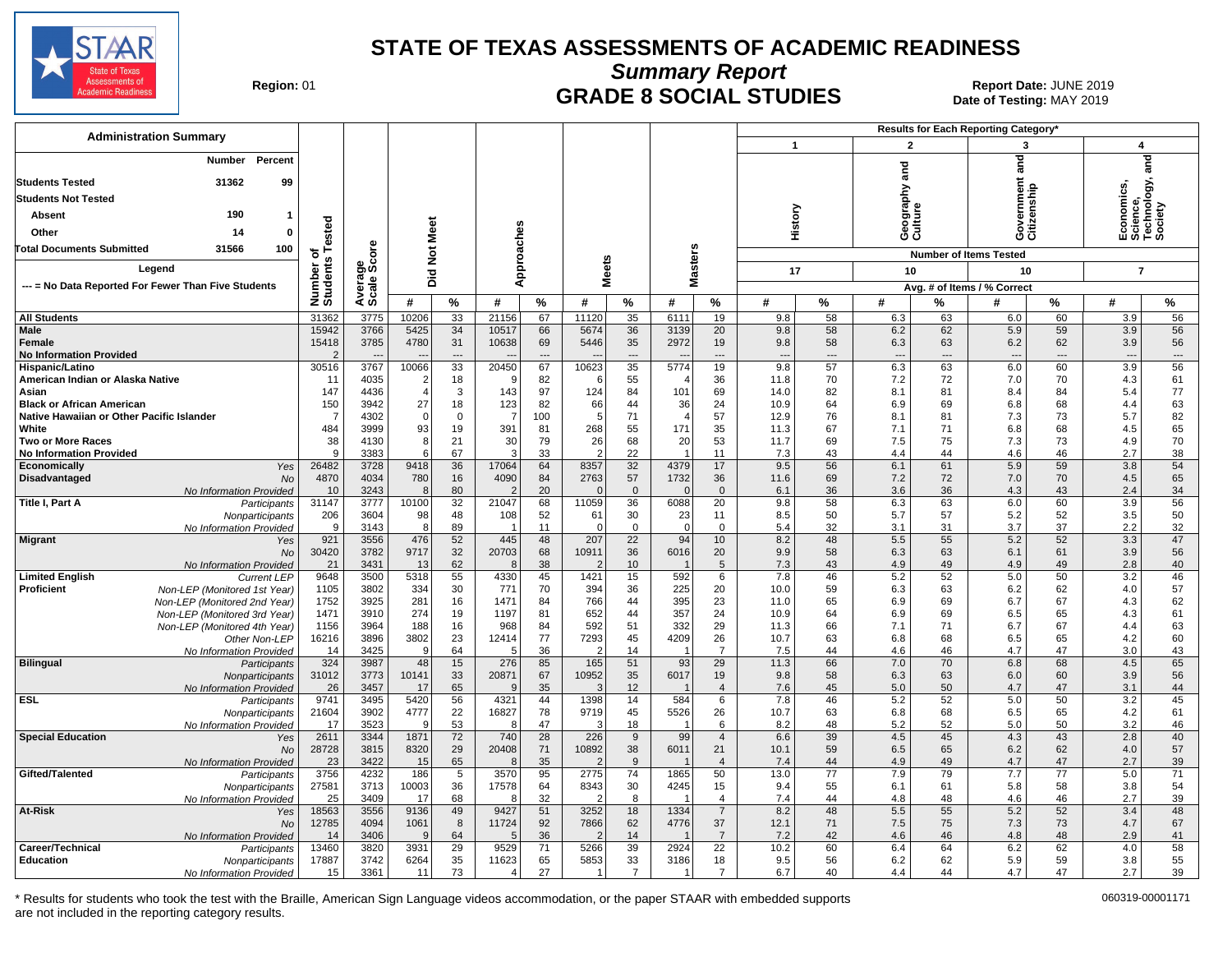![](_page_21_Picture_0.jpeg)

**Summary Report**

**GRADE 8 SCIENCE Date: JUNE 2019**<br>Date of Testing: MAY 2019 Date of Testing: MAY 2019

| <b>Administration Summary</b>                                           |                      |                      |              |                    |                         |                |                   |                   |                  |                                  |                   |                          |                          |                | Results for Each Reporting Category* |                |                                      |                          |
|-------------------------------------------------------------------------|----------------------|----------------------|--------------|--------------------|-------------------------|----------------|-------------------|-------------------|------------------|----------------------------------|-------------------|--------------------------|--------------------------|----------------|--------------------------------------|----------------|--------------------------------------|--------------------------|
|                                                                         |                      |                      |              |                    |                         |                |                   |                   |                  |                                  | $\overline{1}$    |                          | $\overline{2}$           |                | 3                                    |                | $\overline{\mathbf{4}}$              |                          |
| Percent<br>Number                                                       |                      |                      |              |                    |                         |                |                   |                   |                  |                                  |                   |                          |                          |                | <b>Space</b>                         |                |                                      |                          |
| 29547<br><b>Students Tested</b><br>95                                   |                      |                      |              |                    |                         |                |                   |                   |                  |                                  |                   |                          | rce, Motion,<br>d Energy |                |                                      |                | and<br>Organisms and<br>Environments |                          |
| <b>Students Not Tested</b>                                              |                      |                      |              |                    |                         |                |                   |                   |                  |                                  | and               |                          |                          |                | na<br>ana                            |                |                                      |                          |
| 144<br><b>Absent</b><br>0                                               |                      |                      |              |                    |                         |                |                   |                   |                  |                                  |                   |                          |                          |                |                                      |                |                                      |                          |
| 1295<br>Other                                                           | ested                |                      | Meet         |                    |                         |                |                   |                   |                  |                                  | Matter:<br>Energy |                          | និគី                     |                | Earth                                |                |                                      |                          |
| <b>Total Documents Submitted</b><br>30986                               |                      |                      |              |                    |                         |                |                   |                   |                  |                                  |                   |                          |                          |                |                                      |                |                                      |                          |
| 100                                                                     | $\ddot{\mathbf{c}}$  | ទី                   | ă            |                    | Approaches              |                |                   |                   | Masters          |                                  |                   |                          |                          |                | <b>Number of Items Tested</b>        |                |                                      |                          |
| Legend                                                                  |                      |                      | Did          |                    |                         |                | <b>Meets</b>      |                   |                  |                                  | 11                |                          | 9                        |                | 11                                   |                | 11                                   |                          |
| --- = No Data Reported For Fewer Than Five Students                     | Number o<br>Students | Average<br>Scale Scc |              |                    |                         |                |                   |                   |                  |                                  |                   |                          |                          |                | Avg. # of Items / % Correct          |                |                                      |                          |
|                                                                         |                      |                      | #            | $\%$               | #                       | $\frac{9}{6}$  | #                 | $\%$              | #                | $\%$                             | #                 | $\%$                     | #                        | %              | #                                    | %              | #                                    | %                        |
| <b>All Students</b>                                                     | 29547                | 3958                 | 6413         | $\overline{22}$    | 23134                   | 78             | 14026             | 47                | 6472             | 22                               | 8.0               | 73                       | 5.0                      | 55             | 7.1                                  | 65             | 7.7                                  | 70                       |
| Male<br>Female                                                          | 15114<br>14431       | 3947<br>3970         | 3571<br>2842 | 24<br>20           | 11543<br>11589          | 76<br>80       | 7084<br>6942      | 47<br>48          | 3453<br>3019     | 23<br>21                         | 7.8<br>8.3        | 71<br>75                 | 5.0<br>4.9               | 56<br>54       | 7.1<br>7.2                           | 65<br>65       | 7.6<br>7.7                           | 69<br>70                 |
| <b>No Information Provided</b>                                          | 2                    |                      |              | $\sim$             |                         | $\overline{a}$ |                   | ---               |                  | $\overline{\phantom{a}}$         | $\overline{a}$    | $\overline{\phantom{a}}$ |                          | $\overline{a}$ | $\overline{a}$                       | $\overline{a}$ | $\overline{\phantom{a}}$             | $\overline{\phantom{a}}$ |
| Hispanic/Latino                                                         | 28868                | 3951                 | 6322         | 22                 | 22546                   | 78             | 13583             | 47                | 6197             | 21                               | 8.0               | 73                       | 4.9                      | 55             | 7.1                                  | 65             | 7.6                                  | 69                       |
| American Indian or Alaska Native                                        | <b>c</b>             | 4424                 |              | 11                 | 8                       | 89             |                   | 78                | .5               | 56                               | 9.6               | 87                       | 6.7                      | 74             | 7.9                                  | 72             | 9.4                                  | 86                       |
| Asian<br><b>Black or African American</b>                               | 81<br>143            | 4818<br>4043         | -2<br>23     | 2<br>16            | 79<br>120               | 98<br>84       | 75<br>73          | 93<br>51          | 64<br>39         | 79<br>27                         | 10.3<br>8.3       | 94<br>75                 | 7.2<br>5.3               | 81<br>59       | 9.4<br>7.3                           | 86<br>66       | 9.7<br>8.1                           | 88<br>74                 |
| Native Hawaiian or Other Pacific Islander                               | 5                    | 3974                 |              | 20                 | 4                       | 80             | $\mathcal{P}$     | 40                | $\overline{2}$   | 40                               | 8.2               | 75                       | 4.6                      | 51             | 6.8                                  | 62             | 8.8                                  | 80                       |
| White                                                                   | 403                  | 4217                 | 52           | 13                 | 351                     | 87             | 267               | 66                | 150              | 37                               | 8.7               | 79                       | 5.8                      | 64             | 7.9                                  | 72             | 8.5                                  | 77                       |
| <b>Two or More Races</b>                                                | 29                   | 4217                 |              | 24                 | 22                      | 76             | 19                | 66                | 15               | 52                               | 8.8               | 80                       | 5.6                      | 62             | 7.9                                  | 72             | 8.2                                  | 75                       |
| <b>No Information Provided</b><br>Economically<br>Yes                   | <b>q</b><br>25172    | 3305<br>3909         | 5<br>5994    | 56<br>24           | $\overline{4}$<br>19178 | 44<br>76       | $\Omega$<br>11041 | $\mathbf 0$<br>44 | $\Omega$<br>4793 | $\mathbf 0$<br>19                | 5.3<br>7.9        | 48<br>72                 | 3.4<br>4.8               | 38<br>54       | 5.0<br>7.0                           | 45<br>63       | 4.6<br>7.5                           | 41<br>68                 |
| Disadvantaged<br><b>No</b>                                              | 4365                 | 4245                 | 412          | 9                  | 3953                    | 91             | 2985              | 68                | 1679             | 38                               | 9.0               | 82                       | 5.7                      | 64             | 8.1                                  | 73             | 8.6                                  | 78                       |
| No Information Provided                                                 | 10                   | 3091                 |              | 70                 | 3                       | 30             |                   | $\mathbf 0$       | $\Omega$         | $\mathbf 0$                      | 4.3               | 39                       | 2.9                      | 32             | 4.3                                  | 39             | 3.5                                  | 32                       |
| Title I, Part A<br>Participants                                         | 29414                | 3960                 | 6333         | $\overline{22}$    | 23081                   | 78             | 14008             | 48                | 6466             | 22                               | 8.1               | 73                       | 5.0                      | 55             | 7.1                                  | 65             | 7.7                                  | 70                       |
| Nonparticipants<br>No Information Provided                              | 124<br><b>q</b>      | 3451<br>3073         | 73<br>-7     | 59<br>78           | 51<br>2                 | 41<br>22       | 18<br>$\Omega$    | 15<br>$\mathbf 0$ | 6<br>$\Omega$    | 5<br>$\mathbf 0$                 | 5.8<br>4.0        | 53<br>36                 | 3.7<br>3.1               | 41<br>35       | 5.2<br>4.2                           | 48<br>38       | 5.6<br>3.3                           | 51<br>30                 |
| <b>Migrant</b><br>Yes                                                   | 918                  | 3697                 | 347          | 38                 | 571                     | 62             | 282               | 31                | 105              | 11                               | 7.0               | 63                       | 4.3                      | 48             | 6.3                                  | 57             | 6.7                                  | 61                       |
| No                                                                      | 28608                | 3967                 | 6055         | 21                 | 22553                   | 79             | 13741             | 48                | 6366             | 22                               | 8.1               | 73                       | 5.0                      | 55             | 7.2                                  | 65             | 7.7                                  | 70                       |
| No Information Provided<br><b>Limited English</b><br><b>Current LEP</b> | 21<br>9285           | 3413<br>3648         | 11<br>3650   | 52<br>39           | 10<br>5635              | 48<br>61       | 2264              | 14<br>24          | 635              | 5<br>$\overline{7}$              | 5.3<br>6.8        | 48<br>62                 | 3.7<br>4.2               | 41<br>46       | 5.9<br>6.1                           | 53<br>56       | 5.0<br>6.4                           | 46<br>58                 |
| <b>Proficient</b><br>Non-LEP (Monitored 1st Year)                       | 999                  | 4019                 | 162          | 16                 | 837                     | 84             | 524               | 52                | 225              | 23                               | 8.4               | 77                       | 5.1                      | 57             | 7.4                                  | 67             | 7.9                                  | 72                       |
| Non-LEP (Monitored 2nd Year)                                            | 1676                 | 4151                 | 112          | $\overline{7}$     | 1564                    | 93             | 1038              | 62                | 463              | 28                               | 9.0               | 82                       | 5.4                      | 60             | 7.8                                  | 70             | 8.6                                  | 78                       |
| Non-LEP (Monitored 3rd Year)                                            | 1446                 | 4126                 | 124          | 9                  | 1322                    | 91             | 880               | 61                | 403              | 28                               | 8.8               | 80                       | 5.4                      | 60             | 7.7                                  | 70             | 8.4                                  | 76                       |
| Non-LEP (Monitored 4th Year)                                            | 1142<br>14985        | 4194<br>4091         | 86<br>2272   | 8<br>15            | 1056<br>12713           | 92<br>85       | 775<br>8542       | 68<br>57          | 384<br>4361      | 34<br>29                         | 9.0<br>8.5        | 82<br>77                 | 5.5<br>5.3               | 61<br>59       | 7.9<br>7.5                           | 72<br>69       | 8.7<br>8.2                           | 79<br>74                 |
| Other Non-LEP<br>No Information Provided                                | 14                   | 3445                 |              | 50                 | -7                      | 50             |                   | 21                |                  | $\overline{7}$                   | 5.7               | 52                       | 3.8                      | 42             | 5.5                                  | 50             | 5.3                                  | 48                       |
| <b>Bilingual</b><br>Participants                                        | 322                  | 4284                 | 22           | $\overline{7}$     | 300                     | 93             | 228               | 71                | 136              | 42                               | 9.1               | 83                       | 5.9                      | 65             | 8.2                                  | 74             | 8.9                                  | 81                       |
| Nonparticipants                                                         | 29199                | 3955                 | 6380         | 22                 | 22819                   | 78             | 13794             | 47                | 6335             | 22                               | 8.0               | 73                       | 5.0                      | 55             | 7.1                                  | 65             | 7.6                                  | 69                       |
| No Information Provided<br><b>ESL</b><br>Participants                   | 26<br>9403           | 3490<br>3647         | 11<br>3711   | 42<br>39           | 15<br>5692              | 58<br>61       | 2289              | 15<br>24          | 638              | $\overline{4}$<br>$\overline{7}$ | 5.9<br>6.8        | 53<br>62                 | 3.8<br>4.2               | 42<br>46       | 5.8<br>6.1                           | 53<br>56       | 5.7<br>6.4                           | 52<br>58                 |
| Nonparticipants                                                         | 20127                | 4104                 | 2697         | 13                 | 17430                   | 87             | 11733             | 58                | 5833             | 29                               | 8.6               | 78                       | 5.3                      | 59             | 7.6                                  | 69             | 8.2                                  | 75                       |
| No Information Provided                                                 | 17                   | 3571                 | -5           | 29                 | 12                      | 71             |                   | 24                |                  | 6                                | 6.1               | 56                       | 4.1                      | 46             | 6.1                                  | 56             | 6.1                                  | 55                       |
| <b>Special Education</b><br>Yes                                         | 2558                 | 3370                 | 1662         | 65                 | 896                     | 35             | 275               | 11                | 77               | 3                                | 5.3               | 48                       | 3.5                      | 39             | 5.1                                  | 47             | 5.2                                  | 47                       |
| No<br>No Information Provided                                           | 26966<br>23          | 4014<br>3437         | 4740<br>11   | 18<br>48           | 22226<br>12             | 82<br>52       | 13748             | 51<br>13          | 6394             | 24<br>$\overline{4}$             | 8.3<br>5.3        | 75<br>48                 | 5.1<br>3.7               | 57<br>41       | 7.3<br>5.9                           | 67<br>54       | 7.9<br>5.4                           | 72<br>49                 |
| Gifted/Talented<br>Participants                                         | 3596                 | 4526                 | 51           | $\mathbf{1}$       | 3545                    | 99             | 3126              | 87                | 2132             | 59                               | 9.9               | 90                       | 6.4                      | 72             | 8.8                                  | 80             | 9.4                                  | 86                       |
| Nonparticipants                                                         | 25926                | 3880                 | 6349         | 24                 | 19577                   | 76             | 10897             | 42                | 4339             | 17                               | 7.8               | 71                       | 4.8                      | 53             | 6.9                                  | 63             | 7.4                                  | 67                       |
| No Information Provided                                                 | 25                   | 3408                 | 13           | 52                 | 12                      | 48             | -3                | 12                |                  | $\overline{4}$                   | 5.2               | 47                       | 3.6                      | 40             | 5.8                                  | 52             | 5.3                                  | 48                       |
| At-Risk<br>Yes<br>No                                                    | 17941<br>11592       | 3711<br>4341         | 6058<br>348  | 34<br>$\mathbf{3}$ | 11883<br>11244          | 66<br>97       | 5039<br>8984      | 28<br>78          | 1464<br>5007     | $\overline{8}$<br>43             | 7.1<br>9.5        | 65<br>86                 | 4.3<br>6.0               | 48<br>66       | 6.3<br>8.4                           | 58<br>76       | 6.7<br>9.1                           | 61<br>82                 |
| No Information Provided                                                 | 14                   | 3401                 |              | 50                 |                         | 50             |                   | 21                |                  | $\overline{7}$                   | 5.0               | 45                       | 3.9                      | 44             | 5.6                                  | 51             | 5.1                                  | 46                       |
| Career/Technical<br>Participants                                        | 12750                | 4003                 | 2442         | 19                 | 10308                   | 81             | 6476              | 51                | 3103             | 24                               | 8.2               | 75                       | 5.1                      | 56             | 7.3                                  | 66             | 7.8                                  | 71                       |
| <b>Education</b><br>Nonparticipants                                     | 16782                | 3924                 | 3963         | 24                 | 12819                   | 76             | 7548              | 45                | 3368             | 20                               | 7.9               | 72                       | 4.9                      | 54             | 7.0                                  | 64             | 7.5                                  | 68                       |
| No Information Provided                                                 | 15                   | 3396                 | 8            | 53                 | 7                       | 47             | 2                 | 13                |                  | $\overline{7}$                   | 5.0               | 45                       | 3.9                      | 43             | 5.5                                  | 50             | 5.2                                  | 47                       |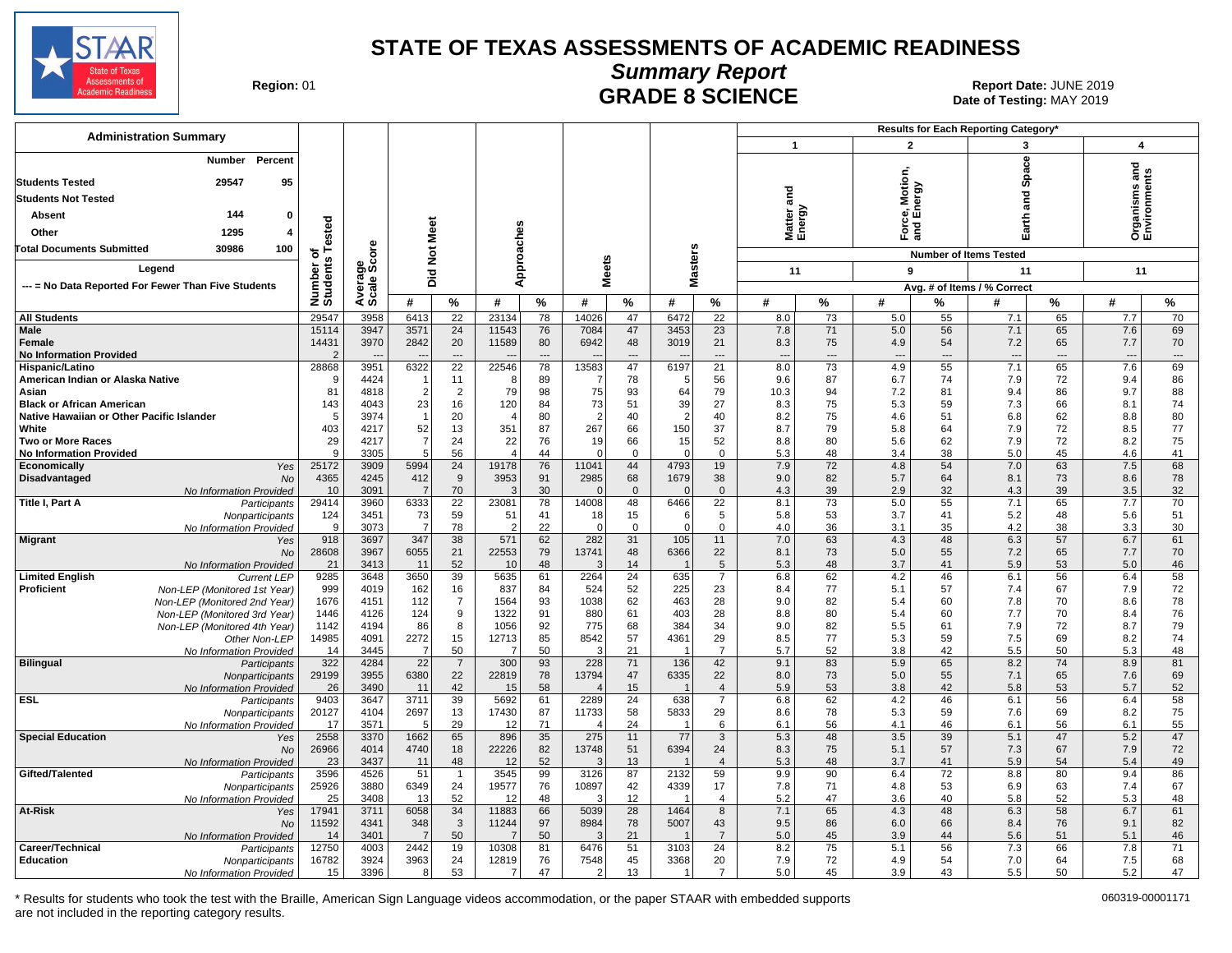![](_page_22_Picture_0.jpeg)

## **STATE OF TEXAS ASSESSMENTS OF ACADEMIC READINESS Combined Summary Report**

**Region: 01** 

**GRADE 3 READING** Report Date: JUNE 2019

|                                           | Legend<br>--- = No Data Reported For Fewer Than Five Students |                              | <b>STAAR</b>   |            |                              | <b>STAAR Spanish</b> |                 |                              | <b>TOTAL</b>          |            |
|-------------------------------------------|---------------------------------------------------------------|------------------------------|----------------|------------|------------------------------|----------------------|-----------------|------------------------------|-----------------------|------------|
|                                           |                                                               | Number of<br>Students Tested |                | Approaches | Number of<br>Students Tested |                      | Approaches      | Number of<br>Students Tested |                       | Approaches |
|                                           |                                                               |                              | #              | %          |                              | #                    | %               |                              | #                     | %          |
| <b>All Students</b>                       |                                                               | 26176                        | 20534          | 78         | 2924                         | 2109                 | $\overline{72}$ | 29100                        | 22643                 | 78         |
| Male                                      |                                                               | 13222                        | 10002          | 76         | 1441                         | 1001                 | 69              | 14663                        | 11003                 | 75         |
| Female                                    |                                                               | 12948                        | 10529          | 81         | 1483                         | 1108                 | 75              | 14431                        | 11637                 | 81         |
| <b>No Information Provided</b>            |                                                               | 6                            | 3              | 50         | $\mathbf{0}$                 |                      | ---             | 6                            | 3                     | 50         |
| Hispanic/Latino                           |                                                               | 25448                        | 19924          | 78         | 2917                         | 2104                 | 72              | 28365                        | 22028                 | 78         |
| American Indian or Alaska Native          |                                                               | 7                            | 4<br>95        | 57<br>91   | 1                            | ---                  | ---             | 8                            | 4<br>95               | 50         |
| Asian<br><b>Black or African American</b> |                                                               | 104<br>163                   | 130            | 80         | 0<br>$\mathbf 0$             | ---<br>---           | ---<br>---      | 104<br>163                   | 130                   | 91<br>80   |
| Native Hawaiian or Other Pacific Islander |                                                               | 5                            | 5              | 100        | $\mathbf 0$                  | ---                  | ---             | 5                            | 5                     | 100        |
| White                                     |                                                               | 410                          | 344            | 84         | 6                            | 5                    | 83              | 416                          | 349                   | 84         |
| <b>Two or More Races</b>                  |                                                               | 32                           | 29             | 91         | $\mathbf 0$                  | ---                  | ---             | 32                           | 29                    | 91         |
| <b>No Information Provided</b>            |                                                               | 7                            | 3              | 43         | $\pmb{0}$                    | ---                  | ---             | $\overline{7}$               | 3                     | 43         |
| Economically                              | Yes                                                           | 22268                        | 17010          | 76         | 2827                         | 2035                 | 72              | 25095                        | 19045                 | 76         |
| Disadvantaged                             | <b>No</b>                                                     | 3900                         | 3520           | 90         | 95                           | 72                   | 76              | 3995                         | 3592                  | 90         |
|                                           | No Information Provided                                       | 8                            | $\overline{4}$ | 50         | $\overline{2}$               | $\overline{a}$       | ---             | 10                           | 6                     | 60         |
| Title I, Part A                           | Participants                                                  | 25794                        | 20198          | 78         | 2912                         | 2099                 | $\overline{72}$ | 28706                        | 22297                 | 78         |
|                                           | Nonparticipants                                               | 374                          | 332            | 89         | 12                           | 10                   | 83              | 386                          | 342                   | 89         |
|                                           | No Information Provided                                       | 8                            | 4              | 50         | $\mathbf 0$                  | $\overline{a}$       | $\sim$          | 8                            | 4                     | 50         |
| <b>Migrant</b>                            | Yes                                                           | 596                          | 376            | 63         | 78                           | 47                   | 60              | 674                          | 423                   | 63         |
|                                           | <b>No</b>                                                     | 25570                        | 20154          | 79         | 2838                         | 2058                 | 73              | 28408                        | 22212                 | 78         |
|                                           | No Information Provided                                       | 10                           | 4              | 40         | 8                            | $\overline{4}$       | 50              | 18                           | 8                     | 44         |
| <b>Limited English</b>                    | <b>Current LEP</b>                                            | 11314                        | 8369           | 74         | 2908                         | 2100                 | 72              | 14222                        | 10469                 | 74         |
| <b>Proficient</b>                         | Non-LEP (Monitored 1st Year)<br>Non-LEP (Monitored 2nd Year)  | 468<br>920                   | 449            | 96         | 0                            | ---<br>---           | ---             | 468<br>920                   | 449                   | 96         |
|                                           | Non-LEP (Monitored 3rd Year)                                  | 4                            | 875<br>---     | 95<br>---  | 0<br>$\mathbf 0$             | $\overline{a}$       | ---<br>---      | 4                            | 875<br>$\overline{a}$ | 95<br>---  |
|                                           | Non-LEP (Monitored 4th Year)                                  | 3                            | ---            | ---        | $\mathbf 0$                  | ---                  | ---             | 3                            | …                     | ---        |
|                                           | Other Non-LEP                                                 | 13458                        | 10832          | 80         | 15                           | 8                    | 53              | 13473                        | 10840                 | 80         |
|                                           | No Information Provided                                       | 9                            | 4              | 44         | $\mathbf{1}$                 |                      |                 | 10                           | 5                     | 50         |
| <b>Bilingual</b>                          | Participants                                                  | 10667                        | 7939           | 74         | 2892                         | 2086                 | $\overline{72}$ | 13559                        | 10025                 | 74         |
|                                           | Nonparticipants                                               | 15490                        | 12586          | 81         | 31                           | 22                   | 71              | 15521                        | 12608                 | 81         |
|                                           | No Information Provided                                       | 19                           | 9              | 47         | $\mathbf{1}$                 |                      |                 | 20                           | 10                    | 50         |
| <b>ESL</b>                                | Participants                                                  | 771                          | 583            | 76         | 20                           | 15                   | $\overline{75}$ | 791                          | 598                   | 76         |
|                                           | Nonparticipants                                               | 25386                        | 19941          | 79         | 2895                         | 2089                 | 72              | 28281                        | 22030                 | 78         |
|                                           | No Information Provided                                       | 19                           | 10             | 53         | 9                            | 5                    | 56              | 28                           | 15                    | 54         |
| <b>Special Education</b>                  | Yes                                                           | 2186                         | 931            | 43         | 178                          | 67                   | $\overline{38}$ | 2364                         | 998                   | 42         |
|                                           | <b>No</b>                                                     | 23980                        | 19599          | 82         | 2737                         | 2037                 | 74              | 26717                        | 21636                 | 81         |
|                                           | No Information Provided                                       | 10                           | 4              | 40         | 9                            | 5                    | 56              | 19                           | 9                     | 47         |
| Gifted/Talented                           | Participants                                                  | 2516                         | 2483           | 99         | 83                           | 83                   | 100             | 2599                         | 2566                  | 99         |
|                                           | Nonparticipants<br>No Information Provided                    | 23650<br>10                  | 18047<br>4     | 76<br>40   | 2832<br>9                    | 2021<br>5            | 71<br>56        | 26482<br>19                  | 20068<br>9            | 76<br>47   |
| <b>At-Risk</b>                            | Yes                                                           | 17229                        | 12463          | 72         | 2898                         | 2092                 | 72              | 20127                        | 14555                 | 72         |
|                                           | <b>No</b>                                                     | 8939                         | 8068           | 90         | 25                           | 16                   | 64              | 8964                         | 8084                  | 90         |
|                                           | No Information Provided                                       | 8                            | 3              | 38         | $\mathbf{1}$                 | ---                  | $\sim$          | 9                            | $\overline{4}$        | 44         |
|                                           |                                                               |                              |                |            |                              |                      |                 |                              |                       |            |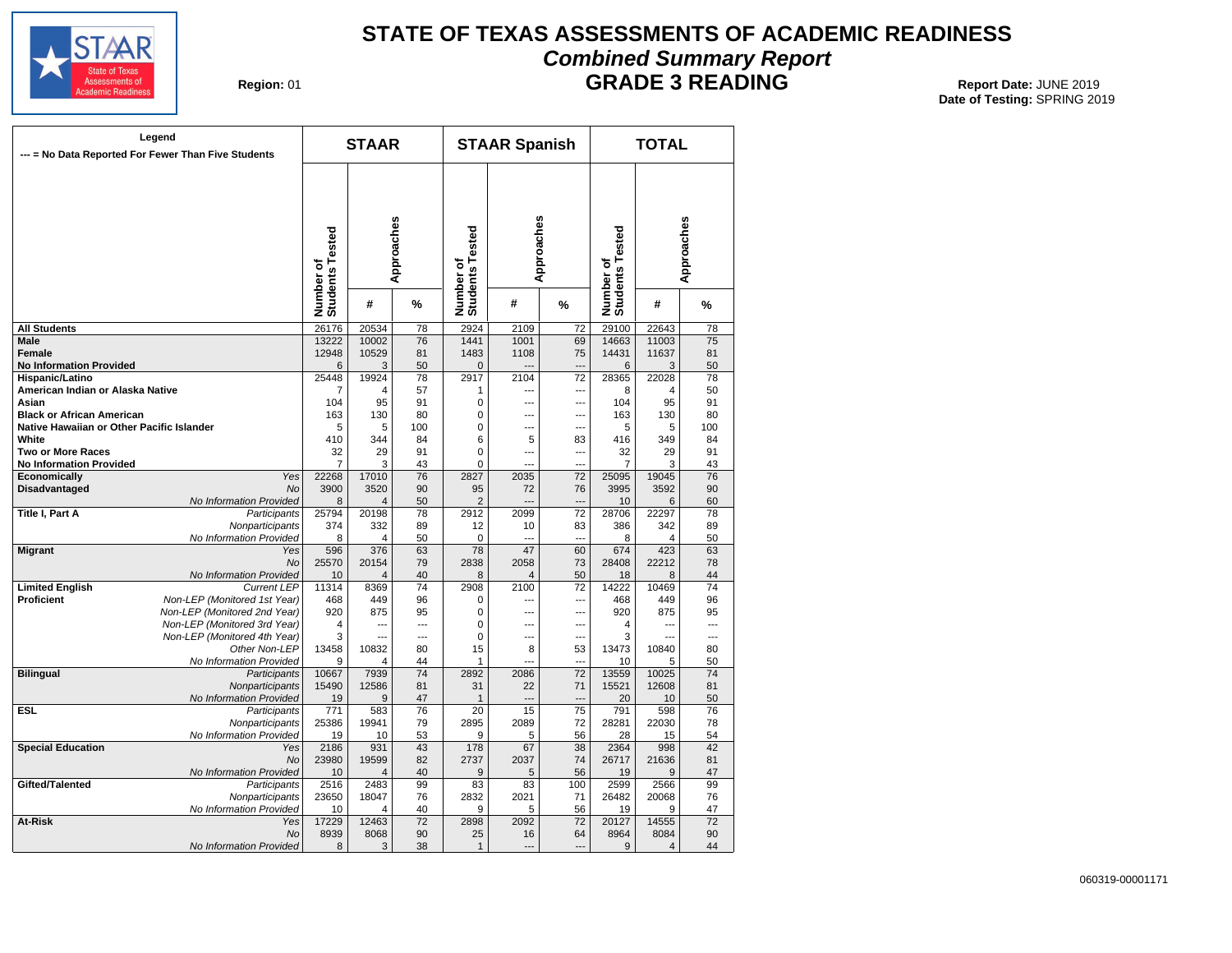![](_page_23_Picture_0.jpeg)

## **STATE OF TEXAS ASSESSMENTS OF ACADEMIC READINESS Combined Summary Report GRADE 3 MATHEMATICS** Report Date: JUNE 2019

**Region: 01** 

|                                           | Legend<br>--- = No Data Reported For Fewer Than Five Students |                              | <b>STAAR</b> |                 |                              | <b>STAAR Spanish</b> |                          |                              | <b>TOTAL</b> |                 |
|-------------------------------------------|---------------------------------------------------------------|------------------------------|--------------|-----------------|------------------------------|----------------------|--------------------------|------------------------------|--------------|-----------------|
|                                           |                                                               | Number of<br>Students Tested |              | Approaches      | Number of<br>Students Tested | Approaches           |                          | Number of<br>Students Tested |              | Approaches      |
|                                           |                                                               |                              | #            | %               |                              | #                    | %                        |                              | #            | %               |
| <b>All Students</b>                       |                                                               | 28660                        | 23539        | 82              | 450                          | 256                  | 57                       | 29110                        | 23795        | 82              |
| Male                                      |                                                               | 14454                        | 11819        | 82              | $\overline{215}$             | 131                  | 61                       | 14669                        | 11950        | 81              |
| Female                                    |                                                               | 14200                        | 11716        | 83              | 235                          | 125                  | 53                       | 14435                        | 11841        | 82              |
| <b>No Information Provided</b>            |                                                               | 6                            | 4            | 67              | $\mathbf 0$                  | $\overline{a}$       | ---                      | 6                            | 4            | 67              |
| Hispanic/Latino                           |                                                               | 27931                        | 22920        | 82              | 444                          | 253                  | 57                       | 28375                        | 23173        | 82              |
| American Indian or Alaska Native          |                                                               | 7                            | 4            | 57              | 1                            | ---                  | …                        | 8                            | 4            | 50              |
| Asian                                     |                                                               | 104                          | 100          | 96              | $\mathbf 0$                  | ---                  | ---                      | 104                          | 100          | 96              |
| <b>Black or African American</b>          |                                                               | 163                          | 119          | 73              | 0                            | ---                  | ---                      | 163                          | 119          | 73              |
| Native Hawaiian or Other Pacific Islander |                                                               | 5                            | 4            | 80              | 0                            | ---                  | ---                      | 5                            | 4            | 80              |
| White                                     |                                                               | 411                          | 357          | 87              | 5                            | 3                    | 60                       | 416                          | 360          | 87              |
| <b>Two or More Races</b>                  |                                                               | 32                           | 31           | 97              | 0                            | ---                  | ---                      | 32                           | 31           | 97              |
| <b>No Information Provided</b>            |                                                               | $\overline{7}$               | 4            | 57              | $\mathbf 0$                  | $\sim$               | ---                      | $\overline{7}$               | 4            | 57              |
| Economically                              | Yes                                                           | 24683                        | 19903        | 81              | 422                          | 239                  | 57                       | 25105                        | 20142        | 80              |
| Disadvantaged                             | No                                                            | 3969                         | 3631         | 91              | 26                           | 17                   | 65                       | 3995                         | 3648         | 91              |
|                                           | No Information Provided                                       | 8                            | 5            | 63              | $\overline{2}$               | $-$                  | $\overline{a}$           | 10                           | 5            | 50              |
| Title I, Part A                           | Participants                                                  | 28272                        | 23194        | 82              | 444                          | 252                  | 57                       | 28716                        | 23446        | 82              |
|                                           | Nonparticipants                                               | 380                          | 340          | 89              | 6                            | $\overline{4}$       | 67                       | 386                          | 344          | 89              |
|                                           | No Information Provided                                       | 8                            | 5            | 63              | $\mathbf 0$                  | ---                  | ---                      | 8                            | 5            | 63              |
| <b>Migrant</b>                            | Yes                                                           | 664                          | 495          | $\overline{75}$ | $\overline{9}$               | $\overline{3}$       | 33                       | 673                          | 498          | $\overline{74}$ |
|                                           | <b>No</b>                                                     | 27982                        | 23038        | 82              | 437                          | 252                  | 58                       | 28419                        | 23290        | 82              |
|                                           | No Information Provided                                       | 14                           | 6            | 43              | $\overline{4}$               | ---                  | $\overline{\phantom{a}}$ | 18                           | 7            | 39              |
| <b>Limited English</b>                    | <b>Current LEP</b>                                            | 13780                        | 10994        | 80              | 445                          | 256                  | 58                       | 14225                        | 11250        | 79              |
| <b>Proficient</b>                         | Non-LEP (Monitored 1st Year)                                  | 469                          | 448          | 96              | 0                            | ---                  | ---                      | 469                          | 448          | 96              |
|                                           | Non-LEP (Monitored 2nd Year)                                  | 920                          | 881          | 96              | 0                            | ---                  | ---                      | 920                          | 881          | 96              |
|                                           | Non-LEP (Monitored 3rd Year)                                  | 4                            |              | ---             | 0                            | ---                  | ---                      | 4                            |              | ---             |
|                                           | Non-LEP (Monitored 4th Year)                                  | 3                            |              | ---             | 0                            | ---                  | ---                      | 3                            |              | ---             |
|                                           | Other Non-LEP                                                 | 13475                        | 11205        | 83              | 4                            | $\overline{a}$       | ---                      | 13479                        | 11205        | 83              |
|                                           | No Information Provided                                       | 9                            | 6            | 67              | 1                            | $\overline{a}$       | $\sim$                   | 10                           | 6            | 60              |
| <b>Bilingual</b>                          | Participants                                                  | 13131                        | 10522        | 80              | 430                          | 245                  | 57                       | 13561                        | 10767        | 79              |
|                                           | Nonparticipants                                               | 15510                        | 13006        | 84              | 19                           | 11                   | 58                       | 15529                        | 13017        | 84              |
|                                           | No Information Provided                                       | 19                           | 11           | 58              | $\overline{1}$               |                      | $\overline{a}$           | 20                           | 11           | 55              |
| <b>ESL</b>                                | Participants                                                  | 777                          | 619          | 80              | 15                           | 11                   | 73                       | 792                          | 630          | 80              |
|                                           | Nonparticipants                                               | 27859                        | 22906        | 82              | 431                          | 244                  | 57                       | 28290                        | 23150        | 82              |
|                                           | No Information Provided                                       | 24                           | 14           | 58              | 4                            | $\sim$               | $\sim$                   | 28                           | 15           | 54              |
| <b>Special Education</b>                  | Yes                                                           | 2340                         | 1159         | 50              | $\overline{25}$              | 10                   | 40                       | 2365                         | 1169         | 49              |
|                                           | No                                                            | 26305                        | 22372        | 85              | 421                          | 245                  | 58                       | 26726                        | 22617        | 85              |
|                                           | No Information Provided                                       | 15                           | 8            | 53              | $\overline{4}$               | ---                  | ---                      | 19                           | 9            | 47              |
| Gifted/Talented                           | Participants                                                  | 2599                         | 2581         | 99              | $\mathbf{1}$                 | $\sim$               | $\sim$                   | 2600                         | 2582         | 99              |
|                                           | Nonparticipants                                               | 26046                        | 20950        | 80              | 445                          | 254                  | 57                       | 26491                        | 21204        | 80              |
|                                           | No Information Provided                                       | 15                           | 8            | 53              | 4                            |                      |                          | 19                           | 9            | 47              |
| At-Risk                                   | Yes                                                           | 19696                        | 15418        | 78              | 437                          | 253                  | 58                       | 20133                        | 15671        | 78              |
|                                           | No                                                            | 8956                         | 8116         | 91              | 12                           | 3                    | 25                       | 8968                         | 8119         | 91              |
|                                           | No Information Provided                                       | 8                            | 5            | 63              | $\mathbf{1}$                 | $\overline{a}$       | ---                      | 9                            | 5            | 56              |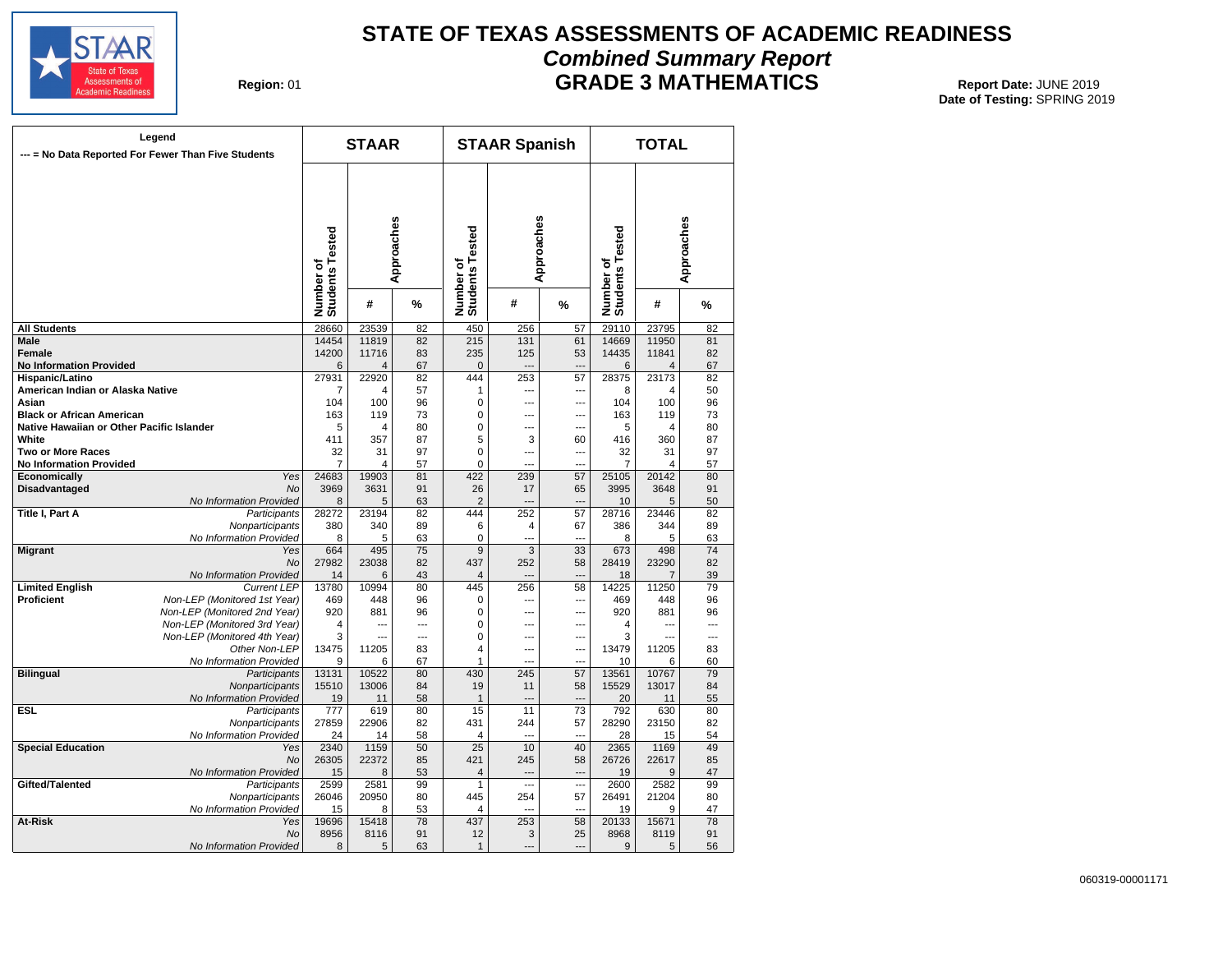![](_page_24_Picture_0.jpeg)

## **STATE OF TEXAS ASSESSMENTS OF ACADEMIC READINESS Combined Summary Report**

**Region: 01** 

## **GRADE 4 READING** Report Date: JUNE 2019

|                                           | Legend<br>--- = No Data Reported For Fewer Than Five Students |                              | <b>STAAR</b>   |                      |                              | <b>STAAR Spanish</b>   |                      |                              | <b>TOTAL</b> |                      |
|-------------------------------------------|---------------------------------------------------------------|------------------------------|----------------|----------------------|------------------------------|------------------------|----------------------|------------------------------|--------------|----------------------|
|                                           |                                                               | Number of<br>Students Tested |                | Approaches           | Number of<br>Students Tested |                        | Approaches           | Number of<br>Students Tested |              | Approaches           |
|                                           |                                                               |                              | #              | %                    |                              | #                      | %                    |                              | #            | %                    |
| <b>All Students</b>                       |                                                               | 27747                        | 22208          | 80                   | 2809                         | 1819                   | 65                   | 30556                        | 24027        | 79                   |
| Male                                      |                                                               | 14024                        | 10878          | 78                   | 1438                         | 896                    | 62                   | 15462                        | 11774        | 76                   |
| <b>Female</b>                             |                                                               | 13720                        | 11327          | 83                   | 1370                         | 923                    | 67                   | 15090                        | 12250        | 81                   |
| <b>No Information Provided</b>            |                                                               | 3                            |                | $\sim$               | $\mathbf{1}$                 | $\overline{a}$         | $\sim$               | $\overline{4}$               |              | ---                  |
| Hispanic/Latino                           |                                                               | 26986                        | 21570          | 80                   | 2797                         | 1811                   | 65                   | 29783                        | 23381        | 79                   |
| American Indian or Alaska Native          |                                                               | 9                            | 3              | 33                   | 1                            | ---                    | ---                  | 10                           | 4            | 40                   |
| Asian                                     |                                                               | 121                          | 111            | 92                   | 0                            | ---                    | ---                  | 121                          | 111          | 92                   |
| <b>Black or African American</b>          |                                                               | 195                          | 143            | 73                   | $\mathbf 0$                  | $\overline{a}$         | ---                  | 195                          | 143          | 73                   |
| Native Hawaiian or Other Pacific Islander |                                                               | $\overline{2}$               | ---            | $\overline{a}$       | $\mathbf 0$                  | ---                    | ---                  | $\overline{2}$               | ---          | $\overline{a}$       |
| White                                     |                                                               | 393                          | 347            | 88                   | 11                           | $\overline{7}$         | 64                   | 404                          | 354          | 88                   |
| Two or More Races                         |                                                               | 37                           | 29             | 78                   | 0                            | ---                    | ---                  | 37                           | 29           | 78                   |
| <b>No Information Provided</b>            |                                                               | $\overline{4}$               |                |                      | 0                            | $\sim$                 | ---                  | 4                            |              | $\overline{a}$       |
| Economically                              | Yes                                                           | 23635                        | 18475          | 78                   | 2714                         | 1750                   | 64                   | 26349                        | 20225        | 77                   |
| <b>Disadvantaged</b>                      | <b>No</b>                                                     | 4108                         | 3729           | 91                   | 95                           | 69                     | 73<br>$\overline{a}$ | 4203                         | 3798         | 90                   |
| Title I, Part A                           | No Information Provided<br>Participants                       | 4<br>27337                   | 21845          | $\overline{a}$<br>80 | $\mathbf{0}$<br>2801         | $\overline{a}$<br>1811 | 65                   | $\overline{4}$<br>30138      | 23656        | $\overline{a}$<br>78 |
|                                           | Nonparticipants                                               | 406                          | 359            | 88                   | 8                            | 8                      | 100                  | 414                          | 367          | 89                   |
|                                           | No Information Provided                                       | 4                            | $\sim$         | $\sim$               | 0                            | $\sim$                 | $\sim$               | 4                            |              | $\sim$               |
| <b>Migrant</b>                            | Yes                                                           | 699                          | 463            | 66                   | 92                           | 61                     | 66                   | 791                          | 524          | 66                   |
|                                           | <b>No</b>                                                     | 27040                        | 21738          | 80                   | 2715                         | 1757                   | 65                   | 29755                        | 23495        | 79                   |
|                                           | No Information Provided                                       | 8                            | $\overline{7}$ | 88                   | $\overline{2}$               |                        | $\overline{a}$       | 10                           | 8            | 80                   |
| <b>Limited English</b>                    | <b>Current LEP</b>                                            | 11049                        | 8206           | 74                   | 2788                         | 1807                   | 65                   | 13837                        | 10013        | 72                   |
| <b>Proficient</b>                         | Non-LEP (Monitored 1st Year)                                  | 743                          | 712            | 96                   | 6                            | 3                      | 50                   | 749                          | 715          | 95                   |
|                                           | Non-LEP (Monitored 2nd Year)                                  | 840                          | 800            | 95                   | $\mathbf 0$                  | ---                    | ---                  | 840                          | 800          | 95                   |
|                                           | Non-LEP (Monitored 3rd Year)                                  | 799                          | 766            | 96                   | 0                            | $\overline{a}$         | ---                  | 799                          | 766          | 96                   |
|                                           | Non-LEP (Monitored 4th Year)                                  | 11                           | 10             | 91                   | $\Omega$                     | $\overline{a}$         | ---                  | 11                           | 10           | 91                   |
|                                           | Other Non-LEP                                                 | 14295                        | 11706          | 82                   | 15                           | 9                      | 60                   | 14310                        | 11715        | 82                   |
|                                           | No Information Provided                                       | 10                           | 8              | 80                   | $\mathbf 0$                  | ---                    | ---                  | 10                           | 8            | 80                   |
| <b>Bilingual</b>                          | Participants                                                  | 10346                        | 7771           | 75                   | 2791                         | 1808                   | 65                   | 13137                        | 9579         | 73                   |
|                                           | Nonparticipants                                               | 17386                        | 14426          | 83                   | 18                           | 11                     | 61                   | 17404                        | 14437        | 83                   |
|                                           | No Information Provided                                       | 15                           | 11             | 73                   | $\mathbf{0}$                 | $\overline{a}$         | $\overline{a}$       | 15                           | 11           | 73                   |
| <b>ESL</b>                                | Participants                                                  | 871                          | 641            | 74                   | 13                           | 8                      | 62                   | 884                          | 649          | 73                   |
|                                           | Nonparticipants                                               | 26863                        | 21557          | 80                   | 2794                         | 1810<br>$\sim$         | 65<br>$\sim$         | 29657                        | 23367        | 79                   |
| <b>Special Education</b>                  | No Information Provided                                       | 13<br>2353                   | 10<br>920      | 77<br>39             | 2<br>169                     | 57                     | 34                   | 15<br>2522                   | 11<br>977    | 73<br>39             |
|                                           | Yes<br><b>No</b>                                              | 25384                        | 21279          | 84                   | 2638                         | 1761                   | 67                   | 28022                        | 23040        | 82                   |
|                                           | No Information Provided                                       | 10                           | 9              | 90                   | $\overline{2}$               |                        | ---                  | 12                           | 10           | 83                   |
| Gifted/Talented                           | Participants                                                  | 2977                         | 2944           | 99                   | 140                          | 137                    | 98                   | 3117                         | 3081         | 99                   |
|                                           | Nonparticipants                                               | 24760                        | 19255          | 78                   | 2667                         | 1681                   | 63                   | 27427                        | 20936        | 76                   |
|                                           | No Information Provided                                       | 10                           | 9              | 90                   | 2                            |                        | $\sim$               | 12                           | 10           | 83                   |
| At-Risk                                   | Yes                                                           | 15807                        | 11203          | 71                   | 2773                         | 1799                   | 65                   | 18580                        | 13002        | 70                   |
|                                           | <b>No</b>                                                     | 11933                        | 10999          | 92                   | 36                           | 20                     | 56                   | 11969                        | 11019        | 92                   |
|                                           | No Information Provided                                       | 7                            | 6              | 86                   | $\mathbf 0$                  | $\overline{a}$         | ---                  | 7                            | 6            | 86                   |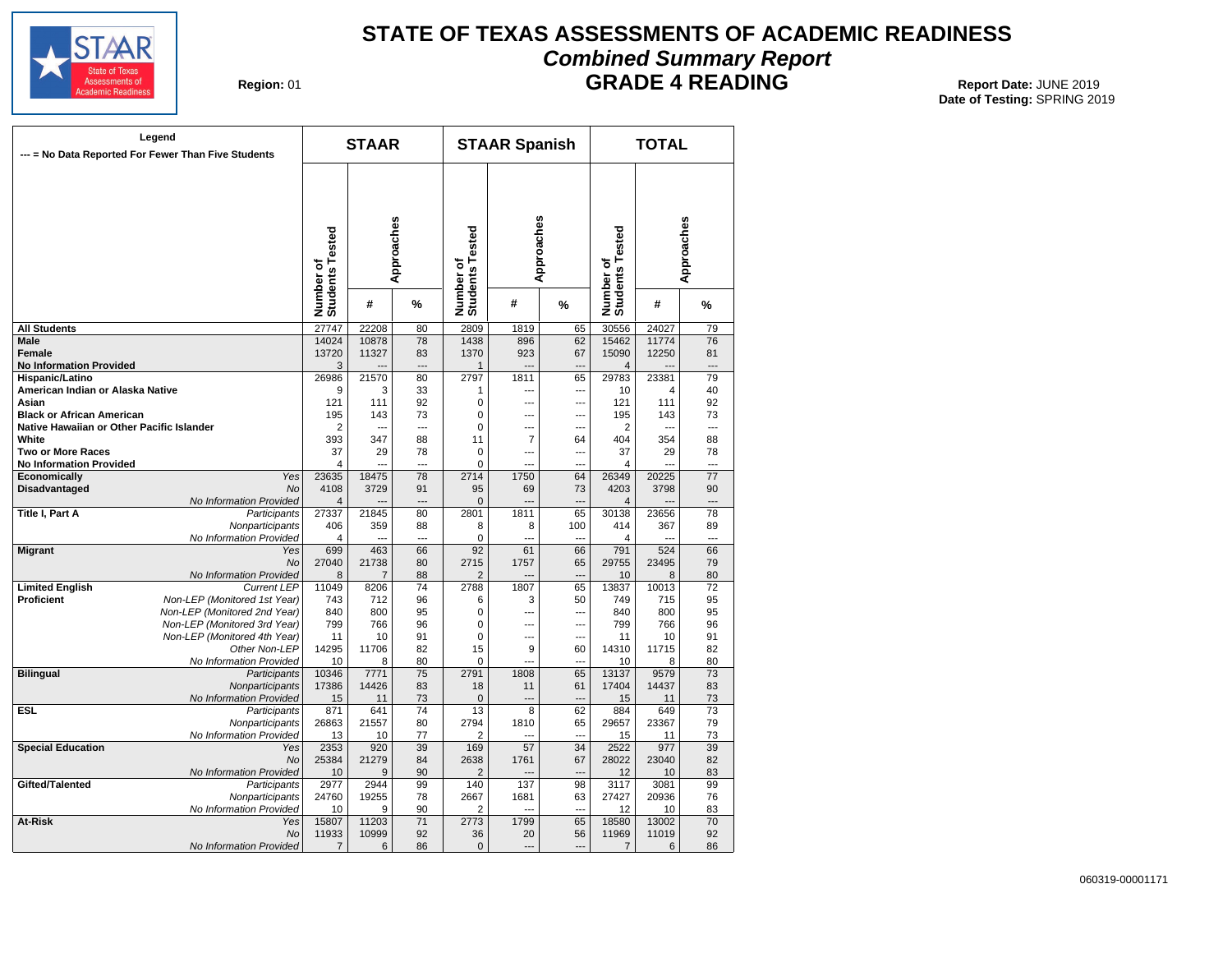![](_page_25_Picture_0.jpeg)

## **STATE OF TEXAS ASSESSMENTS OF ACADEMIC READINESS Combined Summary Report GRADE 4 MATHEMATICS** Report Date: JUNE 2019

**Region: 01** 

|                                           | Legend<br>--- = No Data Reported For Fewer Than Five Students |                              | <b>STAAR</b>   |                 |                              | <b>STAAR Spanish</b> |                          |                              | <b>TOTAL</b> |                 |
|-------------------------------------------|---------------------------------------------------------------|------------------------------|----------------|-----------------|------------------------------|----------------------|--------------------------|------------------------------|--------------|-----------------|
|                                           |                                                               | Number of<br>Students Tested |                | Approaches      | Number of<br>Students Tested | Approaches           |                          | Number of<br>Students Tested |              | Approaches      |
|                                           |                                                               |                              | #              | %               |                              | #                    | %                        |                              | #            | %               |
| <b>All Students</b>                       |                                                               | 30098                        | 24107          | 80              | 472                          | 275                  | 58                       | 30570                        | 24382        | 80              |
| Male                                      |                                                               | 15221                        | 12056          | 79              | 247                          | 142                  | 57                       | 15468                        | 12198        | 79              |
| <b>Female</b>                             |                                                               | 14873                        | 12047          | 81              | 225                          | 133                  | 59                       | 15098                        | 12180        | 81              |
| <b>No Information Provided</b>            |                                                               | $\overline{4}$               |                | $\overline{a}$  | $\mathbf{0}$                 | $\overline{a}$       | ---                      | $\overline{4}$               |              | ---             |
| Hispanic/Latino                           |                                                               | 29331                        | 23454          | 80              | 466                          | 271                  | 58                       | 29797                        | 23725        | 80              |
| American Indian or Alaska Native          |                                                               | 10                           | 5              | 50              | 0                            | ---                  | ---                      | 10                           | 5            | 50              |
| Asian                                     |                                                               | 121                          | 120            | 99              | 0                            | ---                  | ---                      | 121                          | 120          | 99              |
| <b>Black or African American</b>          |                                                               | 195                          | 141            | 72              | 0                            | ---                  | ---                      | 195                          | 141          | 72              |
| Native Hawaiian or Other Pacific Islander |                                                               | $\overline{2}$               |                | ---             | 0                            | ---                  | ---                      | $\overline{2}$               |              | $\overline{a}$  |
| White                                     |                                                               | 398                          | 352            | 88              | 6                            | 4                    | 67                       | 404                          | 356          | 88              |
| <b>Two or More Races</b>                  |                                                               | 37                           | 30             | 81              | 0                            | $\overline{a}$       | ---                      | 37                           | 30           | 81              |
| <b>No Information Provided</b>            |                                                               | $\overline{4}$               |                |                 | 0                            | ---                  |                          | $\overline{4}$               |              |                 |
| Economically                              | Yes                                                           | 25930                        | 20334          | 78              | 431                          | 253                  | 59                       | 26361                        | 20587        | 78              |
| <b>Disadvantaged</b>                      | <b>No</b>                                                     | 4164                         | 3769           | 91              | 41                           | 22                   | 54                       | 4205                         | 3791         | 90              |
|                                           | No Information Provided                                       | $\overline{4}$               |                | $\overline{a}$  | $\mathbf 0$                  | ---                  | ---                      | 4                            |              | ---             |
| Title I, Part A                           | Participants                                                  | 29684                        | 23730          | 80              | 468                          | 272                  | 58                       | 30152                        | 24002        | 80              |
|                                           | Nonparticipants                                               | 410                          | 373            | 91              | 4                            | ---                  | ---                      | 414                          | 376          | 91              |
|                                           | No Information Provided                                       | 4                            |                | $\overline{a}$  | 0                            | ---                  | ---                      | $\overline{4}$               |              | ---             |
| <b>Migrant</b>                            | Yes                                                           | 781                          | 562            | $\overline{72}$ | 10                           | $\overline{7}$       | 70                       | 791                          | 569          | $\overline{72}$ |
|                                           | No                                                            | 29309                        | 23538          | 80              | 460                          | 266                  | 58                       | 29769                        | 23804        | 80              |
|                                           | No Information Provided                                       | 8                            | $\overline{7}$ | 88              | $\overline{2}$               |                      |                          | 10                           | 9            | 90              |
| <b>Limited English</b>                    | <b>Current LEP</b>                                            | 13378                        | 10182          | 76              | 468                          | 273                  | 58                       | 13846                        | 10455        | 76              |
| Proficient                                | Non-LEP (Monitored 1st Year)                                  | 746                          | 705            | 95              | 3                            | ---                  | ---                      | 749                          | 707          | 94              |
|                                           | Non-LEP (Monitored 2nd Year)                                  | 840                          | 792            | 94              | 0                            | ---                  | ---                      | 840                          | 792          | 94              |
|                                           | Non-LEP (Monitored 3rd Year)                                  | 799                          | 760            | 95              | 0                            | ---                  | ---                      | 799                          | 760          | 95              |
|                                           | Non-LEP (Monitored 4th Year)                                  | 11                           | 8              | 73              | 0                            | ---                  | ---                      | 11                           | 8            | 73              |
|                                           | Other Non-LEP                                                 | 14314                        | 11652          | 81              | 1                            | ---                  | ---                      | 14315                        | 11652        | 81              |
|                                           | No Information Provided                                       | 10                           | 8              | 80              | 0                            | $\overline{a}$       | $\sim$                   | 10                           | 8            | 80              |
| <b>Bilingual</b>                          | Participants                                                  | 12683                        | 9725           | 77              | 463                          | 269                  | 58                       | 13146                        | 9994         | 76              |
|                                           | Nonparticipants                                               | 17400                        | 14372          | 83              | 9                            | 6                    | 67                       | 17409                        | 14378        | 83              |
|                                           | No Information Provided                                       | 15                           | 10             | 67              | 0                            | $---$                | $\overline{\phantom{a}}$ | 15                           | 10           | 67              |
| ESL                                       | Participants                                                  | 877                          | 668            | 76              | 7                            | 5                    | 71                       | 884                          | 673          | 76              |
|                                           | Nonparticipants                                               | 29208                        | 23430          | 80              | 463                          | 268                  | 58                       | 29671                        | 23698        | 80              |
|                                           | No Information Provided                                       | 13                           | 9              | 69              | 2                            | ---                  | ---                      | 15                           | 11           | 73              |
| <b>Special Education</b>                  | Yes                                                           | 2503                         | 1126           | 45              | $\overline{20}$              | 9                    | 45                       | 2523                         | 1135         | 45              |
|                                           | No                                                            | 27585                        | 22974          | 83              | 450                          | 264                  | 59                       | 28035                        | 23238        | 83              |
|                                           | No Information Provided                                       | 10                           | 7              | 70              | 2                            | ---                  |                          | 12                           | 9            | 75              |
| Gifted/Talented                           | Participants                                                  | 3114                         | 3064           | 98              | 3                            | ---                  | ---                      | 3117                         | 3067         | 98              |
|                                           | Nonparticipants                                               | 26974                        | 21036          | 78              | 467                          | 270                  | 58                       | 27441                        | 21306        | 78              |
|                                           | No Information Provided                                       | 10                           | 7              | 70              | 2                            | $\overline{a}$       | ---                      | 12                           | 9            | 75              |
| At-Risk                                   | Yes                                                           | 18147                        | 13225          | 73              | 446                          | 262                  | 59                       | 18593                        | 13487        | 73              |
|                                           | No                                                            | 11944                        | 10877          | 91              | 26                           | 13                   | 50                       | 11970                        | 10890        | 91              |
|                                           | No Information Provided                                       | 7                            | 5              | 71              | $\mathbf 0$                  | $---$                | ---                      | $\overline{7}$               | 5            | 71              |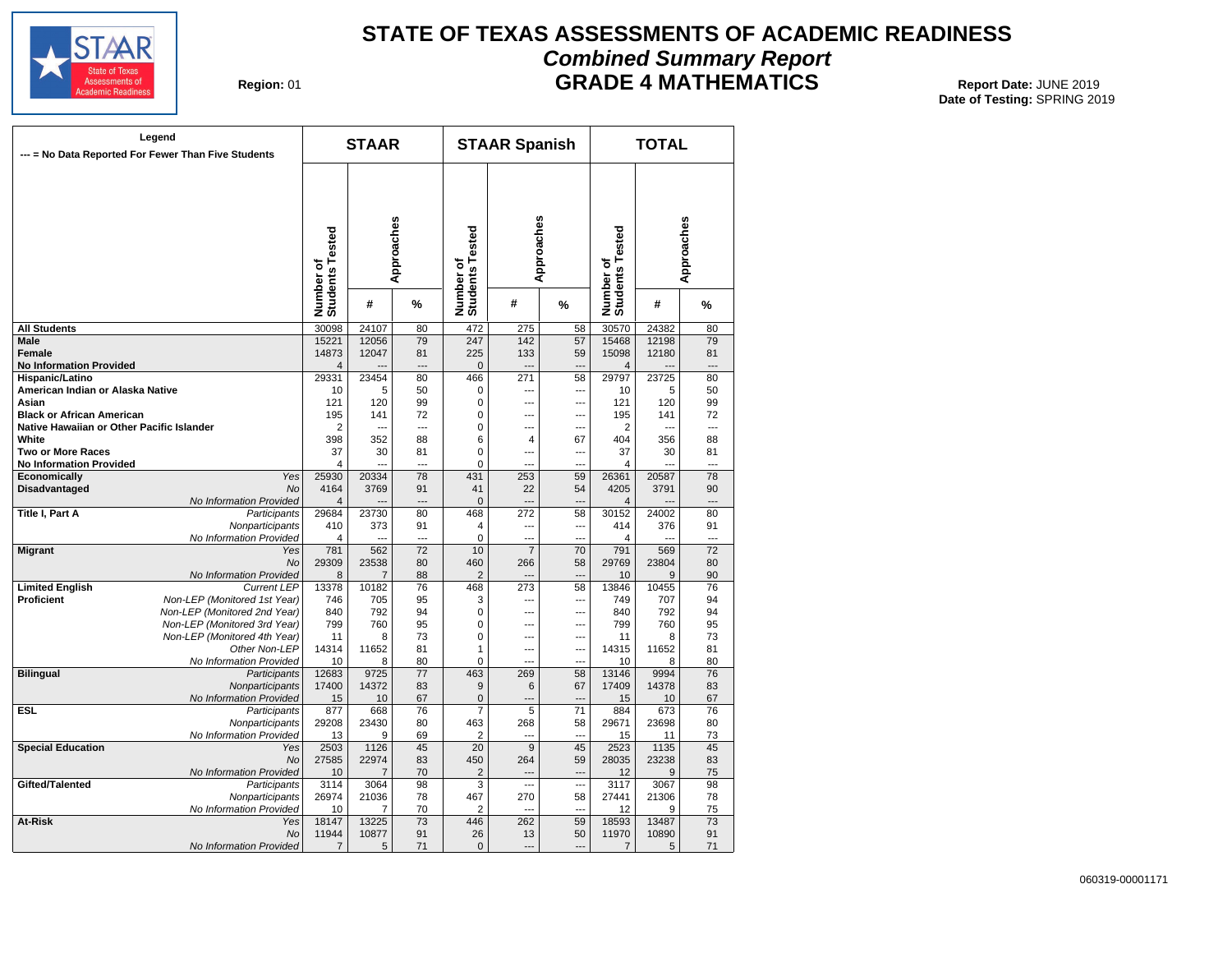![](_page_26_Picture_0.jpeg)

## **STATE OF TEXAS ASSESSMENTS OF ACADEMIC READINESS Combined Summary Report GRADE 4 WRITING** Report Date: JUNE 2019

**Region: 01** 

| Legend<br>--- = No Data Reported For Fewer Than Five Students |                              | <b>STAAR</b>                 |            |                 | <b>STAAR Spanish</b>         |                 |                          | <b>TOTAL</b>                 |            |                 |
|---------------------------------------------------------------|------------------------------|------------------------------|------------|-----------------|------------------------------|-----------------|--------------------------|------------------------------|------------|-----------------|
|                                                               |                              | Number of<br>Students Tested | Approaches |                 | Number of<br>Students Tested | Approaches      |                          | Number of<br>Students Tested | Approaches |                 |
|                                                               |                              |                              | #          | %               |                              | #               | %                        |                              | #          | %               |
| <b>All Students</b>                                           |                              | 27690                        | 20058      | 72              | 2879                         | 2130            | 74                       | 30569                        | 22188      | 73              |
| <b>Male</b>                                                   |                              | 13996                        | 9629       | 69              | 1480                         | 1015            | 69                       | 15476                        | 10644      | 69              |
| <b>Female</b>                                                 |                              | 13694                        | 10429      | 76              | 1399                         | 1115            | 80                       | 15093                        | 11544      | 76              |
| <b>No Information Provided</b>                                |                              | $\overline{0}$               |            |                 | $\overline{0}$               |                 | $\overline{a}$           | $\overline{0}$               |            |                 |
| Hispanic/Latino                                               |                              | 26928                        | 19458      | 72              | 2868                         | 2123            | 74                       | 29796                        | 21581      | 72              |
| American Indian or Alaska Native                              |                              | 9                            | 6          | 67              | 1                            | ---             | ---                      | 10                           | 6          | 60              |
| Asian                                                         |                              | 122                          | 111        | 91              | 0                            | ---             | ---                      | 122                          | 111        | 91              |
| <b>Black or African American</b>                              |                              | 196                          | 130        | 66              | 0                            | ---             | ---                      | 196                          | 130        | 66              |
| Native Hawaiian or Other Pacific Islander                     |                              | $\overline{2}$               |            | $\overline{a}$  | 0                            | $\overline{a}$  | ---                      | 2                            | ---        | ---             |
| White                                                         |                              | 395                          | 320        | 81              | 10                           | $\overline{7}$  | 70                       | 405                          | 327        | 81              |
| <b>Two or More Races</b>                                      |                              | 37                           | 31         | 84              | 0                            | ---             | ---                      | 37                           | 31         | 84              |
|                                                               |                              |                              |            |                 |                              |                 | $\sim$                   |                              |            |                 |
| <b>No Information Provided</b>                                |                              | 1                            |            |                 | 0                            |                 |                          | 1                            |            |                 |
| Economically                                                  | Yes                          | 23577                        | 16514      | 70              | 2783                         | 2058            | 74                       | 26360                        | 18572      | 70              |
| <b>Disadvantaged</b>                                          | No                           | 4108                         | 3541       | 86              | 96                           | 72              | 75                       | 4204                         | 3613       | 86              |
|                                                               | No Information Provided      | 5                            | 3          | 60              | 0                            |                 |                          | 5                            | 3          | 60              |
| <b>Title I, Part A</b>                                        | Participants                 | 27284                        | 19706      | 72              | 2873                         | 2125            | 74                       | 30157                        | 21831      | $\overline{72}$ |
|                                                               | Nonparticipants              | 405                          | 351        | 87              | 6                            | 5               | 83                       | 411                          | 356        | 87              |
|                                                               | No Information Provided      | 1                            |            | $\overline{a}$  | 0                            | $\overline{a}$  | $\overline{a}$           | 1                            | ---        | ---             |
| <b>Migrant</b>                                                | Yes                          | 720                          | 405        | 56              | 97                           | 76              | 78                       | 817                          | 481        | 59              |
|                                                               | No                           | 26968                        | 19651      | 73              | 2780                         | 2052            | 74                       | 29748                        | 21703      | 73              |
|                                                               | No Information Provided      | $\overline{2}$               |            | $---$           | 2                            |                 | ---                      | 4                            |            | ---             |
| <b>Limited English</b>                                        | <b>Current LEP</b>           | 10998                        | 7132       | 65              | 2852                         | 2110            | 74                       | 13850                        | 9242       | 67              |
| <b>Proficient</b>                                             | Non-LEP (Monitored 1st Year) | 740                          | 684        | 92              | 9                            | 7               | 78                       | 749                          | 691        | 92              |
|                                                               | Non-LEP (Monitored 2nd Year) | 841                          | 790        | 94              | 0                            | ---             | ---                      | 841                          | 790        | 94              |
|                                                               | Non-LEP (Monitored 3rd Year) | 798                          | 757        | 95              | 0                            | ---             | ---                      | 798                          | 757        | 95              |
|                                                               | Non-LEP (Monitored 4th Year) | 11                           | 8          | 73              | 0                            | ---             | ---                      | 11                           | 8          | 73              |
|                                                               | Other Non-LEP                | 14297                        | 10684      | 75              | 18                           | 13              | 72                       | 14315                        | 10697      | 75              |
|                                                               | No Information Provided      | 5                            | 3          | 60              | 0                            |                 | $\overline{a}$           | 5                            | 3          | 60              |
| <b>Bilingual</b>                                              | Participants                 | 10290                        | 6805       | 66              | 2862                         | 2119            | 74                       | 13152                        | 8924       | 68              |
|                                                               | Nonparticipants              | 17390                        | 13249      | 76              | 17                           | 11              | 65                       | 17407                        | 13260      | 76              |
|                                                               | No Information Provided      | 10                           | $\Delta$   | 40              | $\mathbf 0$                  | $\overline{a}$  | $\overline{\phantom{a}}$ | 10                           | 4          | 40              |
| <b>ESL</b>                                                    | Participants                 | 875                          | 567        | 65              | 10                           | $6\overline{6}$ | 60                       | 885                          | 573        | 65              |
|                                                               | Nonparticipants              | 26807                        | 19488      | 73              | 2867                         | 2122            | 74                       | 29674                        | 21610      | 73              |
|                                                               | No Information Provided      | 8                            | 3          | 38              | $\overline{2}$               |                 | $\sim$                   | 10                           | 5          | 50              |
| <b>Special Education</b>                                      | Yes                          | 2357                         | 633        | $\overline{27}$ | 167                          | 52              | 31                       | 2524                         | 685        | $\overline{27}$ |
|                                                               | No                           | 25328                        | 19421      | 77              | 2710                         | 2076            | 77                       | 28038                        | 21497      | 77              |
|                                                               | No Information Provided      | 5                            | 4          | 80              | 2                            |                 | ---                      | 7                            | 6          | 86              |
| Gifted/Talented                                               |                              | 2966                         | 2898       | 98              | 148                          | 147             | 99                       | 3114                         | 3045       | 98              |
|                                                               | Participants                 |                              |            |                 |                              |                 |                          |                              |            |                 |
|                                                               | Nonparticipants              | 24719                        | 17156      | 69              | 2729                         | 1981            | 73                       | 27448                        | 19137      | 70              |
|                                                               | No Information Provided      | 5                            | 4          | 80              | 2                            |                 |                          | 7                            | 6          | 86              |
| At-Risk                                                       | Yes                          | 15762                        | 9647       | 61              | 2844                         | 2109            | 74                       | 18606                        | 11756      | 63              |
|                                                               | No                           | 11925                        | 10409      | 87              | 35                           | 21              | 60                       | 11960                        | 10430      | 87              |
|                                                               | No Information Provided      | 3                            |            |                 | $\Omega$                     |                 | ---                      | 3                            |            |                 |